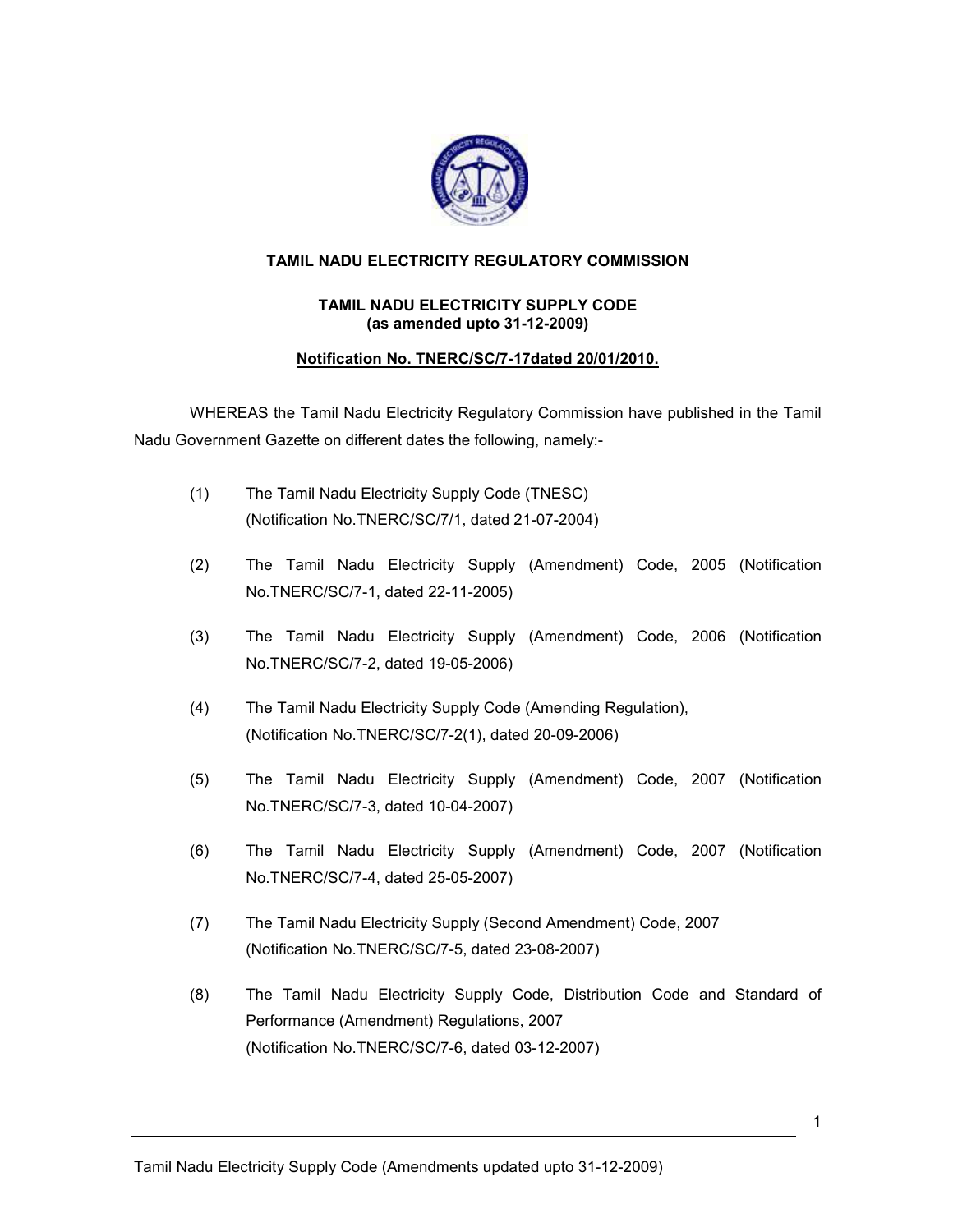- (9) The Tamil Nadu Electricity Supply (Second Amendment) Code,2007 (Notification No.TNERC/SC/7-7, dated 14-12-2007)
- (10) The Tamil Nadu Electricity Supply (Second Amendment) Code,2008 (Notification No.TNERC/SC/7-8, dated 06-06-2008)
- (11) The Tamil Nadu Electricity Supply Code (TNESC) (Notification No.TNERC/SC/7-9, dated 31-07-2008)
- (12) The Tamil Nadu Electricity Supply (Amendment) Code, 2008 (Notification No.TNERC/SC/7-10, dated 31-07-2008)
- (13) The Tamil Nadu Electricity Supply (Amendment) Code, 2008 (Notification No.TNERC/SC/7-11, dated 15-12-2008)
- (14) The Tamil Nadu Electricity Supply (Amendment) Code, 2009 (Notification No.TNERC/SC/7-12, dated 27-02-2009)
- (15) The Tamil Nadu Electricity Supply (Amendment) Code, 2009 (Notification No.TNERC/SC/7-13, dated 15-06-2009)
- (16) The Tamil Nadu Electricity Supply (Amendment) Code, 2009 (Notification No.TNERC/SC/7-14, dated 29-06-2009)
- (17) The Tamil Nadu Electricity Supply (Amendment) Code, 2009 (Notification No.TNERC/SC/7-15, dated 09-10-2009)

AND WHEREAS, the Commission considers it necessary that the above code with the amendments incorporated therein should be re-published in the Tamil Nadu Government Gazette so as to afford an effective and efficient upto date information to the Public, to enable them to have a better understanding of the said Code alongwith the Amendments incorporated therein;

Now, the Commission hereby re-publishes the Tamil Nadu Electricity Supply Code as amended upto 31-12-2009 in the ensuing Part VI – Section 2 of the Tamil Nadu Government Gazette.

Tamil Nadu Electricity Supply Code (Amendments updated upto 31-12-2009)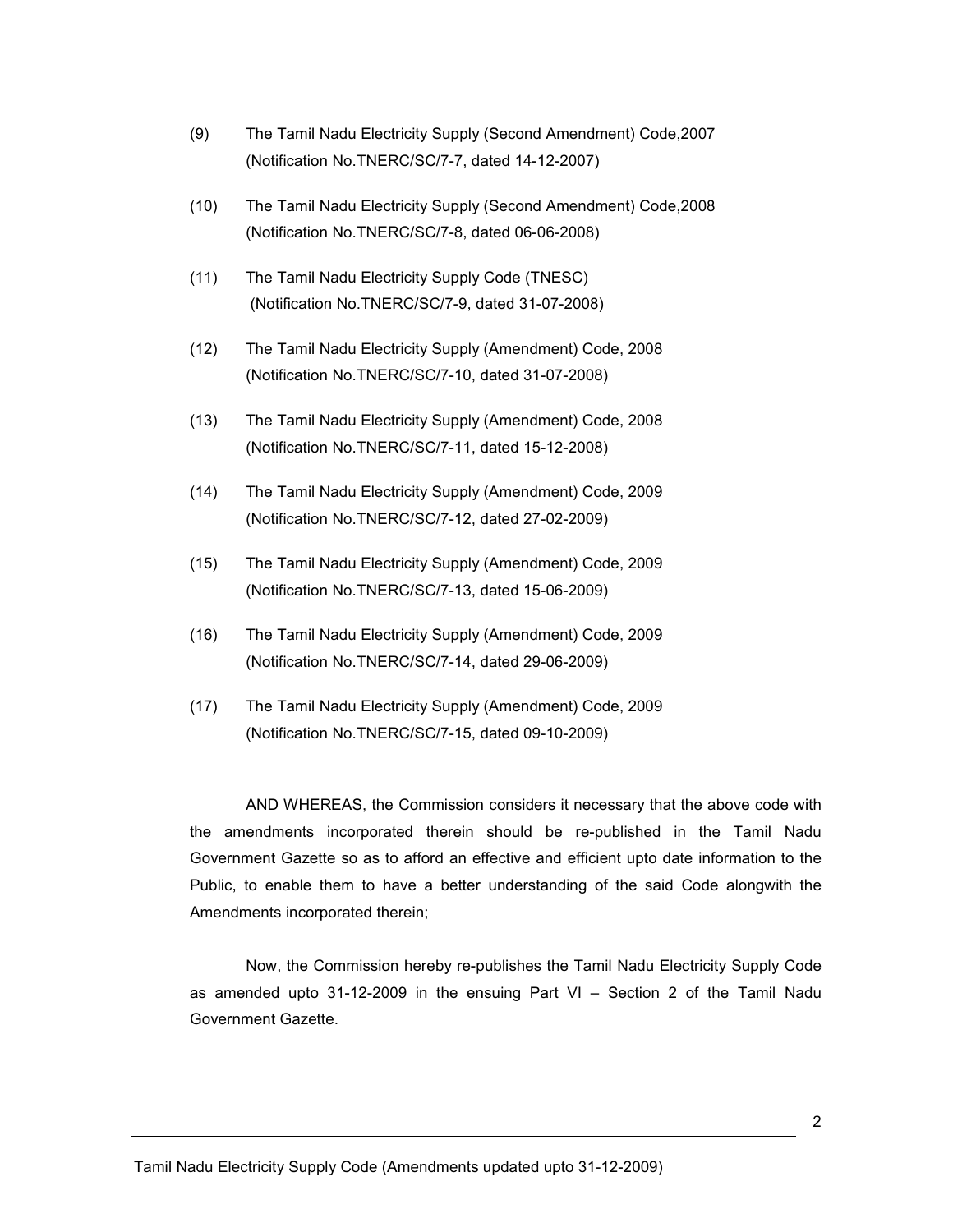#### TAMIL NADU ELECTRICITY REGULATORY COMMISSION

#### TAMIL NADU ELECTRICITY SUPPLY CODE

#### Notification No.TNERC/SC/7/1 Dated 21-07-2004

 WHEREAS under the Electricity Act, 2003 (Central Act 36 of 2003) the State Electricity Regulatory Commission shall specify an Electricity Supply Code to provide for recovery of electricity charges, intervals for billing of electricity charges, disconnection of supply of electricity for non-payment thereof, restoration of supply, tampering, distress or damage to electrical plant, electric lines or meter, entry of distribution Licensee or any person acting on his behalf for disconnecting supply and removing the meter, entry for replacing, altering or maintaining electric lines or electrical plant or meter;

 AND WHEREAS the regulations providing for, among others, the Electricity Supply Code shall be subject to the condition of previous publication; and has accordingly undergone previous publication;

NOW, THEREFORE, under section 50 of the said Electricity Act, 2003, read with section 181 thereof and all other powers enabling in that behalf, the Tamil Nadu Electricity Regulatory Commission hereby specifies the following Code.

#### Chapter 1: PRELIMINARY

#### 1. Short title and commencement

- (1) This Code may be called the Tamil Nadu Electricity Supply Code (TNESC).
- (2) It shall come into force on the date of publication of this Code in the Tamil Nadu Government Gazette.

#### 2. Definitions

In this Code, unless the context otherwise requires:

- (a) "Act" means the Electricity Act 2003 (Act No. 36 of 2003)
- $1$ [ (aa) "Board" means, a State Electricity Board, constituted before the commencement of the Act, under sub-section (1) of section 5 of the Electricity (Supply) Act, 1948 (54 of 1948)".]
- (b) "Code" means the Tamil Nadu Electricity Supply Code.
- (c) "Commission" means the Tamil Nadu Electricity Regulatory Commission.

+++++++++++++++++++++++++++++++++++++++++++++++++++++++++++++++++++++++++++ <sup>1</sup>Inserted as per Commission's Notification No. TNERC / SC / 7-4/ dated 25.5.2007 (w.e.f. 13.6.2007)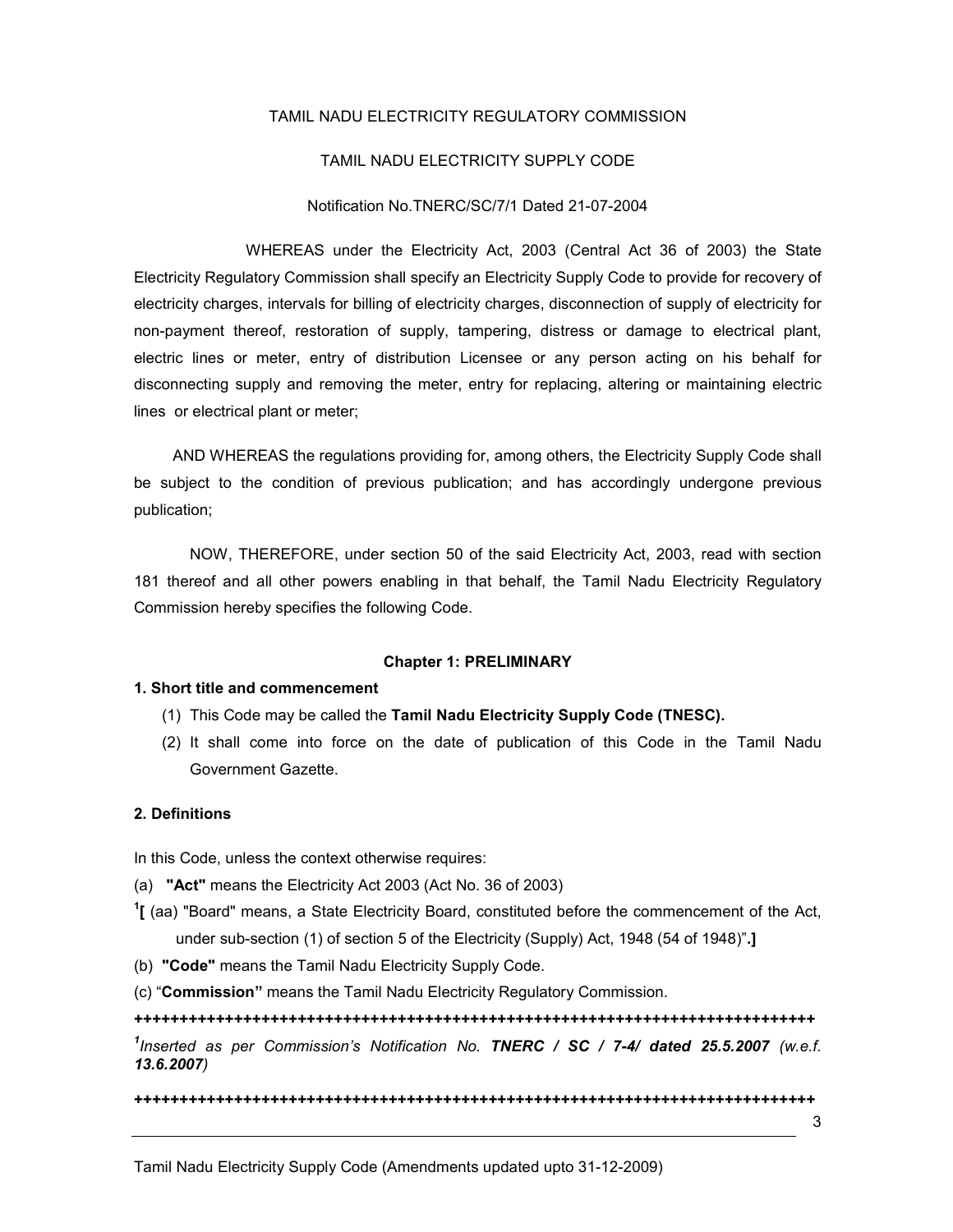(d) "Connected Load' means the aggregate of the manufacturer's rating of all equipments connected to the consumer's installation and of all portable equipments and also the capacity of the power source required to test manufactured products and repaired equipment in the installation.

Explanation: Where the rating is in terms of KVA, it shall be converted to KW by multiplying it by a power factor of 0.9 and where the rating is in terms of HP, it shall be converted to KW by multiplying it by a factor of 0.746.

- (e) "Contracted Load" means the load specified in the agreement between the consumer and the Licensee engaged in the business of supplying electricity to him.
- (f) "Contracted Demand" means the demand specified in the agreement between the consumer and the Licensee engaged in the business of supplying electricity to him.
- (g) "Consumer" means any person who is supplied with electricity for his own use by a Licensee, the Govt. or by any other person engaged in the business of supplying electricity to the public under the Act or any other law for the time being in force and includes any person whose premises are for the time being connected for the purpose of receiving electricity with the works of a Licensee, the Govt. or such other person, as the case may be;
- (h) "Consumer Meter Card" means a card provided at the low tension consumer's premises for the purpose of recording the measurements relating to consumption of electricity and the charges for electricity consumed and other related charges. It shall also serve the purpose of a notice to the consumer of the due dates for payment and notice period for disconnection.
- <sup>1</sup>[(hh) "distribution licensee" means a licensee authorised to operate and maintain a distribution system for supplying electricity to the consumers in his area of supply.
- $2$ [i) "Engineer" means an engineer, by whatever name designated, employed by the licensee and is in charge of the local area of supply and includes any other person duly authorized by him or his superiors, to exercise any power of an engineer under this Code."]
- (j) "Extra High Tension (EHT) consumer" means a consumer who obtains supply from the Licensee at Extra High Voltage.

+++++++++++++++++++++++++++++++++++++++++++++++++++++++++++++++++++++++++++

<sup>1</sup>Inserted as per Commission's Notification No. TNERC / SC / 7-4/ dated 25.5.2007 (w.e.f. 13.6.2007)

<sup>2</sup>Substituted as per Commission's Notification No. TNERC / SC / 7-4/ dated 25.5.2007 (w.e.f. 13.6.2007) which before substitution stood as under :

"Engineer" means an engineer, by whatever name designated, employed by the Licensee possessing such qualifications as are approved by the Commission and is in charge of the local area of supply and includes any other person duly authorized by him or his superiors, to exercise any power of an engineer under this Code"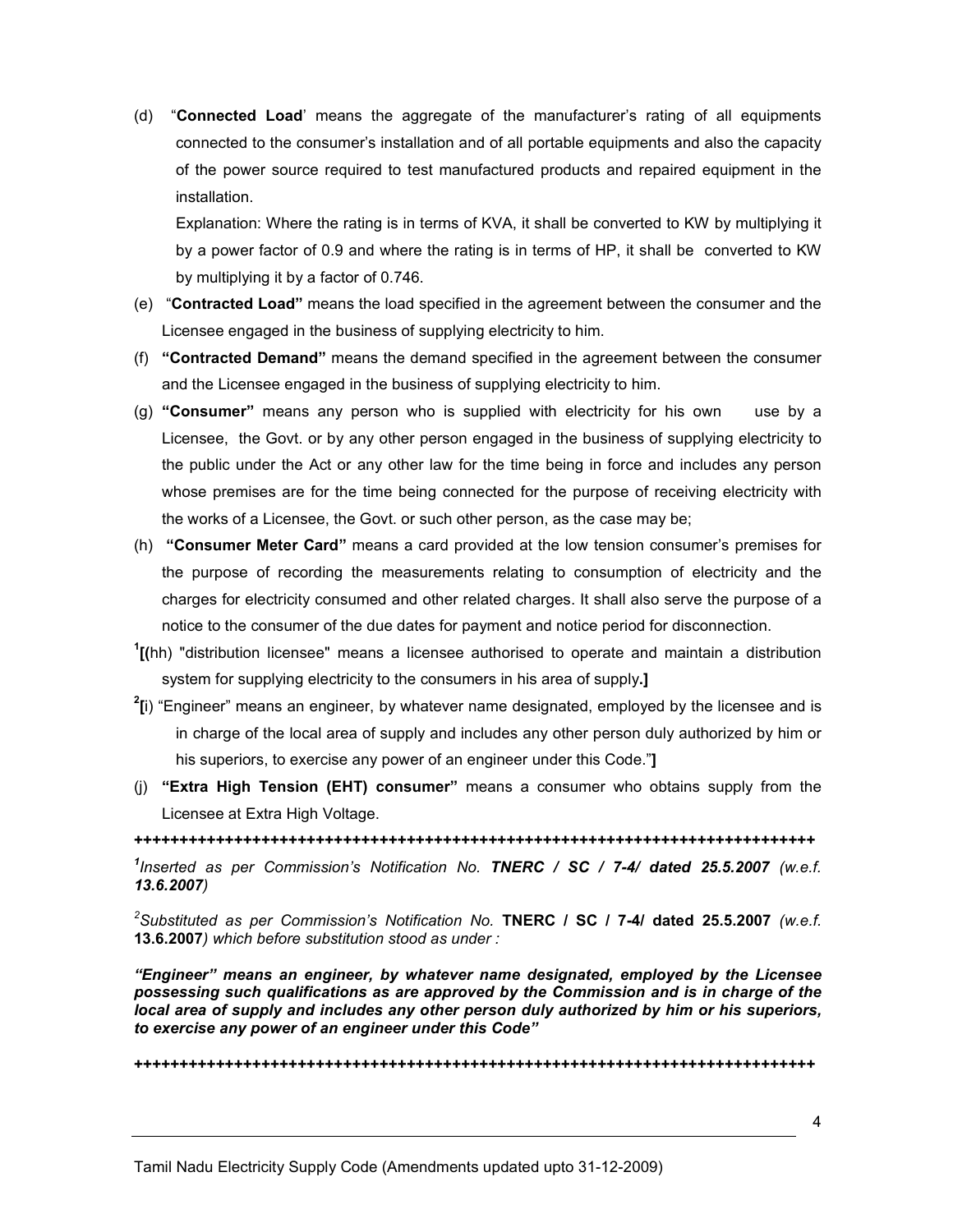- (k) "High Tension (HT) consumer" means a consumer who obtains supply from the Licensee at High Voltage.
- (l) "Low Tension (LT) consumer" means a consumer who obtains supply from the Licensee at Low or Medium Voltage:
- (m) "Load" means connected load or contracted load, as the case may be.
- (n) "Load Factor" means the ratio of the Average Demand for the month in terms of Kilowatts to the Maximum Demand for the month in terms of Kilowatts and the 'Load Factor' shall be calculated to three decimal places and rounded off to two decimal places.
- (o) "Month "unless the context otherwise requires, shall mean a month reckoned according to the British Calendar. With reference to billing and payment, it shall mean the period between the date of meter reading in a particular month and the corresponding date of meter reading of the immediately succeeding or preceding month as the context requires.
- (p) "Occupier" means the person in occupation (whether as owner or otherwise) of the premises where electricity is used or intended to be used;
- $1$ [(pp) "Person" shall include any company or body Corporate or association or body of individuals, whether incorporated or not, or artificial juridical person.
- (q) **"Power Factor**" means the ratio of the real power to the apparent power and average power factor means the ratio of the Kilowatt-hours to the Kilovolt-ampere-hours consumed during the billing month.
- (r) "State Transmission Utility" means the Board or the Government Company specified as such by the State Government
- (s) "Supply", in relation to electricity, means the sale of electricity to a Licensee or consumer. Words and expressions used in this Code but not defined either in this Code or the Act or the General Clauses Act 1897 (Central Act 10 of 1897) shall have the same meanings as understood in the Engineering and Commercial circles

## Chapter 2: ELECTRICITY CHARGES- BILLING AND RECOVERY

#### 3. Categories of supply

Supply of electricity available to the consumer is of the following categories:-

a. Single-phase 2 wire 240 volts between phase and neutral for supply to a total connected load not exceeding 4000 watts (including power loads).

+++++++++++++++++++++++++++++++++++++++++++++++++++++++++++++++++++++++++++ <sup>1</sup>Inserted as per Commission's Notification No. TNERC/SC/7-4 dated 25.5.2007 (w.e.f. 13.6.2007) +++++++++++++++++++++++++++++++++++++++++++++++++++++++++++++++++++++++++++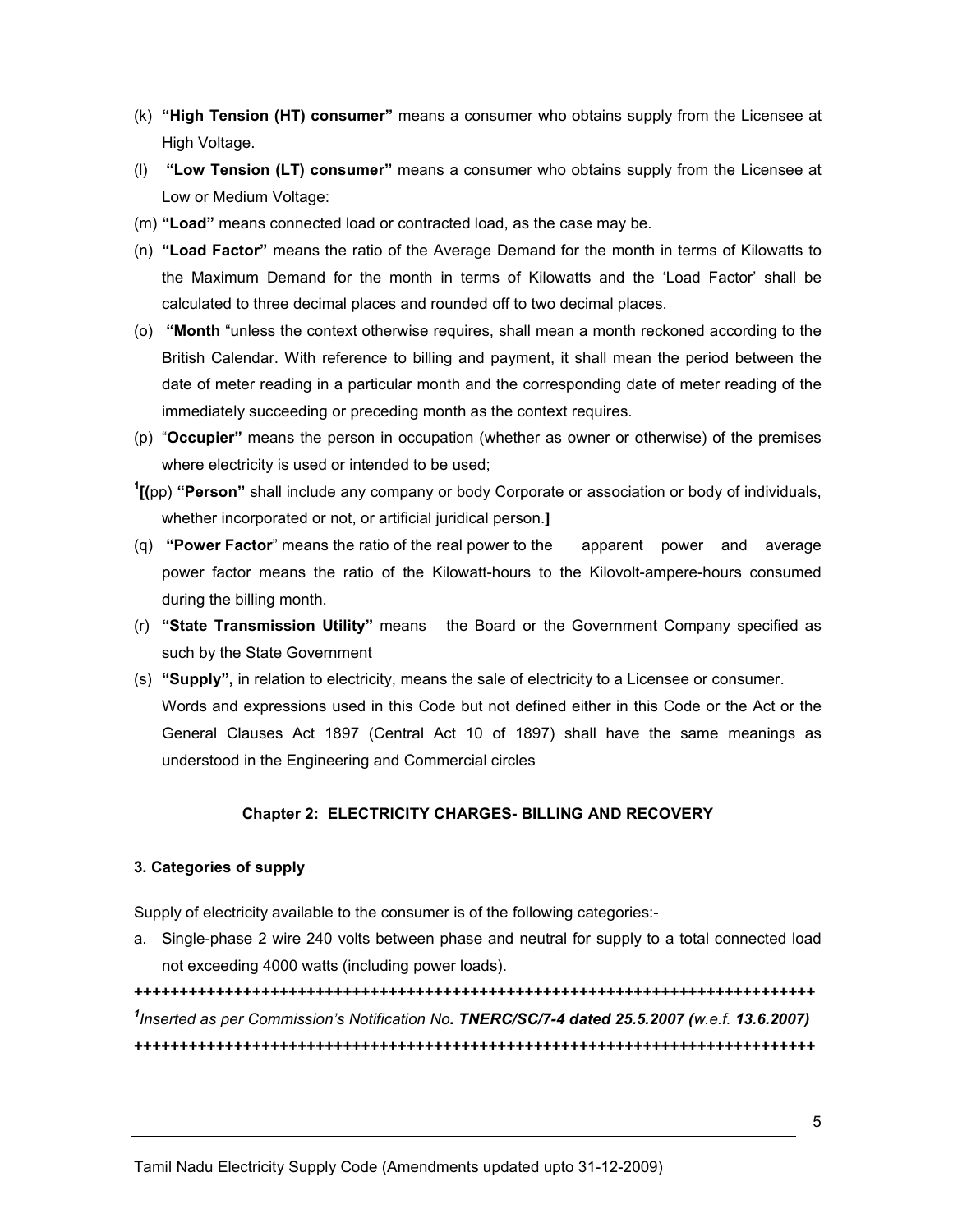- b. Three-phase 4 wire 415 volts between phases and 240 volts between phase and neutral for supply to a total connected load exceeding 4000 watts but not exceeding a demand of 112 KW.
- c. The consumer may elect to avail supply under any one of the above categories where the connected load does not exceed 4000 watts.
- d. Three-phase 3 wire, 11,000 volts and above between phases for power installation exceeding a demand of 112 KW, the minimum demand however being 63 KVA.
- e. The consumer shall avail supply at 33 kV and above when the demand is 5 MVA and above.
- 4. Charges recoverable by the Licensee- The charges, recoverable by the Licensee from the consumers are: -
	- (1) Tariff related charges, namely, -
	- (i) The price of electricity supplied by him to the consumer which shall be in accordance with the tariff rates as the Commission may fix from time to time, for HT supply, LT supply, temporary supply and for different categories of consumers. In case the <sup>1</sup>[\*\*\*] supply is for construction of residential houses, housing complexes, the tariff shall be Commercial Tariff till the completion of construction and to be changed to appropriate tariff on completion. Where it is intended to use Floor Polishing equipments, welding equipments for repairs/ maintenance and such other portable equipments temporarily in a premises having permanent supply, such use shall not be treated as temporary supply for purpose of levying charges.. It shall be construed as regular consumption under the permanent supply tariff.
	- (ii) Demand charges for HT supply and fixed charges for LT supply shall be payable by the consumer in accordance with the rates as the Commission may fix from time to time for different categories of consumers.
	- (iii) Disincentive for power factor

Every consumer shall maintain a power factor-

In case of LT supply, of 0.85 lag and

In case HT supply, of 0.90 lag

failing which he shall be liable to pay compensation by way of disincentive at such rates as the Commission may declare from time to time. Likewise, the consumer who maintains the power factor above a specified level may be rewarded by way of incentive at such rates as the Commission may declare from time to time which shall be adjusted in the bill.

+++++++++++++++++++++++++++++++++++++++++++++++++++++++++++++++++++++++++++ <sup>1</sup>The word "temporary" omitted as per Commission's Notification No. TNERC/SC/7-4 dated 25.5.2007 (w.e.f. 13.6.2007)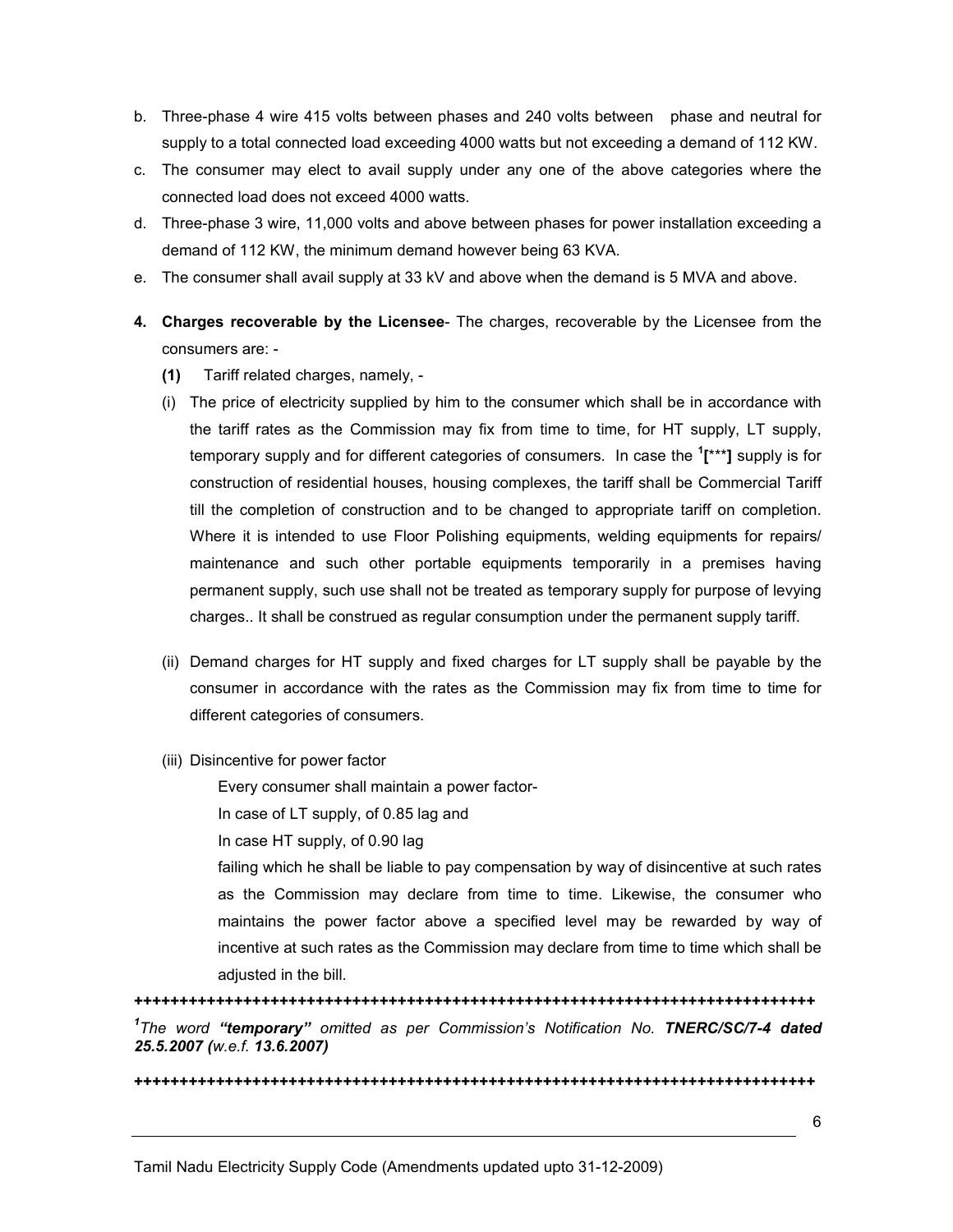(iv) Additional charges for harmonics dumping

Where any equipment installed by a consumer generates harmonics, the consumer shall provide adequate harmonic suppression units to avoid dumping of harmonics into Licensee's distribution system and the Licensee is at liberty to provide suitable metering equipment to measure the harmonic level pursuant to such harmonic. Where the consumer fails to provide such units, he shall be liable to pay compensation at such rates as the Commission may declare from time to time.

- (v) The tax or duty, if any, on electricity supplied or consumed as may be levied by the State Government which shall be credited to the Government account as per the directions received from Government from time to time.
- (vi) At the time of extension of period of temporary supply, it shall be ensured that the advance current consumption (CC) charges are adequate. The CC charges shall be adjusted against the advance CC charges
- (2) Miscellaneous charges, namely,
	- (i) Capacitor Compensation charge;
	- (ii) Excess demand charge;
	- (iii) Excess contracted load charge
	- (iv) Belated payment surcharge
	- (v) Additional security Deposit, when so called upon;
	- (vi) Service / Line shifting charge
	- (vii) Name transfer charge
	- (viii) Reconnection charge
	- (ix) Consumer meter card replacement charge
	- (x) Dishonored cheque service charge
	- (xi) Meter related charges
	- (xii) Application Registration charge
	- <sup>1</sup>[(xiii) Service connection charges]
	- $2$ [(xiv) Excess demand and excess energy charges during Restriction and Control of supply]
	- (3) Minimum charges where applicable

+++++++++++++++++++++++++++++++++++++++++++++++++++++++++++++++++++++++++++  $^1$ Inserted as per Commission's Notification No. TNERC/SC/7-4 dated 25.5.2007 (w.e.f. 13.6.2007)  $^2$ Inserted as per Commission's Notification No**. TNERC/SC/7-11 dated 15.12.2008** (w.e.f. 28.11.2008) (Gazette publication dated 28.01.2009)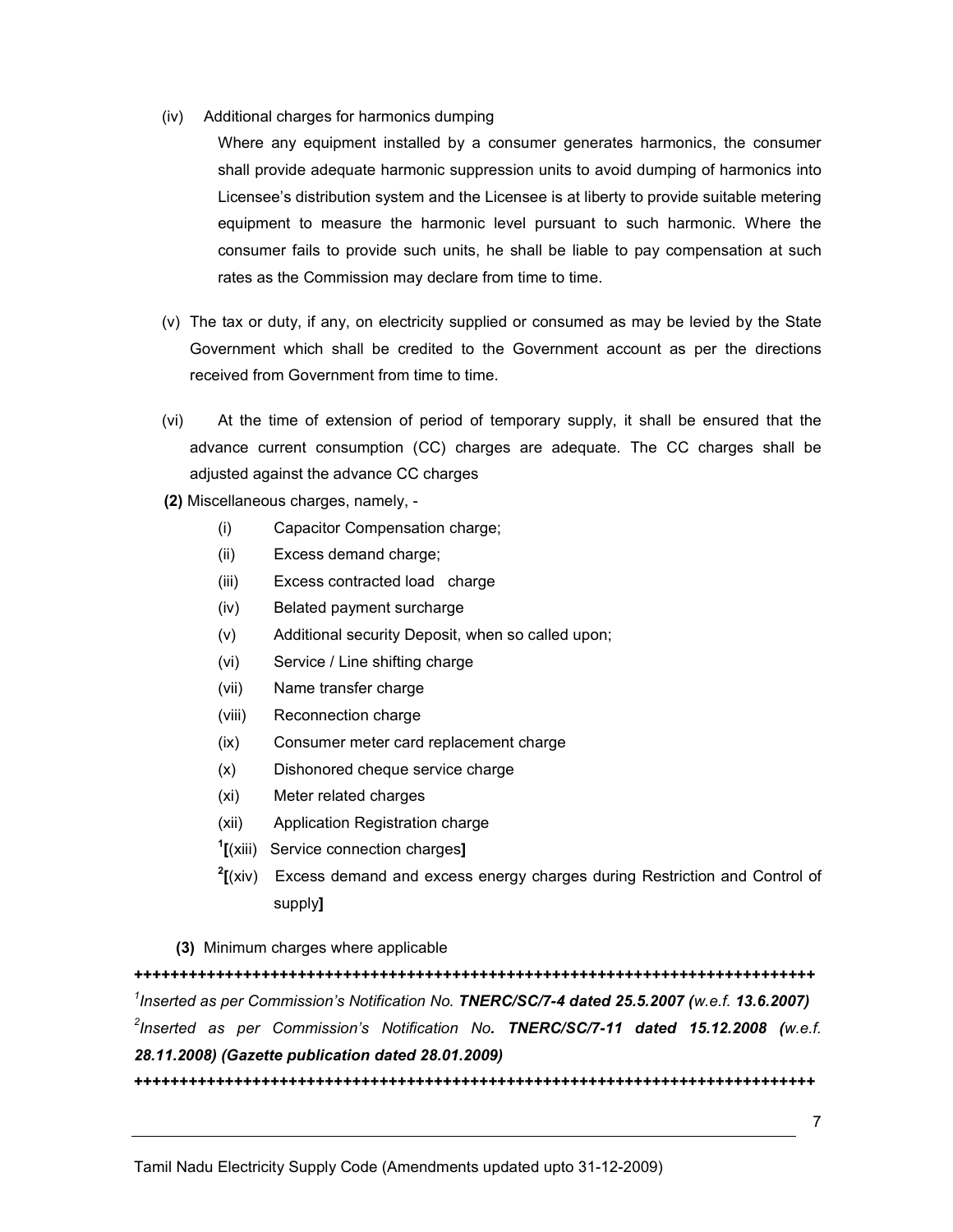#### 5. Miscellaneous charges

- (1) Capacitor Compensation charge
- (a) No new LT service with a connected load of motors of 3 HP and above or for using welding transformers shall be given unless capacitors of adequate ratings with ISI marking are installed; <sup>1</sup>[The licensee shall specify appropriate capacitor ratings for different capacity motors / welding transformers].
- (b) In the case of existing LT service connections(which are not coming under the purview of power factor incentive/disincentive scheme) with connected load of motors of 3 HP and above or for using welding transformers (irrespective of their rating), the consumer shall install adequate capacitors within a period of two months  $2$ [(from the date of issue of notice issued by the licensee in this connection] and shall be liable to pay a compensation charge of ten percent of the price of electricity supplied to him for the preceding four months of consumption till such time adequate capacitors are installed; and where inadequate capacitors are installed or where some of the capacitors are defective, the ten percent shall be reckoned proportionate to the extent of inadequacy or defect, as the case may be ;
- (c) Where it is found that the capacitors installed are either inadequate or defective, the Licensee shall, in addition to the levy and collection of capacitor compensation charges, by notice in writing, call upon the consumer to install adequate capacitors or to rectify or to replace the defective capacitors, as the case may be, within two months from the date of notice.

#### (2) Excess demand charge

Whenever the consumer exceeds the sanctioned demand, excess demand charge shall be: -

- (i) In the case of HT supply, the maximum demand charges for any month shall be based on the KVA demand recorded in that month at the point of supply or such percentage of sanctioned demand as may be declared by the Commission from time to time whichever is higher. The exceeded demand shall alone be charged at double the normal rate.
- (ii) In case of LT supply,
	- (a) For Domestic and Agricultural category of service, the excess demand charges shall not be applicable.

+++++++++++++++++++++++++++++++++++++++++++++++++++++++++++++++++++++++++++ <sup>1</sup>Inserted as per Commission's Notification No. TNERC/SC/7-4 dated 25.5.2007 (w.e.f. 13.6.2007)  $^{2}$ Inserted as per Commission's Notification No. TNERC/SC/7-4 dated 25.5.2007 (w.e.f. 13.6.2007)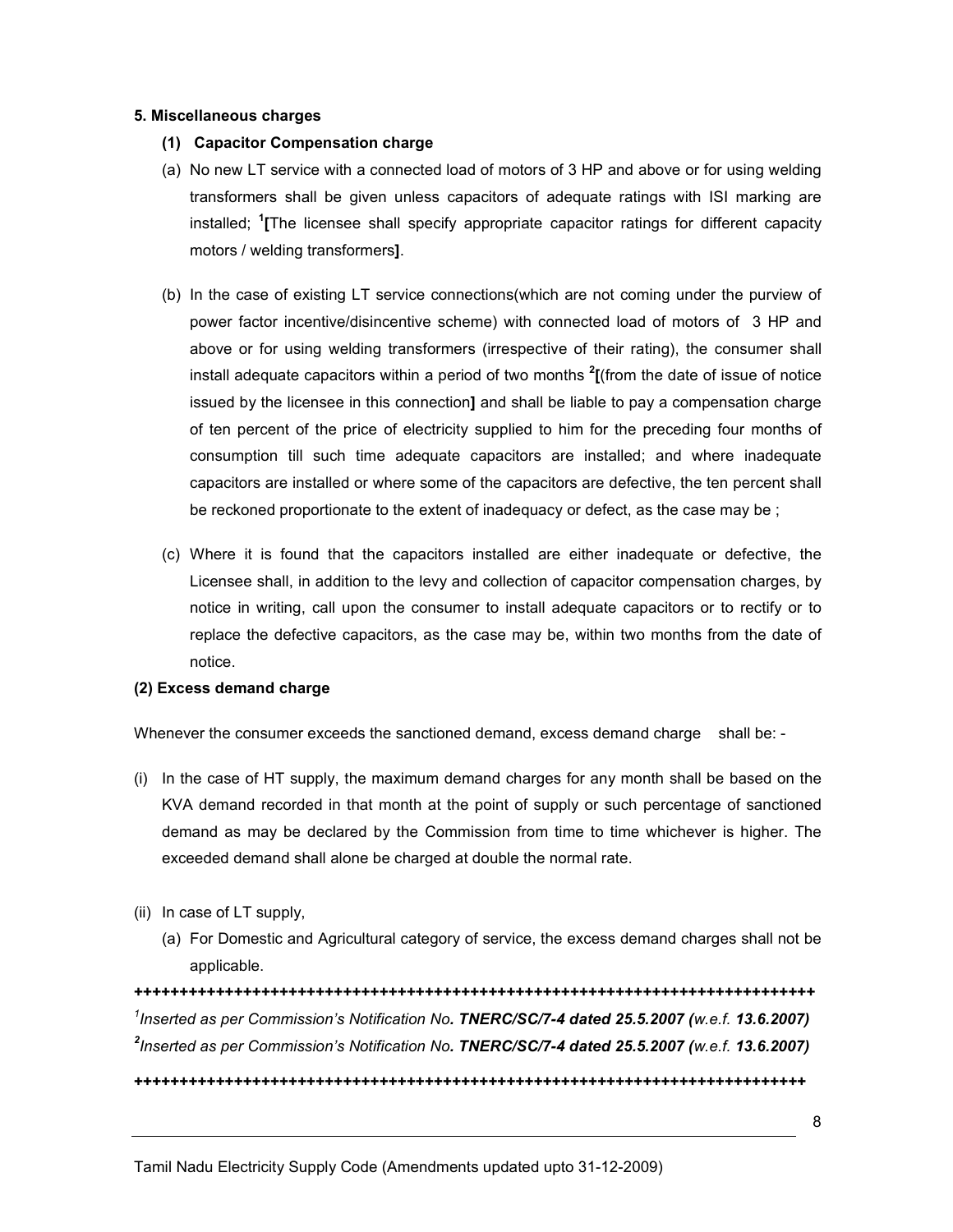$1$ <sup>1</sup>[(b) For other categories of LT services with contracted demand equal to or less than 18.6 KW (25 HP), the excess demand charges shall not be applicable where the connected load is equal to or less than the contracted demand.

Note: For services with contracted demand less than or equal to 18.6 KW (25 HP), whenever the consumer's connected load exceeds the contracted demand, the licensee shall install meters with demand recording facility and bring the consumer under the scope of excess demand chargeable category. After installation of the meter, if the recorded demand is in excess of contracted demand, the existing demand, shall, after intimation to the consumer, be revised to the level of recorded demand and all relevant charges applicable for extension of additional demand shall be included in the next bill. No excess demand charge is leviable till such time the licensee installs meter with demand recording facility and bring the consumer under the scope of excess demand chargeable category.]

(c) For the remaining LT services other than those service connections covered in (a) and (b) above, when the contracted demand is in excess of 18.6KW (25HP) and for such of those consumers whose contracted demand is less than 18.6 KW (25HP) but opted for having meters with demand recording facility, the excess demand charges shall be -,

#### +++++++++++++++++++++++++++++++++++++++++++++++++++++++++++++++++++++++++++

<sup>1</sup>Substituted as per Commission's Notification No TNERC/SC/7-4 dated 25.5.2007 (w.e.f. 13.6.2007) which before substitution stood as under:

(b) For other categories of LT services where the contracted demand and connected load is equal to or less than 18.6 KW (25 HP), the excess demand charges shall not be applicable.

Note: 1. Even if a consumer's contracted demand is equal to or less than 18.6 KW (25 HP), or the connected load is more than the contracted demand but less than 18.6 KW (25 HP) as the case may be, the licensee shall install meters with demand recording facility and bring the consumer under the scope of excess demand chargeable category. After installation of the meter, if the recorded demand is in excess of contracted demand the existing demand, shall, after intimation to the consumer, be revised to the level of recorded demand and all relevant charges applicable for extension of additional demand shall be included in the next bill. No excess demand charge is leviable till such time the licensee installs meter with demand recording facility and bring the consumer under the scope of excess demand chargeable category.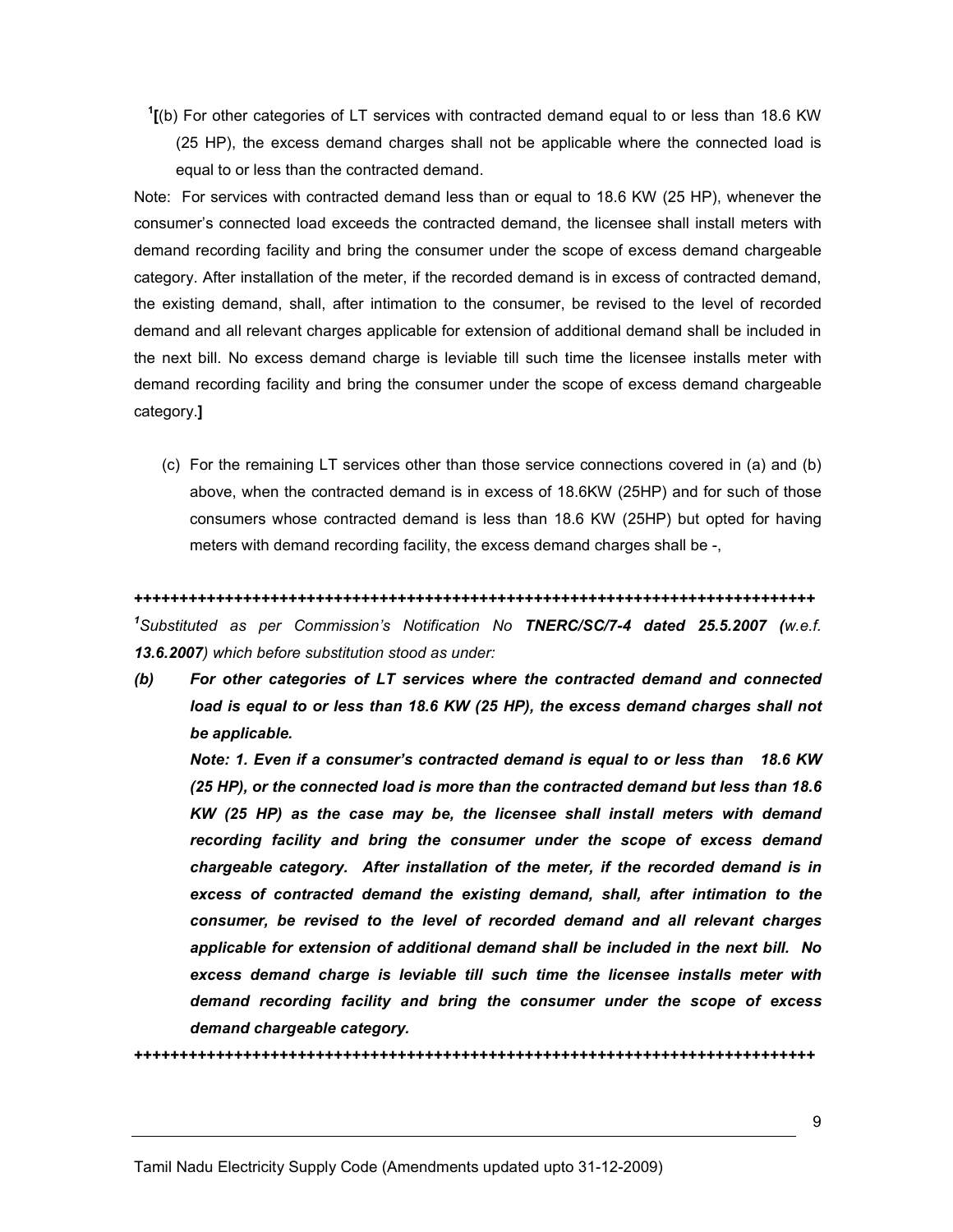(I) Where the recorded demand does not exceed 112 KW, for every KW or part thereof in excess of the sanctioned demand, at the rate of 1% of the total energy charges;

 (II) where the recorded demand exceeds 112KW, for every KW or part thereof in excess of sanctioned demand:-

- for the first two occurrences, at the rate of 1% of the charges for electricity supplied up to 112 kW;
- and 1.5% for every KW or part thereof over and above 112KW,
- and thereafter, that is, the third and subsequent occurrences at the rate of three percent for every KW or part thereof over and above 112KW.

(III) Where the recorded demand exceeds the sanctioned demand for the second and subsequent times ,-

(A) In case the recorded demand has not exceeded 112 KW, the existing load sanction shall, after intimation to the consumer, be revised within one month of the second occurrence to the level of recorded demand and all the relevant charges applicable to the additional load shall be included in the next bill ;

(B) In case the recorded demand has exceeded 112 KW,, the existing load sanction shall, after intimation to the consumer, be revised within one month of the second occurrence, to the level of 112 KW and all relevant charges applicable to the additional load shall be included in the next bill; if, however, the recorded demand has exceeded 112 KW for the third or more number of times, it is open to the consumer to opt for HT service.

(iii) In the case of temporary supply, the excess demand charges shall be the difference between the minimum charges for temporary supply computed at the rate notified, for a back period of six months or date of supply whichever is lesser, and the corresponding current consumption charges already recovered form the consumer.

 $\frac{1}{1}$  (iv) No addition or reduction of load in case of LT service and no addition or reduction of demand in case of HT service, may be sanctioned unless the outstanding dues in the same service connection had been paid.]

+++++++++++++++++++++++++++++++++++++++++++++++++++++++++++++++++++++++++++ <sup>1</sup>Inserted as per Commission's Notification No. TNERC/SC/7-1 dated 22.11.2005 (w.e.f. 7.12.2005) +++++++++++++++++++++++++++++++++++++++++++++++++++++++++++++++++++++++++++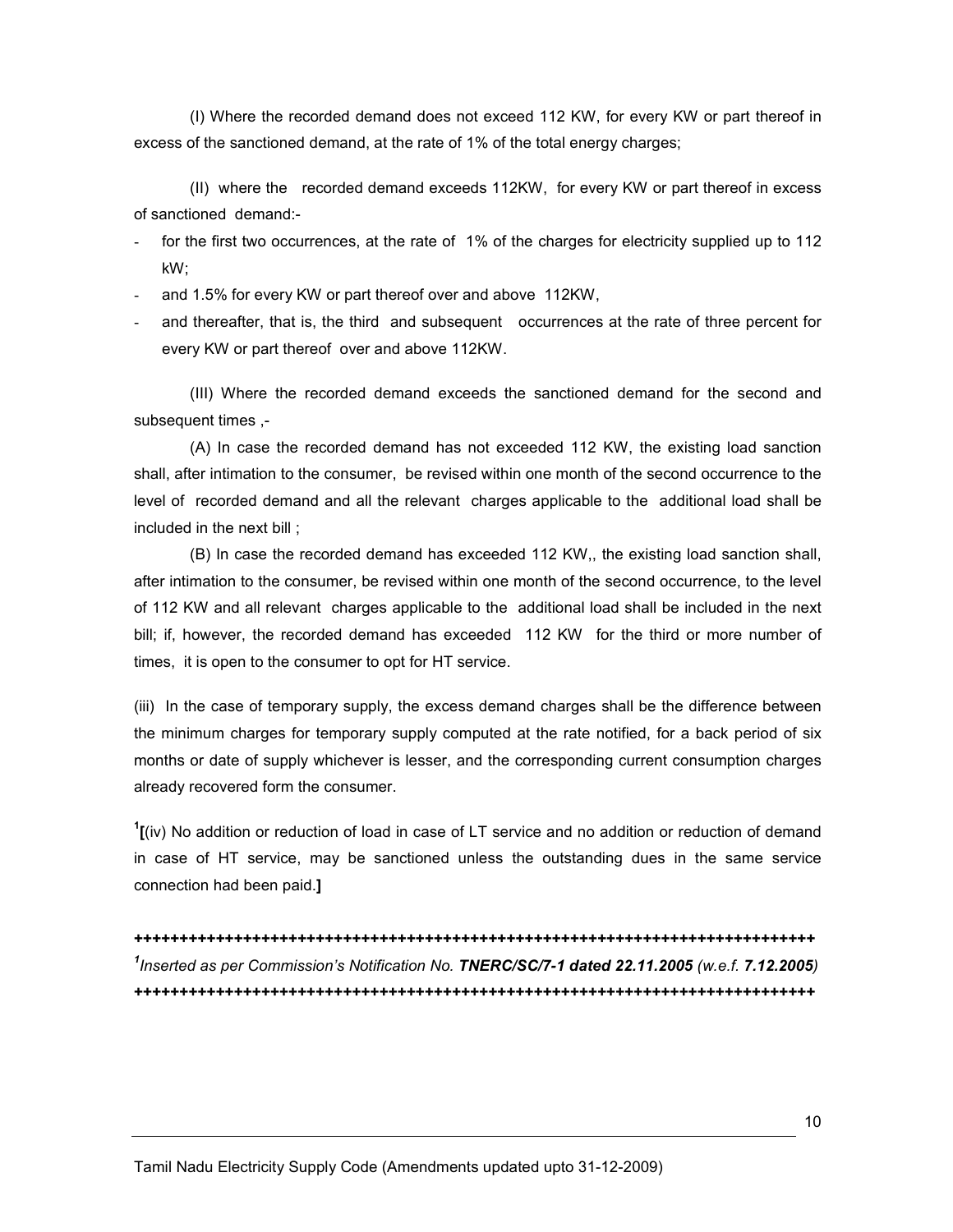#### (3) Excess Contracted load charge

These charges are applicable to the subsidized category of Agricultural service connections, which need to be regulated with a view to-

- (i) Comply with the contracted load until the cross subsidy from other sources are eliminated and a viable tariff is implemented for agricultural services.
- (ii) Comply with the directives of Government towards restriction on exploitation of ground water for irrigation and environmental constraints.

Accordingly, special provisions have been made in this Code in relation to agricultural service connections as below and they shall remain in force until cross subsidy from other sources / categories are eliminated

- (a) No electric motor shall be used in Agricultural service connections without its manufacturer's nameplate indicating its rating/capacity permanently affixed on it.
- $1$ [(b) If, at the time of effecting service connections under Agricultural category, it is found that the assessed capacity is in excess of the capacity applied for by the consumer, the Engineer shall refuse to effect supply. If the intending consumer challenges the decision regarding the assessed capacity of the motor made by the Engineer, he may make an appeal to the next higher officer, furnishing certificate regarding capacity of motor issued by Government /Government Laboratory/any agency accredited/approved by Bureau of Energy Efficiency. The decision of the next higher officer shall be final and binding on the consumer.]

+++++++++++++++++++++++++++++++++++++++++++++++++++++++++++++++++++++++++++ <sup>1</sup>Substituted as per Commission's Notification No TNERC/SC/7-4 dated 25.5.2007 (w.e.f. 13.6.2007) which before substitution stood as under:

(b) If, at the time of effecting service connections under Agricultural category, it is found that the assessed capacity is in excess of the capacity applied for by the consumer, the Engineer shall refuse to effect supply. If the intending consumer challenges the decision regarding the assessed capacity of the motor made by the Engineer, he may make an appeal to the next higher officer, furnishing certificate regarding capacity of motor issued by any agency acceptable to the Licensee. The decision of the next higher officer shall be final and binding on the consumer.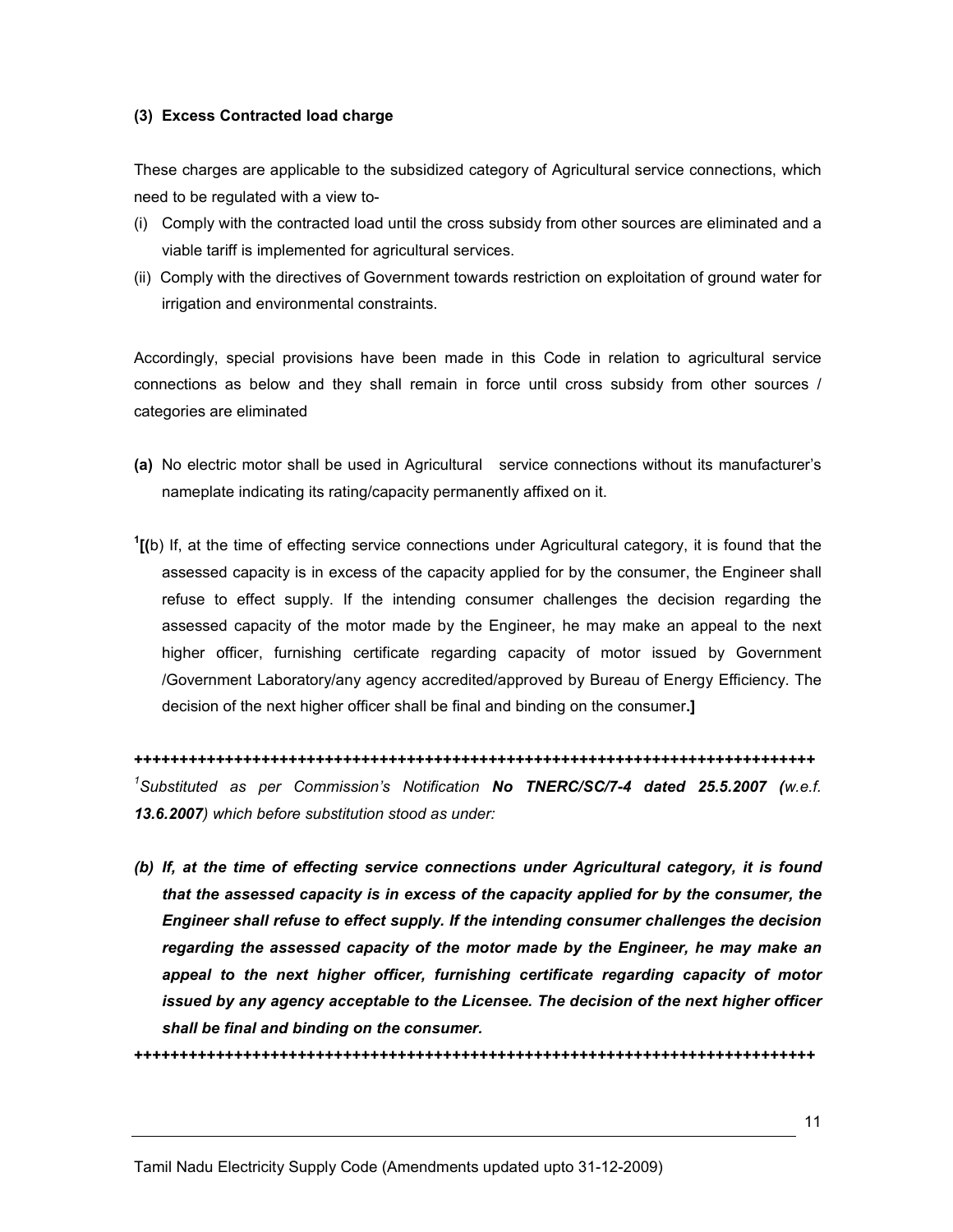- (c) If during periodical check or inspection of an existing Agriculture service connection by the Engineer, it is found that the name plate of any motor does not show the correct capacity of the motor or the name plate is missing or the rating of such motor as assessed by the Engineer authorized in this behalf is in excess of the rating noted in the Test Report, action shall be taken under this Code <sup>1</sup>[to recover the excess contracted load charges on the basis of the assessed capacity of the motor].
- $<sup>2</sup>$ [(d) If the existing consumer challenges the decision regarding the assessed capacity of the motor</sup> made by the Engineer, a letter may be issued to the consumer asking him to test the motor for its capacity at Government Laboratory or by any other agency accredited by Bureau of Energy Efficiency at the cost of the consumer and produce the test report of such Government Laboratory or agency to the officer concerned within two months from the date of issue of such letter. However, after producing such test report, the charges shall be adjusted to the certified load in the subsequent Consumption Charge bills.]

The excess contracted load charges for both metered and unmetered supply shall be sixty rupees per HP per month prospectively and as long as the excess contracted load remains connected.

### (4) Belated payment surcharge (BPSC)

All bills are to be paid in the case of HT consumers, within the due date specified in the bill and in the case of LT consumers, within the due date and notice period specified in the consumer meter card.

+++++++++++++++++++++++++++++++++++++++++++++++++++++++++++++++++++++++++++ <sup>1</sup>Inserted as per Commission's Notification No. TNERC/SC/7-4 dated 25.5.2007 (w.e.f. 13.6.2007)

 $^2$ Substituted as per Commission's Notification No TNERC/SC/7-4 dated 25.5.2007 (w.e.f. 13.6.2007) which before substitution stood as under :

(d) If the existing consumer challenges the decision regarding the assessed capacity of the motor made by the Engineer, a letter may be issued to the consumer asking him to test the motor for its capacity at Government Laboratory or by any other agency acceptable to the Licensee at the cost of the consumer and produce the same to the officer concerned within two months from the date of issue of such letter.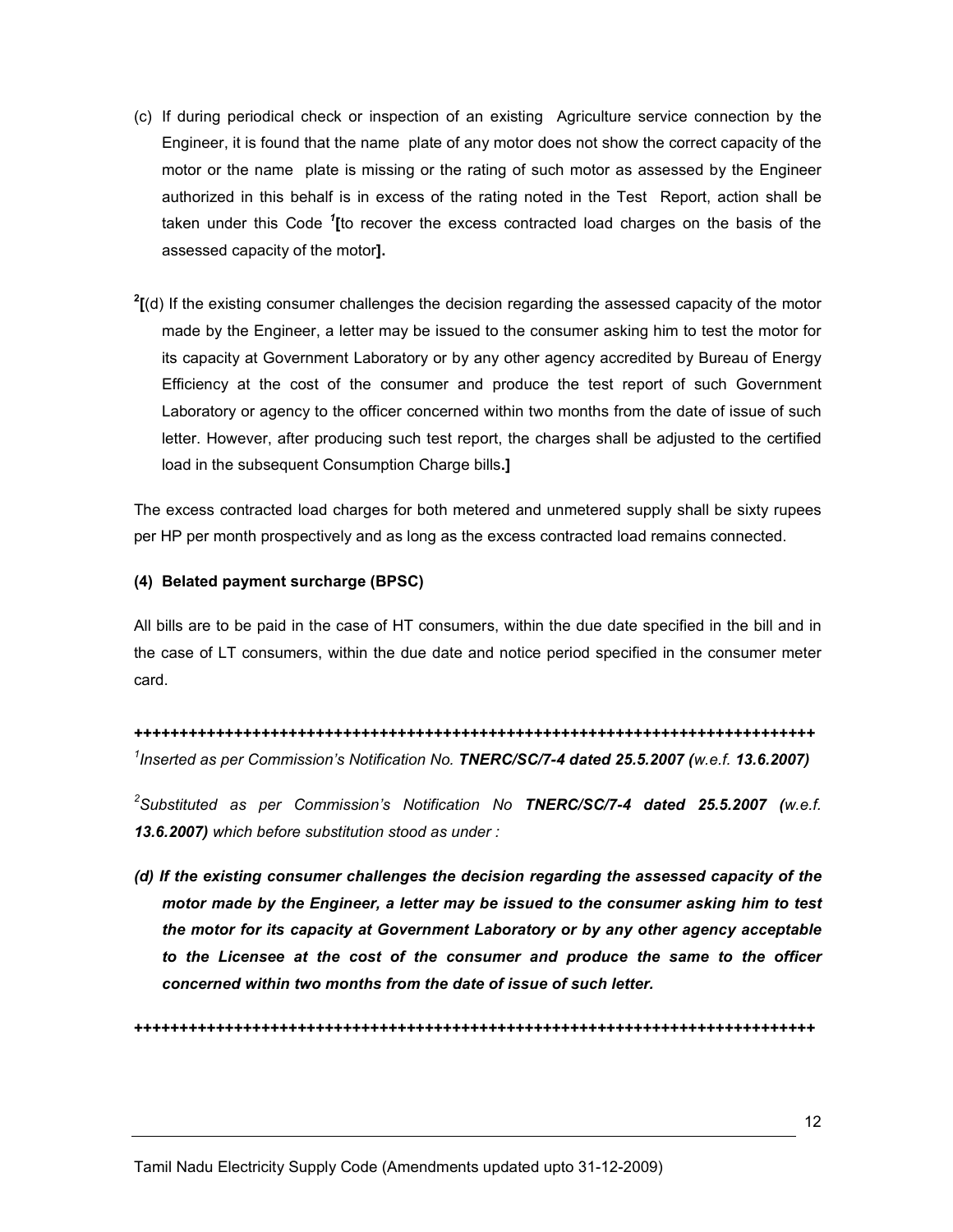- $<sup>1</sup>$ [(ii) (a) Where any HT consumer neglects to pay any bill by the due date, he shall be liable to</sup> pay belated payment surcharge from the day following the due date for payment. Where any LT consumer (except services relating to Public lighting and water supply and other services belonging to Local Bodies) neglects to pay any bill by the last day of the notice period, he shall be liable to pay belated payment surcharge from the day following the last day of the notice period.
	- (b) Where the local bodies neglect / fail to pay any bills in respect of LT services for Public Lighting and Public Water Works, and other services of Local Bodies the belated payment surcharge shall be applicable for the payments made beyond 60 days from the date of demand. In case of payment made beyond 60 days from the date of demand, the belated payment surcharge shall be payable from the day following the 60<sup>th</sup> day of demand.
	- (c) The surcharge shall be for a minimum period of fifteen days and where the delay exceeds fifteen days but does not exceed one month, it shall be for the number of whole months, and for any fraction of a month, it shall be proportionate to the number of days".]
	- (iii) If the due date in the case of HT consumers and the last day of the notice period in the case of LT consumers falls on a holiday, the surcharge is payable from the day following the next working day.

+++++++++++++++++++++++++++++++++++++++++++++++++++++++++++++++++++++++++++ <sup>1</sup>Substituted as per Commission's Notification No TNERC/SC/7-7 dated 14.12.2007 (w.e.f. 9.1.2008)which before substitution stood as under :

(i) Where any HT consumer neglects to pay any bill by the due date, he shall be liable to pay belated payment surcharge from the day following the due date for payment. Where any LT consumer neglects to pay any bill by the last day of the notice period, he shall be liable to pay belated payment surcharge from the day following the last day of the notice period. The surcharge shall be for a minimum period of fifteen days and where the delay exceeds fifteen days but does not exceed one month, it shall be for one whole month and where the delay exceeds one month, it shall be for the number of whole months and for any fraction of a month it shall be proportionate to the number of days.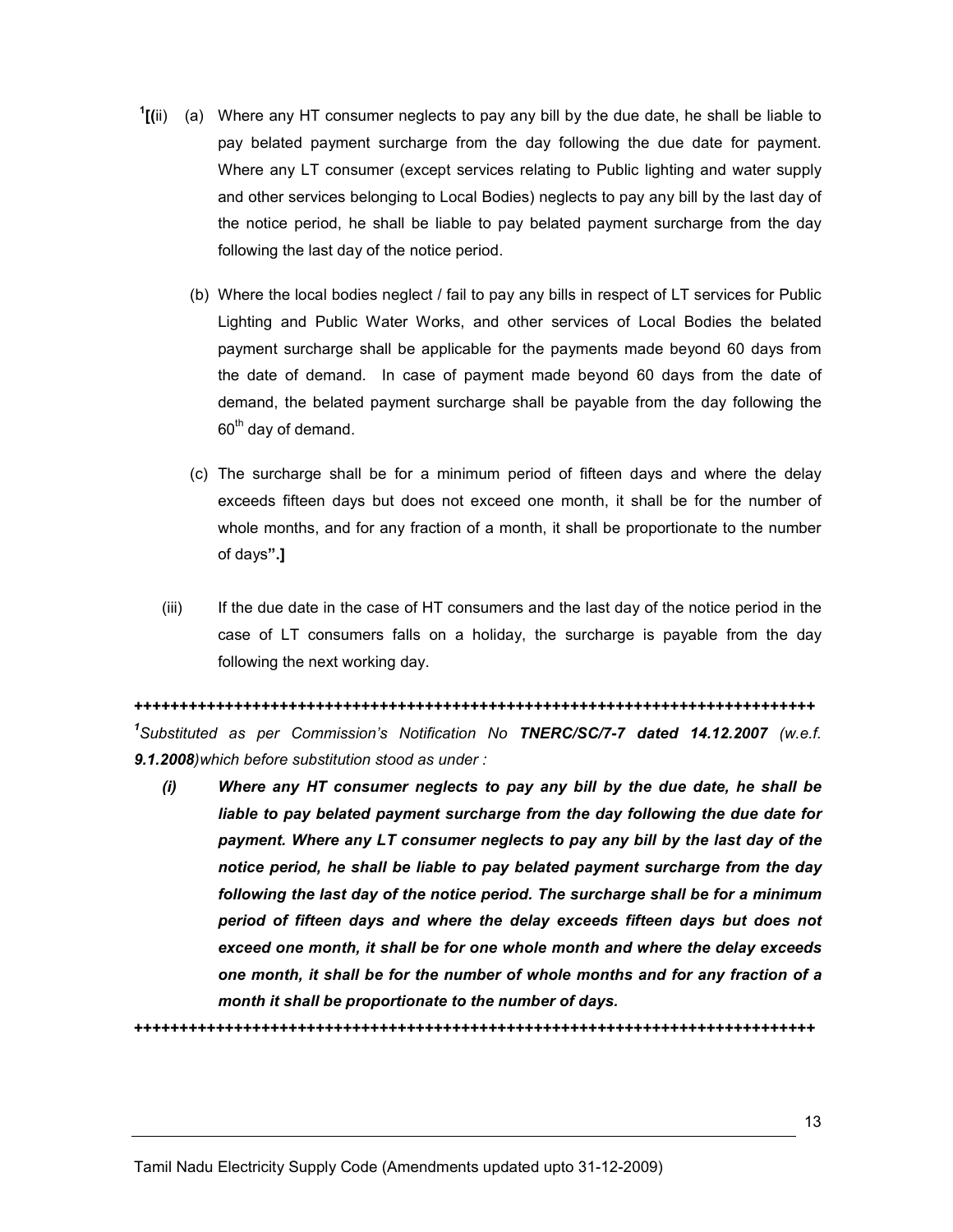- $I^{\text{max}}$ [iv) In the case of LT Consumers (except Local Bodies) the surcharge shall be 1.5% per month for the outstanding arrears towards the price of electricity supplied. In respect of LT services belonging to Local Bodies, the surcharge shall be 0.5% per month for the outstanding arrears towards the price of electricity supplied]
- <sup>3</sup>[ <sup>4</sup>[\*\*\*]
- (v) In the case of HT consumers except Local Bodies and Government Departments the surcharge shall be 1.5% per month for the notice period. In the case of Local Bodies and Government Departments, the surcharge shall be 1% per month for the notice period.

However for the consumers who are availing of extension of time beyond the notice period up to the end of the due month, on an application to the licensee, the BPSC shall be at 2% per month from the expiry of the due date allowed for payment, for a full month irrespective of the number of days delayed. When no extension of time is granted or the delay continues after the expiry of the extended time, the surcharge shall be at 1.5% per month]

+++++++++++++++++++++++++++++++++++++++++++++++++++++++++++++++++++++++++++ <sup>1</sup>Substituted as per Commission's Notification No TNERC/SC/7-1 dated 22.11.2005 (w.e.f. 7.12.2005) which before substitution stood as under :

 $(iv)$  In the case of LT consumers, the surcharge shall be 1.5 % per month for the sum outstanding towards the price of electricity supplied.

 $^2$ Substituted as per Commission's Notification No TNERC/SC/7-7 dated 14.12.2007 (w.e.f. 9.1.2008)which before substitution stood as under :

(iv) "In case of LT consumers (except Local Bodies and Government Departments) the surcharge shall be 1.5% per month for the sum outstanding towards the price of electricity. In case of Local Bodies and Government Departments, the surcharge shall be 1% per month for the sum outstanding towards the price of electricity

 $^3$ Substituted as per Commission's Notification No T**NERC/SC/7-1 dated 22.11.2005** (w.e.f. 7.12.2005) which before substitution stood as under:

(v) In the case of HT consumers the surcharge shall be 1.5% per month .for the notice period. However, for the consumers who are availing of extension of time beyond the notice period, on an application to the Licensee, the BPSC shall be at 3% per month from the expiry of the due date allowed for payment for a full month irrespective of number of days delayed. Where no extension of time is granted or the delay continues after the expiry of extended time, the surcharge shall be at 1.5 % per month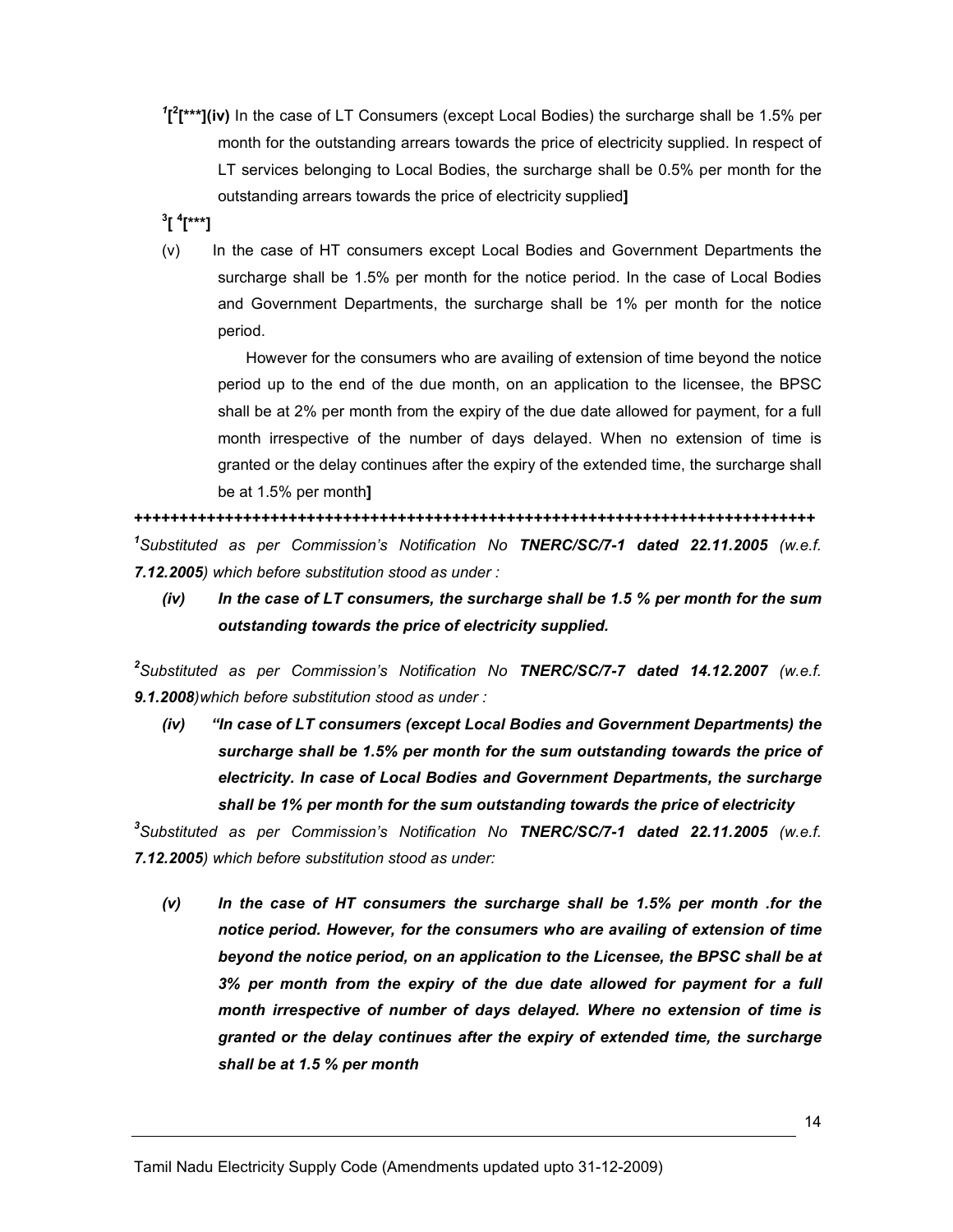<sup>4</sup>Substituted as per Commission's Notification No TNERC/SC/7-4 dated 25.5.2007 (w.e.f. 13.6.2007) which before substitution stood as under:

(v) In case of HT consumers, the surcharge shall be 1.5% per month for the notice period, However, for the consumers who are availing of extension of time beyond the notice period upto the end of the due month, (on an application to the licensee) BPSC shall be 2% per month from the expiry of the due date allowed for payment of a full month irrespective of number of days delayed. When no extension of time is granted or the delay continues after the expiry of extended time, the surcharge shall be at 1.5% per month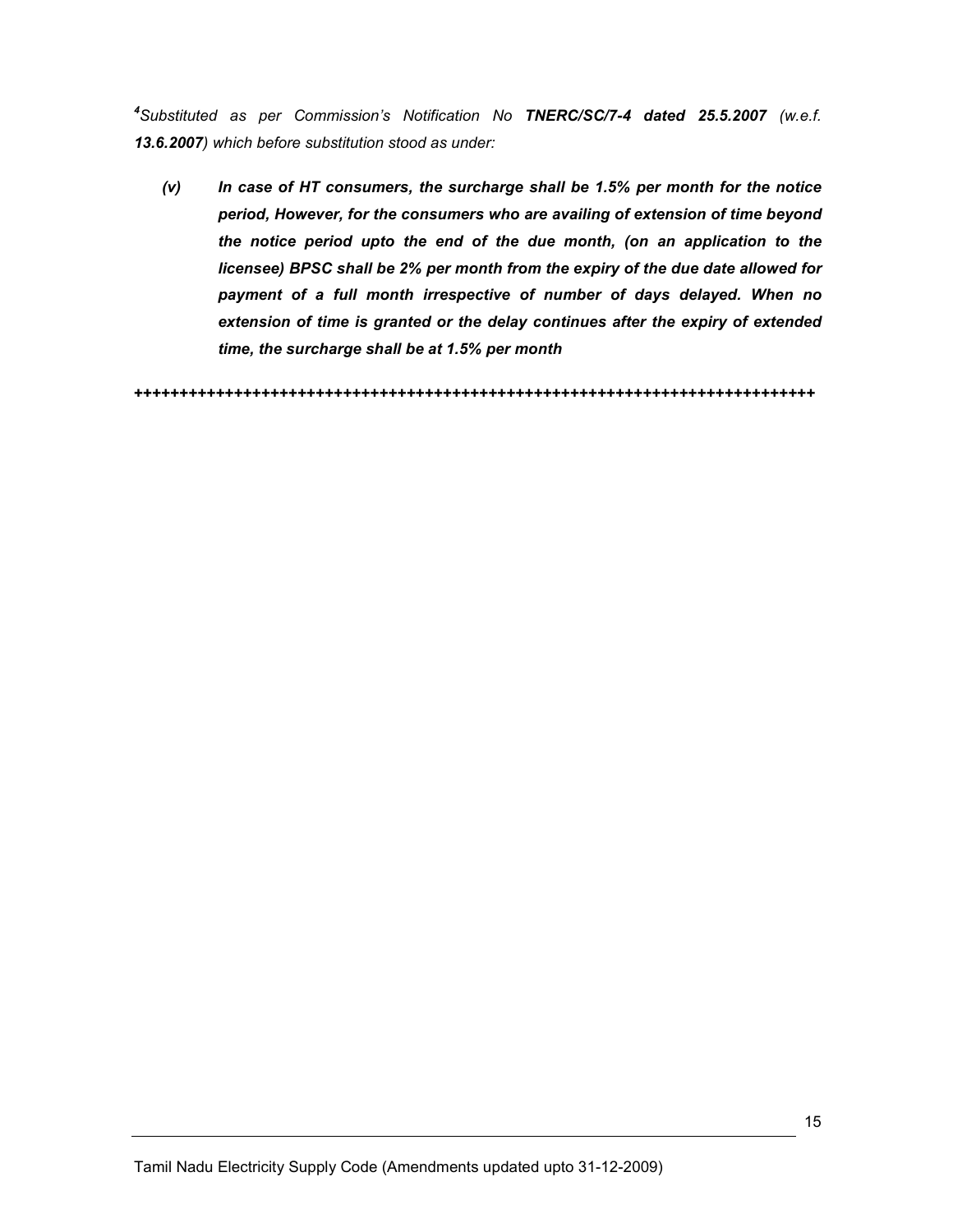- (vi) In case of sums other than price of electricity supplied which are outstanding, surcharge shall be leviable at the discretion of the Licensee at a rate not exceeding 1.5 % per month.
- (vii) In the case of short assessment included in a subsequent bill, surcharge shall accrue in the case of HT consumers, after the due date for the payment of the subsequent bill wherein the short assessment is included and in the case of LT consumers, it shall accrue from the day following the last day of the notice period.
- (viii) In the case of short assessment permitted to be payable in installments, the surcharge shall accrue only when there is default in the payment schedule and the surcharge shall be worked out from the day following the day on which the installment fell due and shall be payable along with the amount of installment due.
- (ix) Where the service connection stands terminated, the amount of Security Deposit and the interest accrued thereon shall first be adjusted against belated payment surcharge and the remainder if any, against other dues.
- (x) The belated payment surcharge is payable only on any outstanding amount excluding belated payment surcharge component.
- (xi) The belated payment surcharge shall not be levied on electricity tax and electricity tax shall not be levied on the belated payment surcharge

<sup>1</sup>[Explanation: In this regulation and other regulations of this code, the reference to the expression 'HT Consumer' shall be deemed to include a reference to the expression 'EHT consumer' also].

## (5) Additional Security Deposit

- i) The adequacy of security deposit may be reviewed and refixed once in a year in case of HT consumers and once in every two years in case of LT consumers taking into account the interest due for credit. Such reviews shall be made in the month of April/May. The rate of interest on the security deposit shall be on the basis of the Commission's directive to the Licensees in this regard.
- ii) The adequacy of security deposit shall be based on the periodicity of billing for the respective category.
- (b) For the categories of consumer under monthly billing, the Security Deposit is equivalent to two times of the monthly average of the electricity charges for the preceding twelve months prior to April.

+++++++++++++++++++++++++++++++++++++++++++++++++++++++++++++++++++++++++++ <sup>1</sup>Inserted as per Commission's Notification No. TNERC/SC/7-4 dated 25.5.2007 (w.e.f. 13.6.2007) +++++++++++++++++++++++++++++++++++++++++++++++++++++++++++++++++++++++++++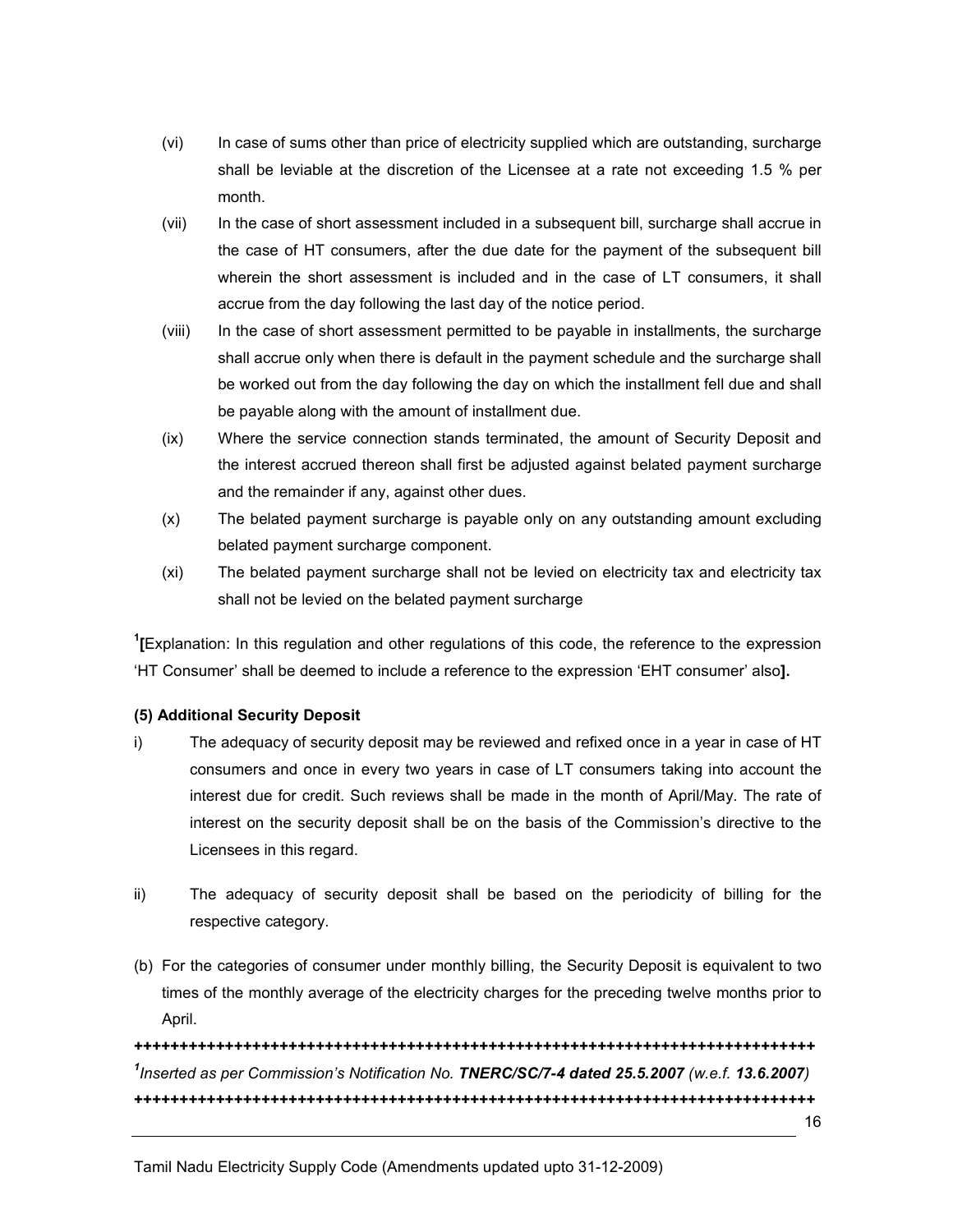- (c) For the categories of consumer under bi-monthly billing, the Security Deposit is equivalent to three times of the monthly average of the electricity charges for the preceding twelve months.
- (d) For the categories of consumer under half yearly billing, the security deposit is equivalent to seven times of the average charges per month.
- iii) Interest at Bank rate or more as specified by the Commission shall be calculated and credited to the Security Deposit accounts of the consumers at the beginning of every financial year i.e. April and the credit available including the interest shall be informed to each consumer before the end of June of every year.
- iv) If available deposit is less than the revised Security deposit, the balance shall be collected as Additional Security deposit either through a separate notice or by a distinct entry in the consumer meter card for LT services. Thirty days notice period shall be allowed for the payment. If the payment is not received within the above period of thirty days, the service is liable for disconnection.
- v) Where, on review, the amount of Security deposit held is found to be in excess of the requirement, the excess shall be adjusted against two future demands for the electricity supplied. Where, after such adjustment in future two demands, there is balance to be refunded, the refund shall be made by cheque before the due date for payment of the third demand.
- vi) In the event of the consumer failing to pay to the Licensee any sum that may become due for payment to the Licensee on the dates fixed for payment thereof, the Licensee may, in addition to and without prejudice to the other rights of the Licensee, appropriate a part or whole of the Security Deposit and interest thereon towards the sum due from the consumer.

## (5)  $1$ [Service / line, structure and equipments shifting charge]

(1) The cost of shifting service / line,  $2$ [Structure and equipments] shall be borne by the consumer. The consumer shall pay the estimated cost of shifting in advance in full. The shifting work will be taken up only after the payment is made.

+++++++++++++++++++++++++++++++++++++++++++++++++++++++++++++++++++++++++++ <sup>1</sup>Substituted as per Commission's Notification No TNERC/SC/7-4 dated 25.5.2007 (w.e.f. 13.6.2007) which before substitution stood as under :

## Service / Line shifting charge.

 $^{2}$ Inserted as per Commission's Notification No TNERC/SC/7-4 dated 25.5.2007 (w.e.f. 13.6.2007) +++++++++++++++++++++++++++++++++++++++++++++++++++++++++++++++++++++++++++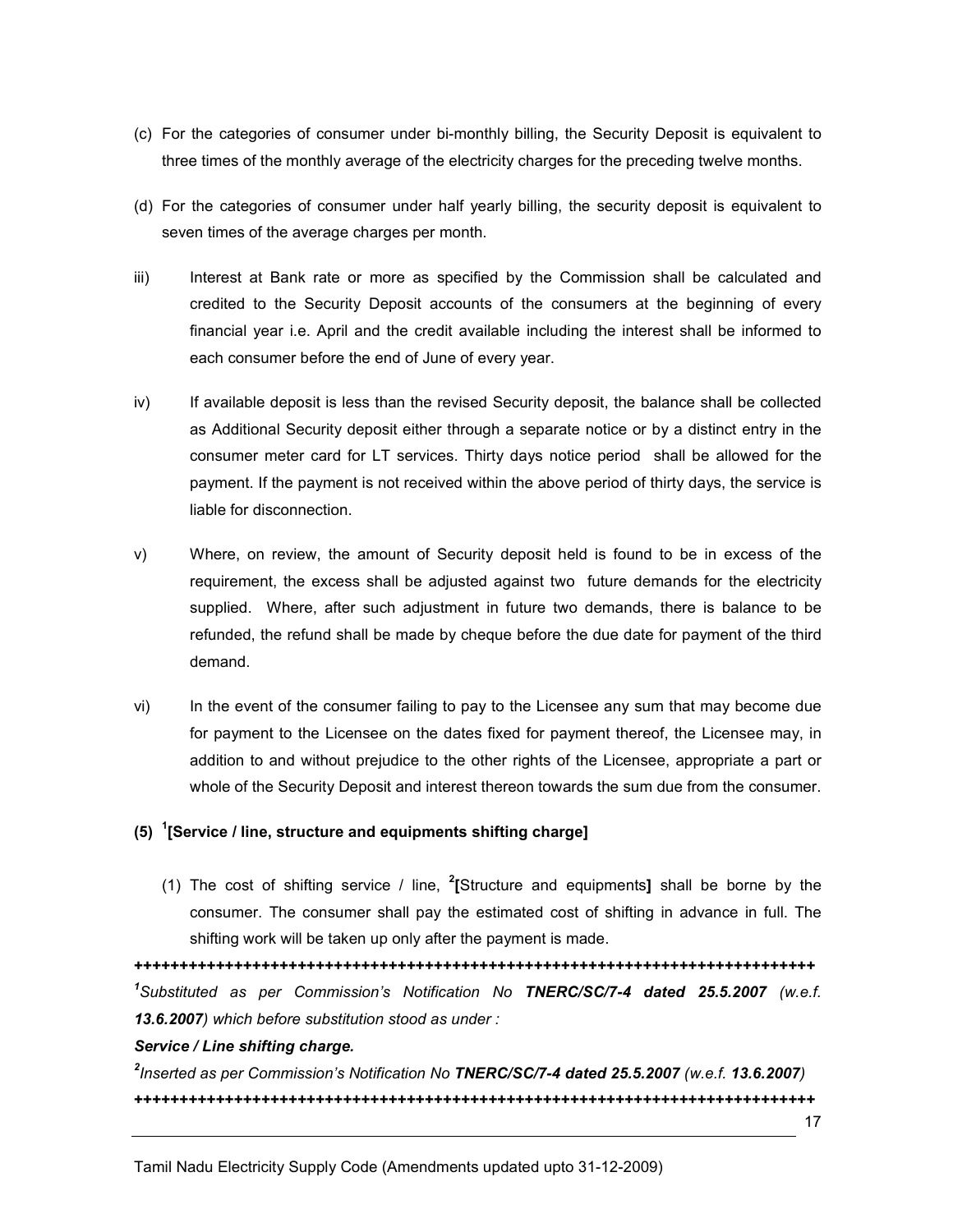The estimate will cover the following: -

- i. Charges for dismantling at the old site.
- ii. Charges for transport from the old site to the new site.
- iii. Charges for <sup>1</sup>[erection] at the new site.
- iv. Depreciation on retrievable old materials, if any, not re-used at the site.
- v. Cost of new materials, if required <sup>2</sup>[including transport].
- vi. Cost of irretrievable materials.
- vii. Overhead charges.
- (2) Temporary dismantling and re-erection or shifting of a service connection within the same premises necessitated due to remodeling of premises will be carried out on payment of the required charges for the same.
- (3) Shifting of an existing service connection involving change in door number or sub-door number or survey field number, shall be considered as a new service connection only.

 No shifting of an existing service connection is permissible unless all arrears in the service connection are paid, if so demanded by the Licensee.

#### (7) Name Transfer charge

 $^{3}$ [(i)] Every application for transfer of name consequent to the death of the consumer shall be in Form (1)  $\text{4}$ [in Appendix to this code] accompanied by :

- (a) Legal heirship certificate from the Tahsildar concerned or proof of ownership such as local body tax receipts ( latest)
- (b) No objection certificate from other legal heirs, if any, (or) an indemnity bond in Form (3) in Appendix to this Code on non-judicial stamp paper for a value of Rs.80/- and a sworn-in affidavit and authenticated by a Notary Public or by a gazetted officer to show the status of other legal heirs.
- (c) Fresh application with fee to be specified by the Commission and agreement form.

+++++++++++++++++++++++++++++++++++++++++++++++++++++++++++++++++++++++++++ <sup>1</sup>Substituted for the expression "re-erection" as per Commission's Notification No TNERC/SC/7-4 dated 25.5.2007 (w.e.f. 13.6.2007)

 $^{2}$ Inserted as per Commission's Notification No TNERC/SC/7-4 dated 25.5.2007 (w.e.f. 13.6.2007)  $13,4$ Inserted as per Commission's Notification No TNERC/SC/7-4 dated 25.5.2007 (w.e.f. 13.6.2007)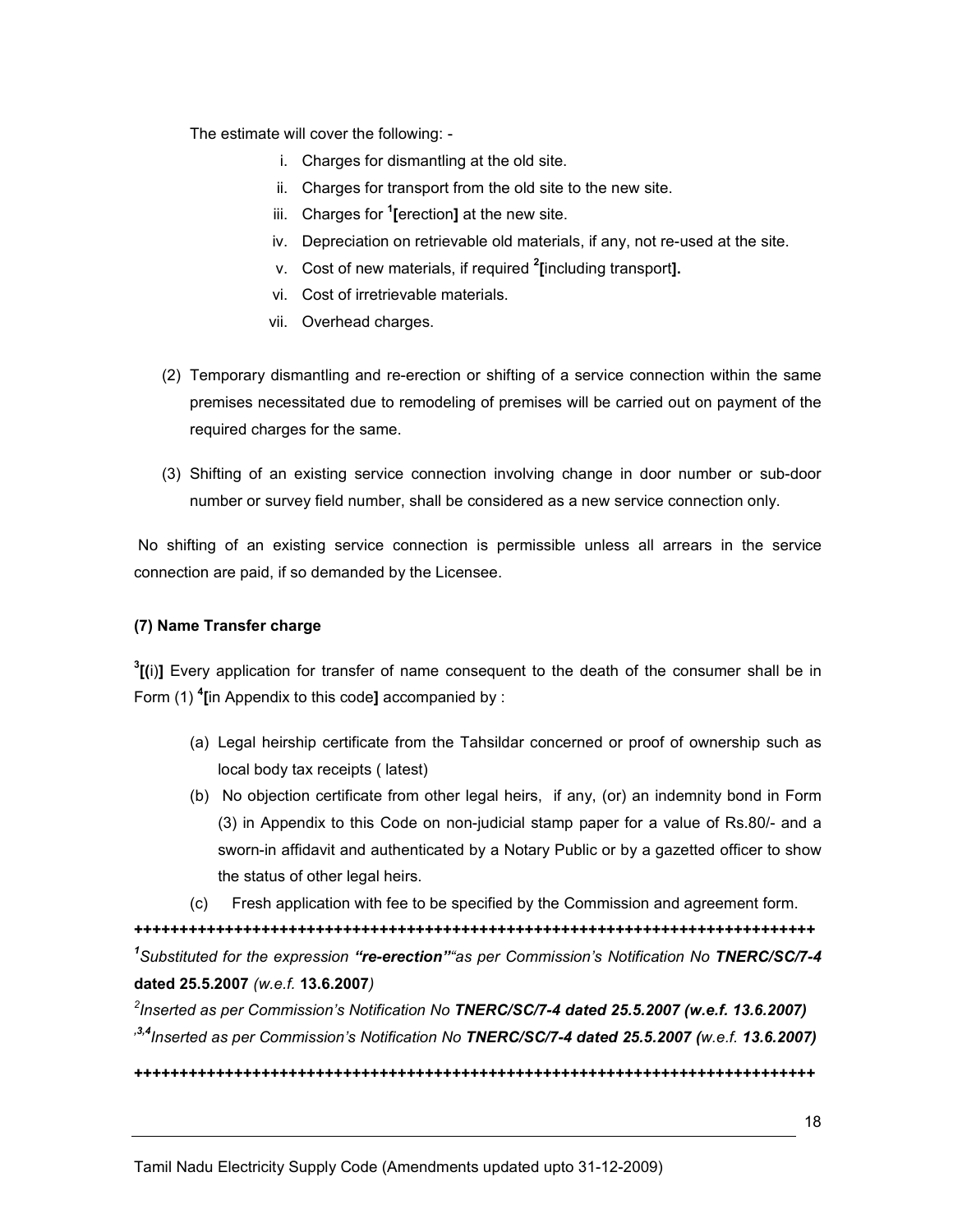<sup>1</sup>[(ii)] Every application for transfer of name, in other cases, shall be in Forms (1) and (2) in Appendix to this Code accompanied by-

- (a) The document supporting the transfer with an undertaking in Form (4) in Appendix to this Code
- (b) Consent letter from the consumer for the transfer of the Security Deposit  $2$ [if it is not included in the document supporting the transfer]. Where no such consent letter can be produced, the applicant shall pay fresh Security Deposit.
- (c) Fresh application with fee to be specified by the Commission and agreement form.

Explanation : The name transfer is effected only for such services which are not under disconnection.

(8) Reconnection Charge : The Licensee shall collect reconnection charge from LT/HT consumers at the rates specified by the Commission from time to time.

(9) Consumer Meter Card Replacement Charge: The Licensee shall collect charges at the rate specified by the Commission for replacement of consumer meter card if lost or damaged. Wherever the space in the card is used up, the replacement shall be free of cost.

(10) Dishonoured cheque service charge: The Licensee shall collect service charges as specified by the Commission from time to time from the consumer, when a Cheque given by consumer is returned by the Bank for any reason whatsoever.

(11) Meter Related Charges: Meter rental charges shall be payable by the consumer, unless the consumer elects to purchase a meter, in accordance with the rates as the Commission may fix from time to time for different categories of consumers. The Licensee shall, besides meter rent where payable, collect charges towards changing of meters and boards, testing of meters, testing of installations, inspection charges etc., at the rates specified by the Commission from time to time.

## (12) Application Registration Charge

The Licensee shall collect registration charges from LT/HT consumers for the following ,at the rates specified by the Commission from time to time.

- (a) Application Registration charge at the appropriate rates for conversion of a service from L.T. to H.T. and vice versa and also wherever the consumers apply for additional loads both for H.T. and L.T. Services.
- (b) Applications for reduction of demand/load in respect of H.T. and L.T. Services.

## +++++++++++++++++++++++++++++++++++++++++++++++++++++++++++++++++++++++++++ <sup>1,2</sup>Inserted as per Commission's Notification No TNERC/SC/7-4 dated 25.5.2007 (w.e.f. 13.6.2007) +++++++++++++++++++++++++++++++++++++++++++++++++++++++++++++++++++++++++++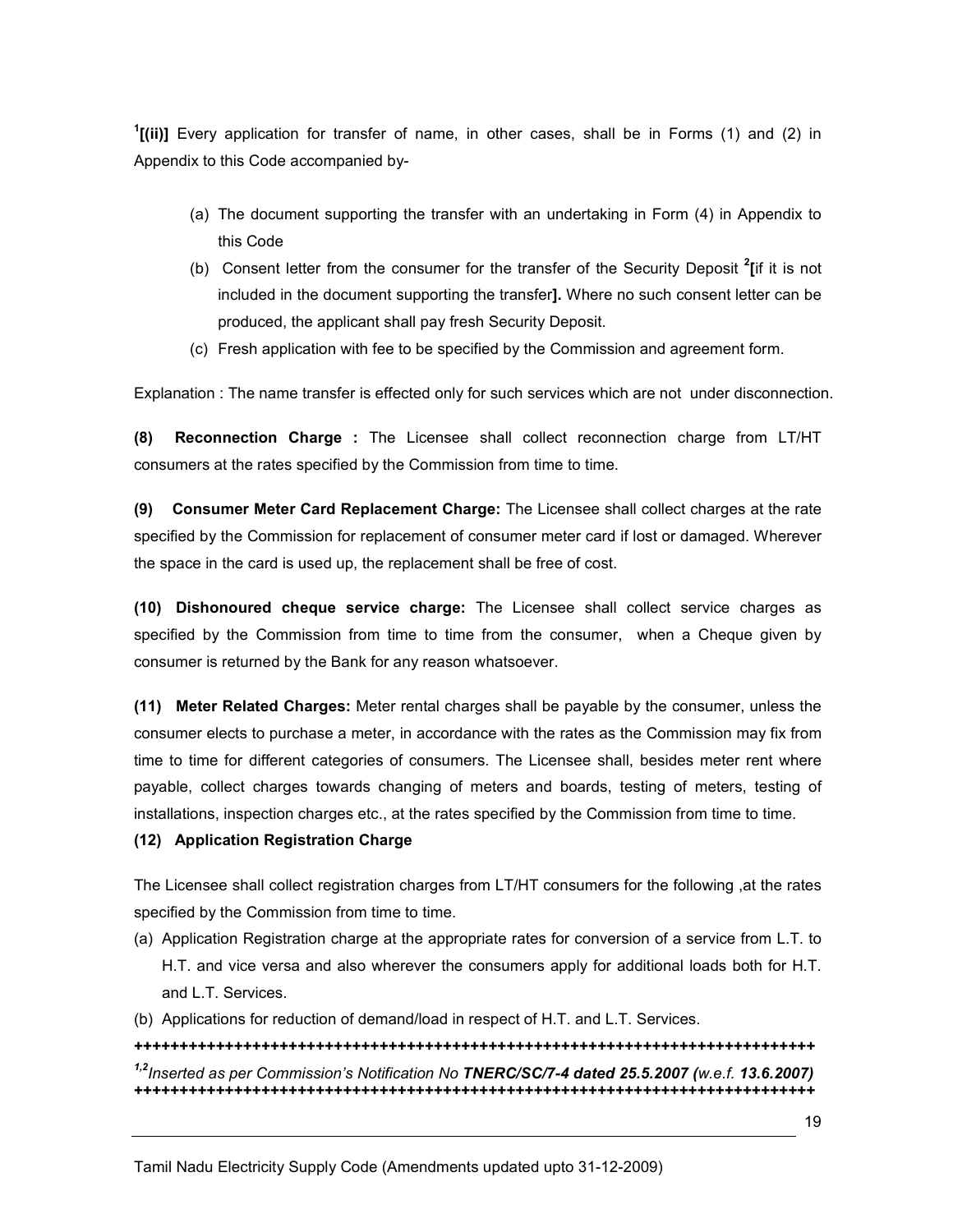- (c) Application for shifting of HT/LT Services
- (d) Application for street light service
- (e) Replacement due to accident for poles broken etc., due to dashing of vehicle or any accident under Deposit Contribution Works (DCW).
- (f) Shifting of line and deviation of line under Deposit Contribution Works.
- (g) Application for temporary supply

# <sup>1</sup>[(13) Excess demand charge and excess energy charge during Restriction and Control of supply :

(i) The maximum demand charges for HT supply shall be based on the actual recorded demand at the point of supply or at 90% of the demand quota as fixed from time to time through restriction and control measures whichever is higher. In case the maximum recorded demand is in excess of the quota fixed, the demand in excess of the quota fixed shall be charged at rates specified by the Commission from time to time.

(ii) The energy consumption over and above the energy quota fixed shall be charged at the rates specified by the Commission from time to time in respect of such class of consumers upon whom the restriction and control measures apply.

(iii) The services which draw electricity from TNEB Grid for using welding sets during the restricted hours shall be charged at the rates specified by the Commission from time to time.]

## 6. Minimum Charges

The consumer shall pay to the Licensee  $2$ [minimum charges] in respect of every connection as detailed below. The minimum monthly charges are payable even when no electricity was consumed or supply disconnected by orders of Court or when the price of electricity supplied is less than the minimum charges.

(a) For the H.T. services disconnected as per Licensee's right to disconnect supply, the following monthly minimum charges based on the KVA demand shall be collected.

- (i) If the disconnection is for the full month then 20% of the sanctioned demand.
- (ii) If the disconnection is for part of a month, the actual recorded demand or such percentage of sanctioned demand as declared by the Commission whichever is higher.

+++++++++++++++++++++++++++++++++++++++++++++++++++++++++++++++++++++++++++ <sup>1</sup>Inserted as per Commission's Notification No TNERC/SC/7-11 dated 15.12.2008 (w.e.f.

28.11.2008) (Gazette publication dated 28.01.2009)

 $^2$ Substituted for the expression **"a minimum charge"** as per Commission's Notification No. TNERC /SC/7-4 dated 25.5.2007 (w.e.f. 13.6.2007)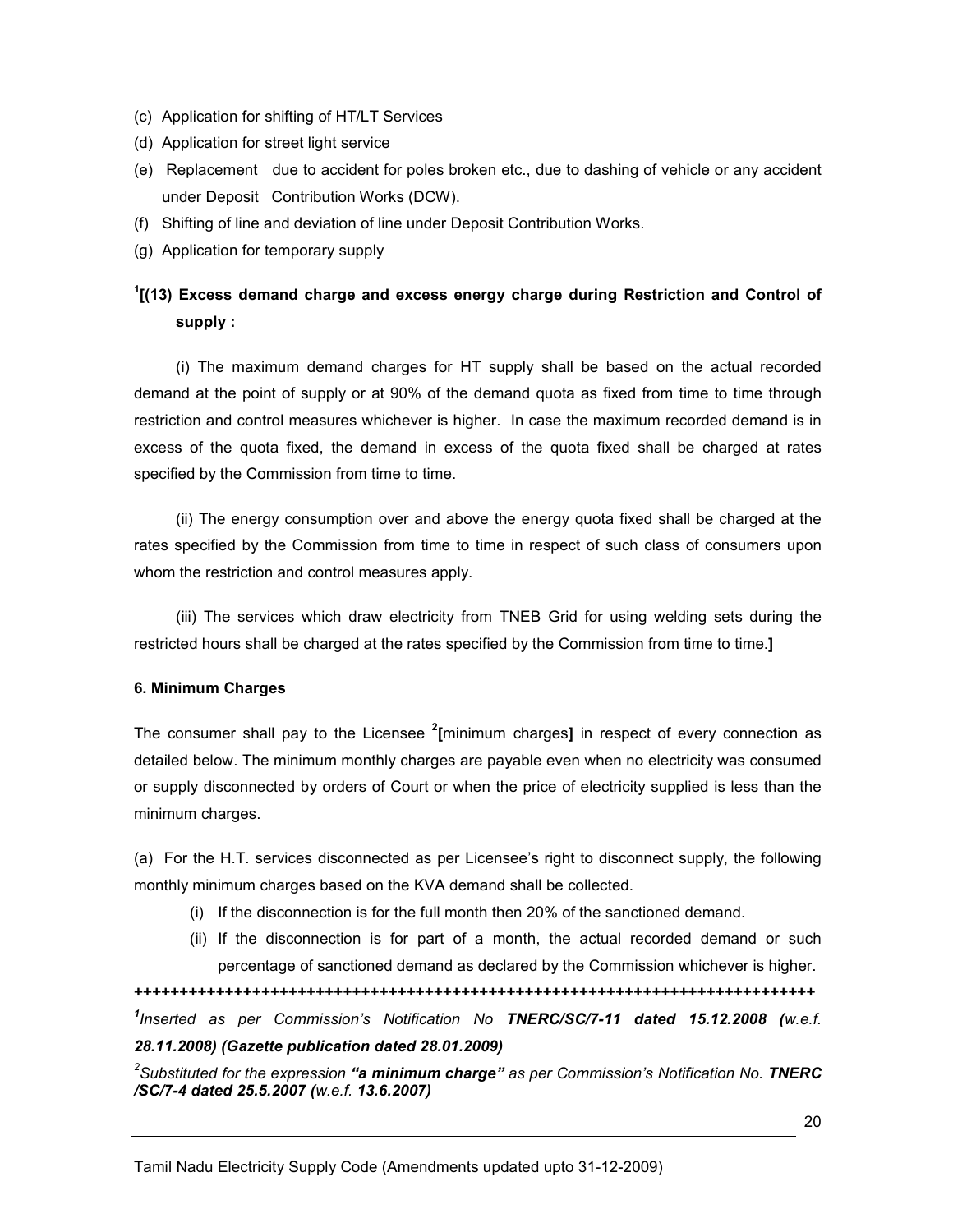+++++++++++++++++++++++++++++++++++++++++++++++++++++++++++++++++++++++++++

(b) For the H.T services disconnected on the request of the consumer, the monthly minimum charges based on the KVA demand shall be the actual recorded demand ( when the disconnection is for part of a month) or such percentage of sanctioned demand declared by the Commission whichever is higher :

Provided that where the Licensee is prevented from supplying electricity owing to cyclone, floods, storms, fire, strike or lockout in the Licensees' establishment or other occurrences beyond the control of the Licensee, or if the Licensee is satisfied that the consumer has been prevented from consuming electricity either in whole or in part for similar reasons, the Licensee may recover from the consumer <sup>1</sup>[minimum charges] at twenty percent of the billable demand or recorded demand whichever is higher besides charges for the actual consumption of electricity :

Provided further that where the consumer has been prevented from consuming electricity.-

- (i) the consumer shall produce a certificate from the Labour Officer to that effect, indicating the period of lockout or strike or temporary closure and the date on which it was called off.
- (ii) the consumer shall give prompt intimation of the commencement of the lockout or strike so that the Maximum Demand meter can be reset. In the case of temporary closure the consumer shall give intimation of the closure. The consumer shall give intimation to the Licensee immediately after lifting of the strike, lockout or temporary closure.

Provided also that, in the case of steel industries having more than one electric furnace in a HT service and when one or more electric furnaces are under total strike / closure, then the benefit of billing on the actual recorded demand or the percentage as may be notified by the Commission from time to time of the sanctioned demand less the KVA load of the furnaces under total strike or closure whichever is higher shall be given. This provision is not applicable when there is lockout.

(c) for the LT services disconnected as per the Licensee's right to disconnect the supply or at the request of the consumer to disconnect supply, the monthly minimum charges shall be recovered by the Licensee till the agreement is terminated.

+++++++++++++++++++++++++++++++++++++++++++++++++++++++++++++++++++++++++++ <sup>1</sup>Substituted for the expression "a minimum charge" as per Commission's Notification No. TNERC /SC/7-4 dated 25.5.2007 (w.e.f. 13.6.2007) +++++++++++++++++++++++++++++++++++++++++++++++++++++++++++++++++++++++++++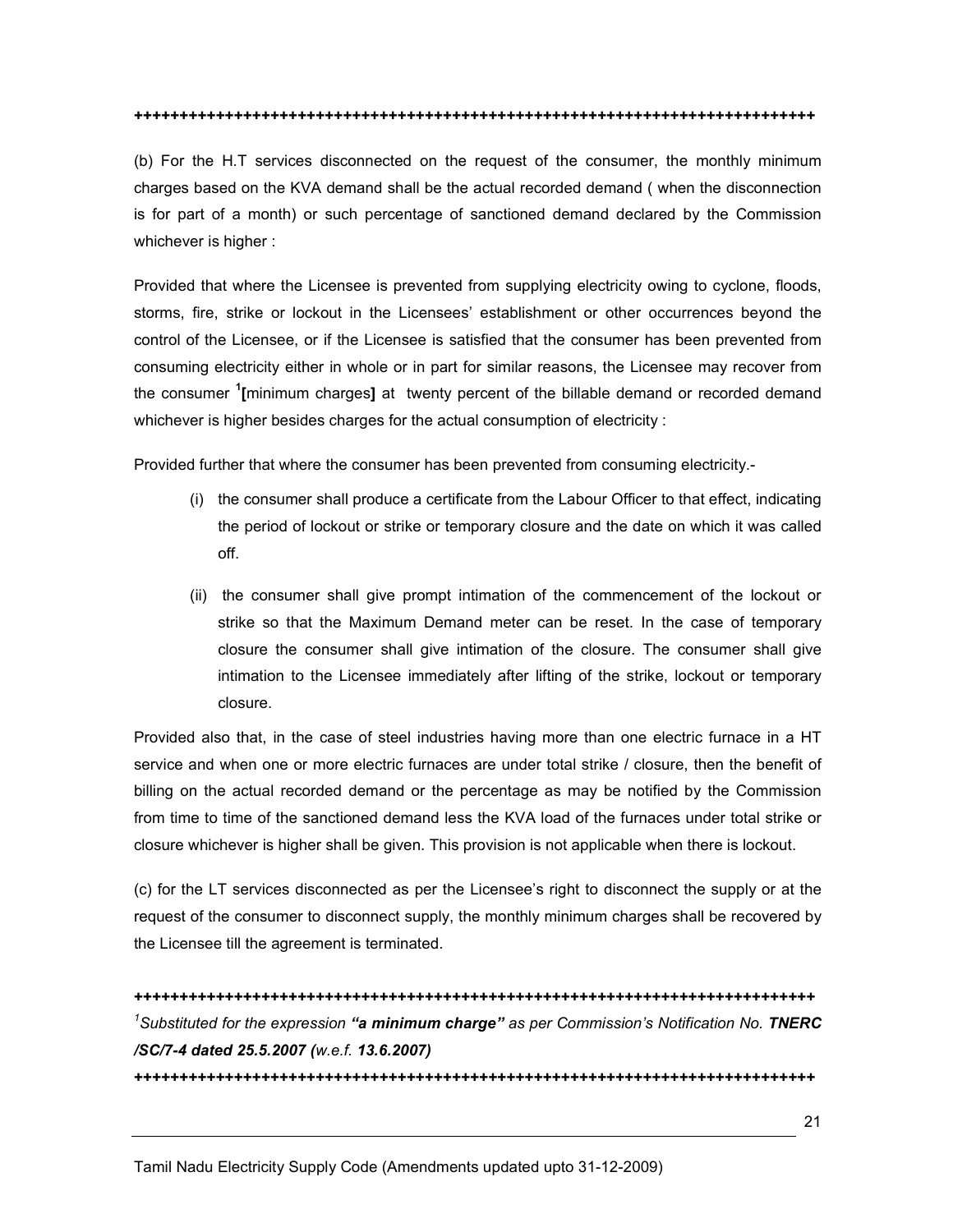#### 7. Installation of Meter

 (1) Sub section (1) of section 55 of the Act provides for the use of meters and reads as "No Licensee shall supply electricity, after the expiry of two years from the appointed date, except through installation of a correct meter in accordance with the regulations to be made in this behalf by the Authority:

Provided that the Licensee may require the consumer to give him security for the price of a meter and enter into an agreement for the hire thereof, unless the consumer elects to purchase a meter:

Provided further that the State Commission may, by notification, extend the said period of two years for a class or classes of persons or for such area as may be specified in the notification"

- (2) All new service connections shall be extended with meters only. For all new LT service connections other than domestic and agricultural category, when the contracted demand is in excess of 18.6 KW (25 HP), the Licensee shall install meters with demand recording facility. For existing services, when the contracted demand is in excess of 18.6 KW ( 25 HP), this facility will have to be extended by the Licensee to enable implementation of excess demand charges as per regulation 5(2) of this Code.
- (3) Unless the consumer elects to purchase his own meter, the Licensee shall provide meter of high quality, high precision and accuracy and may require the consumer to give adequate security for the price of the meter and pay the hire charges therefor. Where the consumer elects to purchase his own meter, the Licensee shall ensure that such meter is of high quality, high precision and accuracy and shall arrange to recalibrate the same at consumer cost.
- (4) The meter shall ordinarily be installed at the point of entry to the consumer's premises at a suitable and easily accessible place as the Engineer may decide. After installation, the security seals shall be affixed in the presence of the consumer or his representative on the meter box cover, current transformer chamber, terminal cover of the meter, test block, cut outs, air-break switch and gate and such other part of the installation as the Licensee may decide. The consumer shall be responsible to ensure that the meter and the seals are not stolen, damaged or tampered with.. The consumer shall run his wiring from such point of supply.
- (5) The quantity of electricity recorded by such meter shall be taken as the quantity actually supplied by the Licensee.
- (6) The Licensee will provide the Security seals in the meter box cover and the current transformer chamber after testing the meter. The seals on the terminal cover of meter (Low Tension and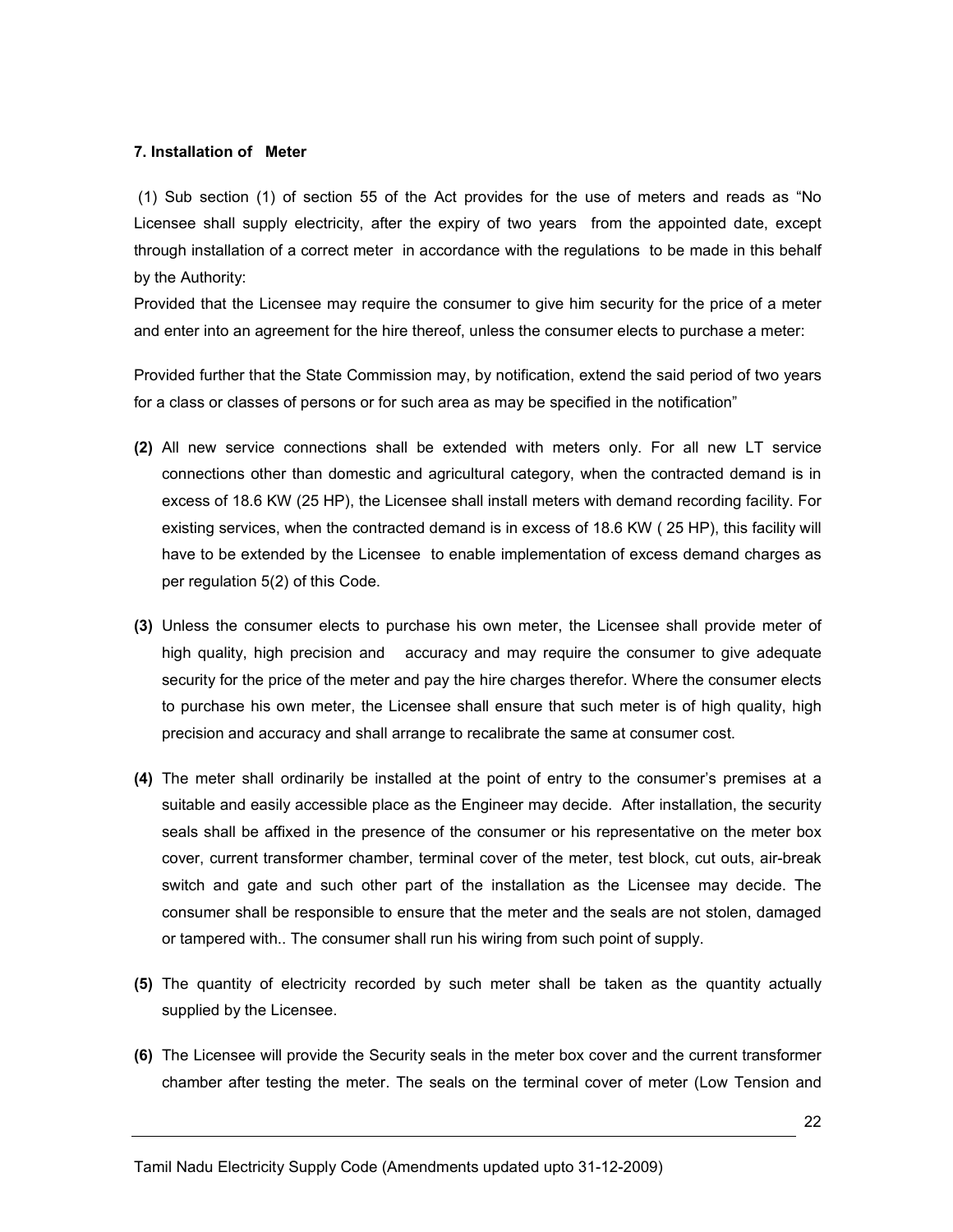High Tension), test-block, metering set, meter box, cutouts, air-break switch and gate and other seals as desired by the Licensee will be provided at site in the presence of the consumer or his representative who shall satisfy himself that all the seals including the security seals are intact and the <sup>1</sup>[meter] is functional. It is the responsibility of the consumer to ensure that the seals are not damaged or tampered with.

- (7) Where metering of the High Tension service connection is on the Low Tension side i.e. on the secondary side of the Transformer :
	- i) The average losses in the transformer shall be calculated as follows and added to the energy consumption indicated by the meter :-

 720 x 1.0 x C Average loss = ------------------------- Units per month  $100$ where C = KVA rating of the transformer

- ii) The transformer loss arrived at by the above formula shall be added to the energy consumption, even when the recorded energy consumption is nil.
- iii) 1% of the transformer capacity for transformer above 63 KVA. will be added to the recorded maximum demand on the Low Tension side to arrive at the equivalent High Tension demand
- (8) At periodical intervals, the meters shall be recalibrated and standardized by means of standard instruments by the Licensee. In respect of High Tension service connections, however, such recalibration will be done in the presence of the Consumer's Electrical Engineer or his representative if the consumer so desires. If the meter is found defective/ incorrect, the adjustments in bills shall be made for error beyond permissible limits as laid down in the relevant rules made under the Act.
- (9) If the consumer considers that the meter is defective, he may apply to the Licensee to have a special test carried out on the meters at any time and the cost of such a test shall be borne by the Licensee or the consumer according as the meter is found defective or correct as a result of

+++++++++++++++++++++++++++++++++++++++++++++++++++++++++++++++++++++++++++ <sup>1</sup>Substituted for the expression "meter disc" as per Commission's Notification No. TNERC /SC/7-4 dated 25.5.2007 (w.e.f. 13.6.2007)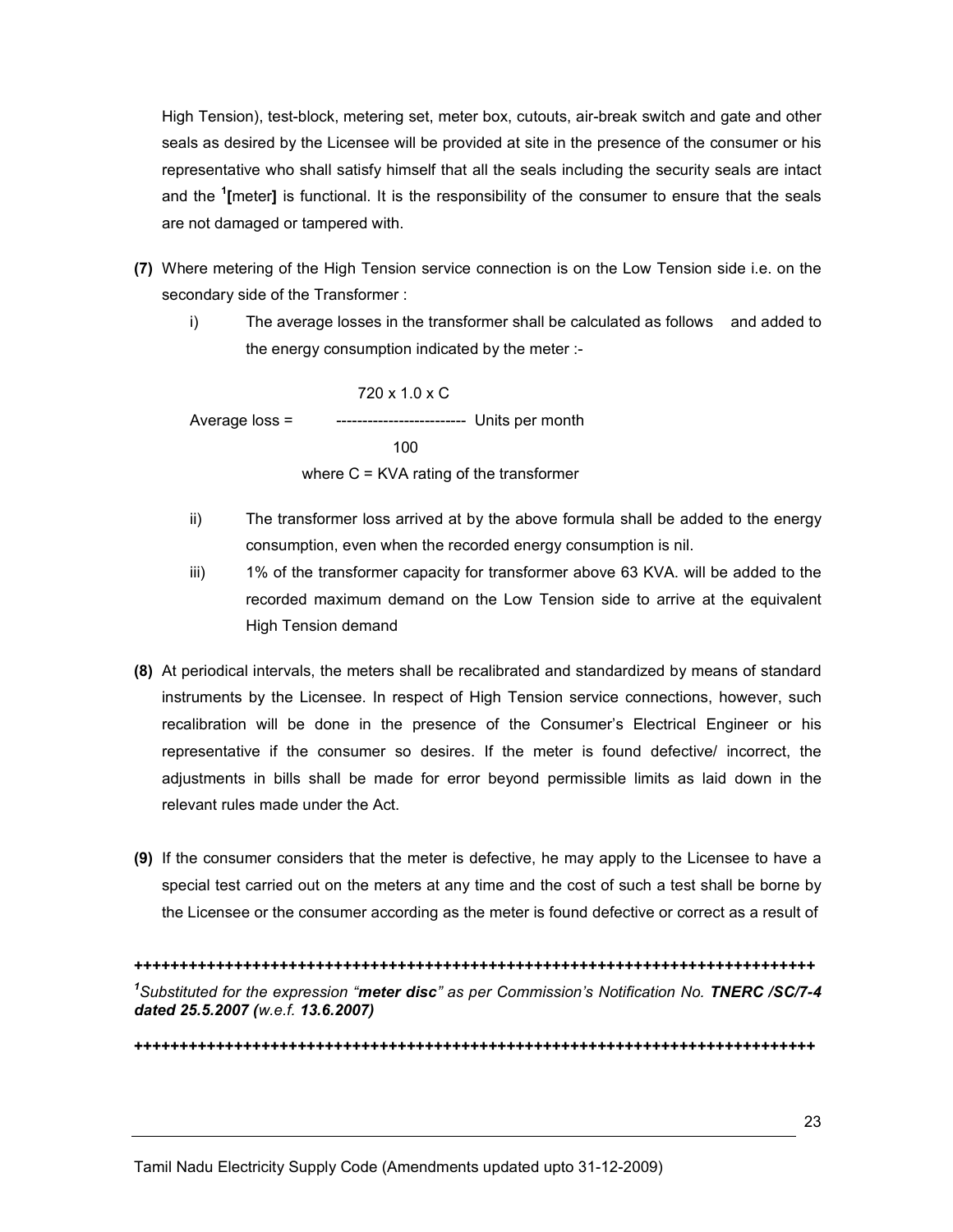such a test. <sup>1</sup>[The aforementioned special test for the disputed energy meters including the suspected/defective meters shall be carried out in the Third Party testing laboratory accredited by National Accreditation Board for Testing and Calibration Laboratories (NABL) and till such time the Third Party Meter Testing Arrangement is established, the licensee shall have the special test conducted by the Chief Electrical Inspector to Government of Tamil Nadu]. The meter shall be deemed to be correct if the limits of error do not exceed those laid down in the relevant rules made under the Act. The consumer may also be allowed to install a check meter after recalibration by the Licensee. Such check meter shall be of high quality, high precision and high accuracy and sealed by the Licensee. Whenever the Licensee's meter becomes defective the check meter reading may be taken for billing.

(10) The procedure to be followed for replacement of defective/ damaged/ burnt meter shall be as follows:

- i) It is the responsibility of the Licensee to replace all defective meters  $2$ [belonging to the licensee] at his cost
- ii) Since the safe custody of the meter is the consumer's responsibility, replacement of meter due to damages shall be at the cost of consumer.
- iii) The cost of replacement for burnt meters shall be met by the Licensee unless it is proved otherwise that the burning out is due to the fault of the consumer.
- iv) When the meter is owned by the consumer and becomes defective / damaged or when the meter is burnt due to the fault of the consumer, it is the responsibility of the consumer to replace the meter by a healthy one, if he elects to continue to have his own meter. Otherwise the Licensee shall replace the meter and enter into an agreement for hire and collect the specified deposits.

#### 8. Meter Reading, Billing and intervals

(1) Reading of meter or meters shall be taken by the employees of the Licensee at such intervals or times the Licensee may consider expedient and they shall have access to the consumer's premises at all reasonable hours for the purpose of such reading as per the provisions contained in section 163 of the Act. The format of the meter cards containing all basic information to be made available to the consumer shall be got approved by the Commission. It is the responsibility of the Licensee to ensure that the details in the respective meter cards are entered without omission.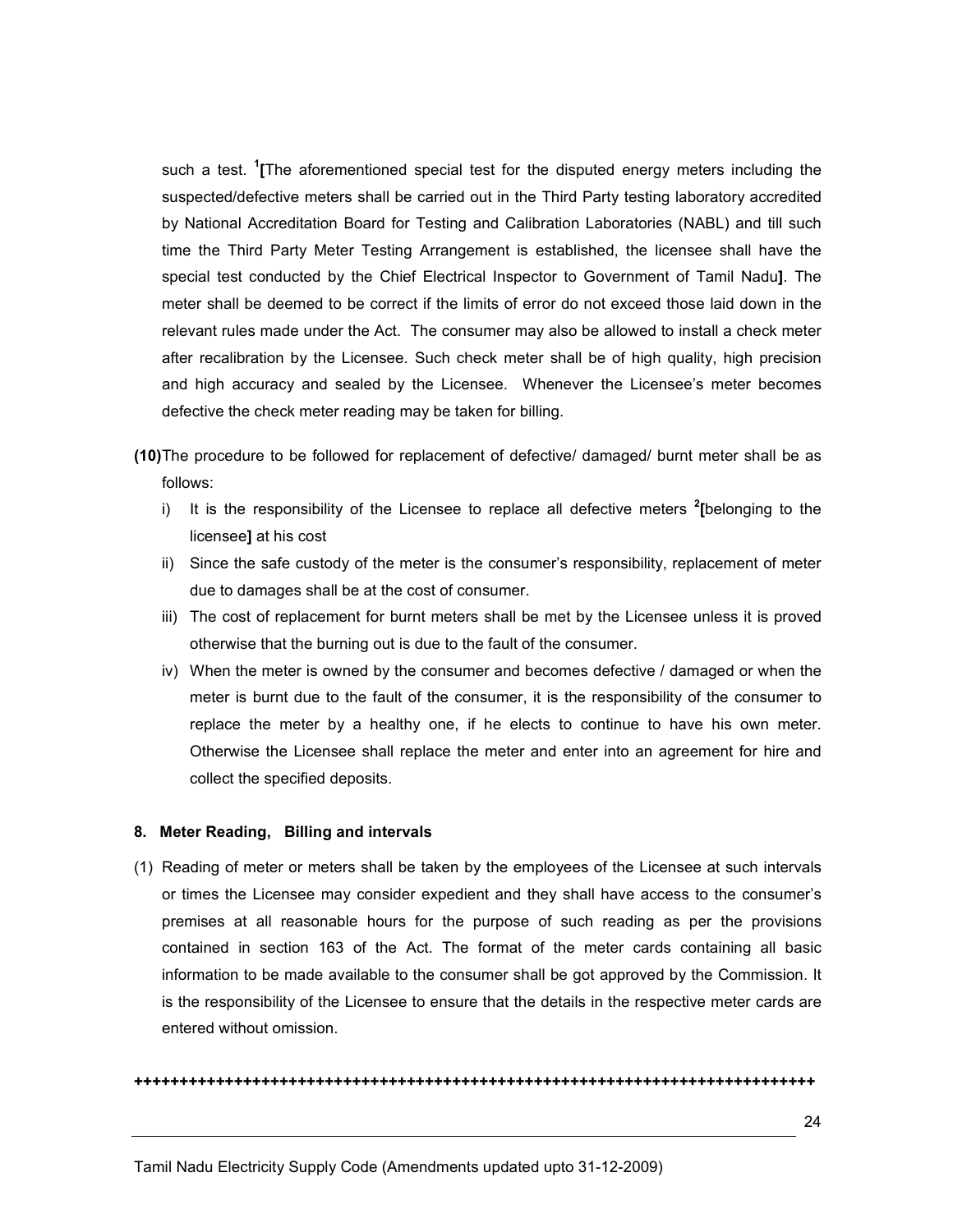<sup>1,2</sup>Inserted as per Commission's Notification No. **TNERC/SC/7-4 dated 25.5.2007** (w.e.f.13.6.2007)

- (2) In the case of High Tension Service Connections, the Licensee shall, within four days after the expiry of each billing month, cause to be delivered to every consumer a bill of charges stating the amount payable by the consumer in connection with supply of electricity by the Licensee.
- (3) In the case of Low Tension service connections, the Licensee in consultation with, and approval of the Commission shall decide the periodicity of meter readings, collection dates, modes etc.. However, in the case of temporary supply, the meter reading shall be taken at the end of the period in case sanction is for less than a month and once in a month in case sanction is for a period more than a month.
- (4) In case of LT services the meter readings of last digit up to and inclusive of five units shall be rounded off to the lower multiple of ten units and the meter readings of last digit from six to nine units shall be rounded off to the higher multiple of ten units.
- (5) In case of LT services, after taking the meter readings, the particulars of meter readings, energy consumption and charges payable will be incorporated in the consumer meter card.
- (6) Payment for energy supplied shall be made by the consumer according to the meter readings referred to above and on delivery of a bill therefor in the case of High Tension consumers and incorporation of current consumption charges in the consumer meter card or assessment slip in the case of Low Tension consumers.
- (7) The total of current consumption charges and other miscellaneous charges etc. in a bill/ assessment shall be rounded off to the nearest rupee.
- (8) In respect of High Tension service connections, the employee of the Licensee, in the presence of the consumer or his representative, will take the meter readings. The signature of the consumer or his representative will be taken in the meter card in token of being present at the time of taking the reading. If the consumer or his representative refuses to be present or refuses to sign in the meter card, the fact will be recorded. The meter readings and consumption will nevertheless be entered in the meter card.
- (9) In respect of captive generation, including windmill, the Licensee shall ensure provision of a meter card to enter the generation and consumption details. The employee of the Licensee, in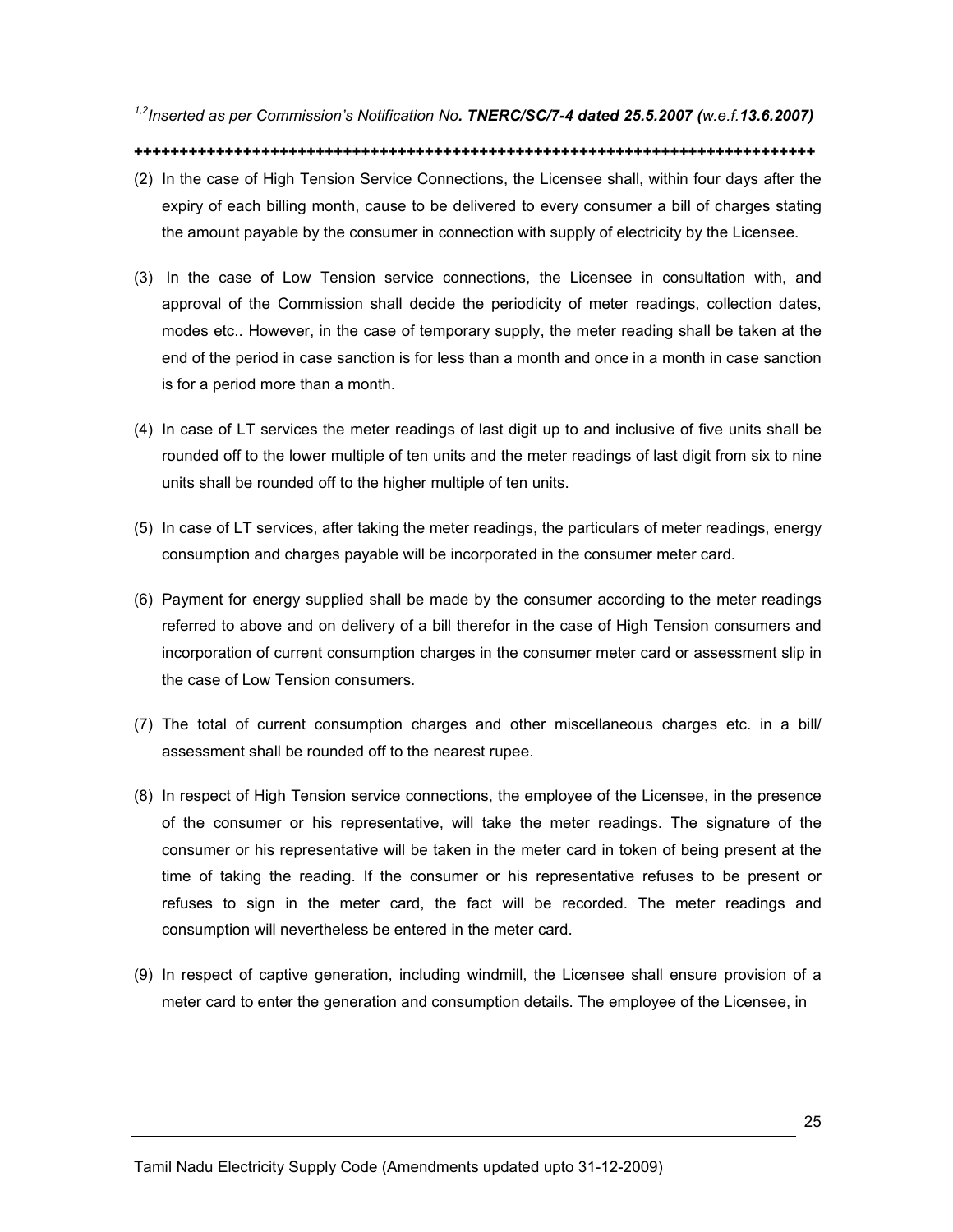the presence of the <sup>1</sup>[representative of the generator/consumer], will take the meter readings. The signature of the <sup>1</sup>[representative of the generator/consumer] will be taken in the meter card in token of being present at the time of taking the reading. If the <sup>1</sup>[representative of the generator/consumer] refuses to be present or refuses to sign in the meter card, the fact will be recorded. The meter readings and consumption will nevertheless be entered in the meter card

### 9. Meter readings when there is changes in sanctioned demand etc.,

- (1) Whenever there is change in the sanctioned demand, the change shall be effected, as far as possible, to coincide with the next meter reading. If , however, it is not possible so to do, the meter shall be reset and the maximum demand charges shall be billed proportionately for the respective periods.
- (2) Whenever a tariff change is to be effected in a service connection, such change shall be effected only after obtaining a Revised Test Report (RTR) and the reading taken shall be conclusive proof of the <sup>2</sup> [electricity consumed till the change of tariff].

#### 10. Inaccessibility of meter for reading.

- (1) When a Low Tension consumer leaves his installation connected to the Licensee's mains but makes it inaccessible for reading by the employees of the Licensee, the consumer shall, for the first occasion of such inaccessibility, be charged provisionally on the basis of the amount charged on the previous assessment. The employee of the Licensee will leave an assessment slip in the premises, wherever possible.
- (2) If, on the next occasion, the meter is accessible for reading, the consumer will be charged for the actual consumption less the amount already charged, subject to the minimum monthly charges for both the periods. If, on the other hand, the meter remains inaccessible on the

#### +++++++++++++++++++++++++++++++++++++++++++++++++++++++++++++++++++++++++++

<sup>1</sup>Substituted for the expression "consumer or his representative" as per Commission's Notification No. TNERC/SC/7-4 dated 25.5.2007 (w.e.f.13.6.2007)

 ${}^{2}$ Substituted for the expression "electricity supplied" as per Commission's Notification No. TNERC/SC/7-4 dated 25.5.2007 (w.e.f.13.6.2007)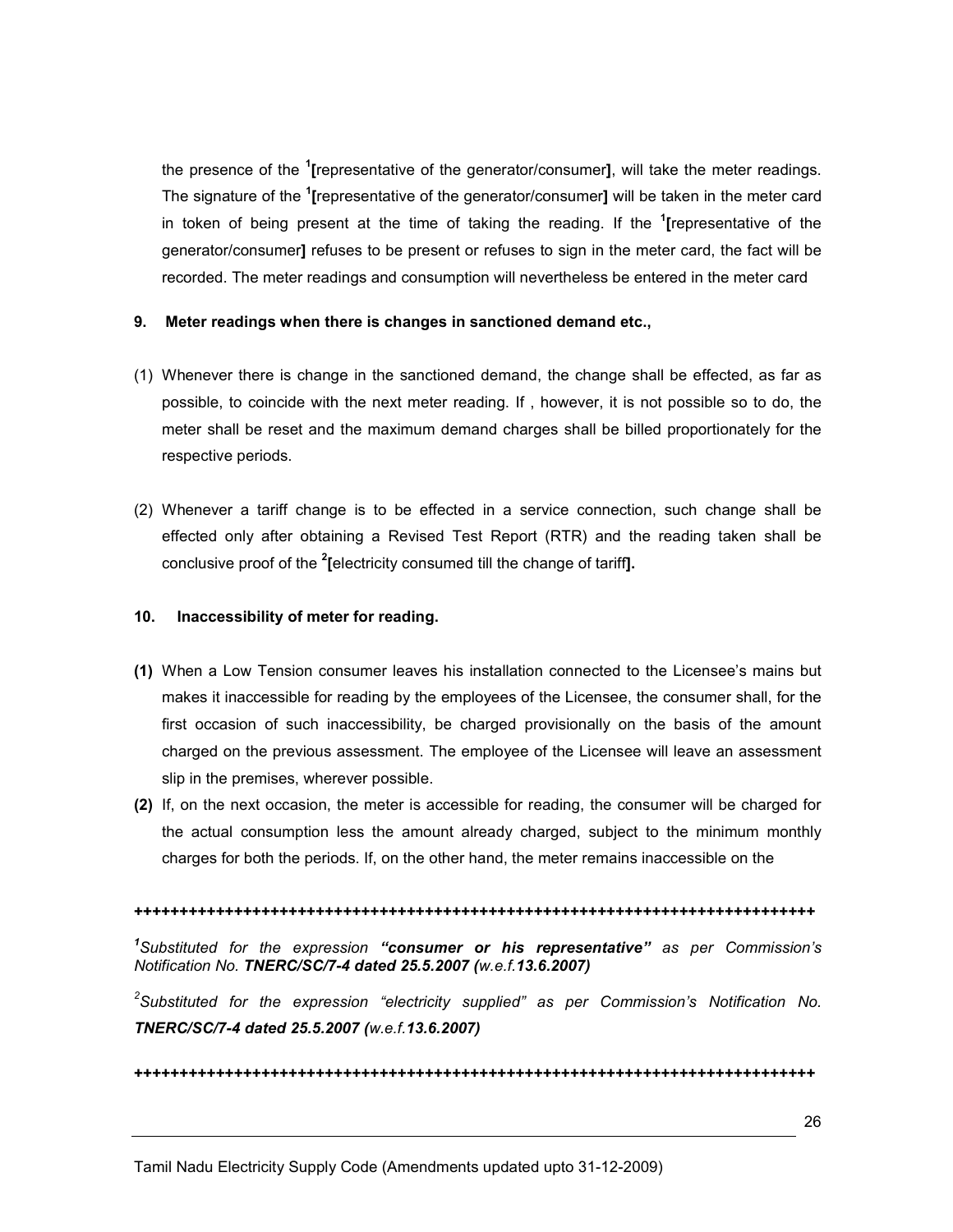second occasion also, the consumer will be served with a  $1/48$  hours notice] to open his premises at a fixed time and date to enable an employee of the Licensee to read the meter. If the meter is now made accessible for reading, the consumer will be charged the actual consumption less the provisional amount charged and paid for the first period of inaccessibility subject to the minimum monthly charges for both the periods. If the meter remains inaccessible even after the <sup>1</sup>[48 hours notice], the supply to the premises will be disconnected and for that period also provisional amount as in the case of previous occasion will be charged.

- (3) If the meter is made accessible, subsequent to the disconnection, for purpose of reading the meter and settling accounts or for reconnection of the service as the case may be, the consumer will be charged the actual consumption subject to the minimum monthly charges payable for both periods less the two provisional amounts levied and paid for the two periods of inaccessibility. Reconnection charges, if any, shall also be levied. Any excess amount collected will be adjusted in future current consumption charges.
- (4) When a High Tension consumer leaves his installation connected to the Licensee's mains but makes the meter inaccessible for reading by the employees of the Licensee, the employees of the Licensee will serve the consumer with a  $1/48$  hours notice] to open his premises for reading of the meter at a fixed time. If the meter is now made available for reading, the readings will be taken. If the meter remains inaccessible even after the <sup>1</sup>[48 hours notice], the supply to the premises will be disconnected and the consumer will be charged provisionally on the basis of the amount charged for the previous month. If the meter is made accessible subsequent to the disconnection, the consumer will be charged the actual consumption less the provisional amount charged subject to minimum monthly charges. All reconnections shall attract reconnection charges over and above the other charges as are applicable.
- (5) Serving of notices to the consumers with regard to the provisions under the sections above, can be executed by pasting the same at a conspicuous place at the premises.

#### 11. Assessment of billing in cases where there is no meter or meter is defective :

(1) Where supply to the consumer is given without a meter or where the meter fixed is found defective or to have ceased to function and no theft of energy or violation is suspected, the quantity of electricity supplied during the period when the meter was not installed or the meter installed was defective, shall be assessed as mentioned hereunder.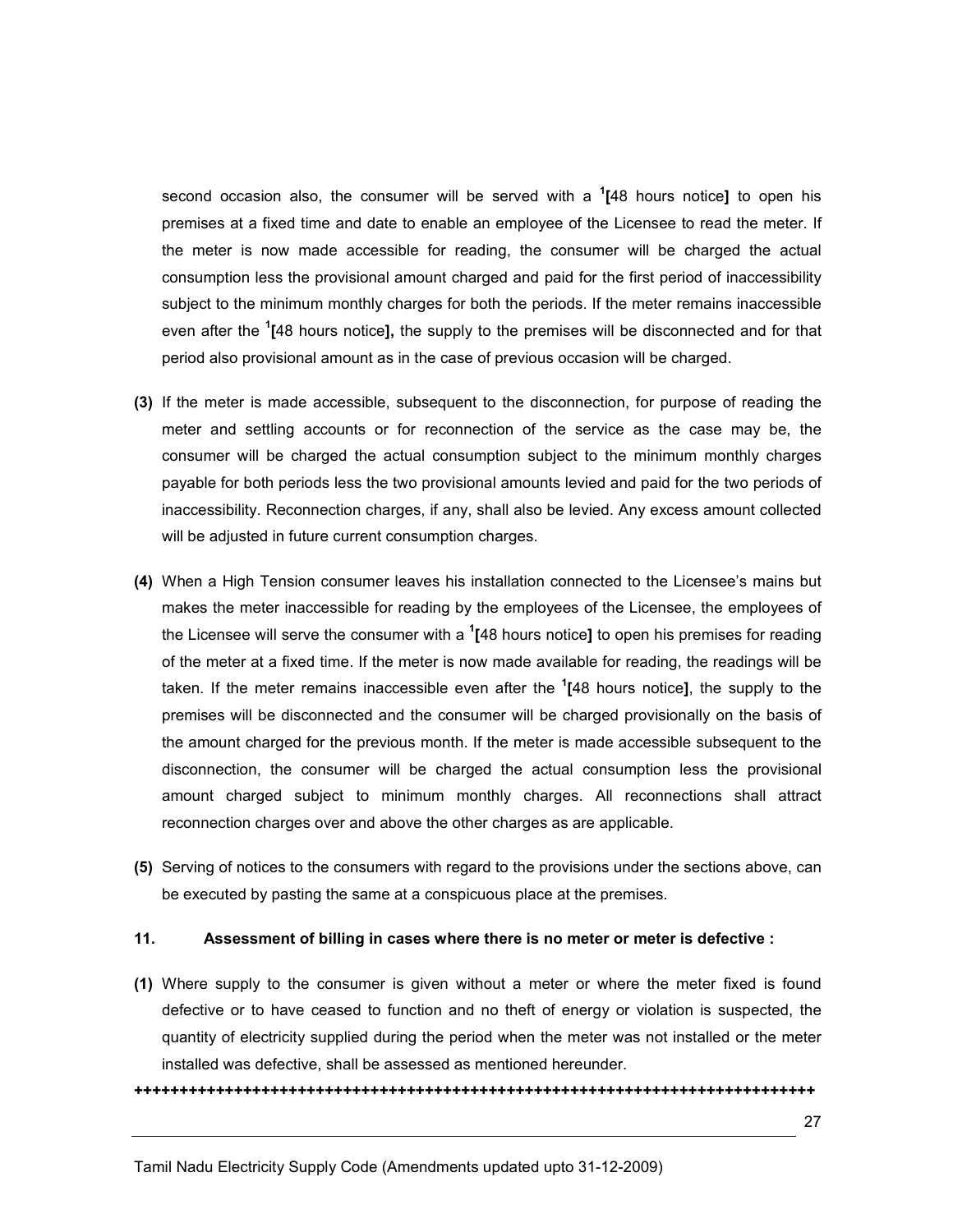#### <sup>1</sup>Substituted for the expression "24 hours notice" as per Commission's Notification No. TNERC/SC/7-4 dated 25.5.2007 (w.e.f.13.6.2007) +++++++++++++++++++++++++++++++++++++++++++++++++++++++++++++++++++++++++++

- (2) The quantity of electricity, supplied during the period in question shall be determined by taking the average of the electricity supplied during the preceding four months in respect of both High Tension service connections and Low Tension service connections provided that the conditions in regard to use of electricity during the said four months were not different from those which prevailed during the period in question.
- (3) In respect of High Tension service connections, where the meter fixed for measuring the maximum Demand becomes defective, the Maximum Demand shall be assessed by computation on the basis of the average of the recorded demand during the previous four months.
- (4) Where the meter becomes defective immediately after the service connection is effected, the quantum of electricity supplied during the period in question is to be determined by taking the average of the electricity supplied during the succeeding four months periods after installation of a correct meter, provided the conditions in regard to the use of electricity in respect of such Low Tension service connections are not different. The consumer shall be charged monthly minimum provisionally for defective period and after assessment the actual charges will be recovered after adjusting the amount collected provisionally.
- (5) If the conditions in regard to use of electricity during the periods as mentioned above were different, assessment shall be made on the basis of any consecutive four months period during the preceding twelve months when the conditions of working were similar to those in the period covered by the billing.
- (6) Where it is not possible to select a set of four months, the quantity of electricity supplied will be assessed in the case of Low Tension service connections by the Engineer in charge of the distribution and in the case of High Tension service connections by the next higher level officer on the basis of the connected load and the hours of usage of electricity by the consumer.
- (7) In case the consumer does not agree with the assessment made by the Engineer or the higherlevel officer as the case may be, the matter may be referred to the next higher-level officer of the Licensee. In case the consumer is still not satisfied, the consumer is at liberty to approach the respective Consumer Grievance Redressal Forum of the Licensee.

#### 12. Errors in billing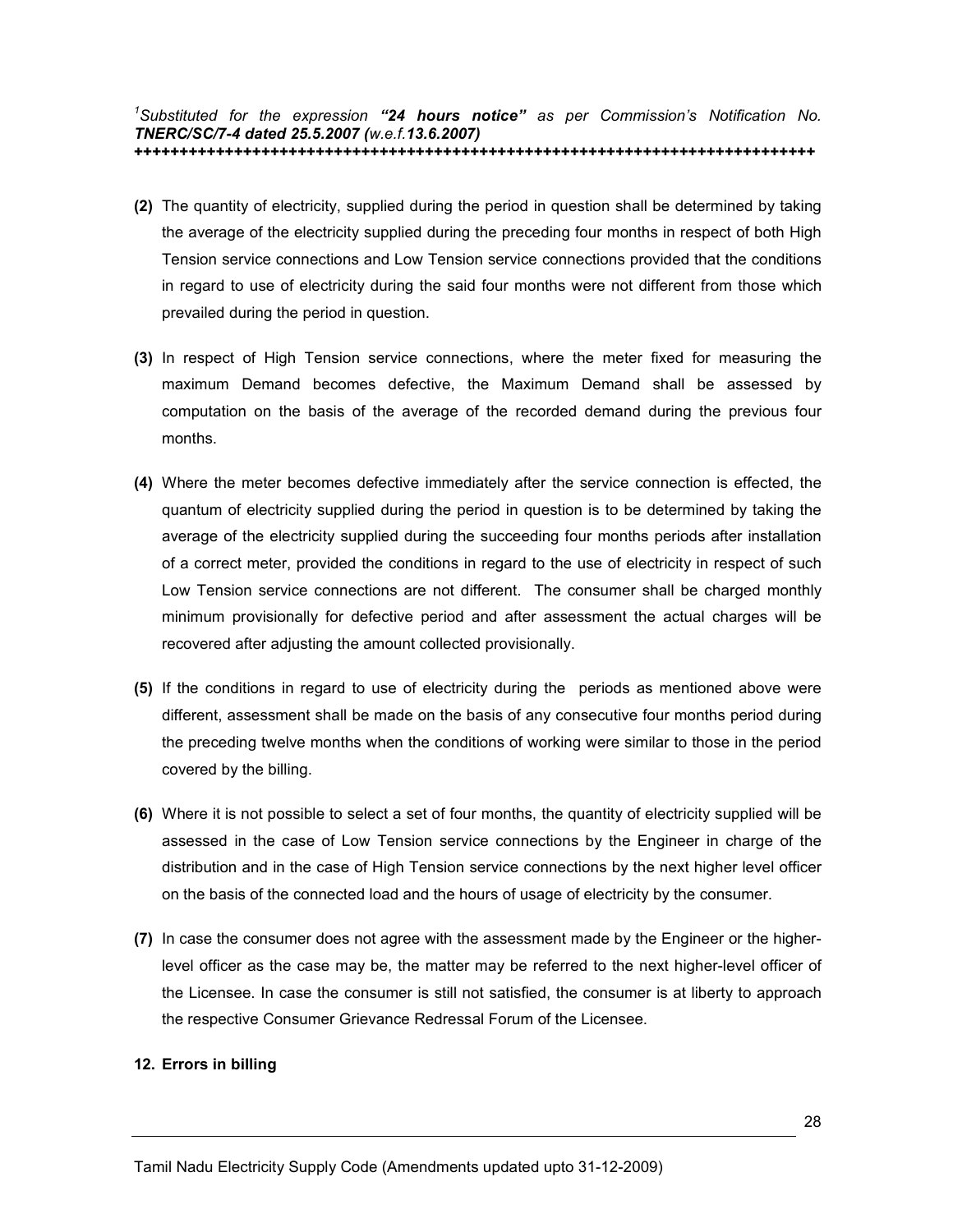- (1) In the event of any clerical errors or mistakes in the amount levied, demanded or charged by the Licensee, the Licensee will have the right to demand an additional amount in case of undercharging and the consumer will have the right to get refund of the excess amount in the case of overcharging.
- (2) Where it is found that the consumer has been over-charged, the excess amount paid in such cases will be adjusted against future current consumption charges. If, even after such adjustment against future current consumption charges for two assessment periods, there is still a balance to be refunded, the refund will be made by cheque.
- (3) Wherever the Licensees receive complaints from consumers that there is error in billing, etc. the Licensee shall resolve such disputes regarding quantum of commercial transaction involved within the due date for payment, provided the complaint is lodged three days prior to the due date for payment. Such of those complaints received during the last three days period shall be resolved before the next billing along with refunds / adjustments if any. However, the consumer shall not, on the plea of incorrectness of the charges, withhold any portion of the charges.

### 13. Servicing of bills

- (1) For the HT services, bills shall normally be sent by post or by hand delivery but the Licensee takes no responsibility for loss in transit. The consumer should notify the concerned office of the Licensee, if no bill or assessment is received. Non-receipt of the bills/ assessments will not entitle the consumer to delay payment of the charges beyond the due date. For LT services, entry in consumer meter card shall be the bill of demand and there will be no separate issue of bill.
- (2) For any arrears other than the regular current consumption bill, it is the Licensee's obligation to inform the consumer by a separate communication with details.

## 14. Due dates and notice periods

- (1) The Licensee shall provide the following minimum days with regard to due dates, notice period for payment of tariff related electricity charges:
	- (a) For LT Services, the due date shall be not less than 5 days from the date of entry in the consumer meter card. 15 days clear notice period shall be allowed prior to disconnection for non-payment. Belated payment surcharge shall not be levied for LT services during the notice period.
	- (b) For HT Services, the due date shall be not less than 7 days from the date of billing. If the last day of the due date happens to be a holiday, the due date shall be extended to till the next working day. 15 days clear notice period shall be allowed prior to disconnection for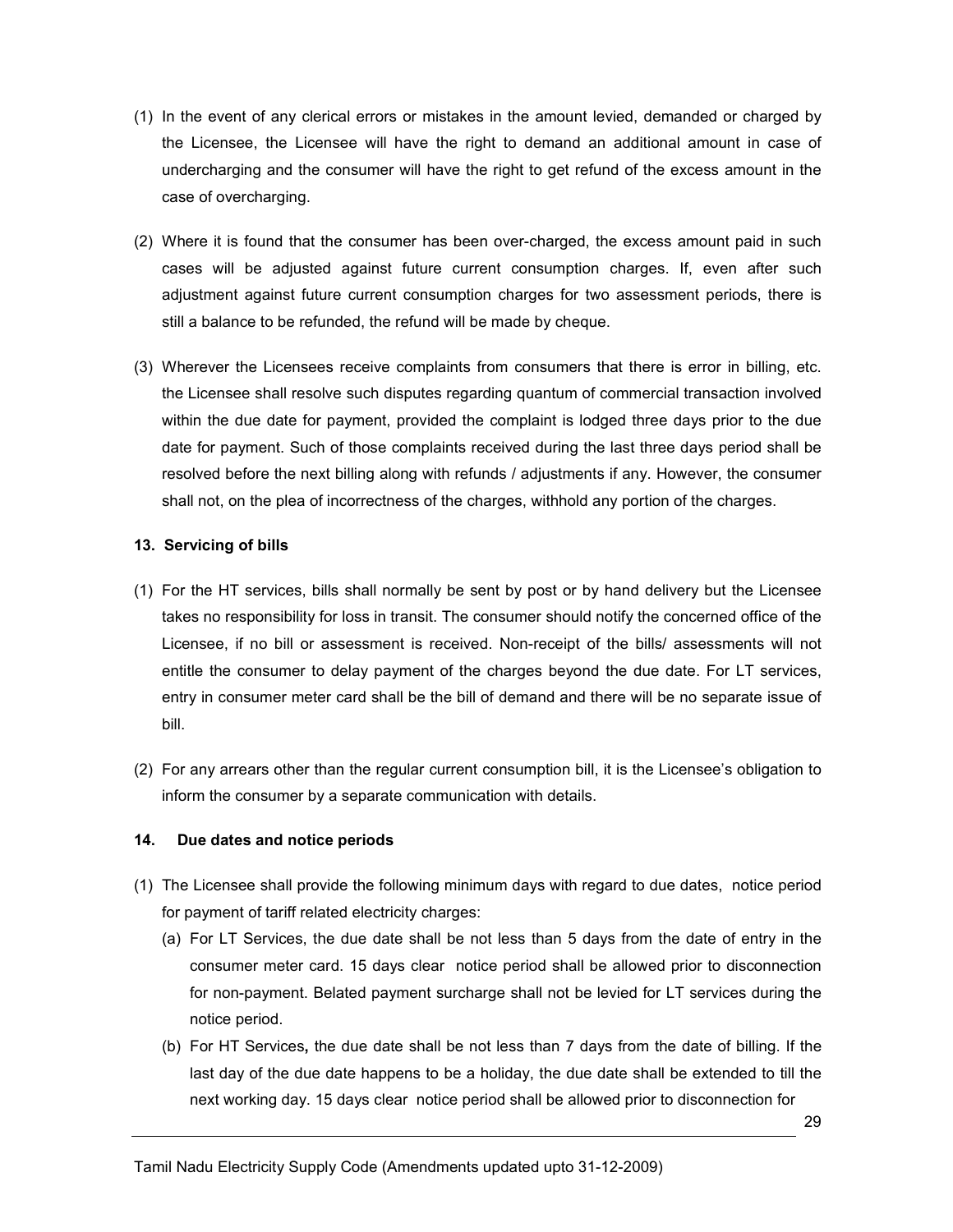non-payment. <sup>1</sup>[In case the last day of the notice period happens to be a holiday, the period of notice will get extended and the last day for payment to avoid disconnection will be the next working day.] Belated payment surcharge shall be levied for HT services during the notice period as specified in this Code.

- (2) In the case of Low Tension consumers who do not pay their current consumption charges as per the periods specified by the Licensee in the consumer meter card, the printed notice period in the consumer meter card shall be construed as the notice to the consumer. Payments may also be accepted during the notice period. If the last day included in the notice period happens to be a holiday, the period of notice will get extended and the last day for payment to avoid disconnection will be the next working day.
- (3) Supply to such Low Tension consumers as specified above is liable to be disconnected after the expiry of the notice period.
- (4) Bills rendered to High Tension consumers and the charges incorporated in the consumer meter cards of Low Tension consumers shall be paid as stipulated and are subject to BPSC, for delayed payment as stipulated in this Code.
- (5) If the amount of any bill remains unpaid beyond the period specified, the Licensee may also, without prejudice to any of its rights under the agreement entered into by the consumer with the Licensee, order supply of electricity to the consumer to be discontinued forthwith without further notice and keep the service connection disconnected until full payment for all obligations pending and the charge for the work of disconnection and reconnection has been paid. Such discontinuance of supply of electricity shall not relieve the consumer of his liability to pay the minimum monthly charges nor shall such discontinuance affect any right, claim, demand or power which may have accrued to the Licensee hereunder.

#### 15. Mode of payment

(1) The Licensee shall issue receipts for every recovery or payment from the consumers.

+++++++++++++++++++++++++++++++++++++++++++++++++++++++++++++++++++++++++++ <sup>1</sup>Inserted as per Commission's Notification No. TNERC/SC/7-4 dated 25.5.2007 (w.e.f.13.6.2007) +++++++++++++++++++++++++++++++++++++++++++++++++++++++++++++++++++++++++++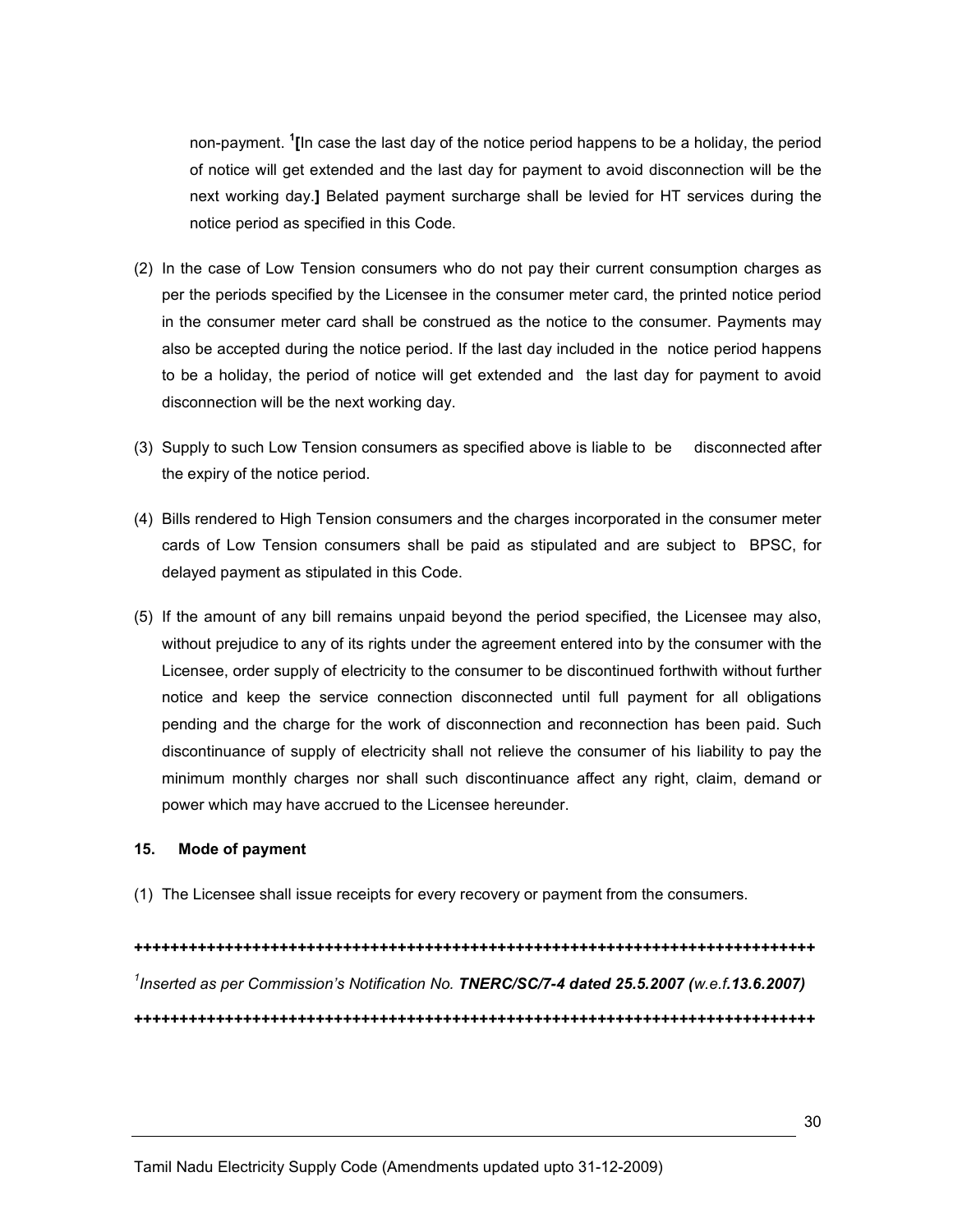- (2) All High Tension bills, including those on account of miscellaneous charges, are to be paid within the due date fixed by the Licensee from the date of the bill. The High Tension Consumer shall pay the bills in cash or by demand draft on local bank or Cheque drawn on a bank at the headquarters of the <sup>1</sup>[designated authority of the distribution licensee] <sup>2</sup>[or through electronic payment as stipulated by the distribution licensee]. Payment for amounts exceeding Rs. 2000/ is preferred by DD/ Cheque. Depending on the circumstances, the <sup>3</sup>[designated authority of the distribution licensee] shall however accept cash payments also and advise the consumer for future remittances by DD/ Cheque. In case the Cheque is dishonored for any reason whatsoever, the High Tension consumer will be required to pay the High Tension bills in cash or by demand draft thereafter. If the payment is not received within fifteen days (notice period) from the expiry of the due date allowed for payment, the supply will be disconnected. However the consumer may be allowed extension of time to make payment beyond the expiry of the notice period allowed for payment, on an application made to the designated authority of the Distribution Licensee, subject to the levy of BPSC as specified in this Code.
- (3) Low Tension Consumers shall pay the amount due in cash or by money order or by demand draft on local bank, or by Cheque drawn on a bank where the Distribution Section Office is located <sup>4</sup> [or through electronic payment as stipulated by the distribution licensee]. However, local bodies and Railways may issue Cheque on the banks situated in the place of their office and the Licensee may claim the collection charges, if any, from such consumers. Payment for amounts exceeding Rs.2000 is preferred by DD/ Cheque. Depending on the circumstances, the <sup>5</sup>[designated authority of the distribution licensee] shall however accept cash payments also and advise the consumer for future remittances by DD / Cheque. In case the Cheque is dishonored for any reason whatsoever, the Low Tension Consumer will be required to pay thereafter the amount due by cash/money order/ demand draft only. The Licensee shall have the powers to accord approval for restoring the Cheque facility for payment by the consumers after watching the performance of the consumers in regard to settlement of current consumption charges at least for the last three consecutive billing periods in respect of L.T.

#### +++++++++++++++++++++++++++++++++++++++++++++++++++++++++++++++++++++++++++

 $1,3,5$  Substituted for the expression "Engineer" as per Commission's Notification No. TNERC/SC/7-4 dated 25.5.2007 (w.e.f.13.6.2007)

 $2,4$ Inserted as per Commission's Notification No. TNERC/SC/7-13 dated 15.06.2009 (w.e.f. 08.07.2009)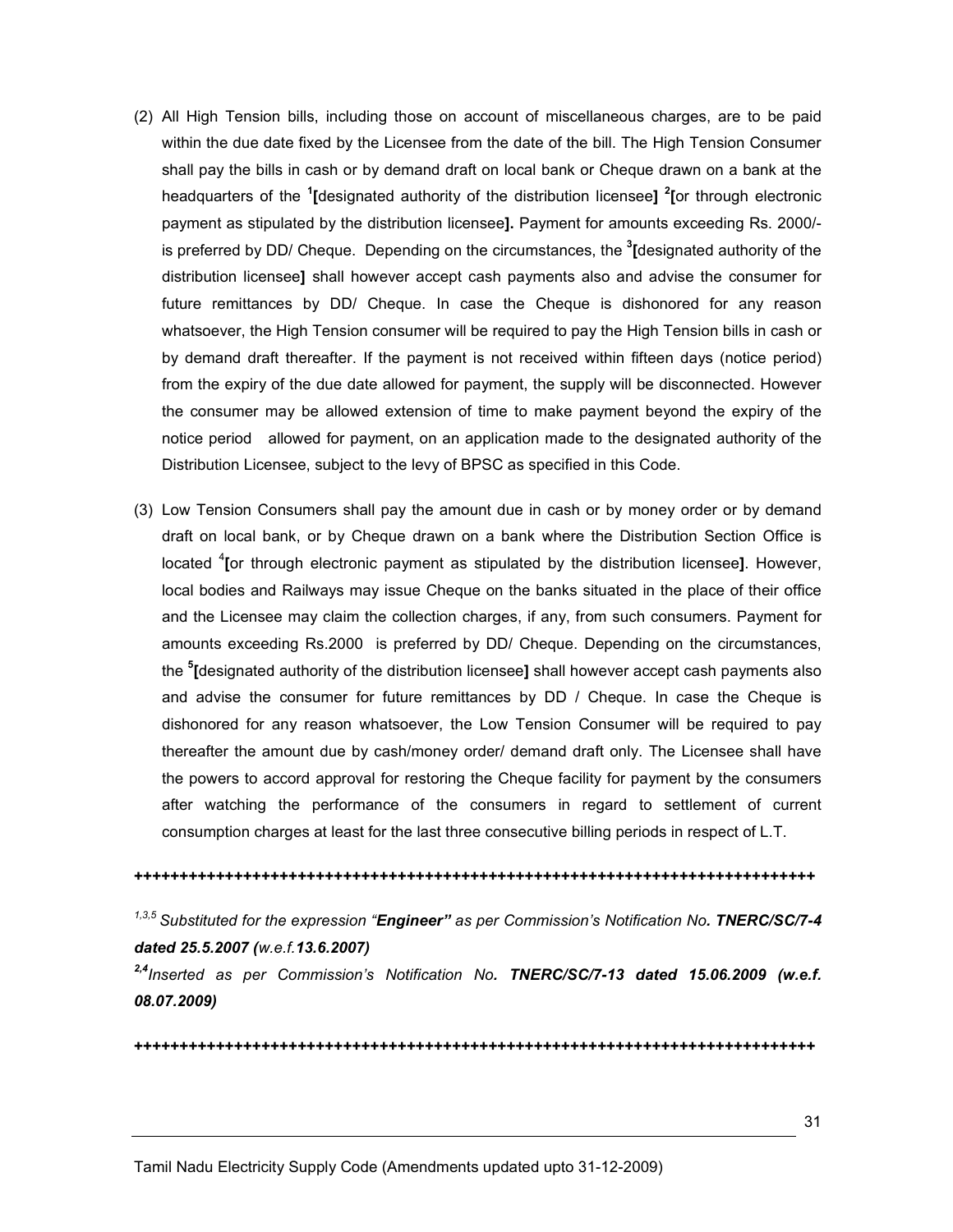consumers and three months period in respect of H.T consumers. The Licensee shall have the powers for restoration of cheque payment facility <sup>1</sup>[upto fourth occasion] after watching the performance of the consumers in regard to subsequent settlement of charges. Such consumers shall pay service charges for dishonor of cheque as stipulated by the Commission in addition to the following:

- (a) Low Tension Consumers : Additional service charges @ 1% of the dishonored cheque amount subject to a minimum of Rs.500/-.
- (b) High Tension Consumers: Additional service charges @ 1% of the dishonored cheque amount subject to a minimum of Rs.1000/-.
- (c) This concession of restoration of cheque payment facility shall not be given thereafter for a service connection.

### 16. Option to pay charges in advance

 The consumers who opt for depositing electricity charges in advance shall be permitted to do so. Such deposits shall be recorded in the consumer meter card.

#### 17. Agreement with respect to supply : Issues on recovery of charges

(1) Every consumer shall pay to the Licensee, from the date of commencement of supply till the agreement is terminated, security deposit, minimum monthly charges, fixed charges, if any, and other charges as provided in the Tariff Orders, this Code and any other orders in this regard by the Commission, from time to time. However, any consumer, who has not availed of reconnection even after the expiry of termination of agreement period, the monthly minimum charges <sup>2</sup>[shall be payable upto the date of termination of such agreement].

+++++++++++++++++++++++++++++++++++++++++++++++++++++++++++++++++++++++++++ <sup>1</sup>Substituted for the expression "for a second occasion" as per Commission's Notification No.TNERC/SC/7-13 dated 15.06.2009 (w.e.f. 08.7.2009)

 $^2$ Substituted for the expression "may be limited to the date of disconnection" as per Commission's Notification No. TNERC/SC/7-4 dated 25.5.2007 (w.e.f.13.6.2007)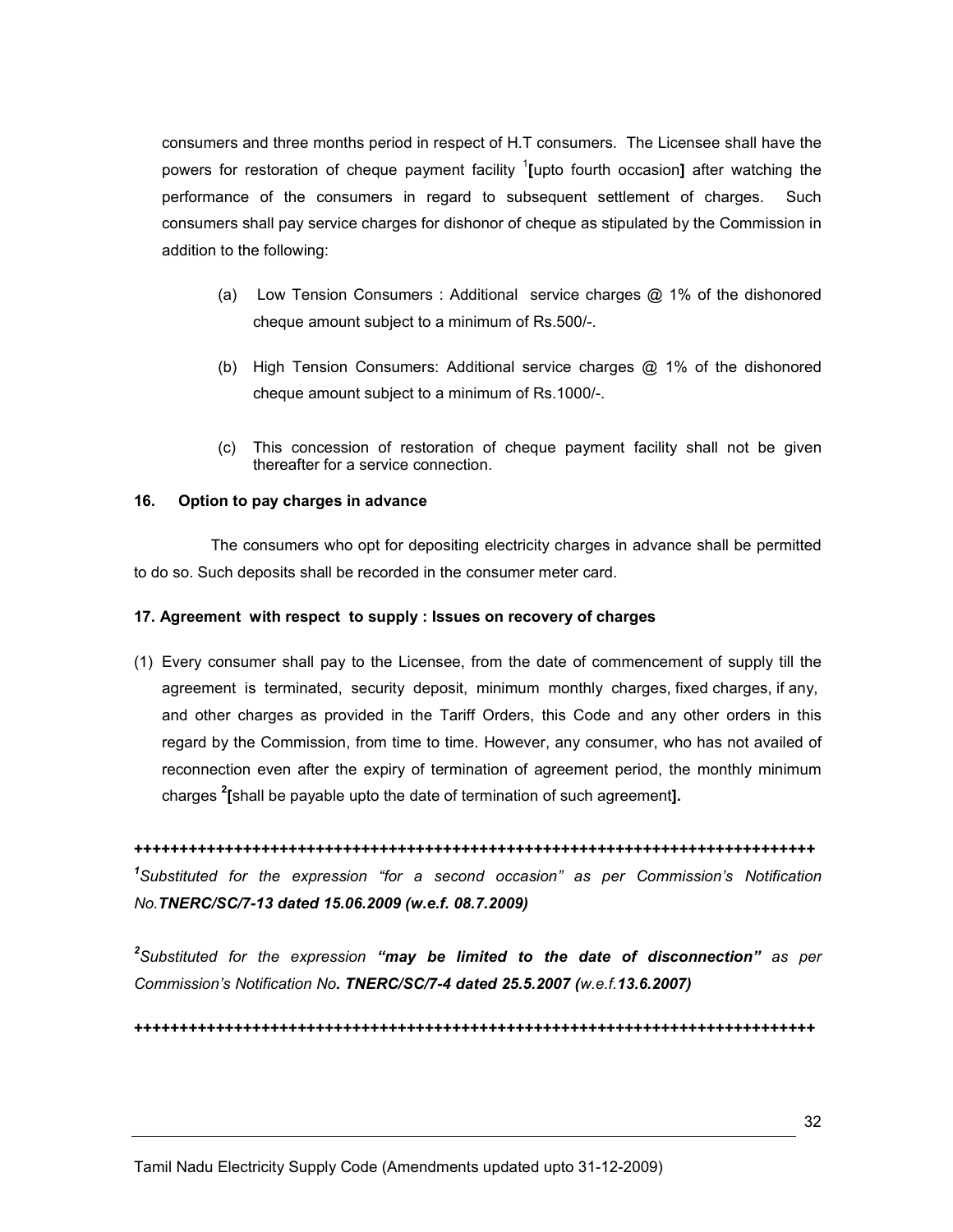- (2) Notwithstanding the termination of the agreement, the consumer shall be liable to pay the arrears of current consumption charges or any other sum due to the Licensee on the date of disconnection and meter rent, if any, up to the date of termination of the agreement and Belated Payment Surcharge (BPSC) up to the date of payment.
- (3) The Licensee may require the consumer, who, at any time during the currency of the agreement, intends to sell or otherwise dispose of or lease out in whole or in part of the premises or business to which supply is given or has been contracted for, to give three months' notice of his intention to the <sup>1</sup>[designated authority of the distribution licensee] and clear all dues up to the date of sale/ disposal/ lease. In the case of such notice, the agreement in so far as the consumer is concerned, will cease to operate with effect from the date specified in such notice, but without prejudice to any claim or right which may have accrued to the parties there under.
- (4) If the consumer fails to give advance intimation as aforementioned of his intention to sell or lease out or otherwise dispose of the properties or business to which supply is given or contracted for, the Licensee shall have the right to recover the charges for consumption and other charges due to the Licensee under the agreement even beyond the date of sale or lease out or otherwise disposal of the properties or business.
- (5) If a service connection remains disconnected for a period of three months for non-payment dues to the Licensee, the Licensee shall issue a notice requiring the consumer to get supply restored within three months from the date of receipt of such a notice and intimating him that failure to avail supply within that period will result in termination of the agreement. After the expiry of notice period of three months, the agreement shall stand terminated.

+++++++++++++++++++++++++++++++++++++++++++++++++++++++++++++++++++++++++++ <sup>1</sup>Substituted for the expression "Engineer of the Licensee" as per Commission's Notification No. TNERC/SC/7-4 dated 25.5.2007 (w.e.f.13.6.2007)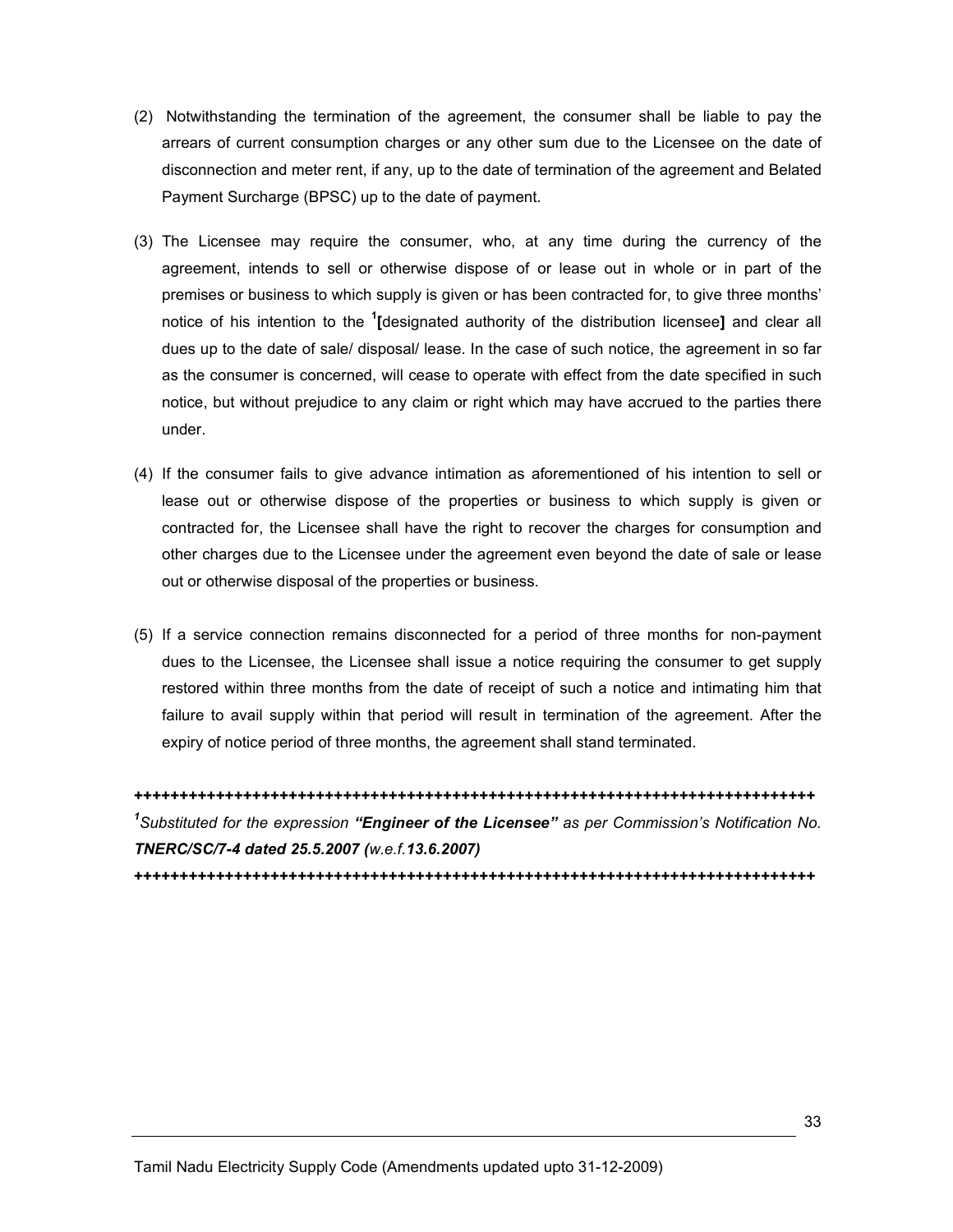# $(6)$ <sup>1, 2</sup>[xxx]

- ${}^{3}$ [(7).The licensee shall on receipt of the notice referred to in sub regulation (3) make such adjustment of the dues due to him from the consumer as may be necessary to clear the dues from the consumer against the security deposit or additional security deposit or any other deposit made by the consumer, and after making such adjustment, refund the balance deposit, if any, to the consumer within three months from the date of expiry of the notice period referred to in  $sub$  – regulation  $(3).$ ]
- <sup>4</sup>[(8) Where any consumer has more than one service connection, if he defaults in the payment of dues relating to any one of the service connections, the licensee may cause other service connections in the name of the consumer to be disconnected on issuing proper notice till all the arrears due for all the service connections are paid, notwithstanding the fact that the service connections are covered under separate agreements.]

## 18. Consumer Grievance Redressal

All grievances of the consumers, relating to the provisions under regulations (3) to (17) of this Code shall be referred by the consumer to the respective Consumer Grievance Redressal Forum <sup>5</sup>[constituted under the Act].

#### +++++++++++++++++++++++++++++++++++++++++++++++++++++++++++++++++++++++++++

<sup>1</sup>Inserted as per Commission's Notification No. TNERC/SC/7-3 dated 10.4.2007 (w.e.f. 25.4.2007)  $2$ Omitted as per Commission's Notification No. TNERC/SC/7-12 dated 27.02.2009 (w.e.f. 01.4.2009) which before omission stood as under : (6)

- (i) The initial agreement period shall be one year from the date of availing supply and shall not apply for any reduction in the contract demand.
- (ii) The consumer may apply for and reduce his demand after expiry of initial agreement period of one year, once in an year without paying any charges for such reduction. For second and subsequent reduction in an year, the consumer shall be liable to pay one time charges of twice the demand charges for the demand surrendered.
- (iii) The consumer shall apply for and reduce the demand only upto 50% of the then existing contracted demand at the time of applying for reduction in demand].

 $^3$ Inserted as per Commission's Notification No. TNERC/SC/7-6 dated 3.12.2007 (w.e.f. 19.12.2007) <sup>4</sup>Inserted as per Commission's Notification No. TNERC/SC/7-10 dated 31.7.2008 (w.e.f. 20.8.2008) <sup>5</sup>Inserted as per Commission's Notification No. TNERC/SC/7-4 dated 25.5.2007 (w.e.f. 13.6.2007) +++++++++++++++++++++++++++++++++++++++++++++++++++++++++++++++++++++++++++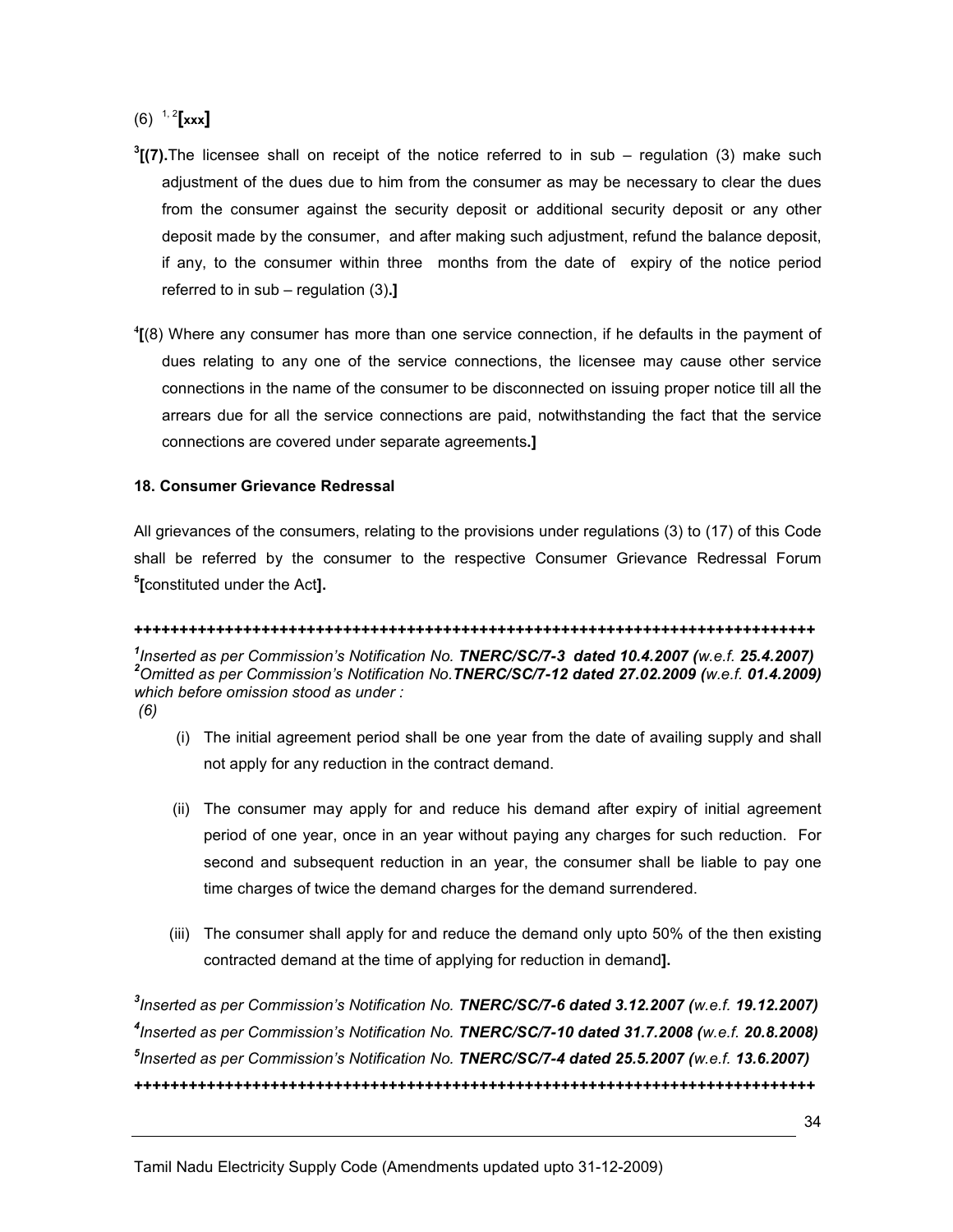#### 19. Unauthorized use of Electricity – Investigation and Enforcement Provisions

Section 126 of the Act deals with the provisions for investigation and enforcement in cases of unauthorized use of electricity and reads as follows :

#### "Assessment

- 1) If on an inspection of any place or premises or after inspection of the equipments, gadgets, machines, devices found connected or used, or after inspection of records maintained by any person, the assessing officer comes to the conclusion that such person is indulging in unauthorized use of electricity, he shall provisionally assess to the best of his judgement the electricity charges payable by such person or by any other person benefited by such use.
- 2) The order of provisional assessment shall be served upon the person in occupation or possession or in charge of the place of premises in such manner as may be prescribed.
- 3)  $1$ <sup>T</sup> The person, on whom an order has been served under sub-section (2), shall be entitled to file objections, if any, against the provisional assessment before the assessing officer, who shall, after affording a reasonable opportunity of hearing to such person, pass a final order of assessment within thirty days from the date of service of such order of provisional assessment of the electricity charges payable by such person].
- 4) Any person served with the order of provisional assessment may, accept such assessment and deposit the assessed amount with the Licensee within seven days of service of such provisional assessment order upon him:

## $2$ [xxx]

+++++++++++++++++++++++++++++++++++++++++++++++++++++++++++++++++++++++++++  $1$ Substituted for the expression "The person, on whom a notice has been served under subsection (2), shall be entitled to file objections, if any, against the provisional assessment before the assessing officer, who may, after affording a reasonable opportunity of hearing to such person, pass a final order of assessment of the electricity charges payable by such person" as per Commission's Notification No. TNERC/SC/7-15 dated 09.10.2009 (w.e.f.15.6.2007)

 $2$ Omitted as per Commission's Notification No. TNERC/SC/7-15 dated 09.10.2009 (w.e.f.15.6.2007), which before omission stood as under :

[Provided that in case the person deposits the assessed amount, he shall not be subjected to any further liability or any action by any authority whatsoever].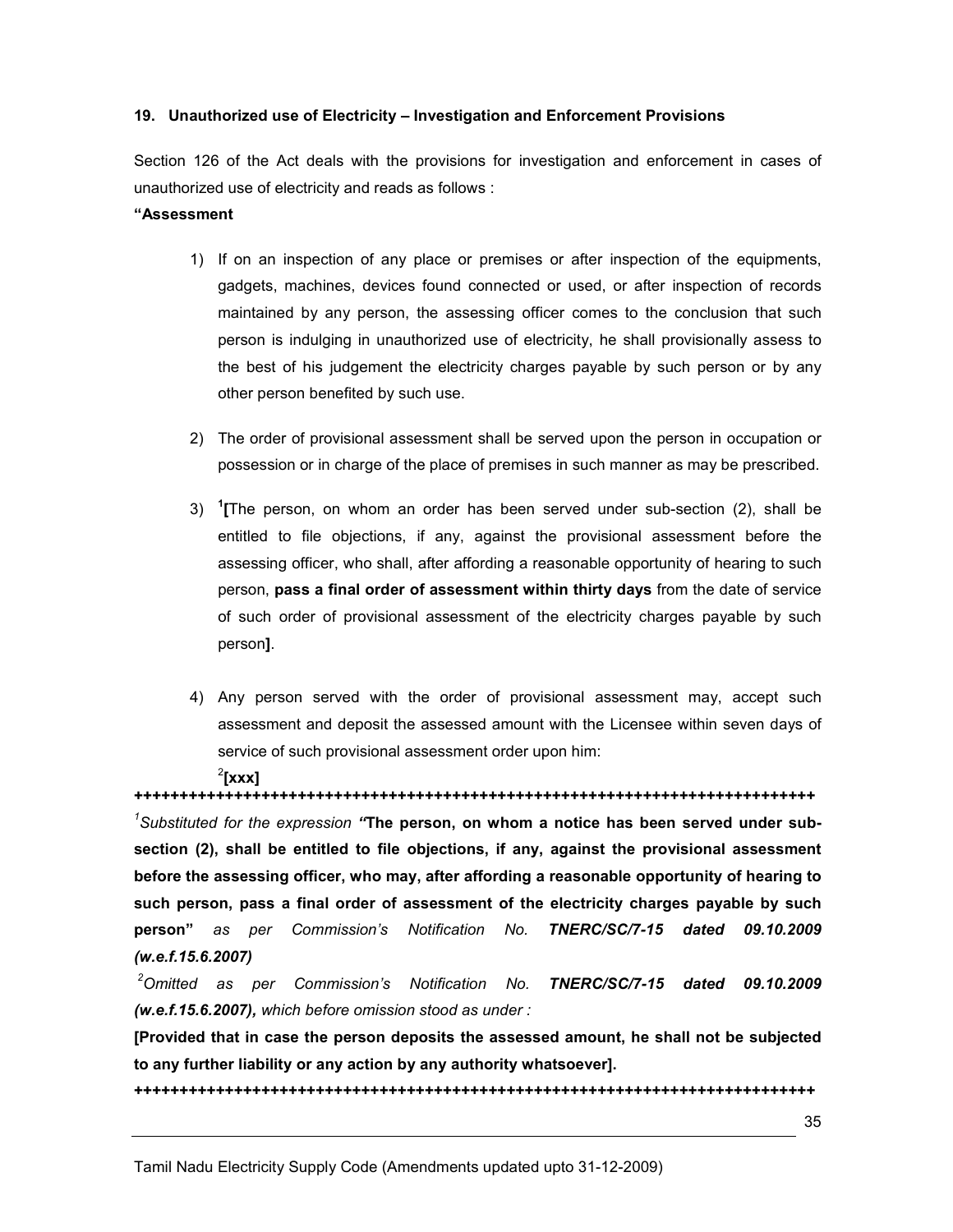- 5)  $1$ [If the assessing officer reaches to the conclusion that unauthorized use of electricity has taken place, the assessment shall be made for the entire period during which such unauthorized use of electricity has taken place and if, however, the period during which such unauthorized use of electricity has taken place cannot be ascertained, such period shall be limited to a period of twelve months immediately preceding the date of inspection].
- 6) The assessment under this section shall be made at a rate equal to  $2$ [twice] the tariff applicable for the relevant category of services specified in sub-section (5).

Explanation: For the purposes of this section,--

- (a) "assessing officer" means an officer of a State Government or Board or Licensee, as the case may be, designated as such by the State Government;
- (b) "unauthorized use of electricity" means the usage of electricity
	- i) by any artificial means; or
	- ii) by a means not authorized by the concerned person or authority or Licensee; or
	- iii) through a tampered meter; or
	- iv) <sup>3</sup>[for the purpose other than for which the usage of electricity was authorized; or
	- v) for the premises or areas other than those for which the supply of electricity was authorised]

+++++++++++++++++++++++++++++++++++++++++++++++++++++++++++++++++++++++++++  $1$ Substituted for the expression "If the assessing officer reaches to the conclusion that unauthorized use of electricity has taken place, it shall be presumed that such unauthorized use of electricity was continuing for a period of three months immediately preceding the date of inspection in case of domestic and agricultural services and for a period of six months immediately preceding the date of inspection for all other categories of services, unless the onus is rebutted by the person, occupier or possessor of such premises or place" as per Commission's Notification No. TNERC/SC/7-15 dated 09.10.2009 (w.e.f.15.6.2007).

 ${}^{2}$ Substituted for the expression "one-and-half times" as per Commission's Notification No. TNERC/SC/7-15 dated 09.10.2009 (w.e.f.15.6.2007).

 ${}^{3}$ Substituted for the expression "for the purpose other than for which the usage of electricity was authorised" as per Commission's Notification No. TNERC/SC/7-15 dated 09.10.2009 (w.e.f.15.6.2007).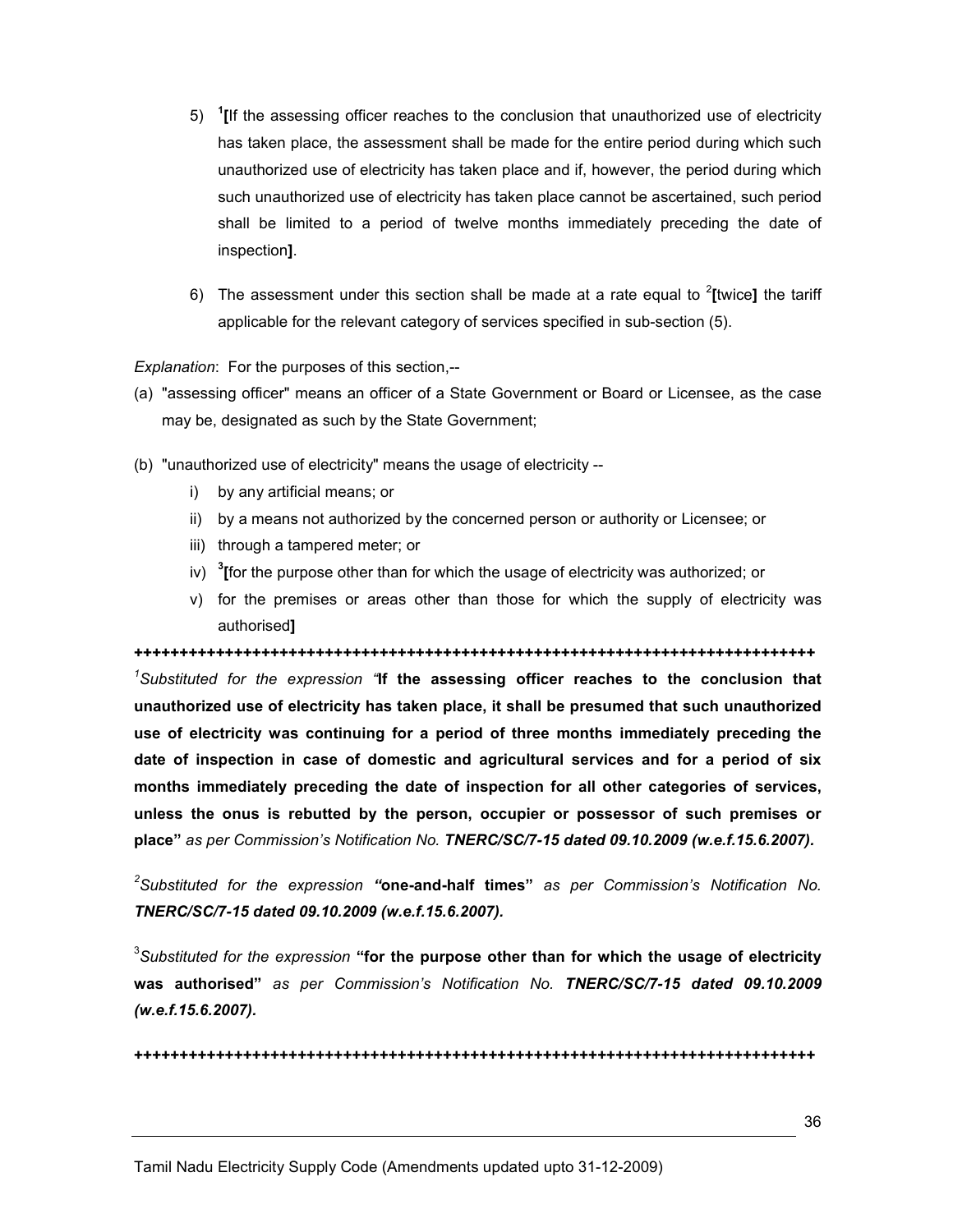<sup>1</sup>[19 A Procedure for disconnection of supply of electricity and removal of the unauthorized usage of electricity.

- (1) An assessing officer mentioned under section 126 of the Act, may either suo motu or on receipt of reliable information regarding unauthorized use of electricity in any premises conduct inspection of such premises.
- (2) The assessing officer shall prepare a report giving details such as connected load, condition of seals, working of meter and record any irregularity noticed/ unauthorized use of electricity found.
- (3) The report referred to in sub-regulation (2) shall clearly indicate whether conclusive evidence substantiating the fact that unauthorized use of electricity was found or not. The details of such evidence should be recorded in the report.
- (4) In case of suspected unauthorised use of electricity, provisional assessment order shall be issued in the manner prescribed under the rules made by the State Government under section 126 (2) of the Act and final assessment order shall be issued by the assessment officer by following the procedure stipulated in section 126 of the Act. In respect of a tariff where different rates are adopted based on the slabs of consumption, the highest tariff rate specified in the tariff structure for the relevant category of service may be adopted.
- (5) If the person does not deposit the assessed amount with the licensee concerned as stipulated under sub-section (4) of section 126 of the Act, the licensee concerned may proceed to recover such assessed amount and take such further action as is permitted under the Act.
- (6) The enforcement provisions of the Act and the procedures given in this code shall be followed to recover the assessed amount from the person. In case of default in payment of the assessed amount, including default in payment of any of the installment permitted by the licensee concerned and agreed by the person, the licensee concerned may, after giving a fifteen days' notice in writing disconnect the supply of electricity.
- (7) The person shall remove the cause of unauthorized use immediately after its detection and give a written intimation to the licensee concerned. The licensee concerned shall check the claim of the person about the removal of the cause of unauthorized use of electricity, verified to his satisfaction. Failure of the person to remove the cause of unauthorized use shall result in levy of charges on account of unauthorized use of electricity till the cause of such unauthorised use of electricity is removed and verified and recorded by the licensee concerned or the onus of allegation of unauthorized use of electricity is rebutted by the person and accepted by the licensee concerned.]

+++++++++++++++++++++++++++++++++++++++++++++++++++++++++++++++++++++++++++ <sup>1</sup>Inserted as per Commission's Notification No. **TNERC/SC/7-4 dated 25.5.2007** (w.e.f. 1.09.2004) +++++++++++++++++++++++++++++++++++++++++++++++++++++++++++++++++++++++++++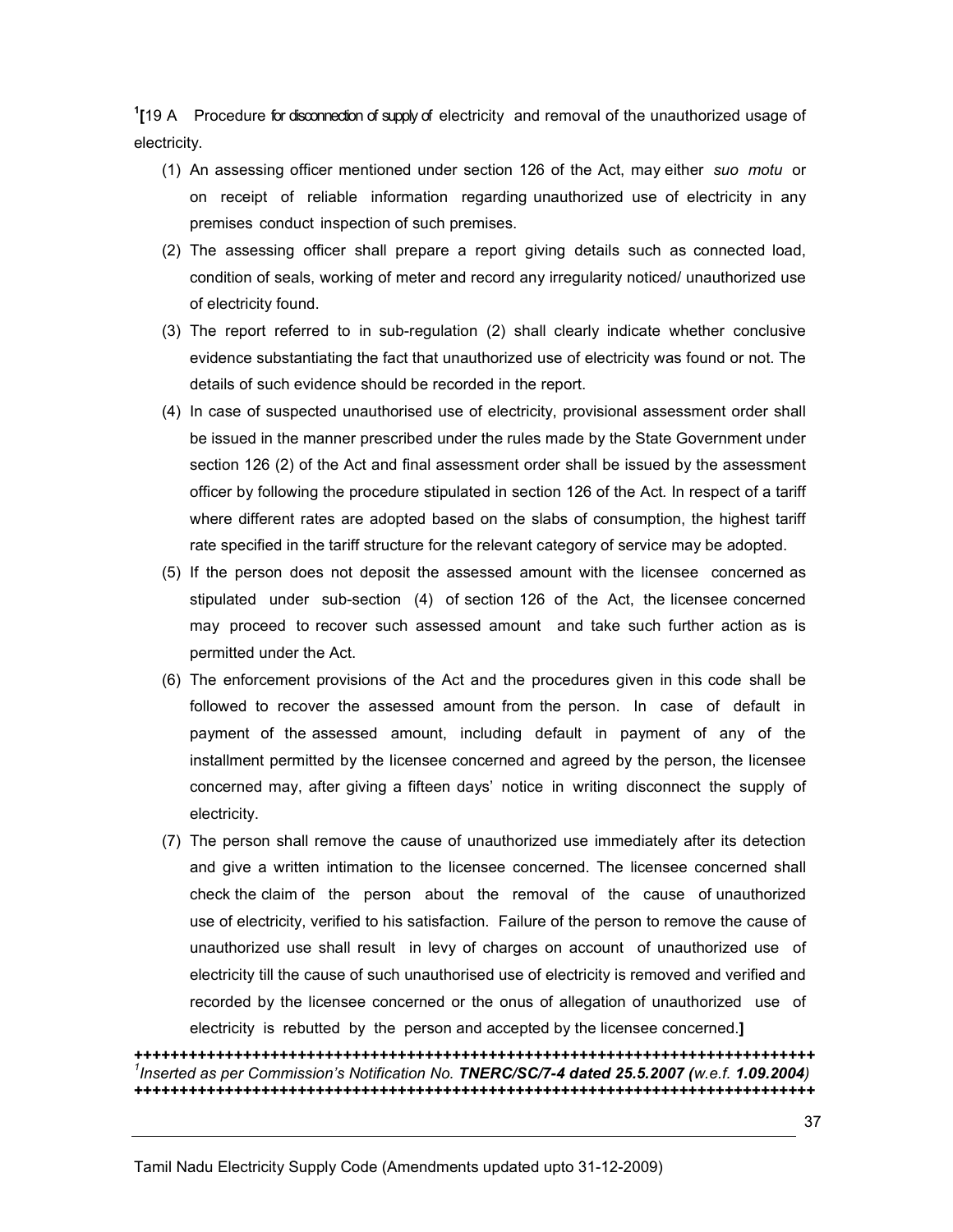## 20. Appeal under Section 127 (1) of the Act

- 1. Every appeal petition made to the Appellate Authority prescribed under section 127 (1) of the Act shall be in Form 6 and shall be accompanied by a Demand Draft for an amount of Rs.100/- (Rupees one hundred only)
- 2. Verification of the Appeal Petition:
	- (a) Every appeal petition referred to above shall be verified by an Affidavit and every such Affidavit shall be in Form 7
	- (b) Every affidavit shall be drawn up in the first person and shall state the full name, age, occupation and address of the deponent and the capacity in which he is signing and shall be signed and sworn before a person lawfully authorized to take and receive affidavits.
	- (c) Every affidavit shall clearly and separately indicate statements, which are true to the (i) belief of the deponent. (ii) knowledge of the deponents and (iii) Information received by the deponent.
	- (d) Where any statement in the affidavit is stated to be true to the information received by the deponent the affidavit shall also disclose the source of the information and a statement that the deponent believes that information to be true.

(3) After an appellate authority passes orders on an appeal and when the appellant defaults in making payment of the assessed amount, he, in addition to the assessed amount, shall be liable to pay, on expiry of thirty days from the date of order, an amount of interest at the rate of sixteen percent per annum, compounded every six months.

# Chapter 3. Disconnection and Restoration of electric supply

# 21. Disconnection of supply

# Section 56 of the Act with regard to disconnection of supply in default of payment reads as follows :

" (1).Where any person neglects to pay any charge for electricity or any sum other than a charge for electricity due from him to a Licensee or the generating company in respect of supply, transmission or distribution or wheeling of electricity to him, the Licensee or the generating company may, after giving not less than fifteen clear days notice in writing, to such person and without prejudice to his rights to recover such charge or other sum by suit, cut off the supply of electricity and for that purpose cut or disconnect any electric supply line or other works being the property of such Licensee or the generating company through which electricity may have been supplied, transmitted, distributed or wheeled and may discontinue the supply until such charge or other sum, together with any expenses incurred by him in cutting off and reconnecting the supply, are paid, but no longer: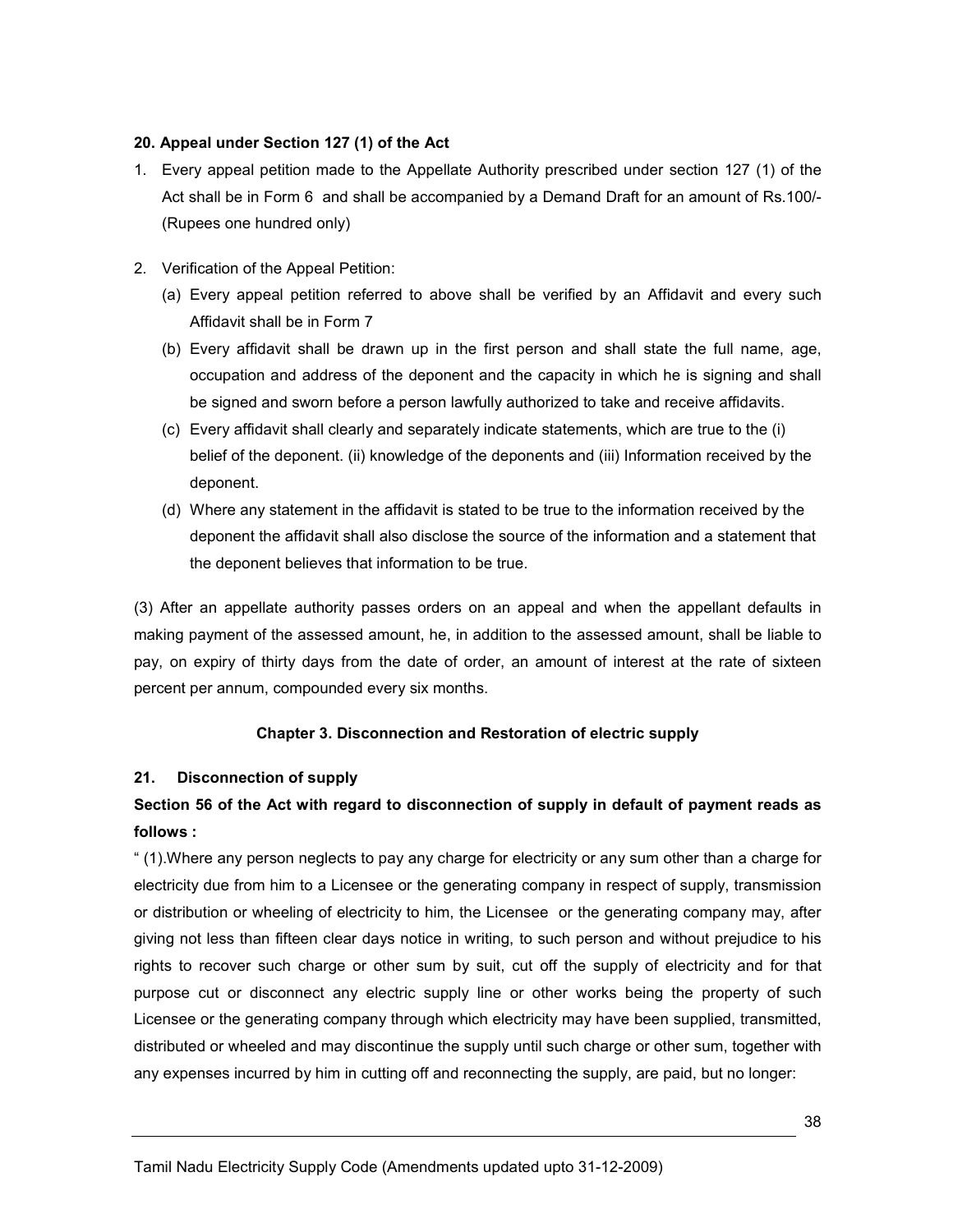Provided that the supply of electricity shall not be cut off if such person deposits, under protest,--

- a) an amount equal to the sum claimed from him, or
- b) the electricity charges due from him for each month calculated on the basis of average charge for electricity paid by him during the preceding six months.

whichever is less, pending disposal of any dispute between him and the Licensee.

(2).Notwithstanding anything contained in any other law for the time being in force, no sum due from any consumer, under this section shall be recoverable after the period of two years from the date when such sum became first due unless such sum has been shown continuously as recoverable as arrears of charges for electricity supplied and the Licensee shall not cut off the supply of the electricity".

 The provision of the Act as in sub section (1) above are in addition to and not in derogation of any other law for the time being in force. Accordingly the Licensee shall be entitled to disconnect the supply of electricity subject to the provisions of Water (Prevention and Control of Pollution) Act 1974, Air (Prevention and control of pollution) Act 1981 and Environment (Protection) Act 1986 etc.,

#### 22. Restoration of supply of electricity

- (1) The Licensee shall restore the supply to the service immediately and in any case not exceeding twelve hours <sup>1</sup>[in the case of urban areas and twenty four hours in the case of rural areas] on recovery of electricity charges or such other sums together with any expenses incurred by the Licensees in cutting off and re-connecting the supply.
- (2) In the case of a service connection remaining disconnected for six months or more the consumer's installation will be tested, revised test report obtained and the testing charges collected from the consumer before the same is restored.  $^{2}$ [Such revised test report shall be signed by the consumer or legal owner or legal occupant of the premises].
- (3) To restore supply to a High Tension service connection which remains disconnected for one year or more, approval of the competent authority with regard to safety and security of the installation shall be obtained.
- (4) In the case of service connections, which have been disconnected, the Licensee shall have the power to allow installment payments of all arrears in deserving cases.
- (5) The Licensee shall restore the disconnected service before issue of termination of Agreement Notice and also during the notice period for termination of agreement on recovery of total arrears due till the date of restoration.

+++++++++++++++++++++++++++++++++++++++++++++++++++++++++++++++++++++++++++  $^1$ Inserted as per Commission's Notification No. TNERC/SC/7-4 dated 25.5.2007 (w.e.f. 13.6.2007)  $^{2}$ Inserted as per Commission's Notification No. TNERC/SC/7-4 dated 25.5.2007 (w.e.f. 13.6.2007) +++++++++++++++++++++++++++++++++++++++++++++++++++++++++++++++++++++++++++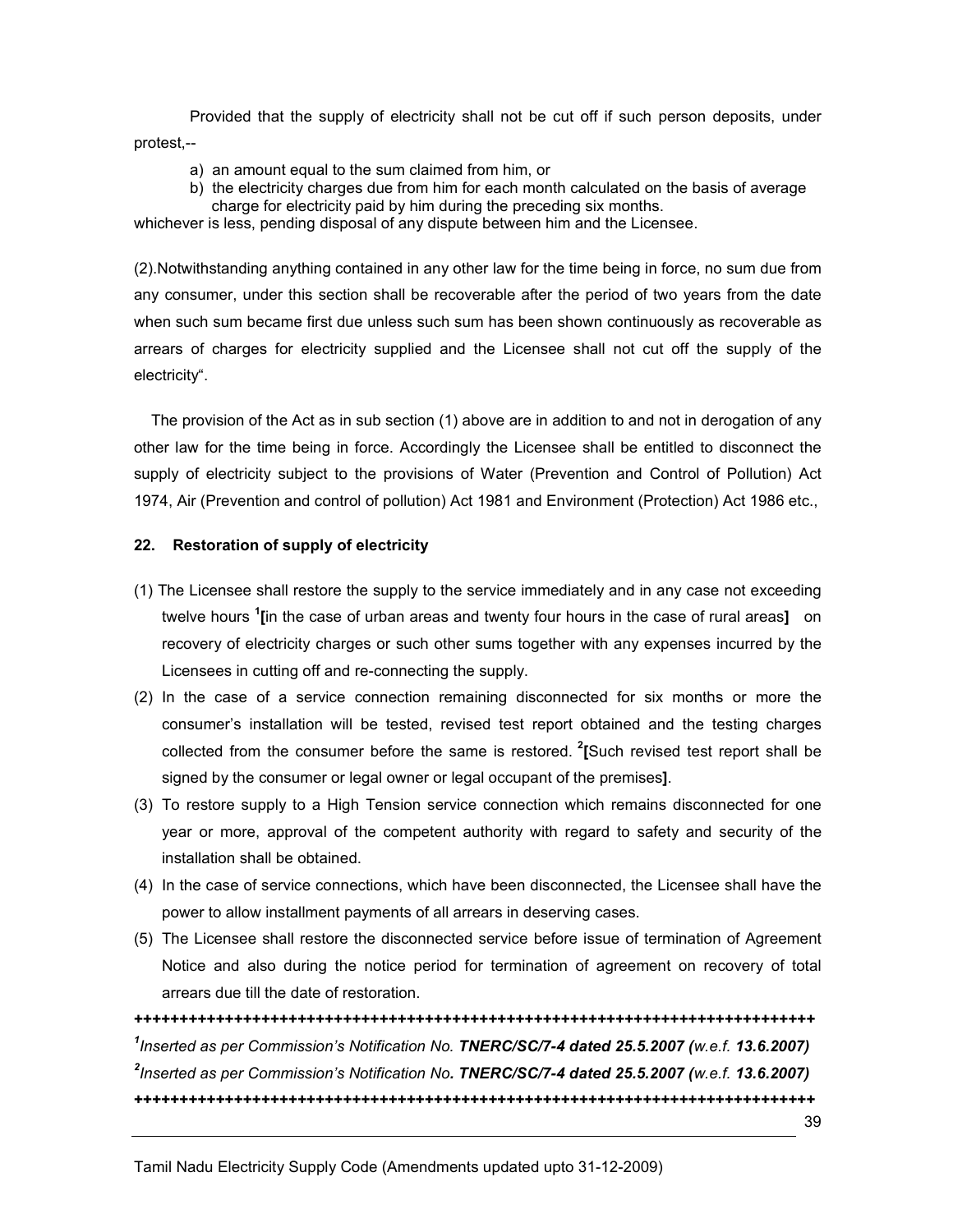$1$ <sup>1</sup> $(6)$  (i) When a service connection remains disconnected for non payment of electricity charges beyond the notice period of three months, if the consumer comes forward within the period mentioned below to pay the actual dues and agrees to remit the charges in clause (ii) below, the official authorized by the Licensee may grant extension of time beyond the notice period and revoke the termination of agreement provided that the lines feeding the service connection have not been dismantled, so as to facilitate reconnection of the disconnected service.

| Category                  | Period for reconnection of disconnected service  |
|---------------------------|--------------------------------------------------|
| HT consumers              | Within five years from the date of Disconnection |
| LT Agricultural consumers | -do-                                             |
| Other LT consumers        | Within two years from the date of Disconnection  |

- (ii) In accordance with sub-regulation (4), the authorized Officer of the Licensee may permit such consumer to pay the outstanding in instalments and to avail reconnection on receipt of 40% of the total arrears outstanding after closing of account due to the licensee, which include –
	- (a) Arrears on the date of disconnection
	- (b) Tariff minimum and meter rent for the period of six months from the date of disconnection (including the notice period)
	- (c) The applicable BPSC / interest upto the date of payment.
	- (d) The balance 60% of the amount shall be collected in ten monthly instalments.
	- (e) In addition to the above, the full amount of Security Deposit adjusted while closing of account shall be collected in one lumpsum before effecting new service connection.

+++++++++++++++++++++++++++++++++++++++++++++++++++++++++++++++++++++++++++

<sup>1</sup>Substituted as per Commission's Notification No TNERC/SC/7-2 dated 19/05/2006 (w.e.f. 1.09.2004) which before substitution stood as under:

- (3) When the service connection remains disconnected for non payment of electricity charges beyond the notice period of three months, if the consumer comes forward to pay the actual dues and agrees to remit the tariff minimum charges in respect of HT services, monthly minimum in respect of LT services for the period of disconnection after termination of agreement period with re-connection charges, the Licensee may grant extension of time beyond such notice period and revoke the termination of agreement provided that the lines feeding the service connection have not been dismantled so as to facilitate re-connection of the disconnected service.
- (4) If the consumers of disconnected services come forward for reconnection after 5 years in case of H.T. services and two years in case of LT services from the date of disconnection, the Licensee shall treat them as new applicants and supply effected after recovering all charges applicable to a new service connection and all other arrears with BPSC.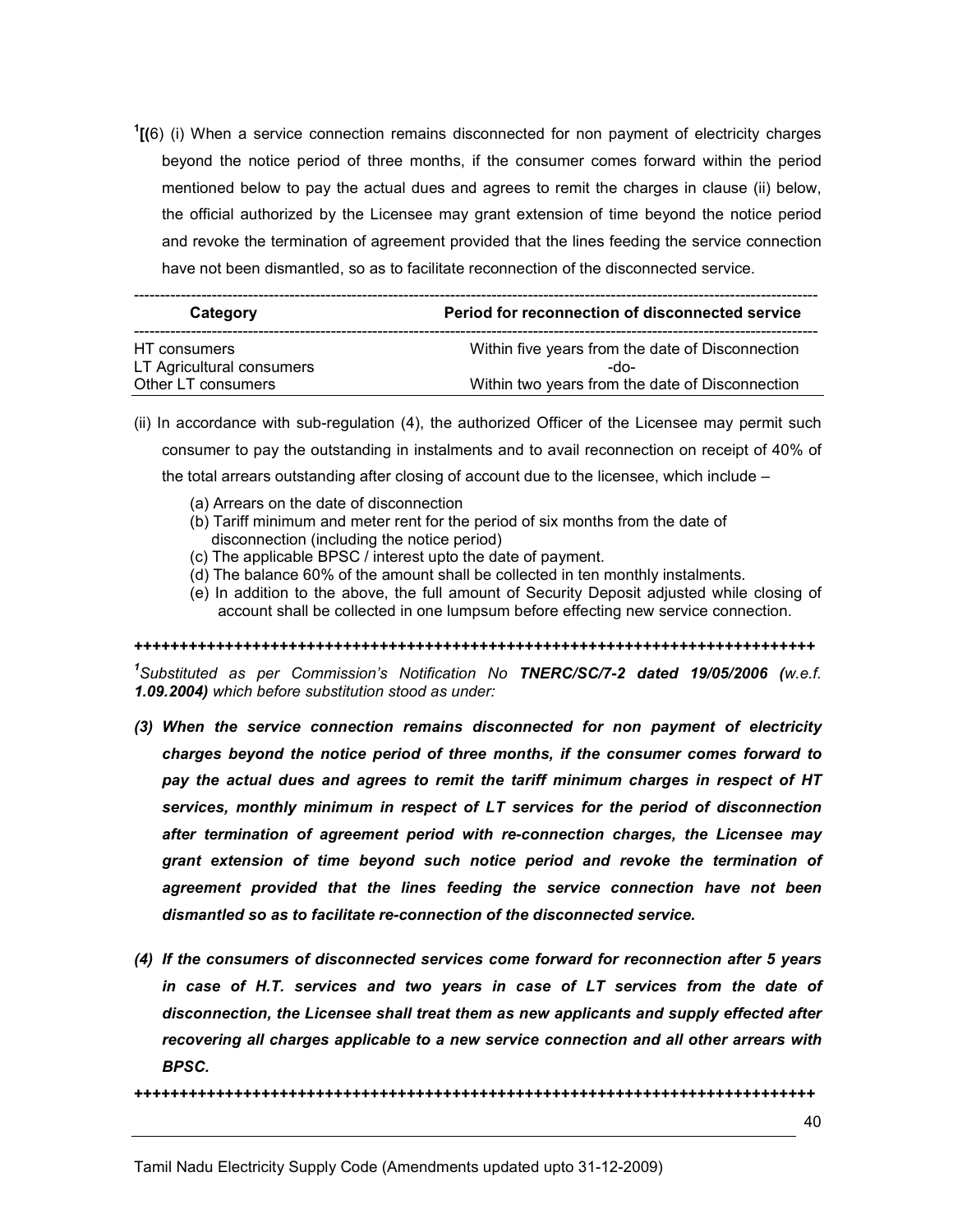<sup>1</sup>[Explanation: For the purpose of removal of doubts, it is hereby declared that any tariff minimum collected by the Tamil Nadu Electricity Board prior to the date of publication of the Tamil Nadu Electricity Supply (Amendment) Code, 2006 in the Tamil Nadu Government Gazette, that is to say prior to 21st June 2006 on the basis of sub-regulation (6) as it stood before the said amendment need not be refunded by the Tamil Nadu Electricity Board.]

(7) If the consumers of the disconnected service come forward for reconnection after the period mentioned in sub-regulation (6) (i), the licensee shall treat them as new applicants and supply effected after recovering all charges applicable to a new service connection and all other arrears with BPSC.]

(5) The facility of payment in installments will be made available to the consumer on request. To avail of this facility, the consumer shall execute an undertaking in Form (5) in the Appendix to this Code.

#### Chapter 4 : Tampering, Distress or Damage to Electrical Plant, Meters etc.,

23. The Act deals elaborately under sections 135 to 141 regarding the tampering, distress etc., Hence in this Code, for the sake of completeness and to provide consolidated information to the consumers on electric supply, the  $2$ <sup>the</sup> relevant provisions of the Act as well as procedure for assessment of the electricity charges, d isconnection of supply of electricity and removing the meter, electric line, electric plant and other apparatus in case of theft of electricity and measures to prevent diversion of electricity, theft or unauthorized use of electricity or tampering, distress or damage to electrical plant, electric lines or meter are set out below].

+++++++++++++++++++++++++++++++++++++++++++++++++++++++++++++++++++++++++++  $^1$ Inserted as per Commission's Notification No. TNERC/SC/7-2(1) dated 20.9.2006 (w.e.f. 1.09.2004)

 $^2$ Substituted as per Commission's Notification No TNERC/SC/7-4 dated 25.5.2007 (w.e.f. 1.09.2004) which before substitution stood as under:

"relevant provisions of the Act are reproduced for ready reference".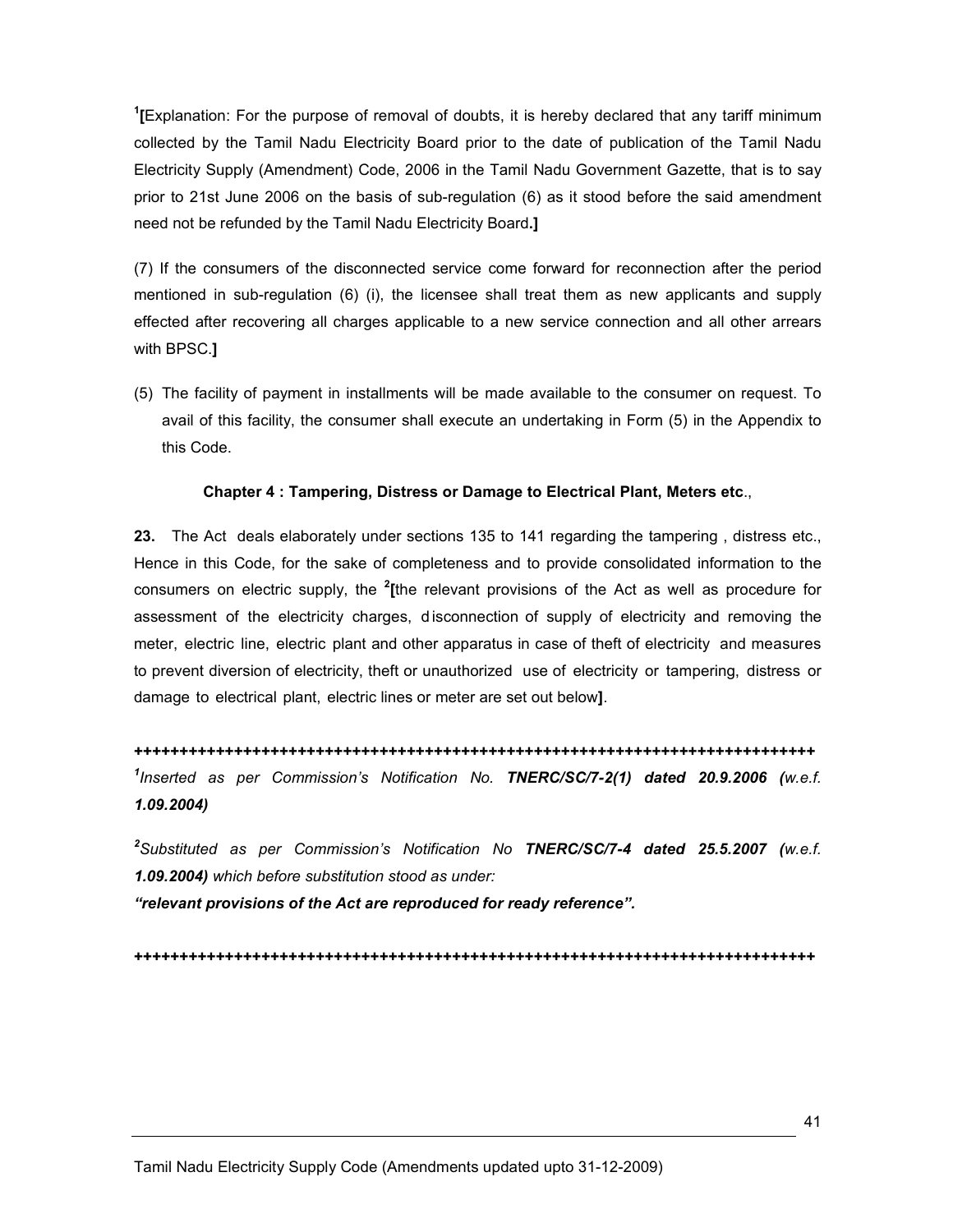#### (A) Tampering of meters and theft of electricity

 $1$ [(1) Section 135 of the Act, which deals with theft of electricity, reads as follows :

- (1) Whoever, dishonestly,
	- a. taps, makes or causes to be made any connection with overhead, underground or under water lines or cables, or service wires, or service facilities of a Licensee supplier as the case may be; or
	- b. tampers a meter, installs or uses a tampered meter, current reversing transformer, loop connection or any other device or method which interferes with accurate or proper registration, calibration or metering of electric current or otherwise results in a manner whereby electricity is stolen or wasted; or
	- c. damages or destroys an electric meter, apparatus, equipment, or wire or causes or allows any of them to be so damaged or destroyed as to interfere with the proper or accurate metering of electricity.
	- d. uses electricity through a tampered meter or
	- e. uses electricity for the purpose other than for which the usage of electricity was authorised,

so as to abstract or consume or use electricity shall be punishable with imprisonment for a term which may extend to three years or with fine or with both;

 Provided that in a case where the load abstracted, consumed, or used or attempted abstraction or attempted consumption or attempted use--

 (i) does not exceed 10 kilowatt, the fine imposed on first conviction shall not be less than three times the financial gain on account of such theft of electricity and in the event of second or subsequent conviction the fine imposed shall not be less than six times the financial gain on account of such theft of electricity.

 (ii) exceeds 10 kilowatt, the fine imposed on first conviction shall not be less than three times the financial gain on account of such theft of electricity and in the event of second or subsequent conviction, the sentence shall be imprisonment for a term not less than six months, but which may extend to five years and with fine not less than six times the financial gain on account of such theft of electricity:

 Provided further that in the event of second and subsequent conviction of a person where the load abstracted, consumed, or used or attempted abstraction or attempted consumption or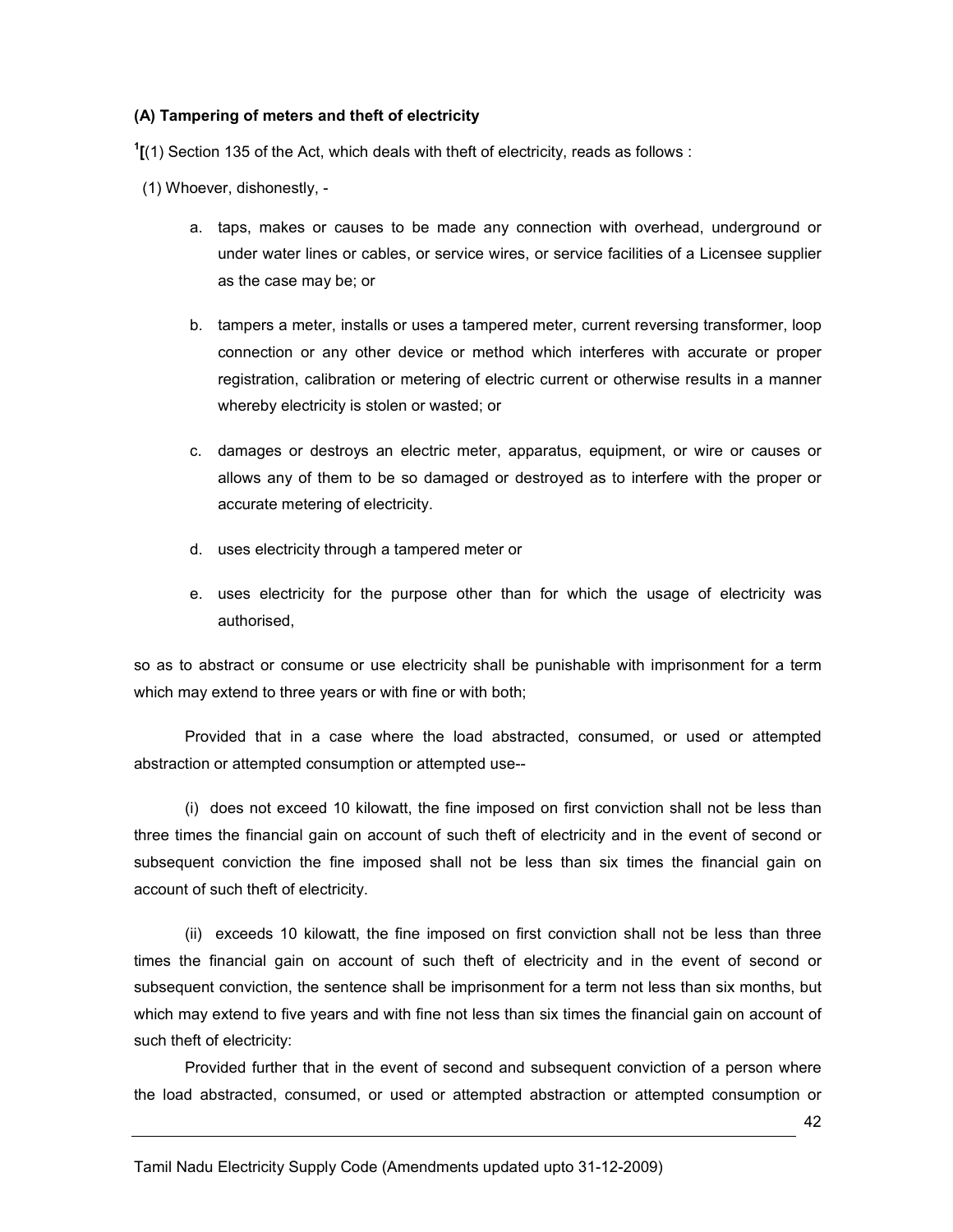attempted use exceeds 10 kilowatt, such person shall also be debarred from getting any supply of electricity for a period which shall not be less than three months but may extend to two years and shall also be debarred from getting supply of electricity for that period from any other source or generating station:

 Provided also that if it is proved that any artificial means or means not authorized by the Board or Licensee or supplier, as the case may be exist for the abstraction, consumption or use of electricity by the consumer, it shall be presumed, until the contrary is proved, that any abstraction, consumption or use of electricity has been dishonestly caused by such consumer.

 (1A) Without prejudice to the provisions of this Act, the licensee or supplier, as the case may be, may, upon detection of such theft of electricity, immediately disconnect the supply of electricity:

 Provided that only such officer of the licensee or supplier, as authorised for the purpose by the Appropriate Commission or any other officer of the licensee or supplier, as the case may be, of the rank higher than the rank so authorised shall disconnect the supply line of electricity:

 Provided further that such officer of the licensee or supplier, as the case may be, shall lodge a complaint in writing relating to the Commission of such offence in police station having jurisdiction within twenty four hours from the time of such disconnection:

 Provided also that the licensee or supplier, as the case may be, on deposit or payment of the assessed amount or electricity charges in accordance with the provisions of this Act, shall, without prejudice to the obligation to lodge the complaint as referred to in the second proviso to this clause, restore the supply line of electricity within forty-eight hours of such deposit or payment]

+++++++++++++++++++++++++++++++++++++++++++++++++++++++++++++++++++++++++++ <sup>1</sup>Substituted as per Commission's Notification No. TNERC/SC/7-15 dated 09.10.2009 (w.e.f. 15.06.2007), which before substitution stood as under :

(1) Section 135 of the Act, which deals with theft of electricity, reads as follows :

- 1) Whoever, dishonestly,-
- a. taps, makes or causes to be made any connection with overhead, underground or under water lines or cables, or service wires, or service facilities of a Licensee; or
- b. tampers a meter, installs or uses a tampered meter, current reversing transformer, loop connection or any other device or method which interferes with accurate or proper registration, calibration or metering of electric current or otherwise results in a manner whereby electricity is stolen or wasted; or
- c. damages or destroys an electric meter, apparatus, equipment, or wire or causes or allows any of them to be so damaged or destroyed as to interfere with the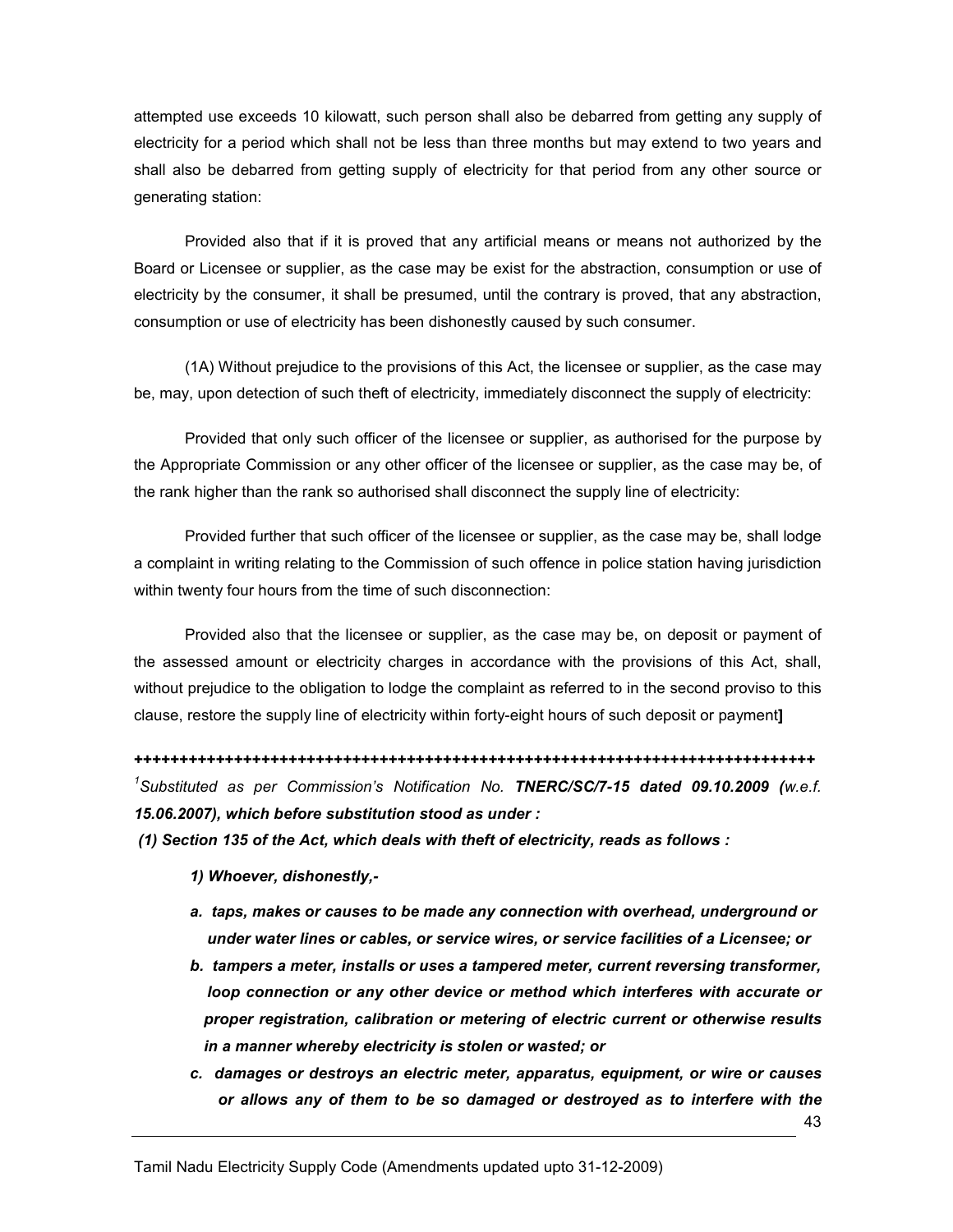proper or accurate metering of electricity, so as to abstract or consume or use electricity shall be punishable with imprisonment for a term which may extend to three years or with fine or with both;

Provided that in a case where the load abstracted, consumed, or used or attempted abstraction or attempted consumption or attempted use –

(i) does not exceed 10 kilowatt, the fine imposed on first conviction shall not be less than three times the financial gain on account of such theft of electricity and in the event of second or subsequent conviction the fine imposed shall not be less than six times the financial gain on account of such theft of electricity.

(ii) exceeds 10 kilowatt, the fine imposed on first conviction shall not be less than three times the financial gain on account of such theft of electricity and in the event of second or subsequent conviction, the sentence shall be imprisonment for a term not less than six months but which may extend to five years and with fine not less than six times the financial gain on account of such theft of electricity:

Provided further that if it is proved that any artificial means or means not authorised by the Board or Licensee exist for the abstraction, consumption or use of electricity by the consumer, it shall be presumed, until the contrary is proved, that any abstraction, consumption or use of electricity has been dishonestly caused by such consumer.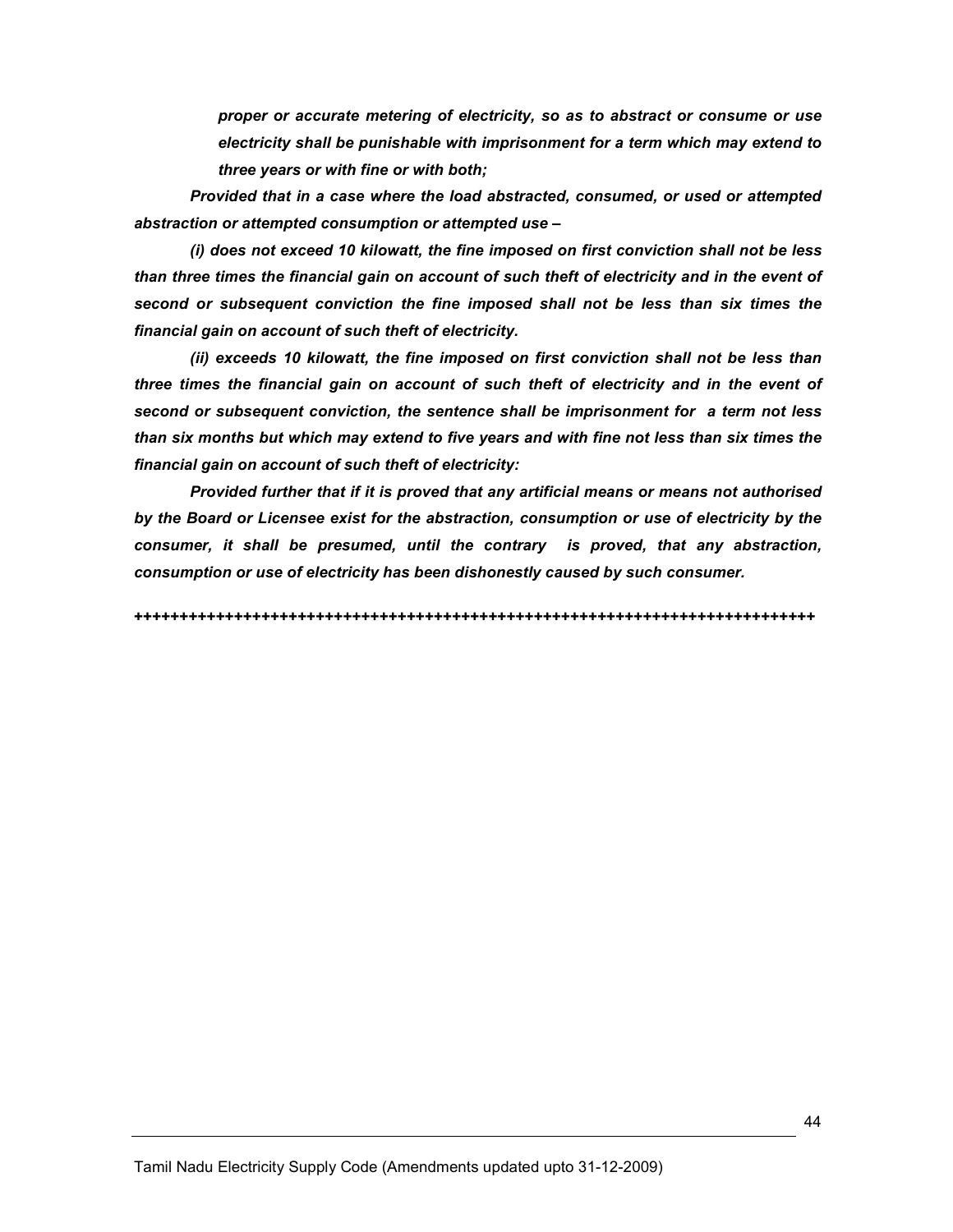2) <sup>1</sup> <sup>1</sup>[Any officer of the licensee or supplier as the case may be] authorized in this behalf by the State Government may—

 (a) enter, inspect, break open and search any place or premises in which he has reason to believe that electricity has been or is being used unauthorizedly;

 (b) search, seize and remove all such devices, instruments, wires and any other facilitator or article which has been or is being used for unauthorized use of electricity;

 (c) examine or seize any books of account or documents which in his opinion shall be useful for or relevant to, any proceedings in respect of the offence under sub-section (l) and allow the person from whose custody such books of account or documents are seized to make copies thereof or take extracts therefrom in his presence.

3) The occupant of the place of search or any person on his behalf shall remain present during the search and a list of all things seized in the course of such search shall be prepared and delivered to such occupant or person who shall sign the list;

 Provided that no inspection, search and seizure of any domestic places or domestic premises shall be carried out between sunset and sunrise except in the presence of an adult male member occupying such premises.

4) The provisions of the Code of Criminal Procedure, 1973 ( 2 of 1974), relating to search and seizure shall apply, as for as may be, to searches and seizure under this Act."

Explanation : For the purposes of the above section on tampering of meters and theft of electricity, if the premises in question are occupied by an authorized tenant through an agreement with the respective consumer, the responsibility shall rest with the authorized tenant only.

+++++++++++++++++++++++++++++++++++++++++++++++++++++++++++++++++++++++++++ <sup>1[</sup>Substituted for the expression "Any Officer" as per Commission's Notification No. TNERC/SC/7-15 dated 09.10.2009 (w.e.f. 15.06.2007)]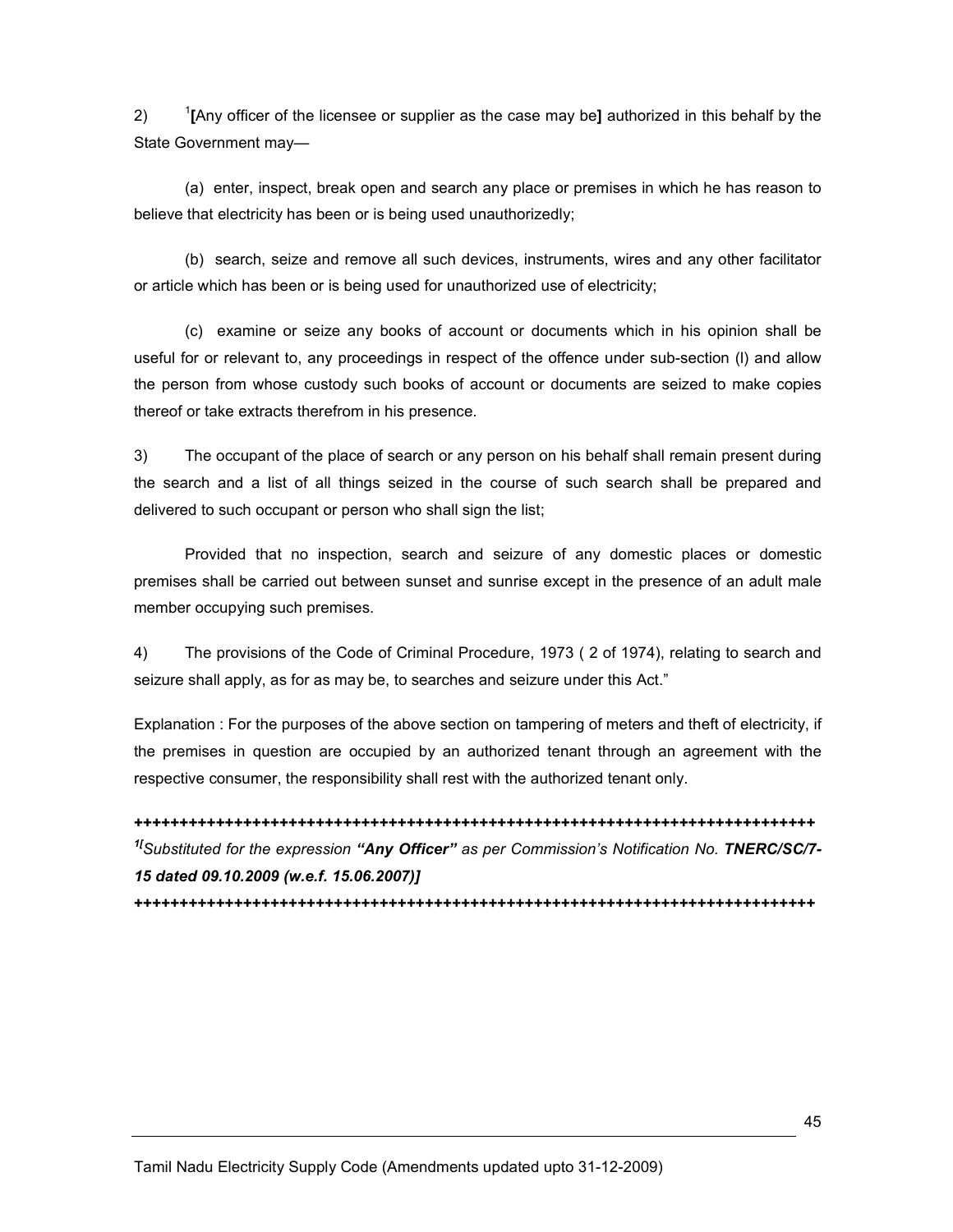# $\boldsymbol{\mathsf{a}}^2$ [ $\boldsymbol{\mathsf{a}}^1$ [\*\*\*]

(AA) The Procedure for assessment of the electricity charges, disconnection of supply of electricity and removing the meter, electric line, electric plant and other apparatus in case of theft of electricity as detailed in section 135 of the Act is given below:

- (1) The officer authorized under sub-section (2) of section 135 of the Act (hereinafter referred to as the authorized officer), may either suo- motu or on receipt of reliable information regarding theft of electricity in any premises, conduct inspection of such place or premises (The provisions of the Code of Criminal Procedure, 1973, relating to search and seizure shall apply, as far as may be, to searches and seizure under this Act.).
- (2)(a) The authorized officer shall prepare a report at the place or premises giving details such as connected load, condition of seals, working of meter and record, modus operandi adopted for theft of energy. Any damage or destruction to the electric meter, metering equipments, apparatus, line, cable or electrical plant of the Licensee or supplier concerned, caused or allowed to be caused by the accused person so as to interfere with the proper or accurate metering of electricity or for theft of electricity shall also be duly recorded in the report indicating whether conclusive evidence substantiating the fact that theft of energy was found or not. The authorized officer may also take photo or prepare a diagram illustrating the arrangements found to have been made for theft of electricity, wherever feasible and such photo or diagram shall form a part of inspection report. Upon detection of such theft of electricity, the officer of the licensee or supplier, as the case may be, as authorized for the purpose by the Commission, may, immediately disconnect the supply line of electricity and a complaint shall be lodged in the police station as per the procedure stipulated in section 135 (1A) of the Act on the basis of the materials collected by the Assessment officer who has conducted the inspection. The supply to the premises shall be restored only after satisfying the stipulation of the third proviso of section 135 (1A) of the Act.
- (b) To carry out all or any of the above acts specified in subsection (1A) of section 135 of the Act, the Commission authorises the same officers of the Licensee or the supplier as authorised by the Government of Tamil Nadu to do all or any of the acts specified in clauses (a) to (c) of sub-section (2) of section 135 of the Act.
- (3) In case of suspected theft by tampering of meter or metering equipment, meter connection security seal or by replacing original seal by bogus seal, the meter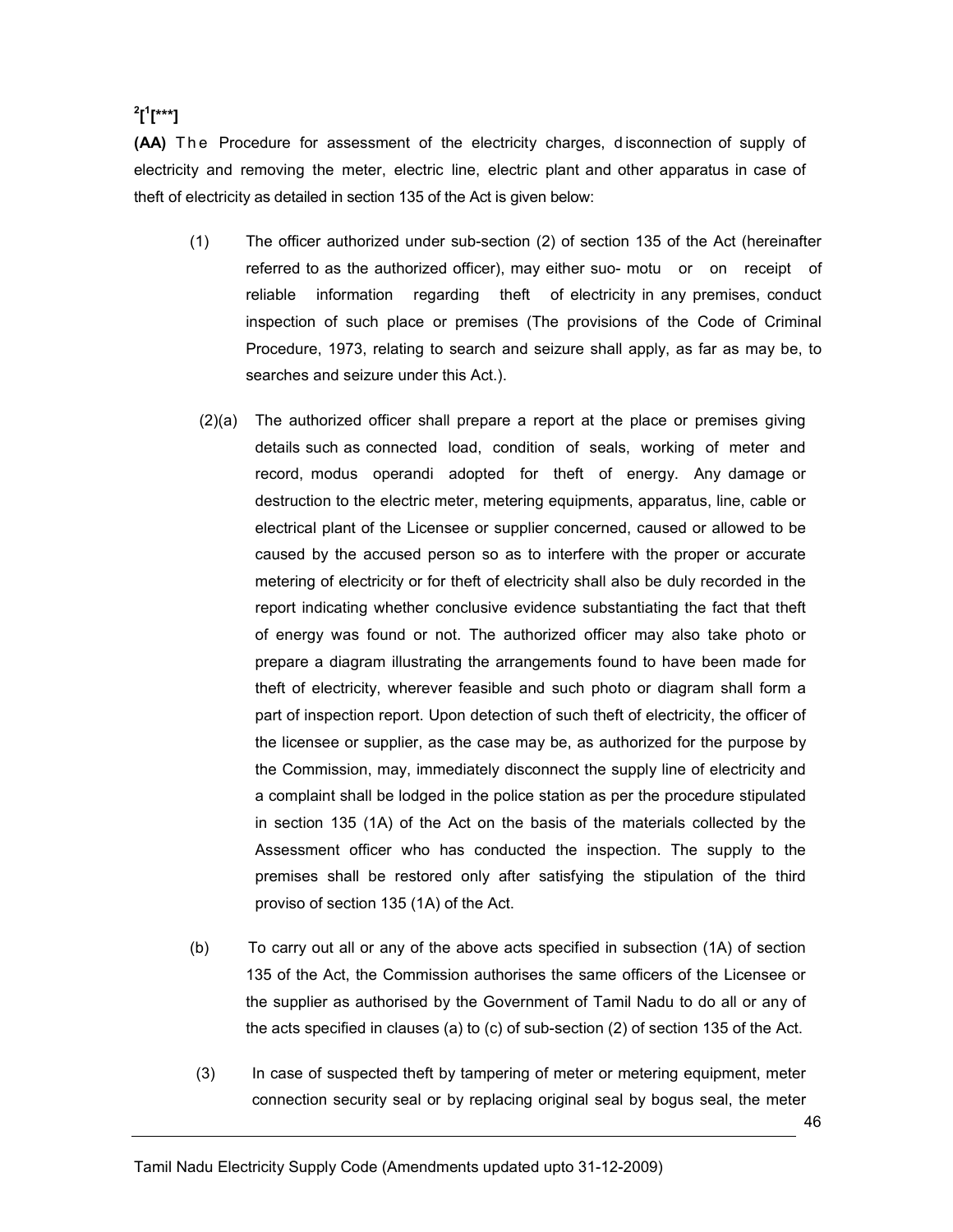shall be removed and sealed and a separate report shall be prepared on the condition of the meter and metering equipment removed and sealed. At the time of sealing, signatures of the accused person and also of the officers of licensee or supplier concerned, as the case may be, and any other witness shall be obtained on this report. This report shall also form a part of the inspection report. The supply shall be restored only through a meter tested in an accredited test laboratory and metering equipment of appropriate rating subject to satisfying the condition as specified in sub-regulation (2). In such cases, the licensee or supplier concerned, as the case may be, shall also verify the connected load at the premises and record details of equipment found in the premises, in the inspection report.

- (4) In cases where the theft of electricity by by-passing the meter or metering equipment is detected and the electrical load, fully or partially, or the accused person's connection is found connected directly with the lines, cables or electrical plant, electric supply to such premises shall be disconnected forthwith as stipulated in sub-regulation (2) and shall be restored only after the cause of theft is removed to the satisfaction of the licensee or supplier concerned, as the case may be, and subject to satisfying the condition as stipulated in sub-regulation(2).
- (5) In cases of theft by direct tapping from the licensee's or supplier's lines, cables or electrical plant of the licensee or supplier, if the accused person unauthorizedly connects or reconnects any meter of the licensee or supplier in a disconnected service, then electric supply to such premises or place shall be disconnected forthwith as stipulated in sub-regulation (2). The licensee or supplier concerned, as the case may be, may subsequently remove or divert or convert his line, cable or electrical plant to prevent further theft of electricity provided that such action shall not result in any inconvenience in affording quality supply or disruption of supply, to other consumers.
- (6) The authorized officer and any other officer of the licensee or supplier concerned, as the case may be, who accompanied the authorized officer shall sign the inspection report in all the above cases and obtain signatures of the accused person or his representative and the same must be handed over to the accused person or his representative at site immediately under proper receipt. In case of refusal by the accused person either to sign or accept or give a receipt, a copy of inspection report must be pasted at a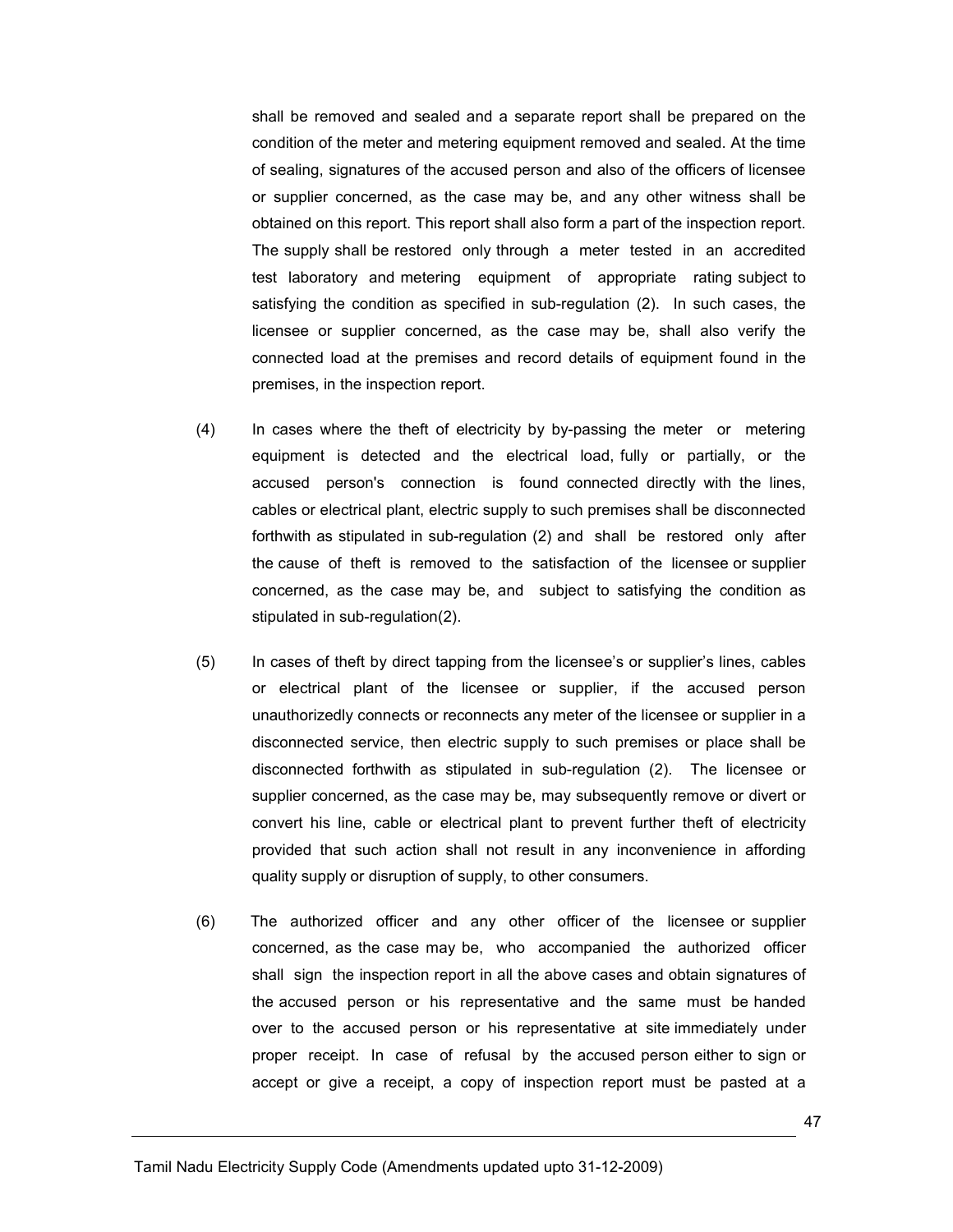conspicuous place in or outside the premises and a note recorded on the office copy of the inspection report to the effect that the copy of the report has been pasted at the conspicuous place of the premises. A copy of the report shall be subsequently sent to the accused person of the premises under registered post within three days of inspection.

- (7) Where it is established that there is a case of theft of energy, the authorized officer shall assess the quantum of energy consumption for the past twelve months as per the assessment formula given in Form 8 in Appendix to this code and prepare provisional assessment order for the charges for such consumption at two times of the tariff applicable (i.e the applicable tariff for the purpose for which the pilfered energy was used) and serve on the accused person under proper receipt. The authorized officer may reduce the period for such billing if it is established by the facts or documents submitted in the representation of the accused person or any such other evidence observed by the authorized officer. Wherever electronic meters are installed and the load curves are studied periodically, the period of theft could be limited to the exact period as could be determined scientifically. The authorized officer shall record reasons for such reduction in the period of billing, in the assessment order. The energy consumption arrived at as per the formula referred to in the said Form 8 will be charged excluding the energy consumption recorded by the meter as per the rates specified by the Commission's Tariff Order.
- (8) Within five days of inspection, the authorized officer shall serve on the accused person, provisional assessment order in the Form 9 in Appendix to this code for the charges for the theft of electricity based on the evidence recorded during the course of inspection. The order should clearly state the time, date and place at which the reply has to be submitted and the designation/ address of the officer to whom it should be addressed. The accused person shall be required to submit his representation within seven days of issue of the provisional assessment order.
- (9) In case of suspected theft through a tampered meter, such tampered meter taken out and sealed at the time of inspection, as prescribed in sub regulation (3), shall be sent to the third party accredited meter testing laboratory as arranged by the licensee or supplier concerned, as the case may be, or to the Chief Electrical Inspector to the State Government till such time the third party meter testing arrangement is established by the licensee or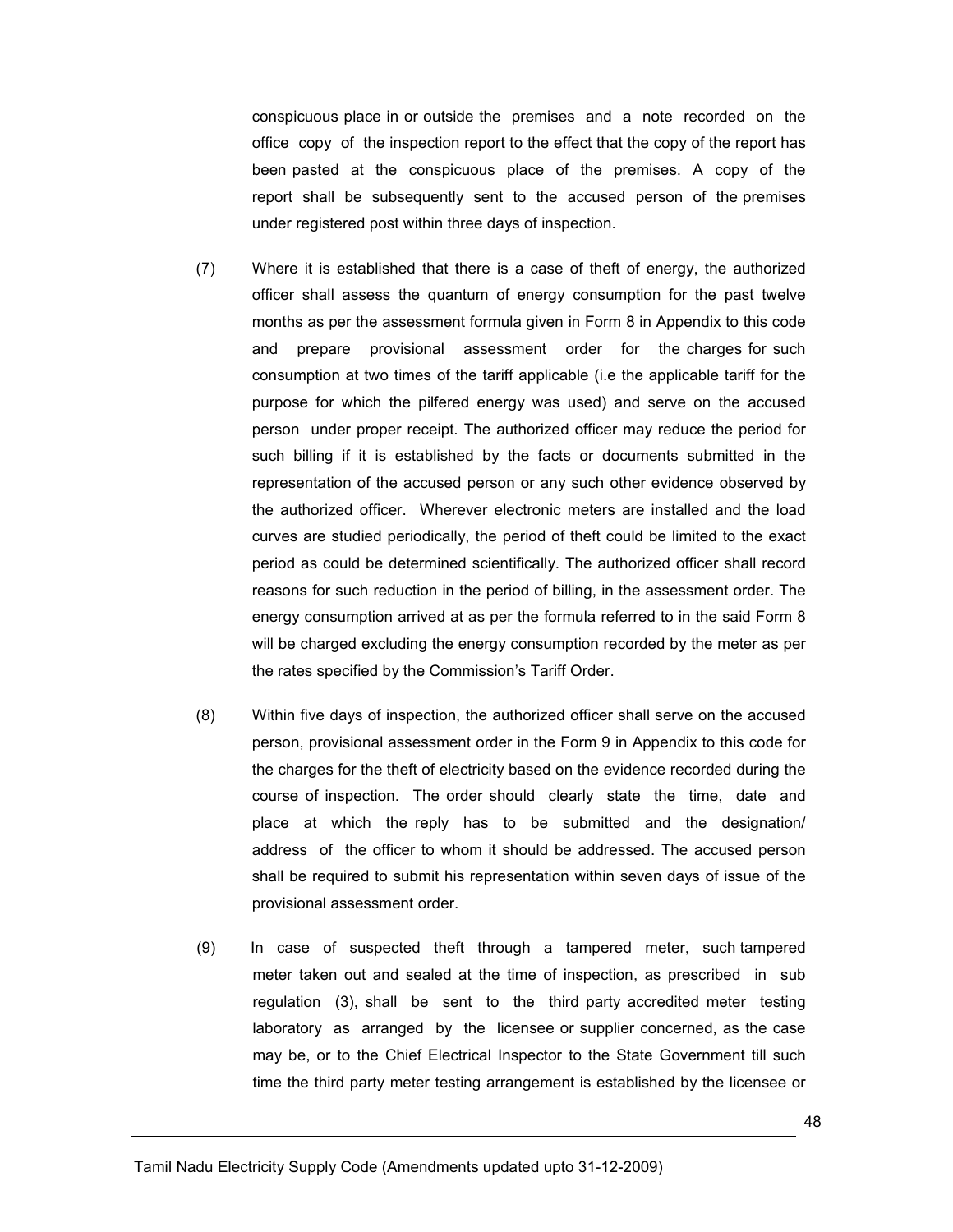supplier concerned, as the case may be. The accused person shall be given a notice of seven working days for witnessing the test of such meter at such meter testing laboratory. The notice shall clearly indicate the time, date and place wherein the suspected tampered meter shall be tested and the accused person shall be allowed to witness the test. The accused person shall duly sign the test results report after witnessing it. If such accused person does not turn up at the meter testing laboratory on the appointed date and time indicated in the notice to witness the test or refuses to sign the test results, the licensee or supplier concerned, as the case may be, shall carryout the test in the absence of such accused person and shall send a copy of results to the accused person through registered post within three days of the date of testing.

- (10) In cases where the meter has been tested at such meter testing laboratory and where it is established that there is a case of theft of energy, the procedure for assessment as specified in sub regulation (7) shall be followed.
- (11) In case the accused person does not respond to the provisional order within seven working days, the licensee or supplier concerned, as the case may be, may proceed to initiate the recovery against the provisional assessment order.
- (12) Within seven working days from the date of submission of such accused person's reply, if made within the seven working days from the date of receipt of provisional assessment order, the authorized officer shall arrange a personal hearing with such accused person. For this purpose the authorized officer shall serve a three days notice to such accused person to allow him for a personal hearing and shall also allow any additional submission of new facts or documents if any, during the course of hearing by such accused person. If such accused person does not respond to the notice in the matter, the authorized officer shall proceed to issue the final assessment order, as per the procedure specified herein after.
- (13) Before the personal hearing, the authorized officer before whom personal hearing shall be conducted, shall analyze the case after carefully considering all the documents, submissions by the accused person, facts on record and the consumption pattern, whatever available.
- (14) The authorized officer shall also compute the quantum of energy consumption for the past twelve months. The Assessment Officer may study the energy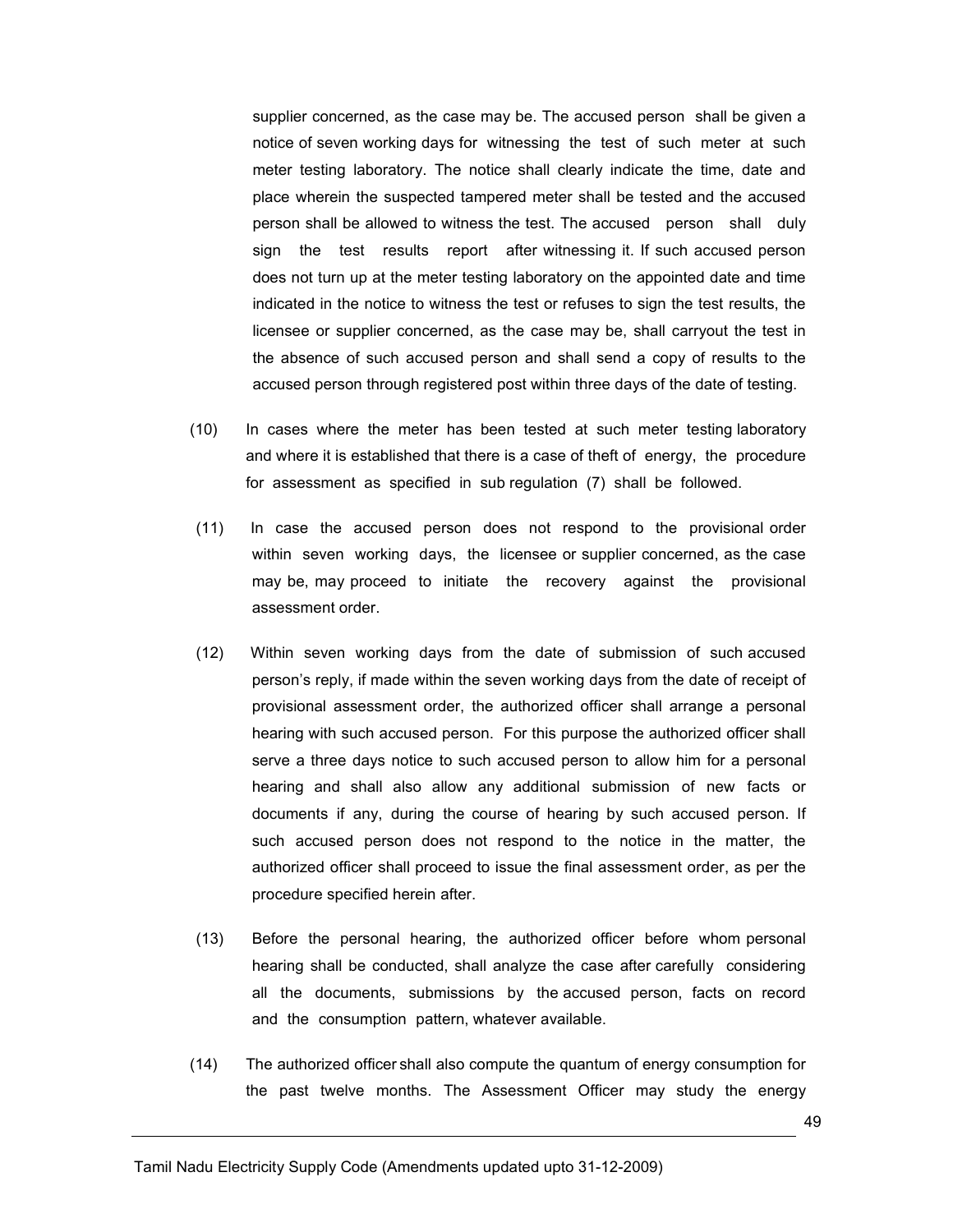consumption pattern of the Service Connection concerned for the past one year or more. If necessary, it may also be compared with the load/production pattern or output of the service connection. In case of suspected theft, if consumption pattern is commensurate with the assessed consumption or in case of the decision that the case of suspected theft is not established, no further proceedings shall be taken and the decision shall be communicated to the accused person under proper receipt within three working days and the supply to the premises shall be restored forthwith.

- (15) Considering the facts submitted by the accused person, the authorised officer shall issue, within seven working days from the date of enquiry, a final assessment order in Form 10 in Appendix to this code. If the accused person does not respond to the personal hearing, the authorised officer shall issue a final assessment order within fifteen days from the issuance of provisional assessment order. This speaking order shall contain a brief of inspection report, submissions made by accused person in his written reply as well as during his personal hearing and reasons for acceptance or rejection of the same and the assessment charges as per sub-regulation (12). In the final assessment order, charges, if any, paid by the accused person during the period for which the assessment is done shall be duly credited, if warranted, to avoid duplication of billing for such period.
- (16) The final assessment amount and the last date should be clearly stated in the speaking order. A copy of the speaking order shall be handed over to the accused person under proper receipt on the same day.
- (17) The accused person shall be required to make the payment within seven working days of receipt of final assessment order. On deposit or payment of the assessed amount or electricity charges by the accused person, supply to the premises shall be restored as referred to in the third proviso of section 135 (1A) of the Act.
- (18) In case of default in payment of the assessed amount, the licensee or supplier concerned, as the case may be, shall, after giving a fifteen days' notice in writing, remove meter and service line and also electrical plant for giving supply to this connection. However if the accused person makes payment within notice period, surcharge applicable to that category shall also be payable as prescribed in this code.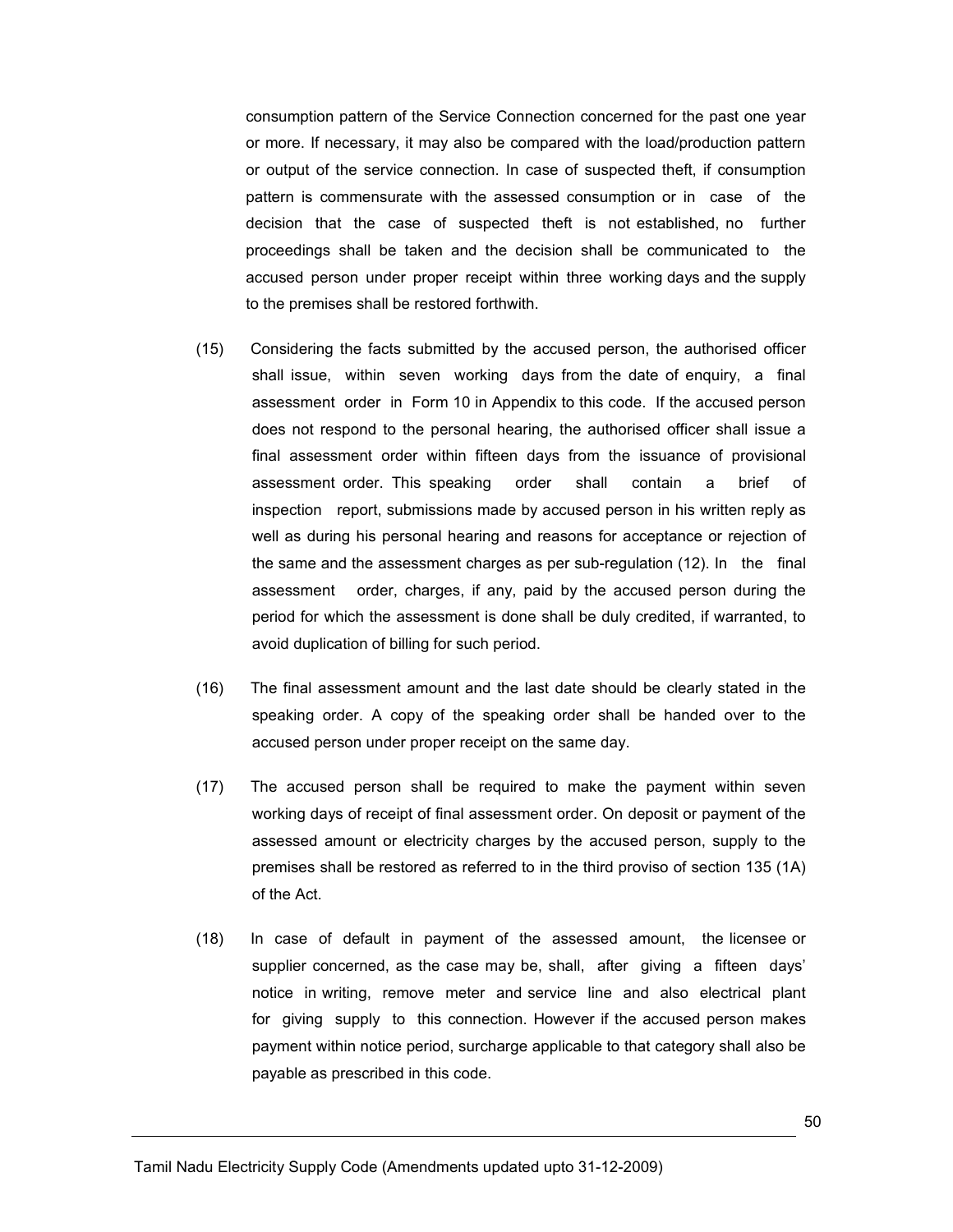- (19) In case where the theft of electricity in the premises which does not have regular electricity connection, has been detected and the licensee or supplier concerned, as the case may be, shall forthwith disconnect the supply to such premises. In such premises supply shall be given only after the accused person has cleared the dues to be paid on account of charges assessed for theft of electricity in full including surcharge if any and has availed a regular new connection after completing the required formalities.
- (20) If the accused person does not make payment, the licensee or supplier concerned, as the case may be, may proceed to recover its dues against such order and take such further action as is permitted under the Act.
- (21) If no person is available to whom the provisional or final assessment order can be served with reasonable diligence or if any person refuses to accept or avoids to receive such order, it shall be affixed at the inspected premises in the presence of two witnesses and in such case an endorsement to the effect shall be made in the copy of such order. An assessment order so affixed shall be deemed to have been duly served to the person or occupier of the premises.
- (22) In case of compounding the notice as in Form 11 in Appendix to this code may be issued and the amount collected as per section 152 of the Act.

Explanation: For the purpose of this regulation and regulation 23-BB:

- (a) "accused person" shall mean and include the owner or occupier of the premises or his authorized agent or representative or any other person who is in occupation or possession or in charge of the premises at the relevant time of detection of theft of electricity or any other person who has been benefited by the theft of electricity .
- (b) "authorised officer", shall in case if he is not an officer of the licensee or supplier, as the case may be, mean and include an officer designated or appointed as an authorised officer by the State Government for the purpose of dealing with theft of electricity as provided in the Act, including the assessment of theft of energy empowered under this code.
- (c) "licensee or supplier" means and includes the licensee or supplier, as the case may be or his franchisee or his authorized agent or representative who alleges the occurrence of theft of electricity.]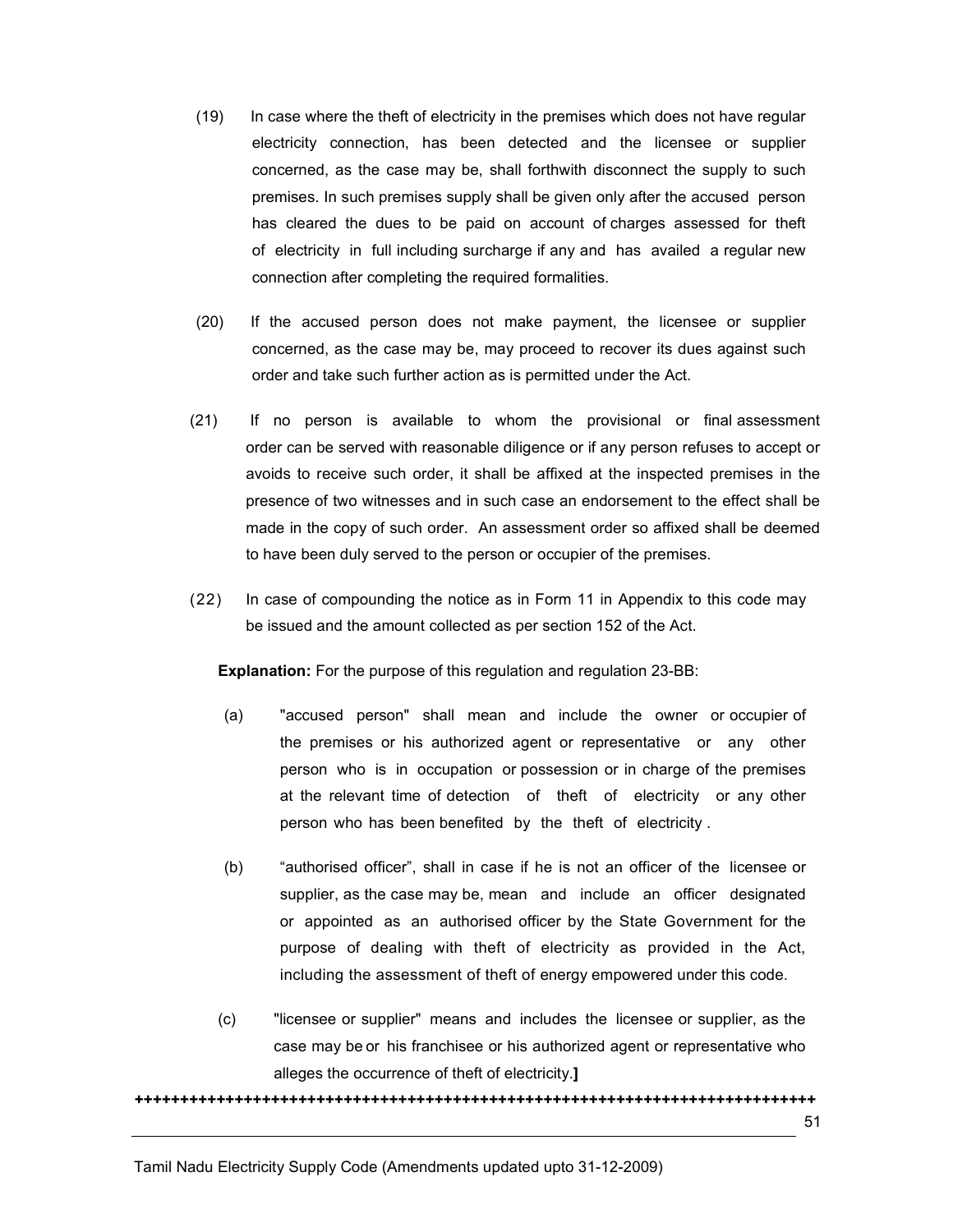$^1$ Inserted as per Commission's Notification No. TNERC/SC/7-4 dated 25.5.2007 (w.e.f. 1.9.2004)

 $^2$ Substituted as per Commission's Notification No TNERC/SC/7-5 dated 23.8.2007 (w.e.f. 15.06.2007) which before substitution stood as under:

(AA) The Procedure for assessment of the electricity charges, disconnection of supply of electricity and removing the meter, electric line, electric plant and other apparatus in case of theft of electricity is detailed below:

- (1) The officer authorized under sub-section (2) of section 135 of the Act (hereinafter referred to as the authorized officer), may either suo- motu or on receipt of reliable information regarding theft of electricity in any premises, conduct inspection of such place or premises (The provisions of the Code of Criminal Procedure, 1973, relating to search and seizure shall apply, as far as may be, to searches and seizure under this Act.).
- (2) The authorized officer shall prepare a report at the place or premises giving details such as connected load, condition of seals, working of meter and record, modus operandi adopted for theft of energy. Any damage or destruction to the electric meter, metering equipments, apparatus, line, cable or electrical plant of the licensee concerned caused or allowed to be caused by the accused person so as to interfere with the proper or accurate metering of electricity or for theft of electricity shall also be duly recorded in the report indicating whether conclusive evidence substantiating the fact that theft of energy was found or not. The authorized officer may also take photo or prepare a diagram illustrating the arrangements found to have been made for theft of electricity, wherever feasible and such photo or diagram shall form a part of inspection report.
- (3) In case of suspected theft by tampering of meter or metering equipment, meter connection security seal or by replacing original seal by bogus seal, the meter shall be removed and sealed and a separate report shall be prepared on the condition of the meter and metering equipment removed and sealed. At the time of sealing, signatures of the accused person and also of the officers of licensee concerned and any other witness shall be obtained on this report. This report shall also form a part of the inspection report. The supply shall be restored through a meter tested in a accredited test laboratory and metering equipment of appropriate rating. In such cases, the licensee concerned shall also verify the connected load at the premises and record details of equipment found in the premises, in the inspection report.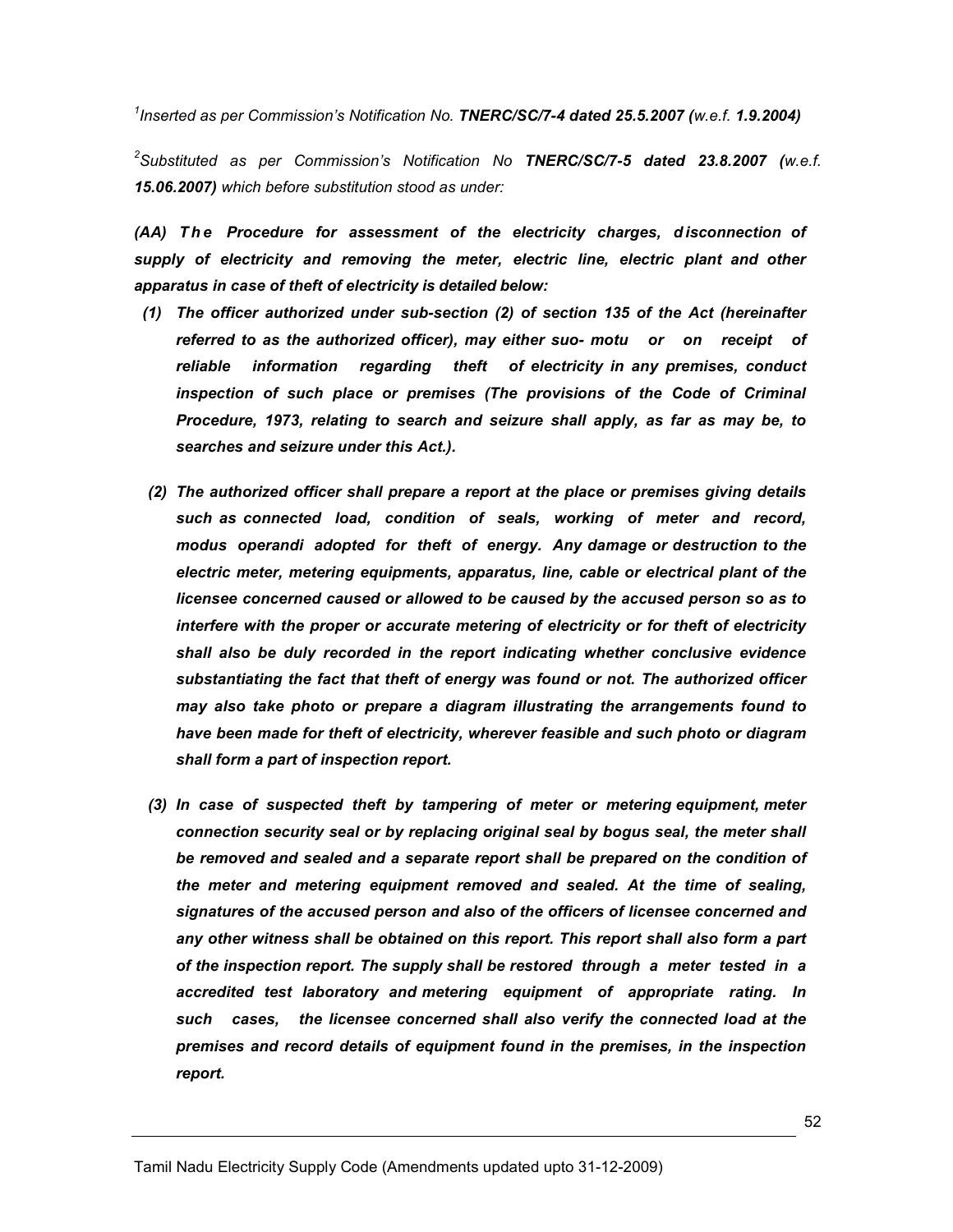- (4) In cases where the theft of electricity by by-passing the meter or metering equipment is detected and the electrical load, fully or partially, or the accused person's connection is found connected directly with the lines, cables or electrical plant, electric supply to such premises shall be disconnected forthwith on the spot by the licensee concerned and shall be restored only after the cause of theft is removed to the satisfaction of the licensee concerned and the accused person gives an undertaking to pay charges of assessment bill, with due opportunity to him for making representation.
- (5) In cases of theft by direct tapping from the licensee's lines, cables or electrical plant of the licensee, if the accused person unauthorizedly connects or reconnects any meter of the licensee in a disconnected service, then electric supply to such premises or place shall be disconnected forthwith by the licensee concerned. The licensee concerned may subsequently remove or divert or convert his line, cable or electrical plant to prevent further theft of electricity provided that such action shall not result in any inconvenience in affording quality supply or disruption of supply, to other consumers.
- (6) The authorized officer and any other officer of the licensee concerned who accompanied the authorized officer shall sign the inspection report in all the above cases and obtain signatures of the accused person or his representative and the same must be handed over to the accused person or his representative at site immediately under proper receipt. In case of refusal by the accused person either to sign or accept or give a receipt, a copy of inspection report must be pasted at a conspicuous place in or outside the premises and a note recorded on the office copy of the inspection report to the effect that the copy of the report has been pasted at the conspicuous place of the premises. A copy of the report shall be subsequently sent to the accused person of the premises under registered post within three days of inspection.
- (7) Where it is established that there is a case of theft of energy, the authorized officer shall assess the quantum of energy consumption for the past twelve months as per the assessment formula given in Form 8 in Appendix to this code and prepare provisional assessment order for the charges for such consumption at two times of the tariff applicable (i.e the applicable tariff for the purpose for which the pilfered energy was used) and serve on the accused person under proper receipt. The authorized officer may reduce the period for such billing if it is established by the facts or documents submitted in the representation of the accused person or any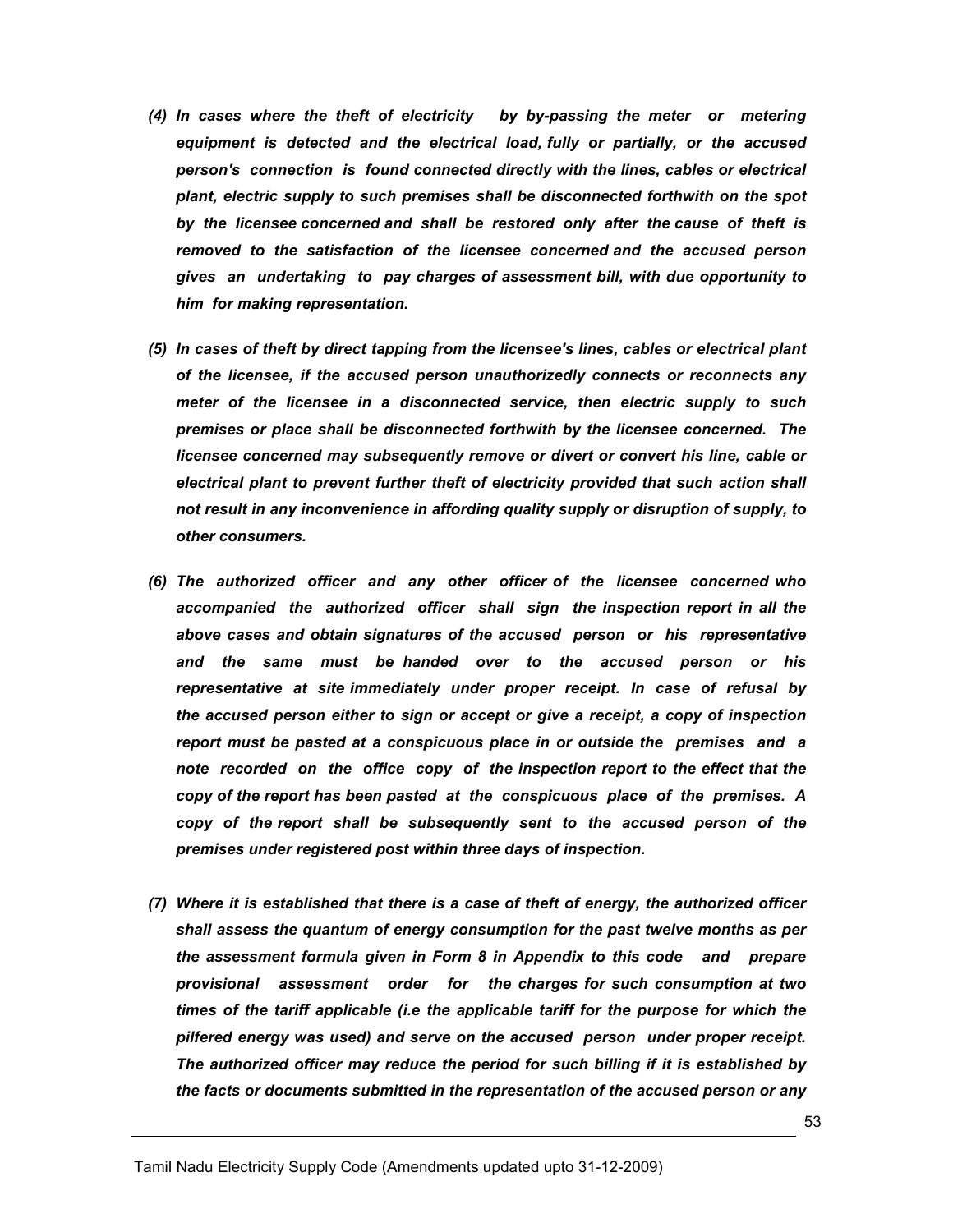such other evidence observed by the authorized officer. Wherever electronic meters are installed and the load curves are studied periodically, the period of theft could be limited to the exact period as could be determined scientifically. The authorized officer shall record reasons for such reduction in the period of billing, in the assessment order. The energy consumption arrived at as per the formula referred to in the said Form 8 will be charged excluding the energy consumption recorded by the meter as per the rates specified by the Commission's Tariff Order.

- (8) Within five days of inspection, the authorized officer shall serve on the accused person, provisional assessment order in the Form 9 in Appendix to this code for the charges for the theft of electricity based on the evidence recorded during the course of inspection. The order should clearly state the time, date and place at which the reply has to be submitted and the designation/ address of the officer to whom it should be addressed. The accused person shall be required to submit his representation within seven days of issue of the provisional assessment order.
- (9) In case of suspected theft through a tampered meter, such tampered meter taken out and sealed at the time of inspection, as prescribed in sub regulation (3), shall be sent to the third party accredited meter testing laboratory as arranged by the licensee concerned or to the Chief Electrical Inspector to the State Government till such time the third party meter testing arrangement is established by the licensee concerned. The accused person shall be given a notice of seven working days for witnessing the test of such meter at such meter testing laboratory. The notice shall clearly indicate the time, date and place wherein the suspected tampered meter shall be tested and the accused person shall be allowed to witness the test. The accused person shall duly sign the test results report after witnessing it. If such accused person does not turn up at the meter testing laboratory on the appointed date and time indicated in the notice to witness the test or refuses to sign the test results, the licensee concerned shall carryout the test in the absence of such accused person / refusal to sign the test results and shall send a copy of results to the accused person through registered post within three days of the date of testing.
- (10) In cases where the meter has been tested at such meter testing laboratory and where it is established that there is a case of theft of energy, the procedure for assessment as specified in sub regulation (7) shall be followed.
- (11) In case the accused person does not respond to the provisional order within seven working days, the licensee concerned may proceed to initiate the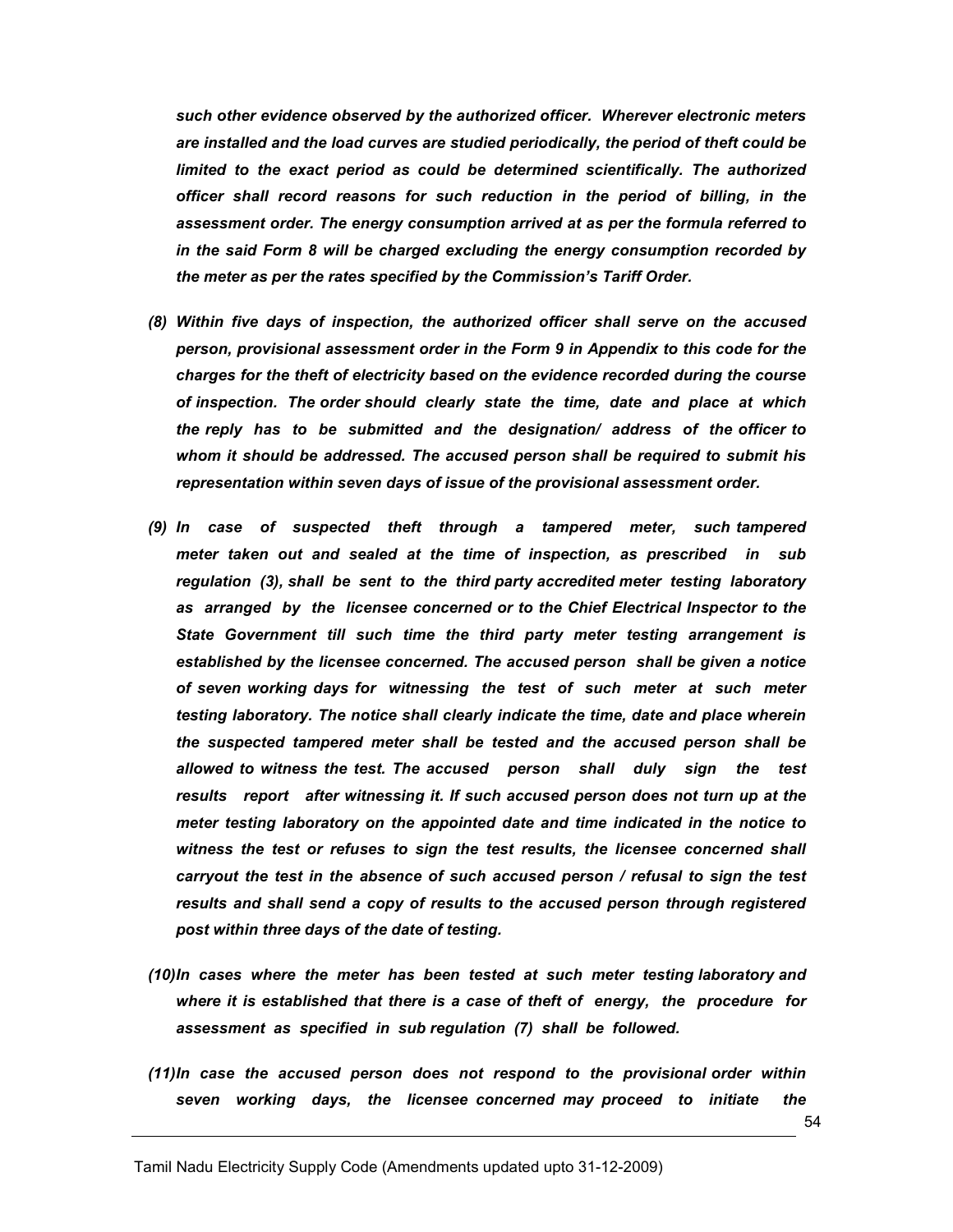recovery against the provisional assessment order.

- (12) Within seven working days from the date of submission of such accused person's reply, if made within the seven working days from the date of receipt of provisional assessment order, the authorized officer shall arrange a personal hearing with such accused person. For this purpose the authorized officer shall serve a three days notice to such accused person to allow him for a personal hearing and shall also allow any additional submission of new facts or documents if any, during the course of hearing by such accused person. If such accused person does not respond to the notice in the matter, the authorized officer shall proceed to issue the final assessment order, as per the procedure specified herein after.
- (13) Before the personal hearing, the authorized officer before whom personal hearing shall be conducted, shall analyze the case after carefully considering all the documents, submissions by the accused person, facts on record and the consumption pattern, whatever available.
- (14) The authorized officer shall also compute the quantum of energy consumption for the past twelve months. The Assessment Officer may study the energy consumption pattern of the Service Connection concerned for the past one year or more. If necessary, it may also be compared with the load/production pattern or output of the service connection. In case of suspected theft, if consumption pattern is commensurate with the assessed consumption or in case of the decision that the case of suspected theft is not established, no further proceedings shall be taken and the decision shall be communicated to the accused person under proper receipt within three working days.
- (15) Considering the facts submitted by the accused person the authorised officer shall pass, within seven working days from the date of enquiry, a final assessment order in Form 10 in Appendix to this code If the accused person does not respond to the personal hearing, the authorised officer shall issue a final assessment order within fifteen days from the issuance of provisional assessment order. Final assessment order shall contain a brief of inspection report, submissions made by accused person in his written reply as well as during his personal hearing and reasons for acceptance or rejection of the same and the assessment charges as per sub-regulation (12). In the final assessment order, charges, if any, paid by the accused person during the period for which the assessment is done shall be duly credited, if warranted, to avoid duplication of billing for such period.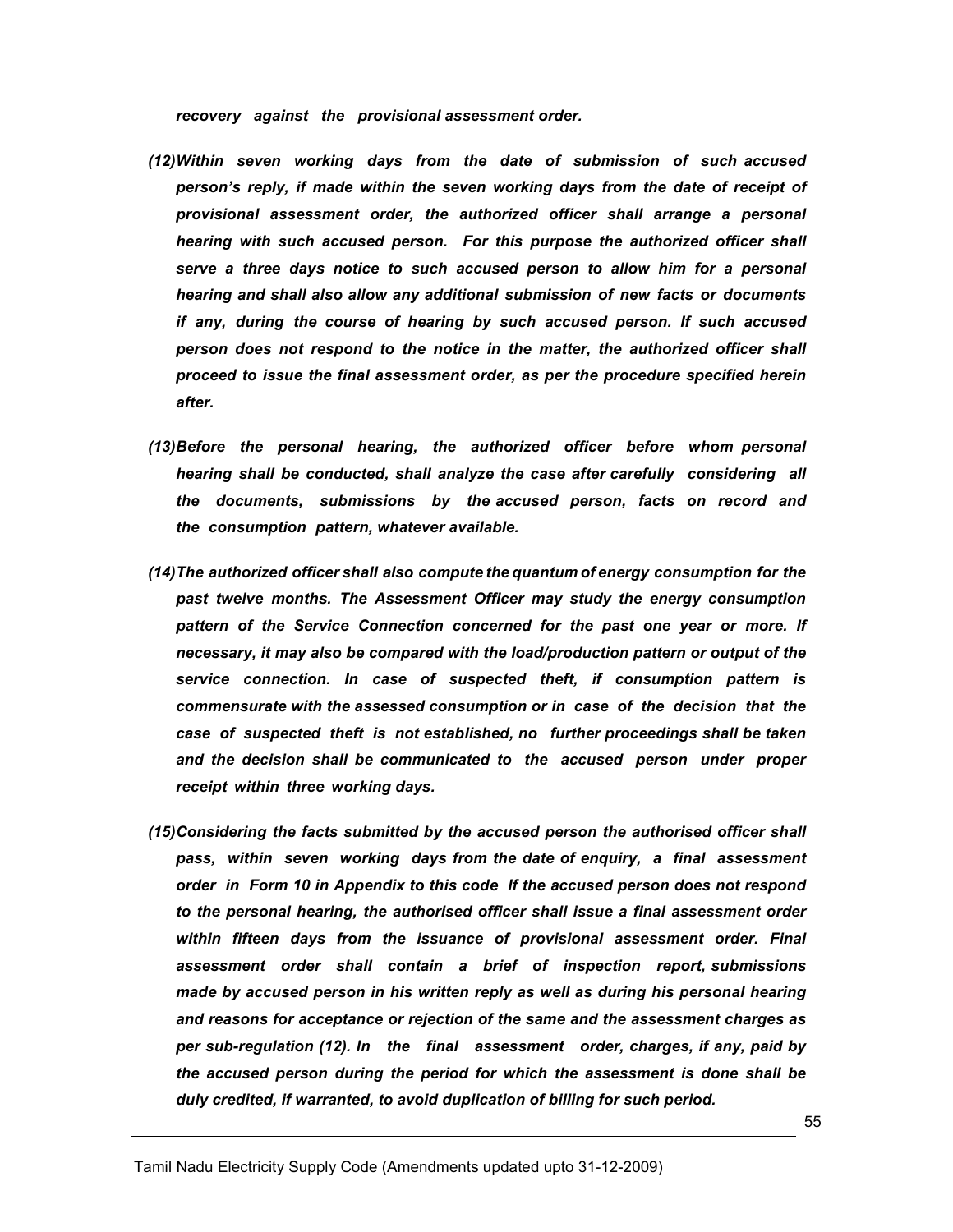- (16) The accused person shall be required to make the payment within seven working days of receipt of final assessment order.
- (17) The authorized officer may, taking into consideration the financial position and other conditions of the accused person, extend the last date of payment or approve the payment to be made in instalments on a written request made by the accused person and an undertaking is given by him to abide by the schedule of payment along with surcharge due, as per rules. The amount, the extended last date and or time schedule of payment in instalments should be clearly stated in the speaking order. A copy of the speaking order shall be handed over to the accused person under proper receipt on the same day.
- (18) In case of default in payment of the assessed amount, including default in payment of any of the scheduled instalments permitted by the authorized officer and agreed by the accused person, the licensee concerned shall, after giving a fifteen days' notice in writing, disconnect the supply of electricity, remove meter and service line and also electrical plant for giving supply to this connection. However if the accused person makes payment within notice period, surcharge applicable to that category shall also be payable as prescribed in this code.
- (19) In case where the theft of electricity in the premises which does not have regular electricity connection, has been detected and the licensee concerned shall forthwith disconnect the supply to such premises. In such premises supply shall be restored only after the accused person has cleared the dues to be paid on account of charges assessed for theft of electricity in full and has availed a regular new connection after completing the required formalities.
- (20) If the accused person does not make payment, the licensee concerned may proceed to recover its dues against such order and take such further action as is permitted under the Act.
- (21) If no person is available to whom the provisional or final assessment order can be served with reasonable diligence or if any person refuses to accept or avoids to receive such order, it shall be affixed at the inspected premises in the presence of two witnesses and in such case an endorsement to the effect shall be made in the copy of such order. An assessment order so affixed shall be deemed to have been duly served to the person or occupier of the premises.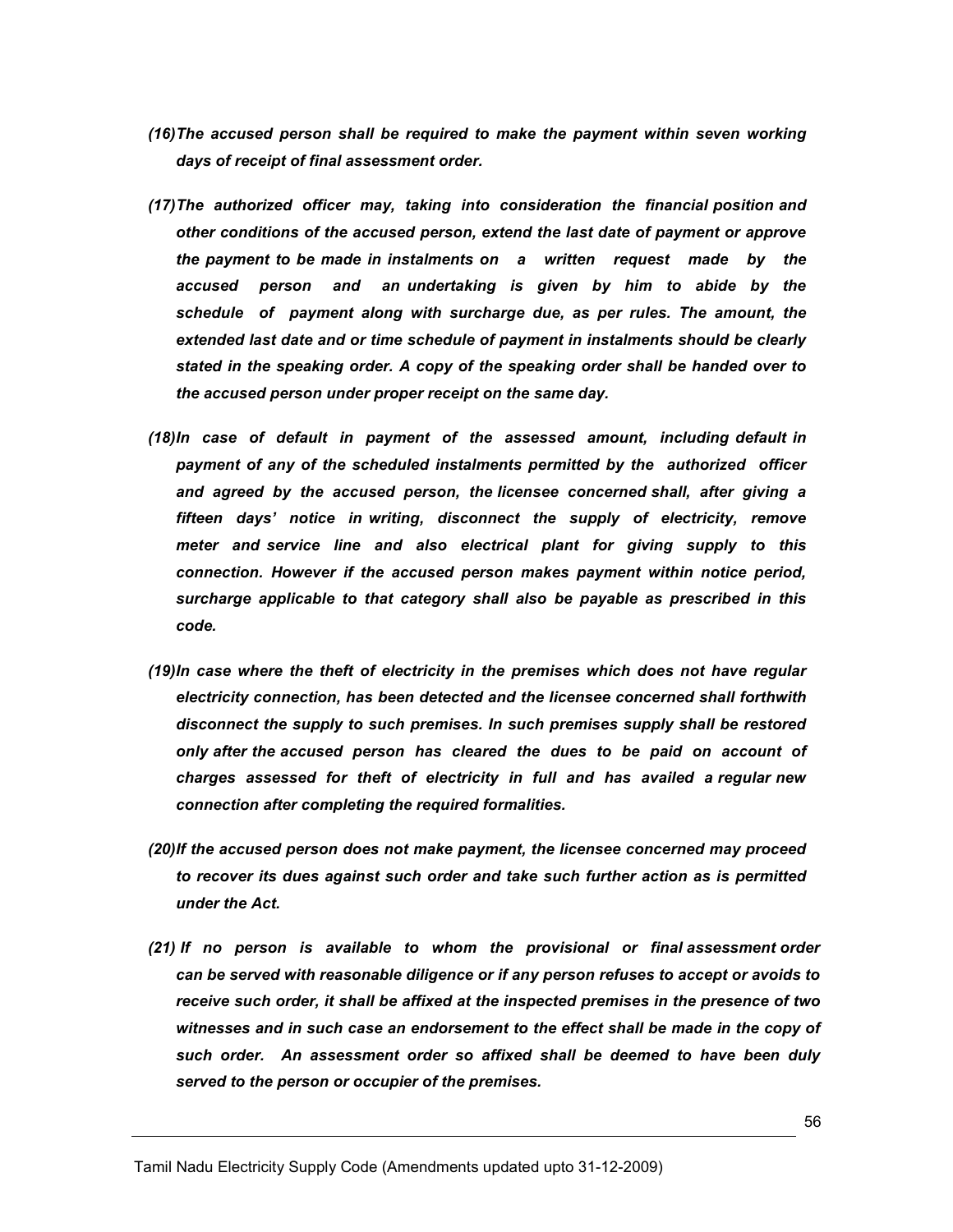(22) In all the above cases, except the cases for which compounding money has already been collected, the licensee shall file a complaint as provided for in section 151 of the Act, against the accused person suspected to have committed the theft of electricity on the basis of the materials collected by the authorized officer who has conducted the inspection. In case of compounding the notice as in Form 11 in Appendix to this code may be issued and the amount collected as per section 152 of the Act.

Explanation: For the purpose of this regulation and regulation 23-BB:

- (a) "accused person" shall mean and include the owner or occupier of the premises or his authorized agent or representative or any other person who is in occupation or possession or in charge of the premises at the relevant time of detection of theft of electricity or any other person who has been benefited by the theft of electricity .
- (b) "authorised officer", shall in case if he is not an officer of the licensee concerned, mean and include an officer designated or appointed as an authorised officer by the State Government for the purpose of dealing with theft of electricity as provided in the Act, including the assessment of theft of energy empowered under this code.
- (c) "licensee concerned " means and includes the licensee or his franchisee or his authorized agent or representative who alleges the occurrence of theft of electricity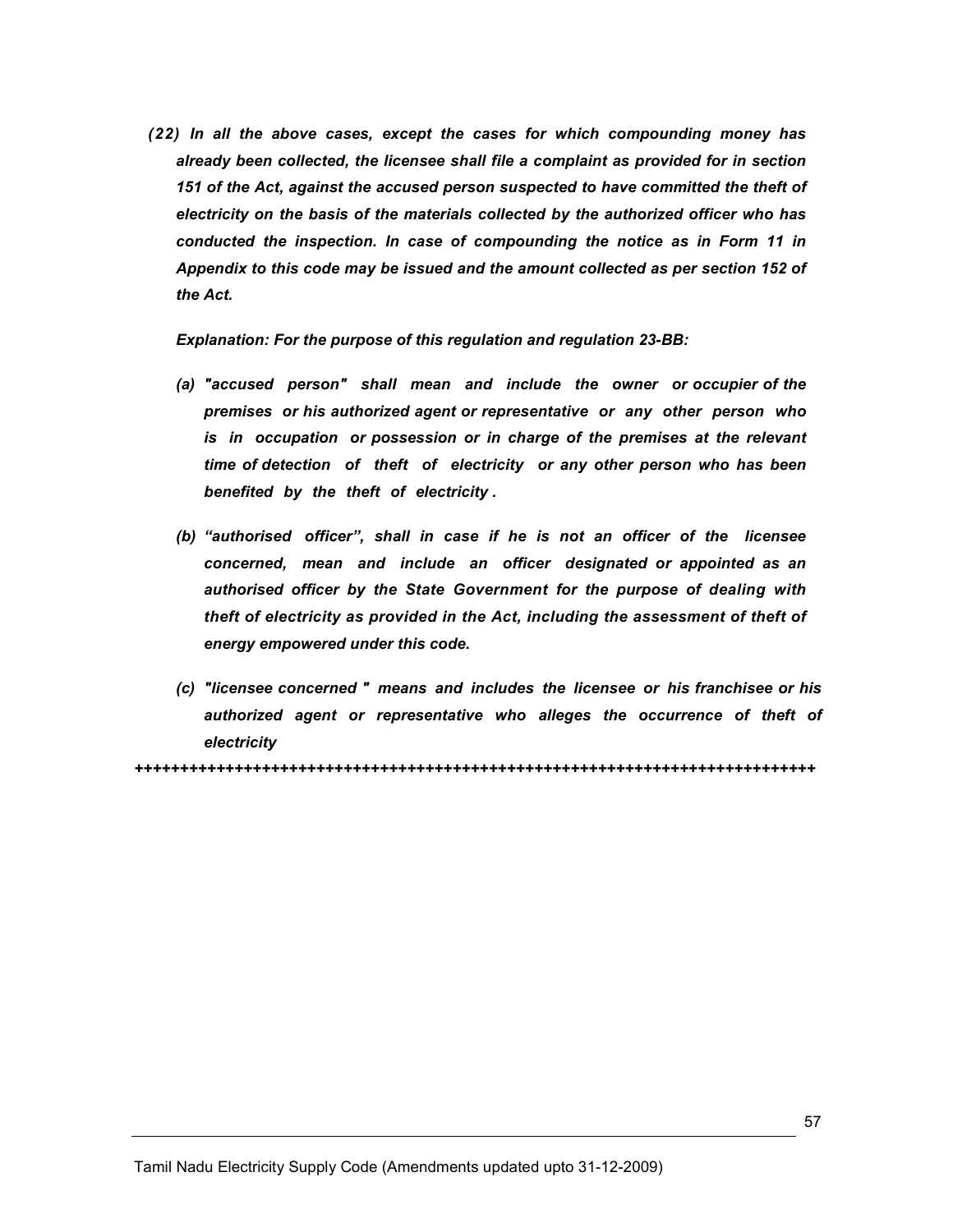#### (B) Theft of electric lines and materials

(1) Section 136 of the Act, which deals with theft of electric lines and materials, reads as follows :

" 1) Whoever, dishonestly,-

(a) cuts or removes or takes away or transfers any electric line, material or meter from a tower, pole, any other installation or place of installation or any other place, or site where it may be rightfully or lawfully stored, deposited, kept, stocked, situated or located, including during transportation, without the consent of the Licensee or the owner, as the case may be, whether or not the act is done for profit or gain; or

 (b) stores, possesses or otherwise keeps in his premises, custody or control, any electric line, material or meter without the consent of the owner, whether or not the act is committed for profit or gain; or

 (c) loads, carries, or moves from one place to another any electric line, material or meter without the consent of its owner, whether or not the act is done for profit or gain, is said to have committed an offence of theft of electric lines and materials, and shall be punishable with imprisonment for a term which may extend to three years or with fine or with both.

2) If a person, having been convicted of an offence punishable under sub-section (l) is again guilty of an offence punishable under that sub-section, he shall be punishable for the second or subsequent offence for a term of imprisonment which shall not be less than six months but which may extend to five years and shall also be liable to fine which shall not be less than ten thousand rupees."

 $1$ [(BB) The measures to prevent diversion of electricity, theft or unauthorized use of electricity or tampering, distress or damage to electrical plant, electric lines or meter are detailed below:

- (1) The licensee shall arrange for routine testing and certification of different meters as stipulated in the Central Electricity Authority (Installation and Operation of Meters) Regulations 2006 and in any other directions issued by the Commission.
- (2) The licensee shall arrange to provide pilfer proof meter boxes and meters with anti tampering features as stipulated in the regulations made by Authority under the Act on Installation and Operation of Meters in all industrial new connections and at least in 10% existing industrial connections every year. This may be extended to other categories whose load / demand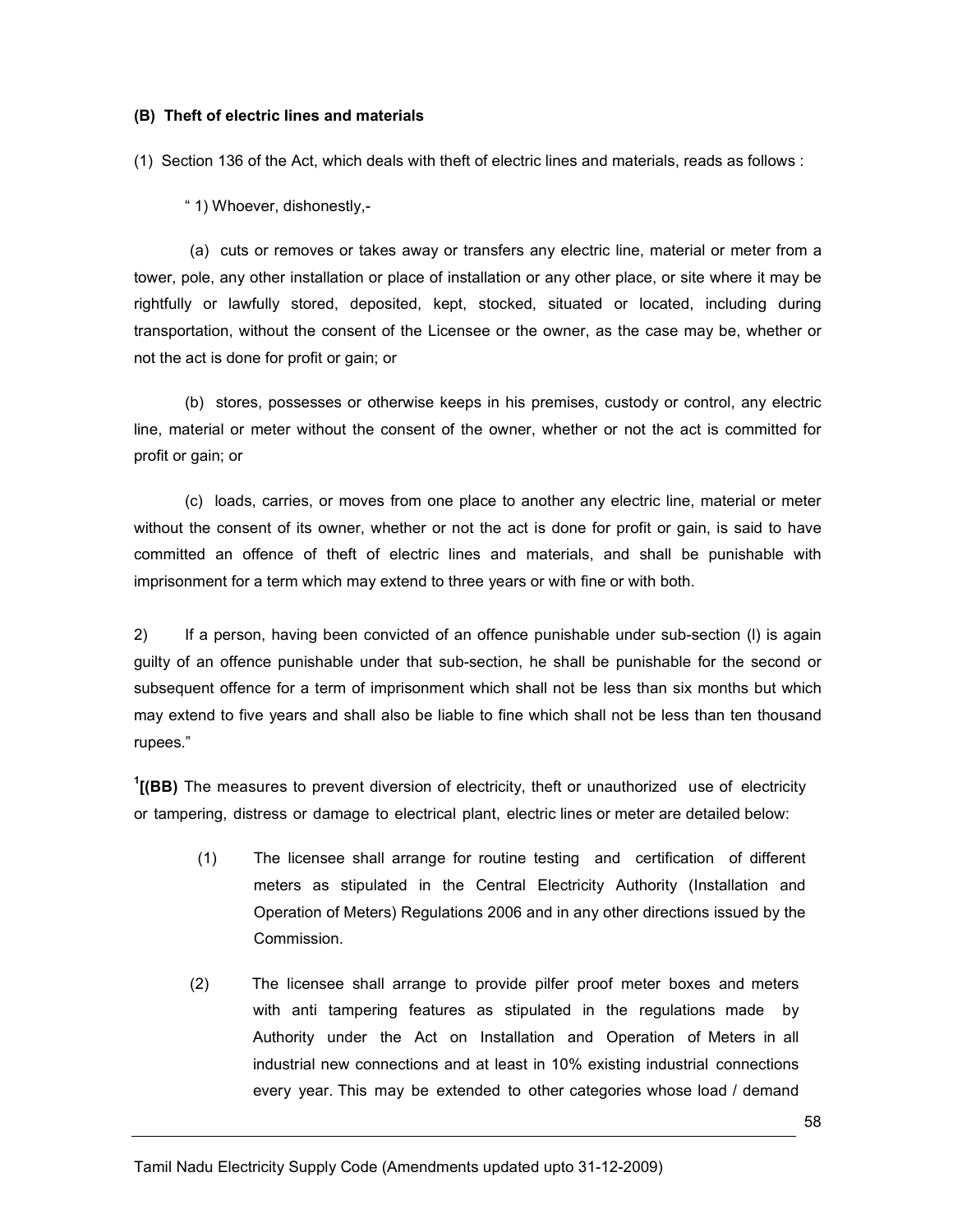is more than 18.6 KW.

- (3) All new Industrial, HT and EHT metering systems shall be immune to external influences like magnetic induction, vibration, electrostatic discharge, switching Transients, Surge Voltages, oblique suspension, harmonics or any other factor. This may be extended to other categories whose existing contracted load / demand is more than 18.6 KW.
- (4) The licensee shall arrange for regular and surprise inspection of premises by their officers to ensure prevention of theft or unauthorized use of electricity or tampering, distress or damage to electrical plant, electric lines or meter. At least 5% of total connections should be inspected annually and the provisions contained in sections 126 and 135 (2) shall be effectively implemented.
- (5) Priority shall be given to detection of theft of electricity cases by the licensee, particularly in theft prone areas.
- (6) The licensee shall evolve a system and put in place within three months for carrying out regular monthly monitoring of consumption of high value consumer, which shall include all the HT connections and LT connections having contract demand of 18.6 KW and above. Variations in the consumption shall be carefully analyzed. The licensee shall arrange prompt inspection in doubtful cases.
- (7) The licensee shall endeavour to install remote metering devices on all HT connections on priority, and may be implemented over a period of time after analysing cost economics, for the purpose of monitoring of consumption and prevention of theft of electricity. The licensee shall further endeavour to install remote metering devices on high value LT connections.
- (8) The licensee shall arrange to give due publicity through the media, TV, newspaper and by displaying in boards at consumer service related offices of the licensee to bring awareness regarding the level of commercial losses due to theft or unauthorized use of electricity, its implication on the honest consumers and seek the cooperation of the consumers for prevention of theft or unauthorized use of electricity or tampering, distress or damage to electrical plant, electric lines or meter. The licensee shall also display boards containing the information on the above at its consumer service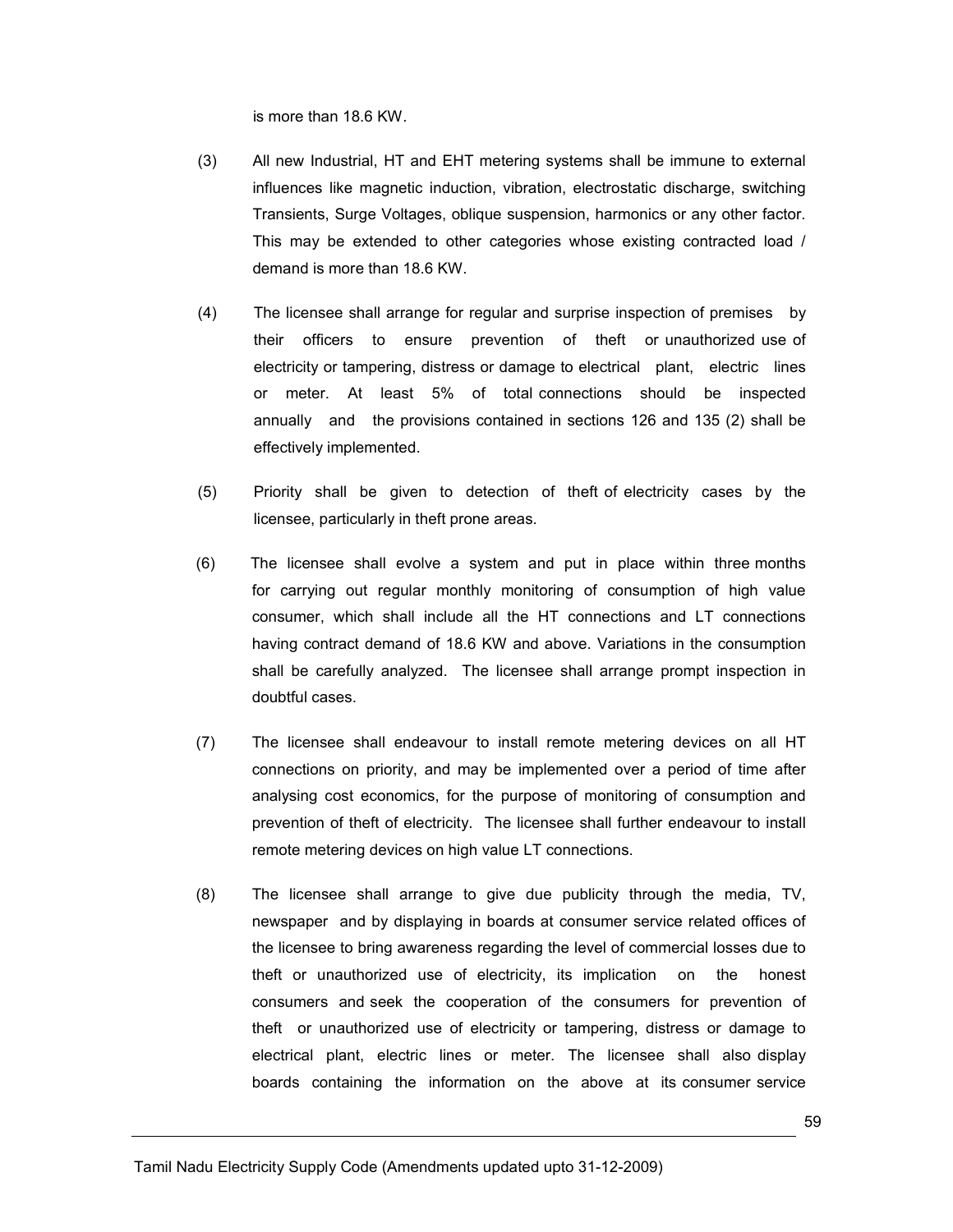related offices.

- (9) The licensee shall arrange to display feeder wise losses, efforts made for prevention of diversion of electricity, theft or unauthorized use of electricity or tampering, distress or damage to electrical plant, electric lines or meter and results obtained during the year, on its website.
- (10) The licensee shall arrange to provide requisite security staff to the inspecting officers for their safety and expenses on such account shall be a pass through in the Annual Revenue Requirement of the licensee. Such security staff shall invariably accompany the inspecting officers in order to ensure safety of the inspecting officer.
- (11) The licensee shall arrange to install meter on distribution transformers of the suspected area where the possibilities of theft of electricity exists and shall monitor the consumption of such meters with the consumption of individual consumer meters connected to the distribution transformer. The licensee shall carryout intensive inspection in areas, if the difference in consumption of the distribution transformers meter and individual consumer meters connected to the distribution transformer is abnormal.
- (12) The licensee may provide HV distribution system in theft prone areas using small capacity distribution transformer, wherever necessary, to prevent theft by direct hooking.
- (13) The licensee is authorized to relocate the meters of existing consumers to an appropriate location so that it is outside the premises but within the boundary wall and easily accessible for reading, inspection/ testing and other related works.
- (14) The licensee shall ensure that meter readers are rotated in such a manner that their area of meter reading is changed at least once in a year.  $I^1$

#### (C) Punishment for receiving stolen property

(1) Section 137 of the Act, which deals with punishment for receiving stolen property, reads as follows :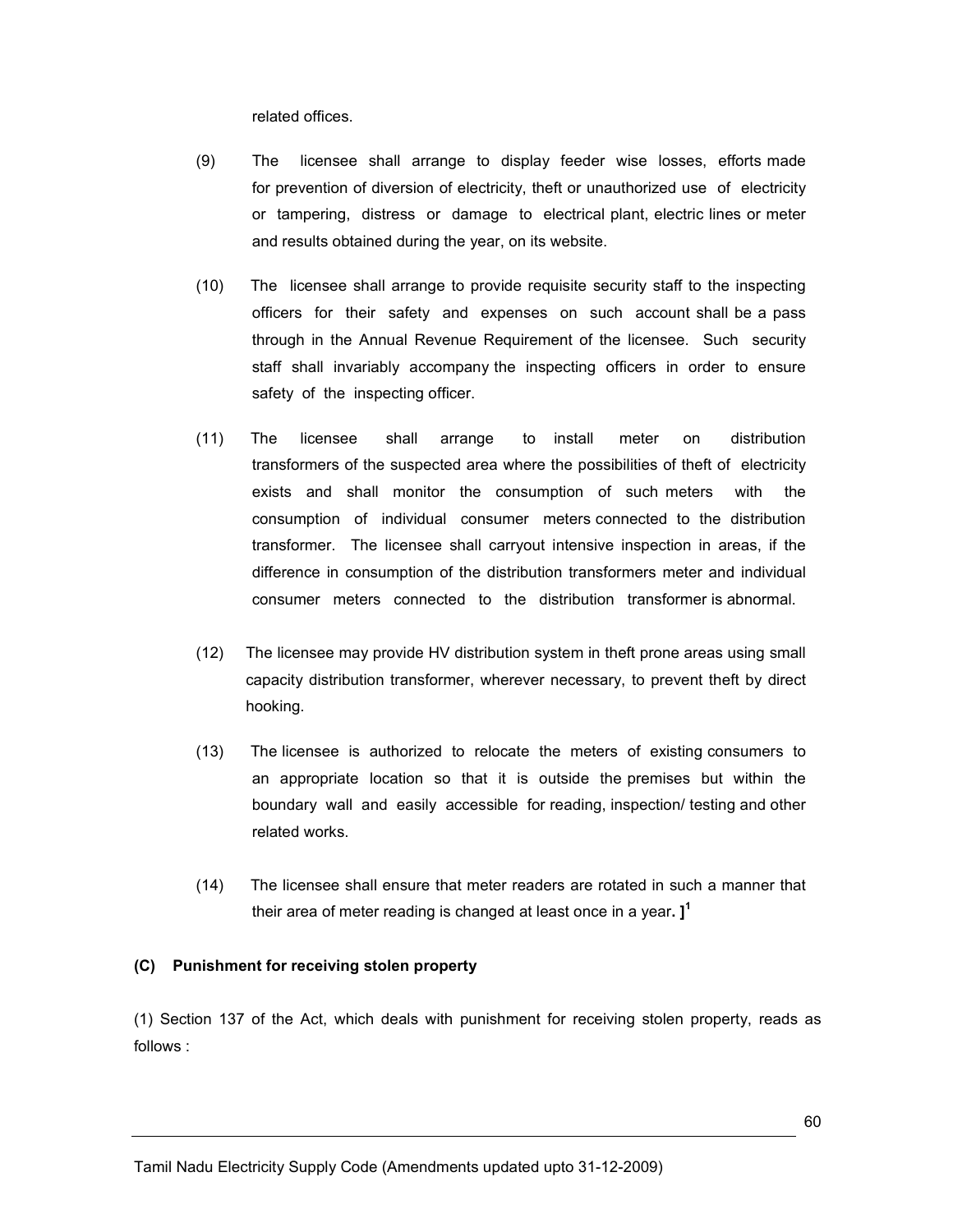"Whoever, dishonestly receives any stolen electric line or material knowing or having reasons to believe the same to be stolen property, shall be punishable with imprisonment of either description for a term which may extend to three years or with fine or with both."

#### (D) Interference with meters or works of Licensee

(1) Section 138 of the Act, which deals with interference with meters or works of Licensee reads as follows :

" 1) Whoever,--

 (a) unauthorizedly connects any meter, indicator or apparatus with any electric line through which electricity is supplied by a Licensee or disconnects the same from any such electric line; or

 (b) unauthorizedly reconnects any meter, indicator or apparatus with any electric line or other works being the property of a Licensee when the said electric line or other works has or have been cut or disconnected; or

 (c) lays or causes to be laid, or connects up any works for the purpose of communicating with any other works belonging to a Licensee; or

 (d) maliciously injures any meter, indicator, or apparatus belonging to a Licensee or willfully or fraudulently alters the index of any such meter, indicator or apparatus or prevents any such meter, indicator or apparatus from duly registering;

 shall be publishable with imprisonment for a term which may extend to three years, or with fine which may extend to ten thousand rupees, or with both, and, in the case of a continuing offence, with a daily fine which may extend to five hundred rupees; and if it is proved that any means exist for making such connection as is referred to in clause (a) or such re-connection as is referred to in clause (b) , or such communication as is referred to in clause (c), for causing such alteration or prevention as is referred to in clause (d), and that the meter, indicator or apparatus is under the custody or control of the consumer, whether it is his property or not, it shall be presumed, until the contrary is proved, that such connection, reconnection, communication alteration, prevention or improper use, as the case may be, has been knowingly and willfully caused by such consumer."

+++++++++++++++++++++++++++++++++++++++++++++++++++++++++++++++++++++++++++ <sup>1</sup>Inserted as per Commission's Notification No. TNERC/SC/7-4 dated 25.5.2007 (w.e.f. 1.09.2004)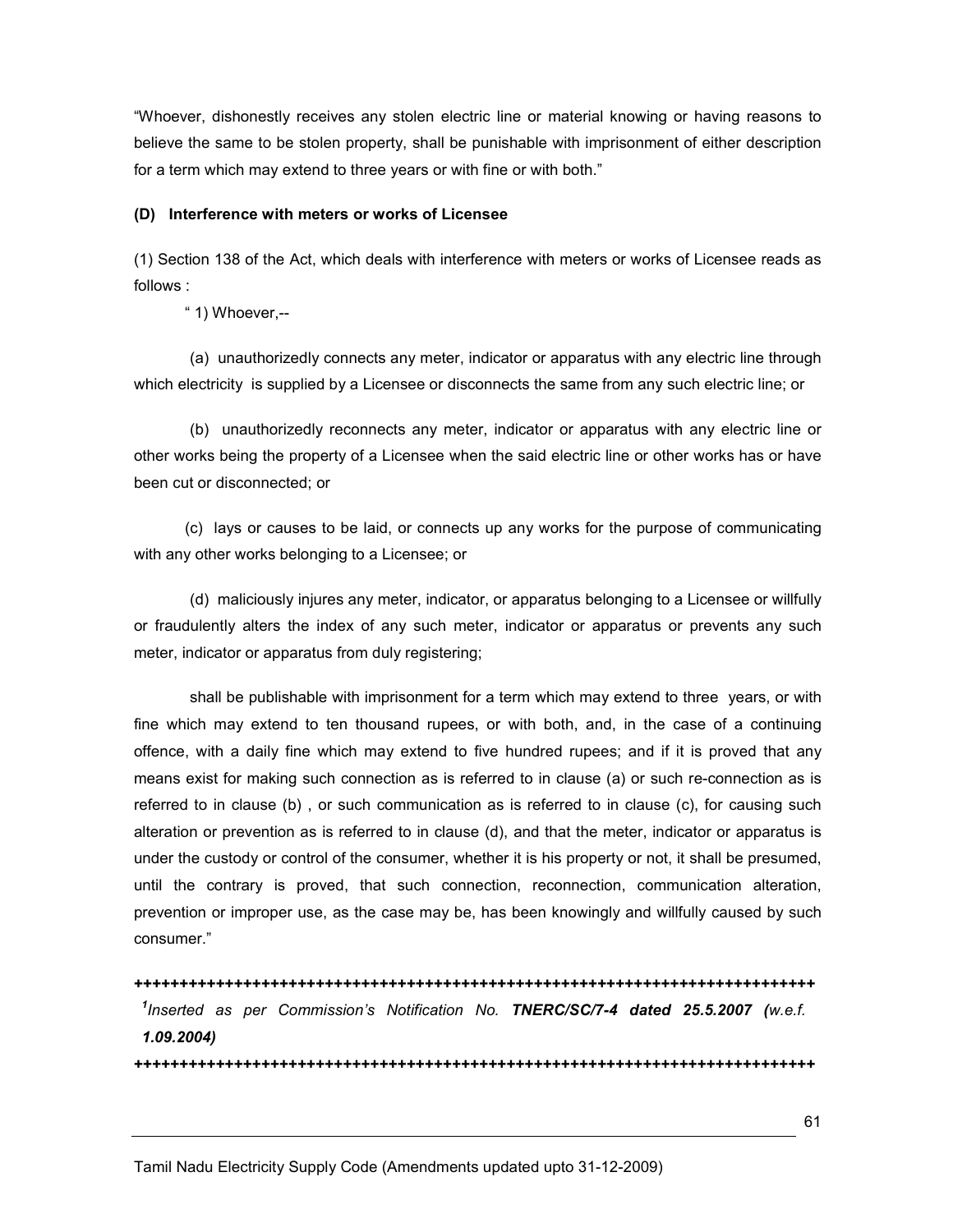#### (E) Negligently breaking or damaging works

(1) Section 139 of the Act, which deals with negligent usage, reads as follows :

 "Whoever, negligently breaks, injures, throws down or damages any material connected with the supply of electricity, shall be punishable with fine which may extend to ten thousand rupees."

### (F) Penalty for intentionally injuring works

(1) Section 140 of the Act, which deals with the penalty for maliciously wasting electricity or injuring works, reads as follows:

 "Whoever, with intent to cut off the supply of electricity, cuts or injures, or attempts to cut or injure, any electric supply line or works, shall be punishable with fine which may extend to ten thousand rupees."

#### (G) Extinguishing public lamps

(1) Section 141 of the Act, which deals with penalty for extinguishing public lamps, reads as follows:

 "Whoever, maliciously extinguishes any public lamp shall be punishable with fine which may extend to two thousand rupees."

## 24. Compounding of offences

(1) Section 152 of the Act which deals with compounding of offences reads as :

"1) Notwithstanding anything contained in the Code of Criminal Procedure, 1973 (2 of 1974), the Appropriate Government or any officer authorized by it in this behalf may accept from any consumer or person who committed or who is reasonably suspected of having committed an offence of theft of electricity punishable under this Act, a sum of money by way of compounding of the offence as specified in the Table below:

| Nature of Service        | Rate at which the sum of money for<br>compounding to be collected per<br>Kilowatt (KW) / Horse Power (HP) or<br>part there of for Low Tension (LT) supply<br>and per Kilo Volt Ampere (KVA) of<br>contracted dem and for High Tension<br>(H T |    |
|--------------------------|-----------------------------------------------------------------------------------------------------------------------------------------------------------------------------------------------------------------------------------------------|----|
|                          | $\mathbf{2}^{\prime}$                                                                                                                                                                                                                         | ٦e |
| 1. Industrial Service    | twenty thousand rupees;                                                                                                                                                                                                                       |    |
| 2. Commercial Service    | ten thousand rupees;                                                                                                                                                                                                                          |    |
| 3. A gricultural Service | two thousand rupees;                                                                                                                                                                                                                          |    |
| 4. Other Services        | four thousand rupees:                                                                                                                                                                                                                         |    |
|                          |                                                                                                                                                                                                                                               |    |

Tamil Nadu Electricity Supply Code (Amendments updated upto 31-12-2009)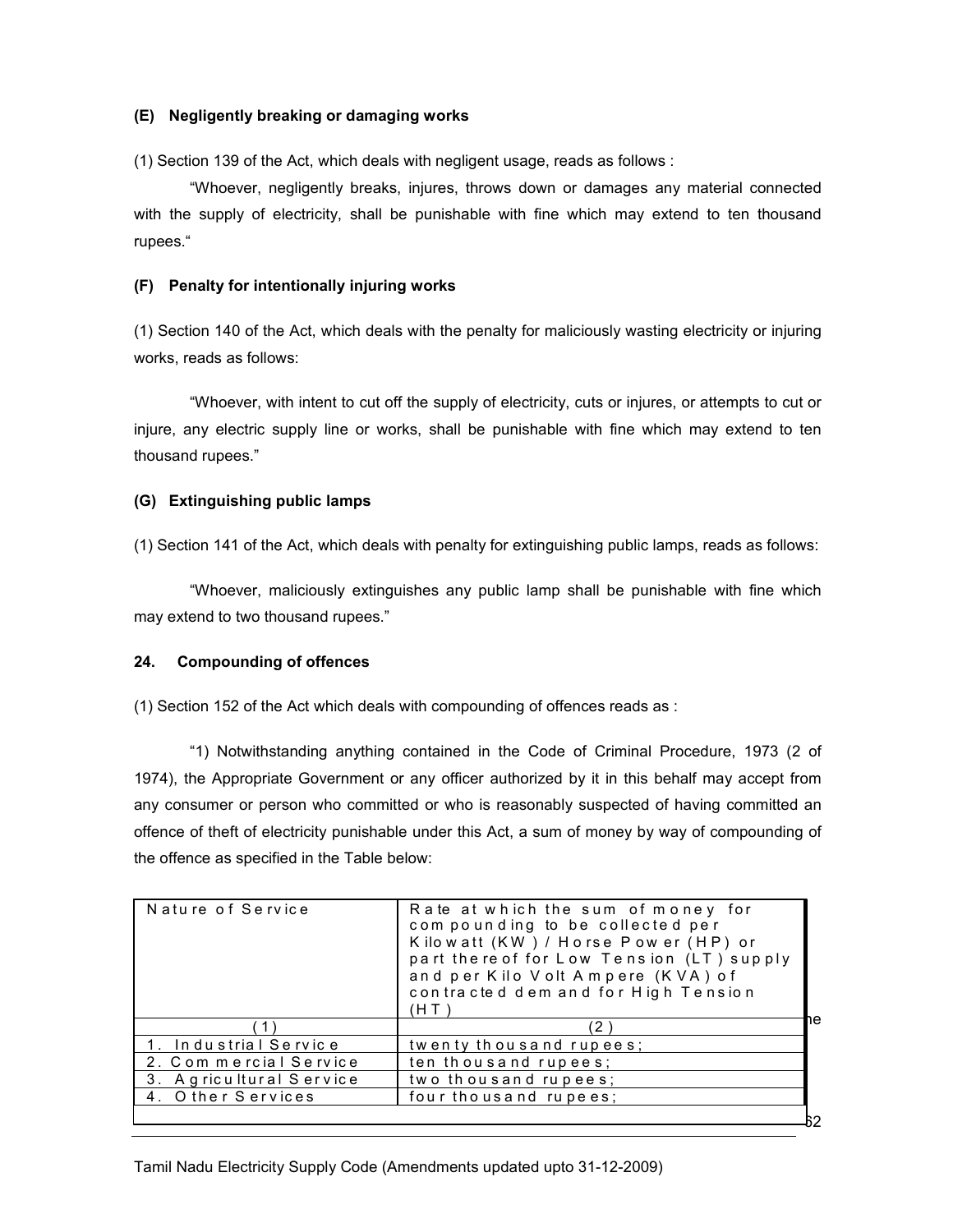2) On payment of the sum of money in accordance with sub-section (1), any person in custody in connection with that offence shall be set at liberty and no proceedings shall be instituted or continued against such consumer or person in any criminal court.

3) The acceptance of the sum of money for compounding an offence in accordance with subsection (1) by the Appropriate Government or an officer empowered in this behalf shall be deemed to amount to an acquittal within the meaning of section 300 of the Code of Criminal Procedure, 1973 (2 of 1974).

4) The compounding of an offence under sub-section (1) shall be allowed only once for any person or consumer"

# 25. Power for Licensee to enter premises and to remove fittings or other apparatus of Licensee

(1) Section 163 of the Act provides for the powers for Licensee to enter premises and reads as:

 " 1) A Licensee or any person duly authorized by a license may, at any reasonable time, and on informing the occupier of his intention, enter any premises to which electricity is, or has been, supplied by him, of any premises or land, under, over, along, across, in or upon which the electric supply-lines or other works have been lawfully placed by him for the purpose of --

 (a) Inspecting, testing, repairing or altering the electric supply-lines, meters, fittings, works and apparatus for the supply of electricity belonging to the Licensee; or

 (b) Ascertaining the amount of electricity supplied or the electrical quantity contained in the supply; or

 (c) Removing where a supply of electricity is no longer required, or where the Licensee is authorized to take away and cut off such supply, any electric supply-lines, meters, fittings, works or apparatus belonging to the Licensee.

2) A Licensee or any person authorized as aforesaid may also, in pursuance of a special order in this behalf made by an Executive Magistrate and after giving not less than twenty-four hours notice in writing to the occupier, --

 (a) enter any premises or land referred to in sub-section (l) for any of the purposes mentioned therein;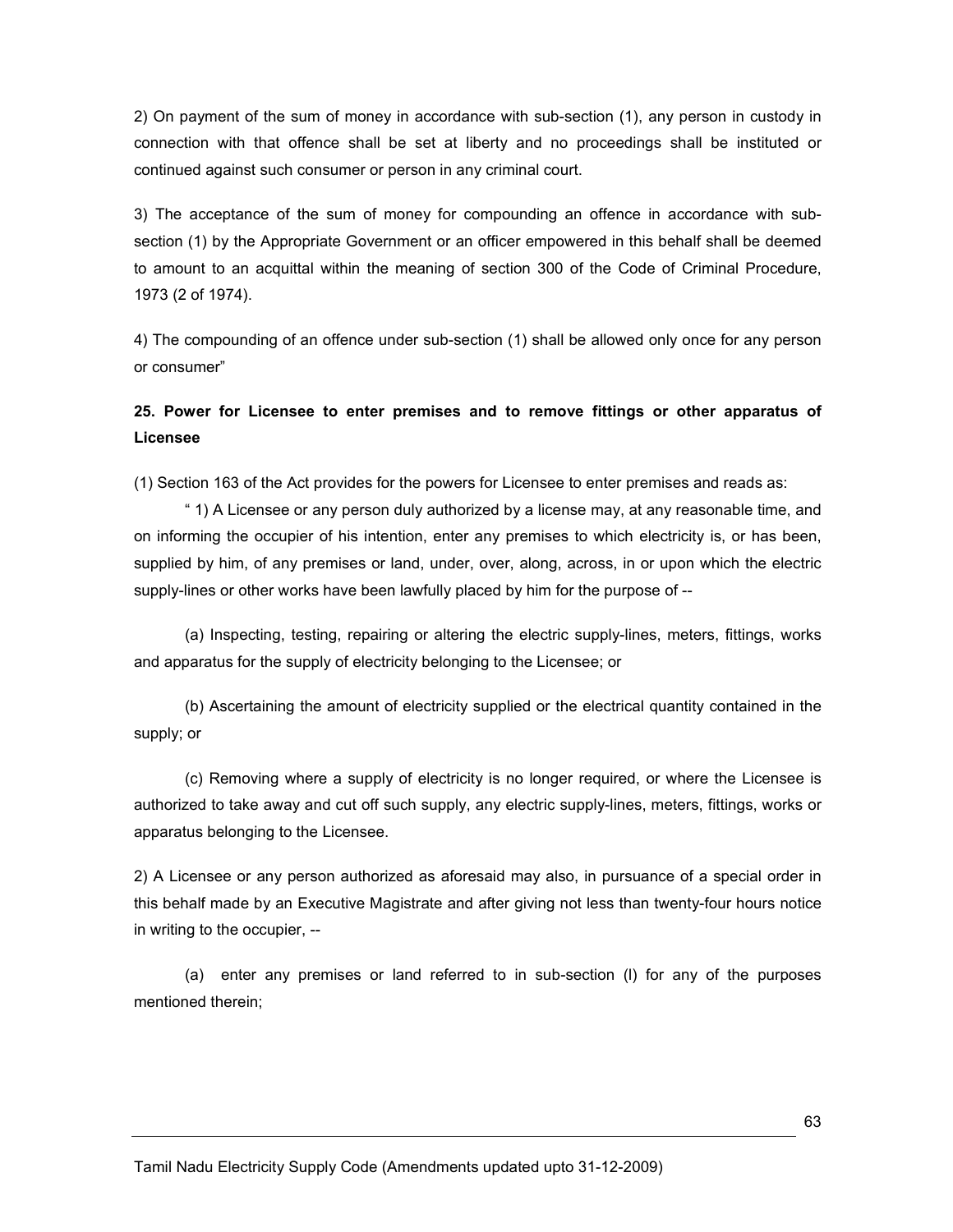(b) enter any premises to which electricity is to be supplied by him, for the purpose of examining and testing the electric wires fittings, works and apparatus for the use of electricity belonging to the consumer.

3) Where a consumer refuses to allow a Licensee or any person authorized as aforesaid to enter his premises or land in pursuance of the provisions of sub-section (l) or, sub-section (2), when such Licensee or person has so entered, refuses to allow him to perform any act which he is authorized by those sub- sections to perform, or fails to give reasonable facilities for such entry of performance, the Licensee may, after the expiry of twenty-four hours from the service of a notice in writing on the consumer, cut off the supply to the consumer for so long as such refusal or failure continues, but for no longer."

#### 26. Code to be read along with Distribution Code, Electricity Act 2003 and amendments etc.,

- (1) As this Code is intended to deal with the working relations between the Licensee and the consumer, this Code shall be read along with the Distribution Code, the State Grid Code and other relevant provisions of the Act, rules and regulations made there under pertaining to supply and consumption of electricity.
- (2) Where any of the provisions of this Code is found to be inconsistent with those of the Act, rules or regulations made thereunder, not withstanding such inconsistency, the remaining provisions of this Code shall remain operative.
- (3) Where any dispute arises as to the application or interpretation of any provision of this Code, it shall be referred to the Commission whose decision shall be final and binding on the parties concerned.
- (4) Wherever extracts of the Electricity Act 2003 are reproduced, any changes / amendments to the original Act shall automatically be deemed to be effective under this Code also.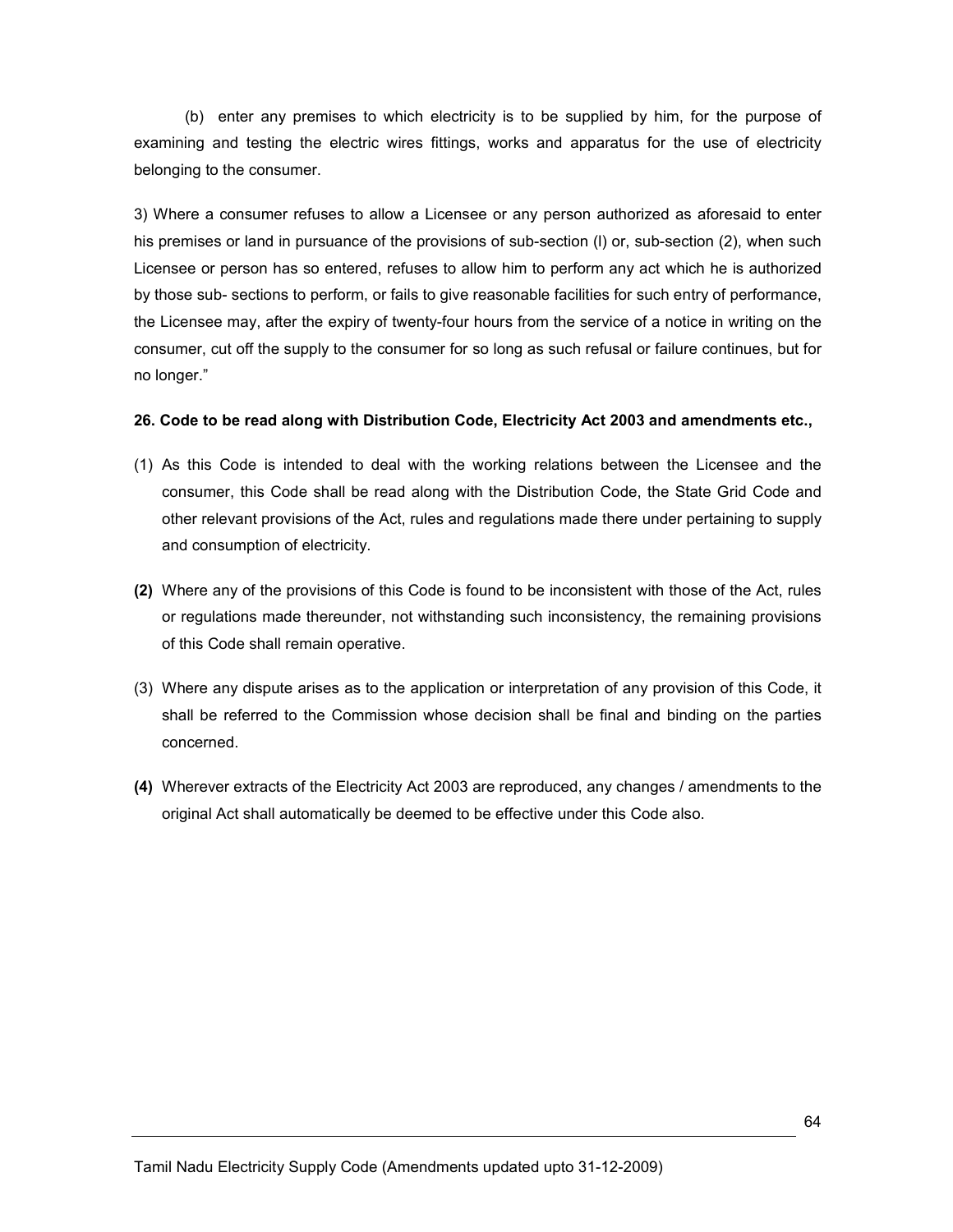#### Chapter 5 : Code Review Panel

#### 27. Appointment of Code Review Panel

(1) The Commission may appoint a Code Review Panel ( hereafter in this Chapter referred to as "Panel") consisting of

- (a)  $\mathrm{I}$ [A Chairman who is a member of the Commission.
- (b) A Member Secretary, who is not below the rank of Chief Engineer of STU.
- (c) One Member from the SLDC who is not below the rank of Chief Engineer.
- (d) One representative from each of the distribution Licensees who is not below the rank of Chief Engineer].
- (e) One Member from Rural Electricity Co-operatives Societies if any.
- (f) One representative from domestic consumer sector, one from LT industry sector and one from agricultural consumer sector.
- (g) One Member representing the EHT / HT consumers.
- (h) One member representing captive / non-conventional energy source.
- (2) The panel may, from to time , and in any case, at least once in three months and shall, when so required by the Commission, meet to consider changes or modifications to the Code as may be warranted. <sup>2</sup> [ The Member Secretary shall arrange for the panel meeting in consultation with the Chairman of the Code Review Panel. The tenure of the members mentioned under clauses (f), (g) and (h) of sub-regulation (1) shall be three years. The Commission shall have powers to re-nominate any member on expiry of his / her term].

```
+++++++++++++++++++++++++++++++++++++++++++++++++++++++++++++++++++++++++++
```
<sup>1</sup>Substituted as per Commission's Notification No. TNERC/SC/7-14 dated 29.06.2009 (w.e.f.22.7.2009)

which before substitution stood as under:

- (a) A Chairman who is not below the rank of Chief Engineer or an equivalent cadre from STU.
- (b) A Member Secretary, who is an officer not below the rank of a Superintending Engineer or an equivalent cadre from STU.
- (c) One Member from the SLDC.
- (d) One representative from each of the distribution Licensees.
- 2 Inserted as per Commission's Notification No. TNERC/SC/7-14 dated 29.06.2009 (w.e.f.22.7.2009)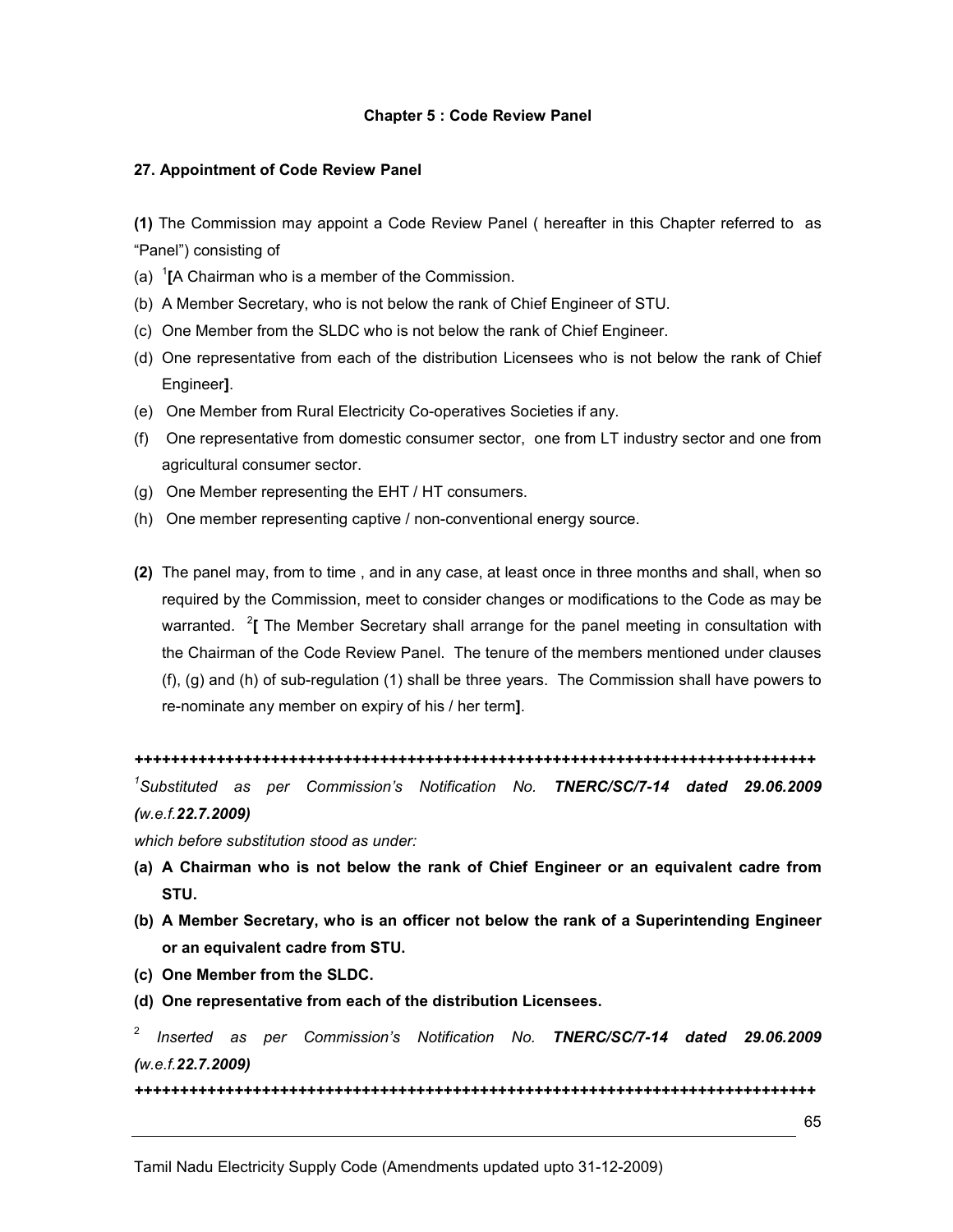- (3) The functions of the panel are
	- a) to review the working of various provisions of this Code, <sup>1</sup>[\*\*\*]and the Distribution Code.;
	- b) to consider the suggestions received from Licensees, consumers and other interested persons;
	- c) to consider and offer its views on any specific matter as may be referred to it by the Commission.
- (4) Manner of reviewing the Code :-

 (i) Any Licensee, consumer or other interested persons desiring any change in this Code shall send the proposal in writing to the Panel specifying the reasons for such change and setting out the attendant circumstances. For this purpose, the Licensee may hold meetings with the consumer or group of consumers if it is considered that the Code may require changes to meet the individual requirements of the consumer or group of consumers.

(ii) The Panel shall, upon receipt of such proposal or where the Commission has made a reference, forward the same to the STU for its consideration and written comments.

(iii) The Panel shall convene a meeting of its members to consider the comments of the STU, and if necessary at its discretion, invite and hear the person who made the suggestions for change and other interested persons and also the local authorities and telecommunication companies.

(iv)The Panel may, in considering the suggestion and the comments of the STU thereon, set up sub committees to study the related issues.

(v) The Panel after finalizing its views on the modifications to the Code, forward the same to the Commission:

. Provided that the Panel may supplement its own procedure in addition to the procedure laid down herein for conducting its meetings and in carrying out its functions.

(5) The Commission may approve the changes with or without modification as it may deem fit and cause the publication of the same in such manner as may be necessary.

+++++++++++++++++++++++++++++++++++++++++++++++++++++++++++++++++++++++++++ <sup>1</sup>The words "the State Grid Code" omitted as per Commission's Notification No. TNERC/SC/7-4 dated 25.5.2007 (w.e.f.13.6.2007)

+++++++++++++++++++++++++++++++++++++++++++++++++++++++++++++++++++++++++++

#### (By order of the Tamil Nadu Electricity Regulatory Commission)

 R.BALASUBRAMANIAN SECRETARY AND IN A 1990 FOR THE RESIDENCE OF THE RESIDENCE OF THE RESIDENCE OF THE RESIDENCE OF THE RESIDENCE O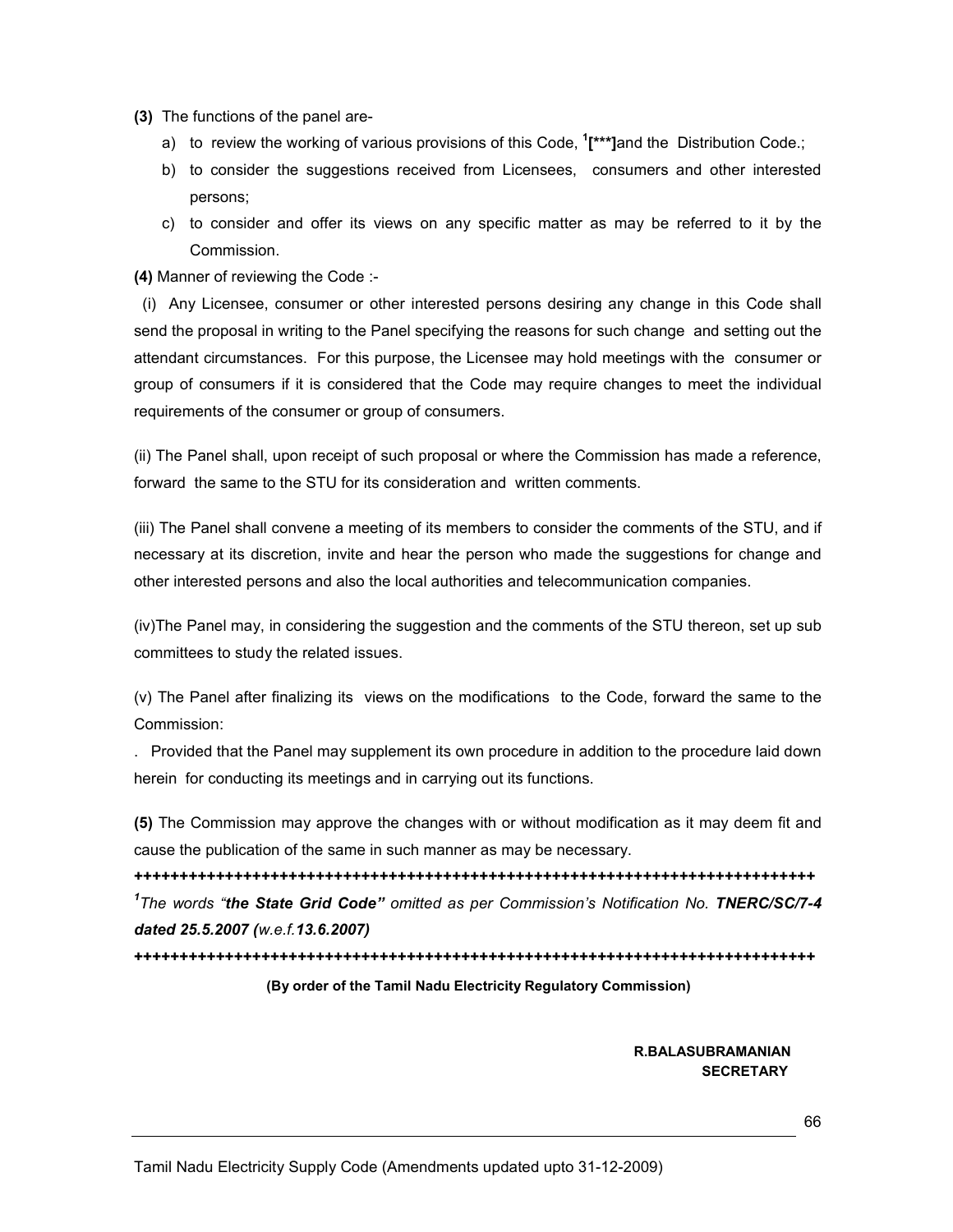# $1$ [Appendix ] FORM-1 ( Refer to Regulation 5(7))

To The Designated Engineer, ……………………………,

……………

I, Thiru ........................................ (S/o)/ (D/o)/ (W/o) ..................................... aged ……. Years, am residing at (Full Address & Phone No.) ……………………………………………………………………………………… ………………………………………………………………………………………………

| my possession. |  |  |  |  |  |  |  |
|----------------|--|--|--|--|--|--|--|

1) The Xerox copy of the sale deed in my favour for the said premises is enclosed.

or

The property tax receipt for the above property is given in my name and Xerox copy of the same duly attested by Gazetted Officer is enclosed.

or

Metro Water / Sewerage Connection is given in my name and the Xerox copy of the same duly attested by Gazetted Officer is enclosed.

or

Legal Heirship Certificate from the Tahsildar concerned

- 2) Application and Agreement Form
- 3) Indemnity Bond on Rs.80/- Non-judicial stamp paper ( Applicable in the case of name transfer due to legal succession)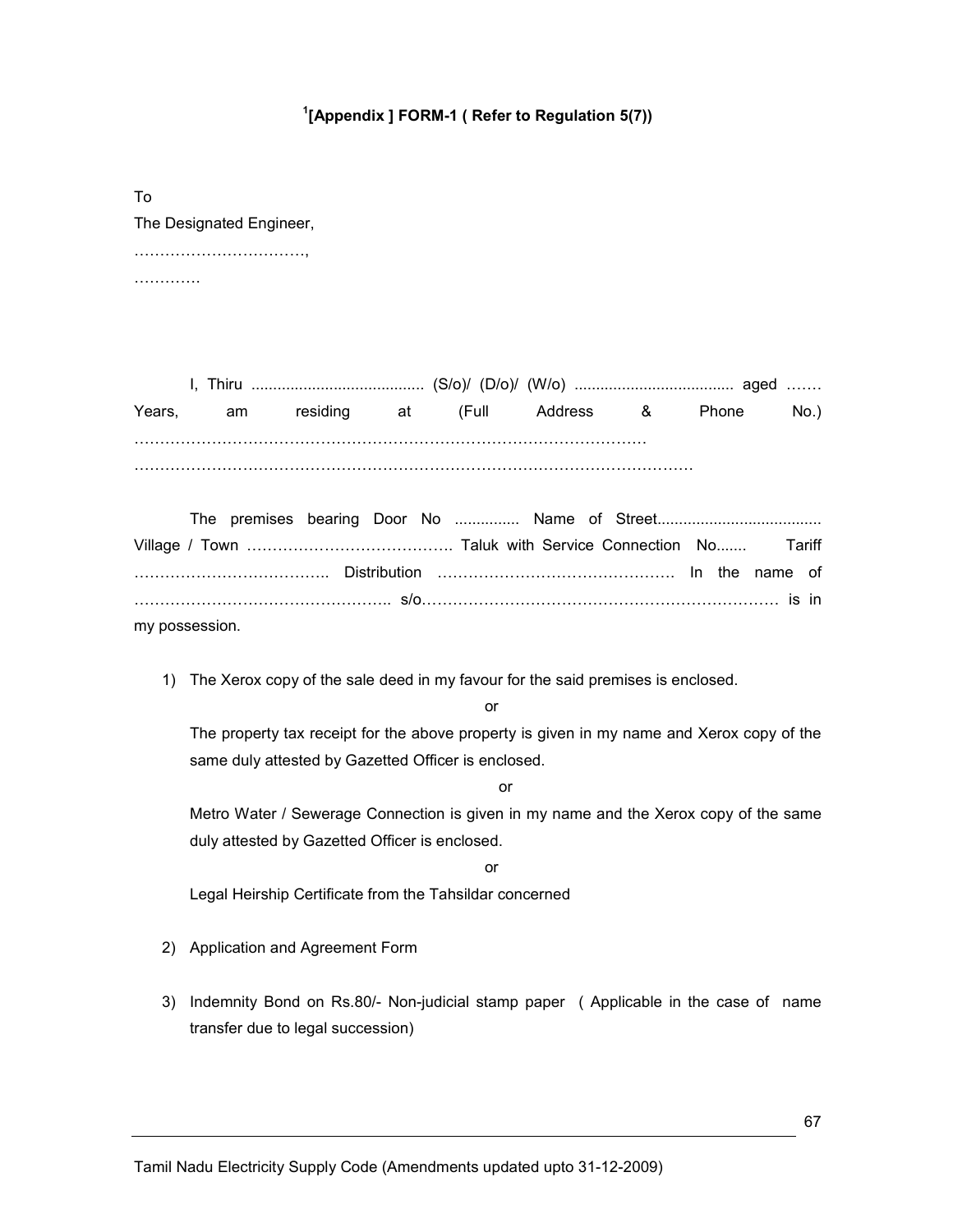I undertake to pay amounts outstanding against the Account No……… which are found to be due at a later date.

 I request that the name of Service No.. …………………… may kindly be changed to my name.

> Signature of transferee, Full Address.

Place

Date

+++++++++++++++++++++++++++++++++++++++++++++++++++++++++++++++++++++++++++ <sup>1</sup>Inserted as per Commission's Notification No. TNERC/SC/7-4 dated 25.5.2007 (w.e.f.13.6.2007) +++++++++++++++++++++++++++++++++++++++++++++++++++++++++++++++++++++++++++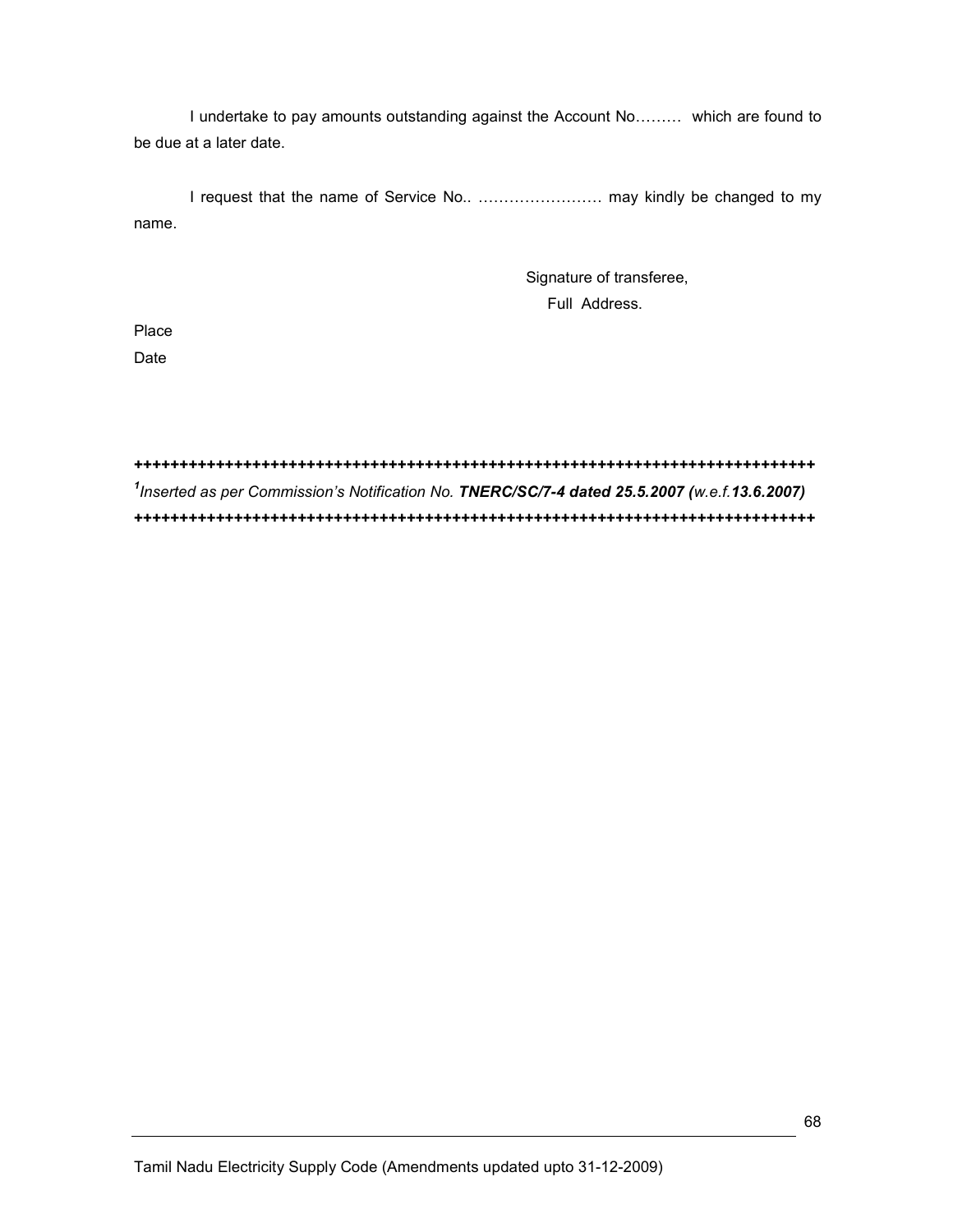### FORM-2

## Name Transfer Forms ( refer to Regulation 5 (7))

(To be used as a consent letter from transferor in case of sale etc.,)

To

The Designated Engineer / .............. Address of the Licensee Engineer

|  | bearing Door No(Name of the Street  Place ) hereby give my                              |  |
|--|-----------------------------------------------------------------------------------------|--|
|  | consent for the transfer of service bearing A/c. Nostanding in my name / in the name of |  |
|  |                                                                                         |  |
|  |                                                                                         |  |

The transfer may be effected with available deposit / subject to the condition that the transferee pays the security deposit and other charges \*.

> Signature of transferor, Full Address.

Place

Date

\* Strike out the portion not required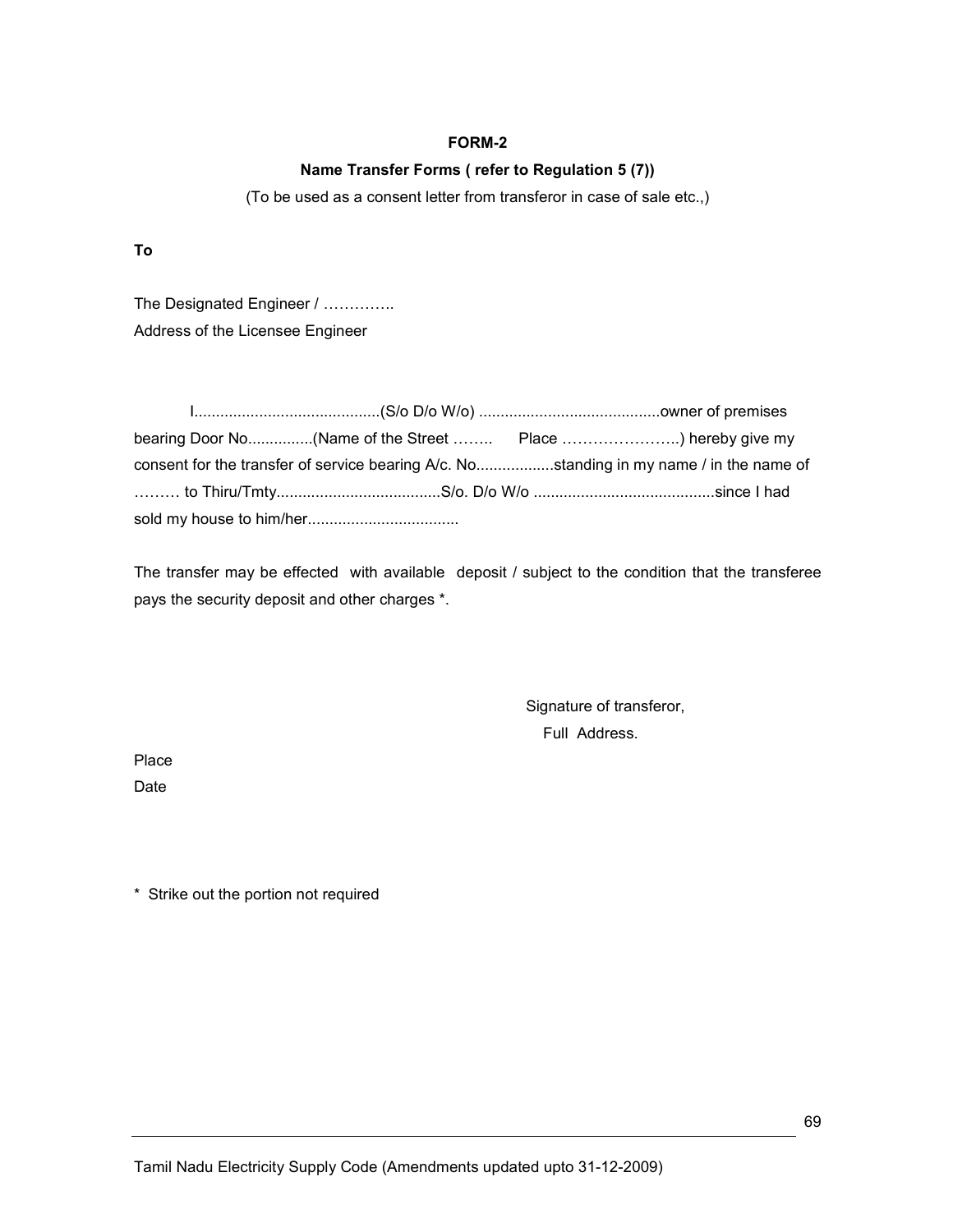#### FORM-3 ( Refer to Regulation 5(7))

#### INDEMNITY BOND

Sub: Electricity – ........ Distribution – Transfer of Security Deposit and Service Connection – Premises No...........................................A/c. No.........

I...................................son of/ daughter of/ wife of Thiru../ Tmty....................................do hereby declare that Thiru. / Tmty..........................................owner of the above premises has expired on..........................and I am the legal heir to the deceased, I desire to have the security deposit and service connections transferred in my name. I agree to indemnify the Licensee against any losses, damages etc., arising consequent on any disputes by reason of the security deposit and service connections being transferred to me as the legal heir to the property of late Thiru.

 The Licensee shall have the right to proceed against me not only in respect of movable and immovable properties belonging to me but also against me personally in regard to all liabilities past, present and future claims relating to this service connection. The above facts are certified to be correct.

#### SIGNATURE OF THE CONSUMER

Signed before me

Notary Public / Gazetted Officer

**Station** 

Date

Tamil Nadu Electricity Supply Code (Amendments updated upto 31-12-2009)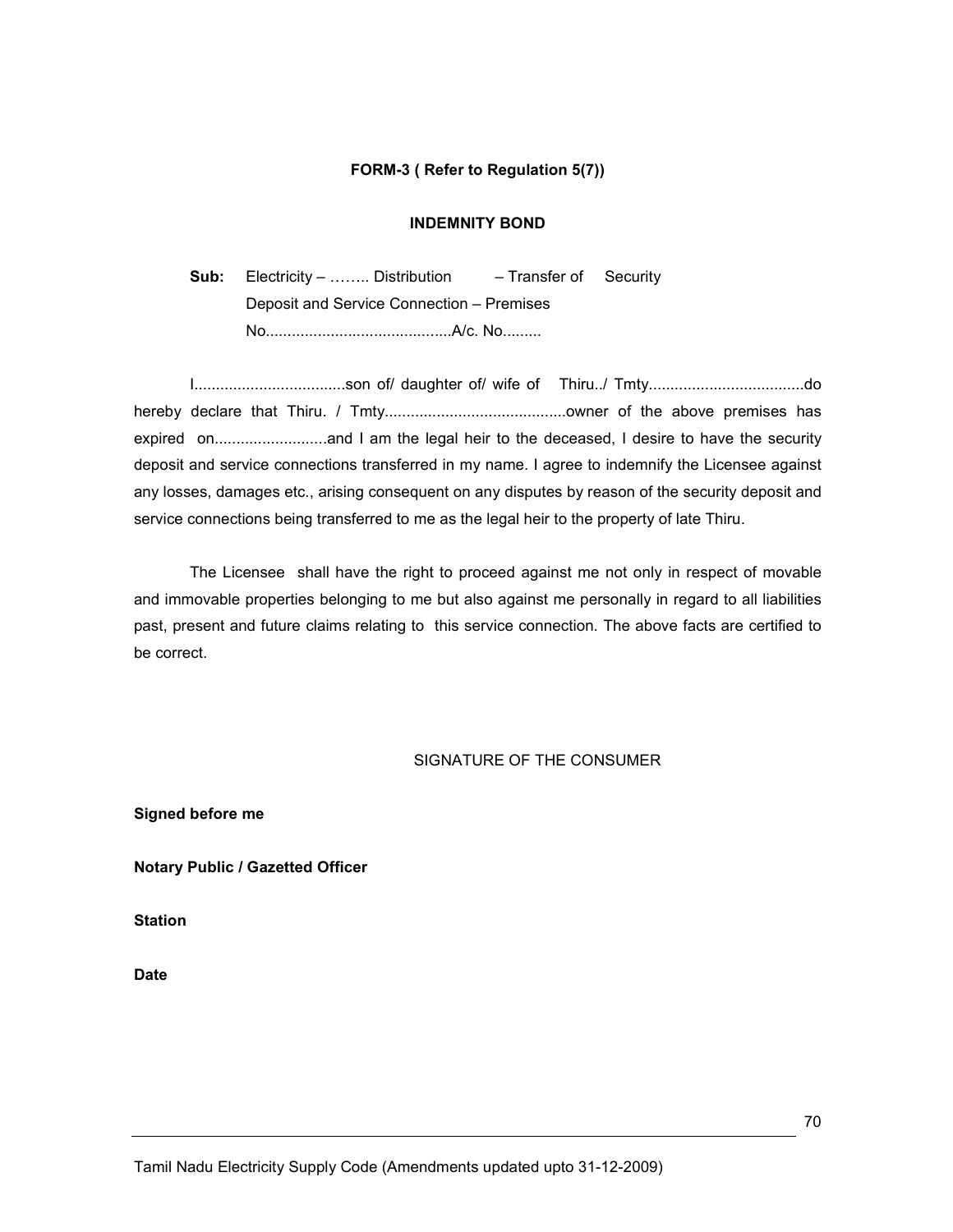# FORM-4 (Refer to Regulation 5(7)) UNDERTAKING

Whereas I/We ....................................S/o, D/o,

W/o..........................................

(a firm under the name and style

of).................................................................................

herein after called consumer, have approached the (Name of Licensee) herein after referred to as Licensee for transfer of A / C No........................for supply at ..................................................in my/our name and where as the Licensee after perusal of documents produced by me/us has agreed to effect transfer of account, as sought for by the consumer, this undertaking witness the following:

The consumer shall pay on demand and without demand all dues to the Licensee including such dues as may become payable as a result of revision of bills relating to the period prior to the transfer of account in his/her/their name. The commitment to pay the demands relating to the period prior to the transfer of account will include such demands omitted to be made periodically and such omission has been detected after the service has been transferred in the name of the consumer.

2.The Consumer agrees that the Licensee shall have the right to enforce disconnection of supply in the event of consumer failing to fulfill the obligation of this undertaking.

3. The consumer further agrees to indemnify the Licensee against any loss/damage or any other liability, the Licensee may suffer as a result of any dispute or disputes raised by the consumer himself/herself/themselves or by any other party with regard to this transfer of account at any time.

**SIGNATURE** 

#### WITNESS WITH ADDRESS

1.

2.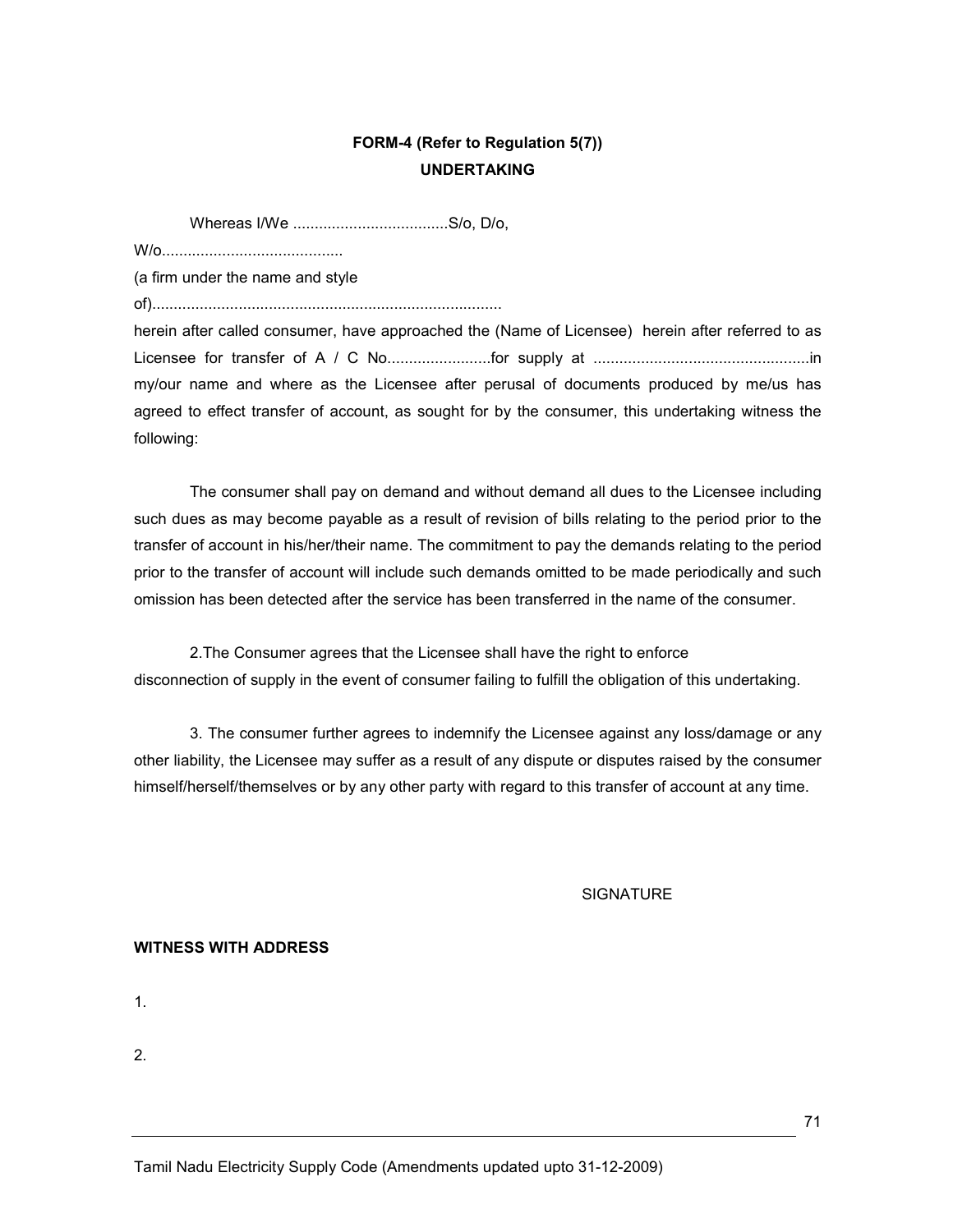# FORM-5 (Refer to Regulation 22(8))

# Undertaking for Payment of Dues in Installments.

Undertaking to be furnished by a consumer who seeks to avail the facility of paying his dues in installments

From

To

The Designated Engineer Distribution Licensee Name and address

#### UNDERTAKING

Sir,

In consideration of my/our paying the amounts in installments towards .......................................

I, for and on behalf of ......................................................undertake-

(i) to pay the total dues of Rs.

.....................(Rupees....................................)in monthly installments subject to levy of Belated Payment Surcharge in case of default to pay the installment on the dates specified below-First installment Rs. ..........................payable on or before .............. Second installment Rs........................payable on or before ............ Third installment Rs...........................payable on or before and so on

ii) to adhere strictly to the schedule of installments and also to pay before the due dates the monthly/bi-monthly current consumption charges failing which the supply may be disconnected without further notice and the re-connection may be effected only an settlement of the entire (including balance installment) dues with Belated Payment Surcharge for the installments not paid on the due date.

**Signature** 

(Seal of the Company)

In the presence of-Witness (Name and Address)-

(1)

(2)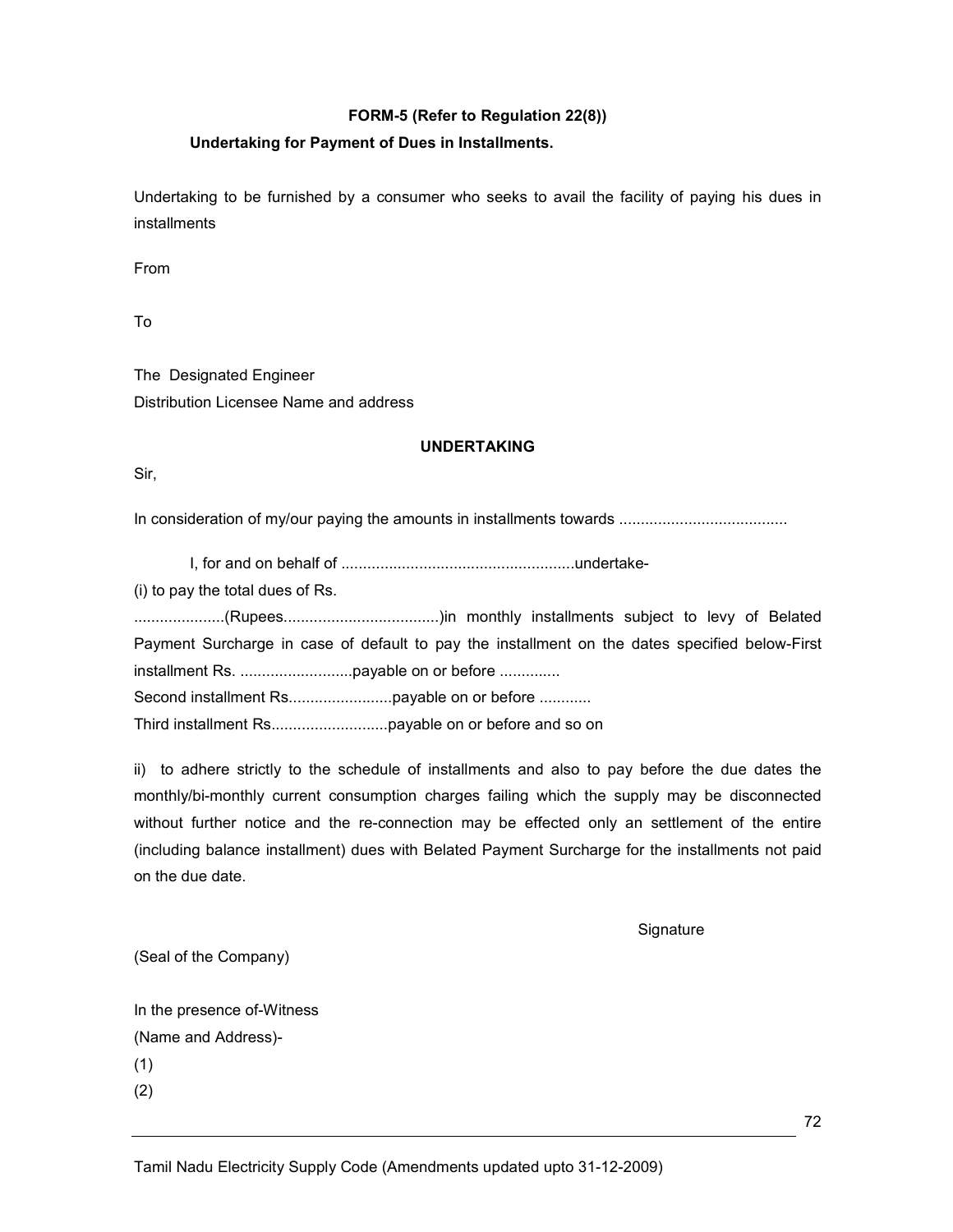### FORM 6

# (Refer to Regulation 20 )

# Form of Appeal to the prescribed Appellate Authority under Section 127 (1) of the Act

- (1) Appeal No. 6 of ……..
- (2) Name and address of the Appellant
- (3) Designation and address of the Assessing Officer passing the Order
- (4) Date of communication of the Order appealed against to the Appellant
- (5) Address to which notices may be sent to the Appellant
- (6) Amount ordered to be paid
- (7) Whether the  $\frac{1}{2}$ [half] of the assessed amount as required under Section 127 (2) of the Act is deposited (Documentary proof of the deposit shall be furnished)
- (8) Statement of facts (here state the facts briefly)
- (9) Grounds of Appeal

(Here set out the grounds on which the appeal is made by the Appellant)

+++++++++++++++++++++++++++++++++++++++++++++++++++++++++++++++++++++++++++ <sup>1</sup>Substituted for the expression "one third" as per Commission's Notification No. TNERC/SC/7-15 dated 09.10.2009 (w.e.f. 15.06.2007)

+++++++++++++++++++++++++++++++++++++++++++++++++++++++++++++++++++++++++++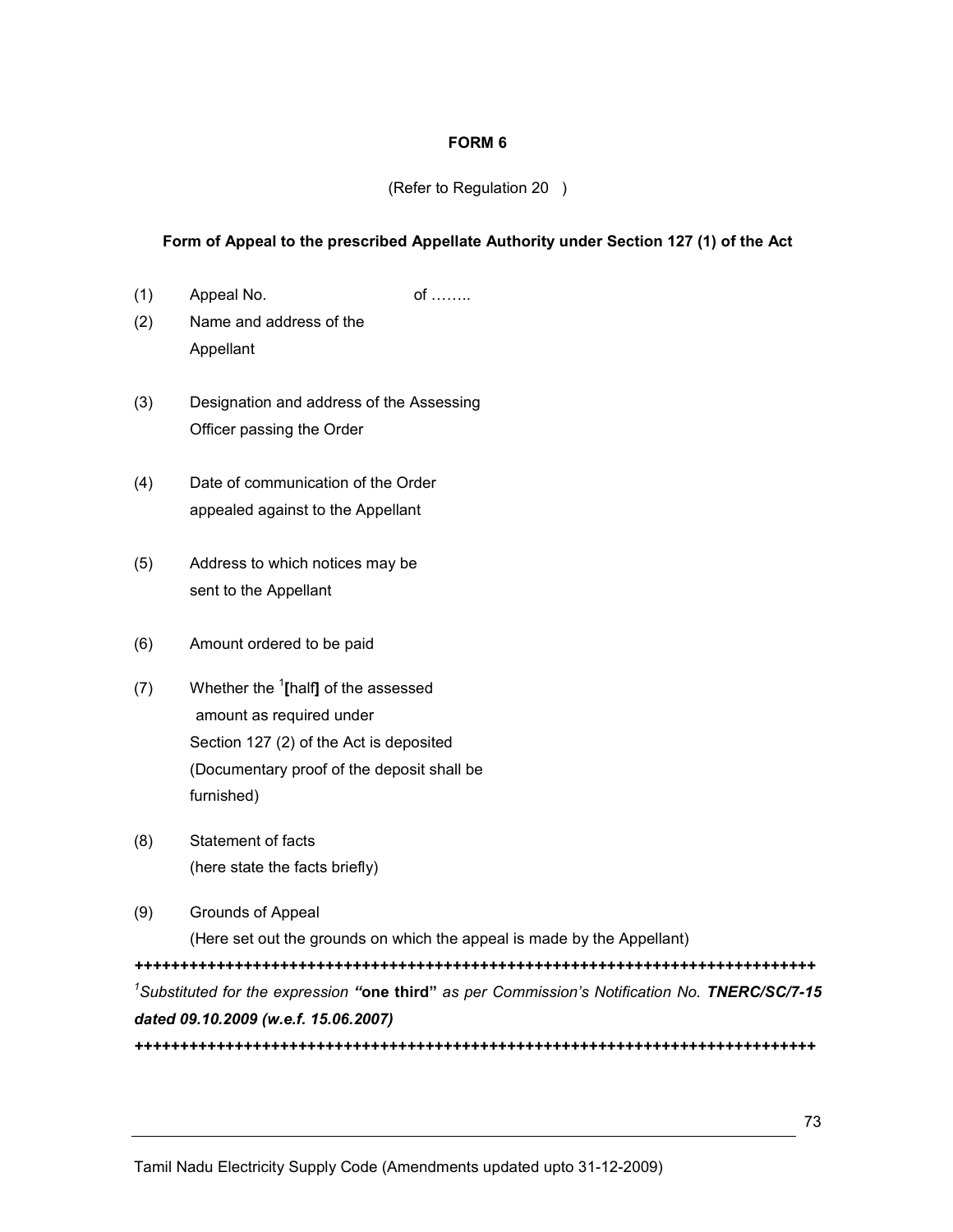(10) Whether the Appellant wishes to be heard in person or through an Advocate or authorised representative

(In case if the Appellant wishes to be represented by his authorised representative or by an Advocate then a Letter of Authority authorising the authorised representative to represent on his behalf or as the case may be, a Vakkalat authorising the Advocate to represent his case shall be furnished)

(11) Relief prayed for

authorised representative if any

Signature of the Signature of the Appellant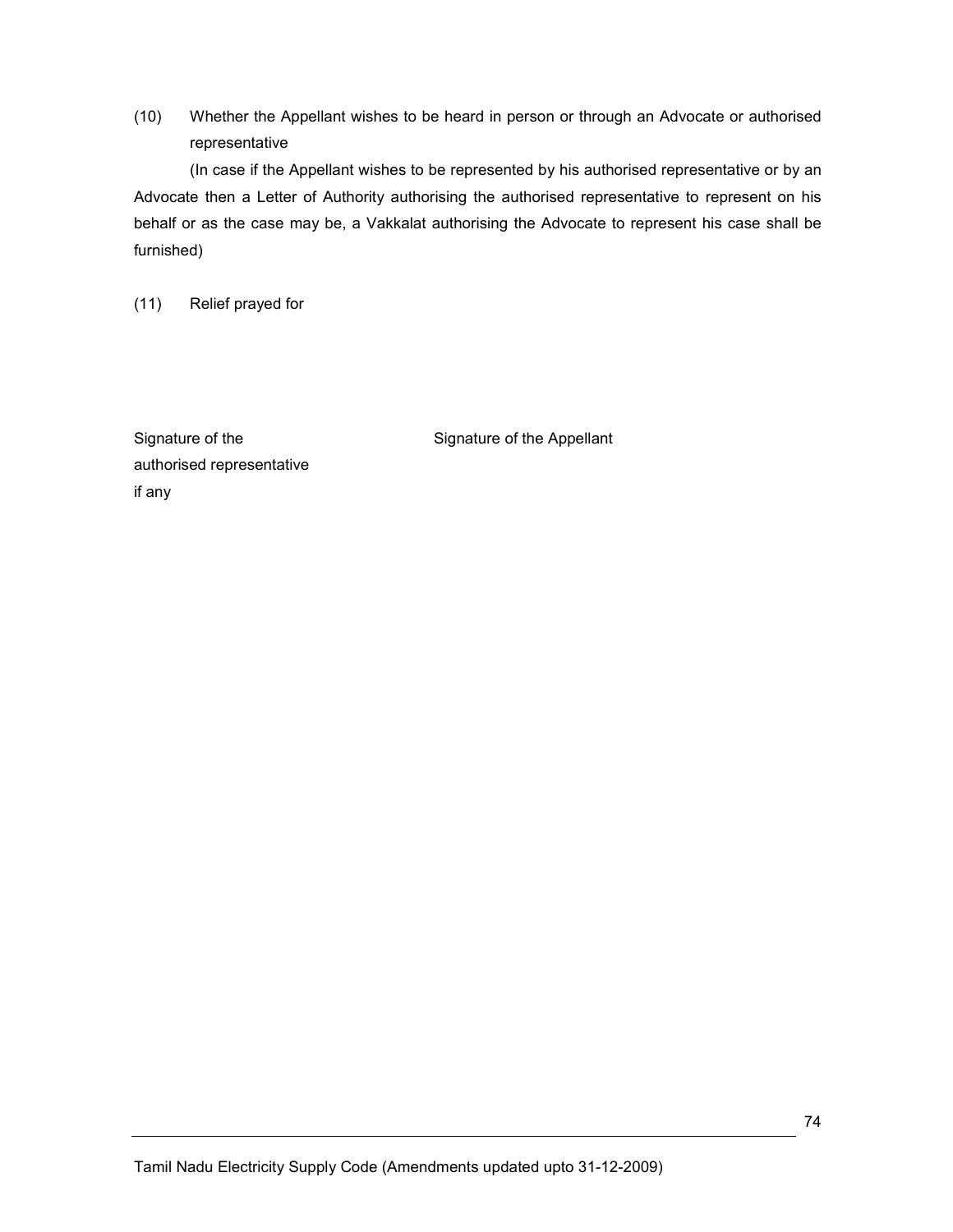### FORM 7

### Affidavit in support

(Refer to regulation 20)

### BEFORE THE APPELLATE AUTHORITY UNDER SECTION 127 (1) OF ACT

APPEAL NO.

(To be filled by the Office of the Appellate Authority)

Name and Address of the Appellant APPELLANT

Designation and Address of the RESPONDENT Assessing Officer

Affidavit of Verification by the Appellant in support of the Appeal Petition filed by him.

 I, ................................................... son of .................................................. aged ................ residing at .................................................................................... do solemnly affirm and say as follows:

 1. I am the Appellant / Authorised Representative of the Appellant in the Appeal Petition filed by me against the orders of the Assessing Officer referred to above as the Respondent in my Appeal Petition and as such I am competent to verify the facts set out in my Appeal Petition.

2. I solemnly affirm at………. on this day of ……. that

 (i) the contents of the above appeal petition are true to my knowledge and I believe that no part of it is false and no material has been concealed therefrom.

 (ii) that the statement made in paragraphs…….. of the appeal petition herein now shown to me and marked with the letter 'A' are true to my knowledge and that

 (iii) the statements made in paragraphs…….. Marked with the letter ' B' are based on information received from ……... and I believe them to be true.

 Identified before me by : Signature of the Appellant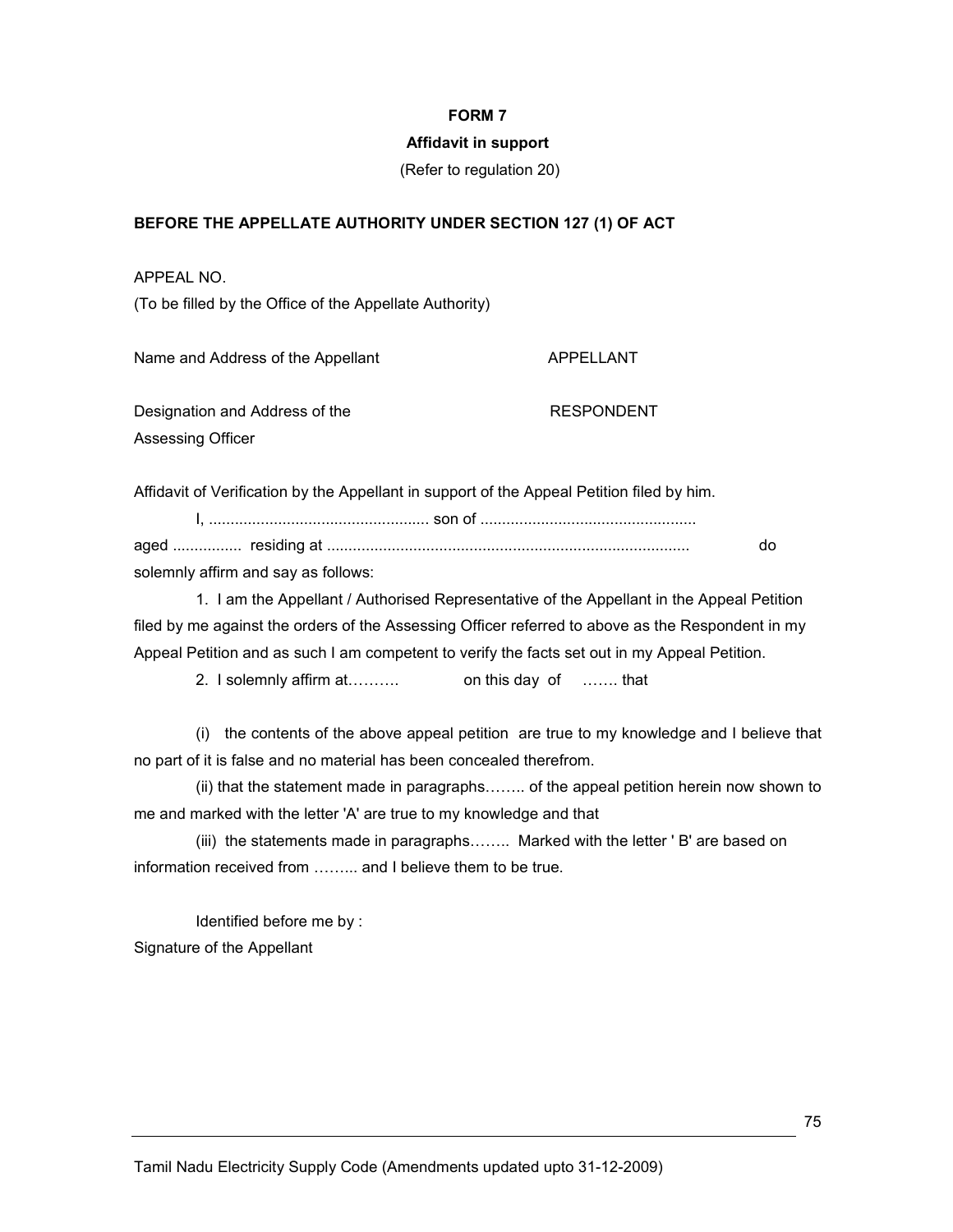# List of Abbreviations

| 1. | DD         | Demand Draft               |
|----|------------|----------------------------|
| 2  | HP         | Horse Power                |
| 3  | ISI        | Indian Standards Institute |
|    | <b>KVA</b> | Kilo volt Ampere           |
| 5  | KW         | Kilo Watt                  |
| 6  | SLDC.      | State Load Despatch Centre |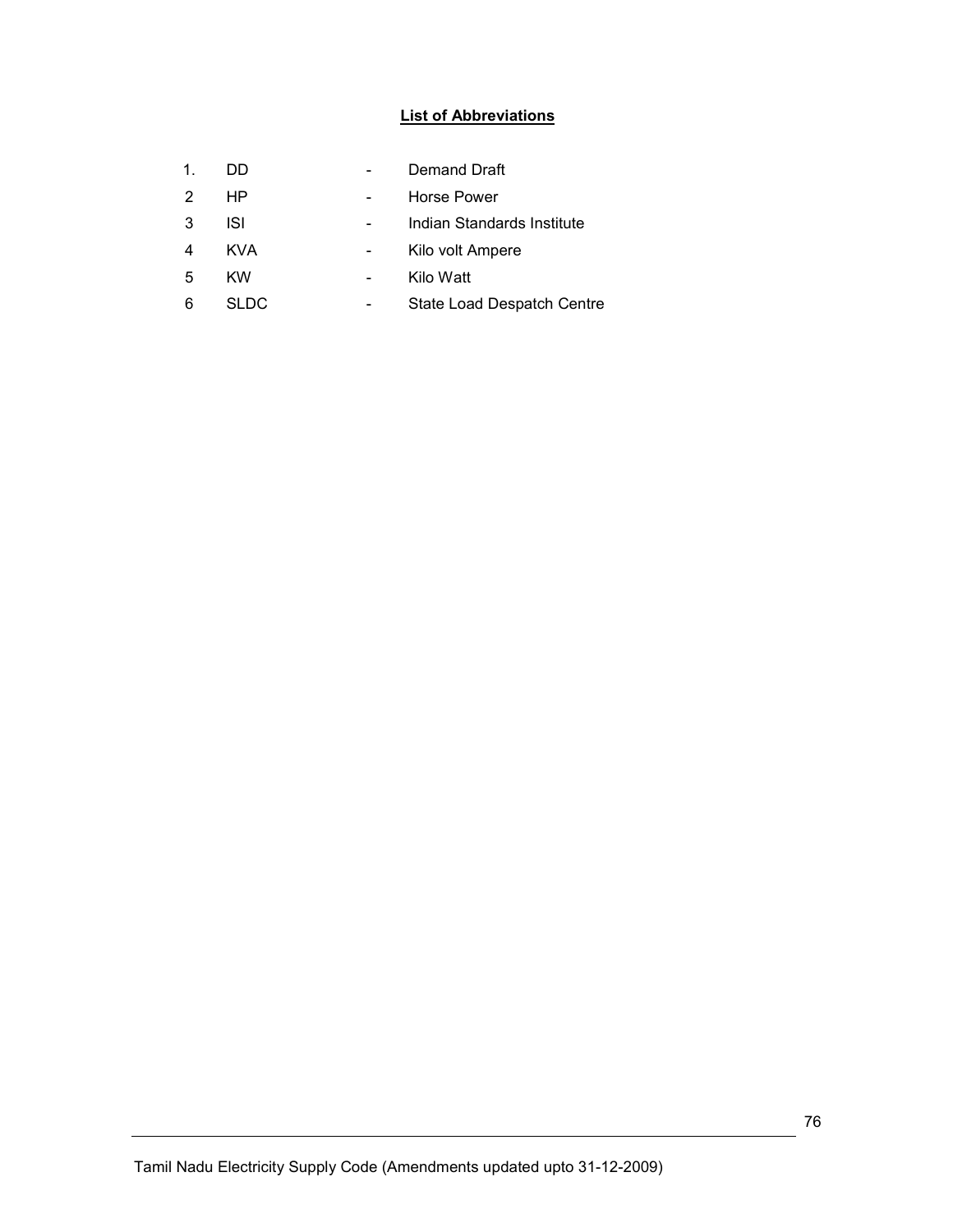### [See Regulation 23 (AA) (7)]

### Formula to assess the quantum of energy in case of theft of electricity

The following factors are to be considered to arrive at a formula for the assessment of quantum of energy in case of theft of electricity.

- (i) Nature of Service
- (ii) Connected load / Contracted demand
- (iii) Load factor
- (iv) Nature of feeder (Rural / Urban / Industrial) and supply restrictions in the feeder
- (iv) Per day usage hours for which assessment has to be made.

The authorized officer may take into account the following and arrive at the least period (duration) of theft:

- i. for the period of twelve months
- ii. for the period from the date of prior inspection if any by the Enforcement or meter testing wing to the date of detection
- iii. from the date of service connection to the date of detection
- iv. wherever electronic meters are installed and the load curves are studied periodically the period of theft could be limited to the exact period as could be determined scientifically.
- v. Based on the document produced by the accused person.
- vi. For any other reasonable period as assessed by the authorized officer to the best of his judgment

$$
U = \begin{array}{c} L \times LF \times H \times D \\ \cdots \\ DF \end{array}
$$

**Where** 

U = Quantum of energy Assessed in Units

 $L =$  Load / demand in KW

LF = Load factor

H = Number of hours the load is considered to be used in a day.

D = Duration of assessment in days

DF = Diversity Factor

+++++++++++++++++++++++++++++++++++++++++++++++++++++++++++++++++++++++++++

 $^1$ Inserted as per Commission's Notification No. TNERC/SC/7-4 dated 25.5.2007 (w.e.f. 13.6.2007)

+++++++++++++++++++++++++++++++++++++++++++++++++++++++++++++++++++++++++++

 $\mathbf{1}$ <sup>1</sup>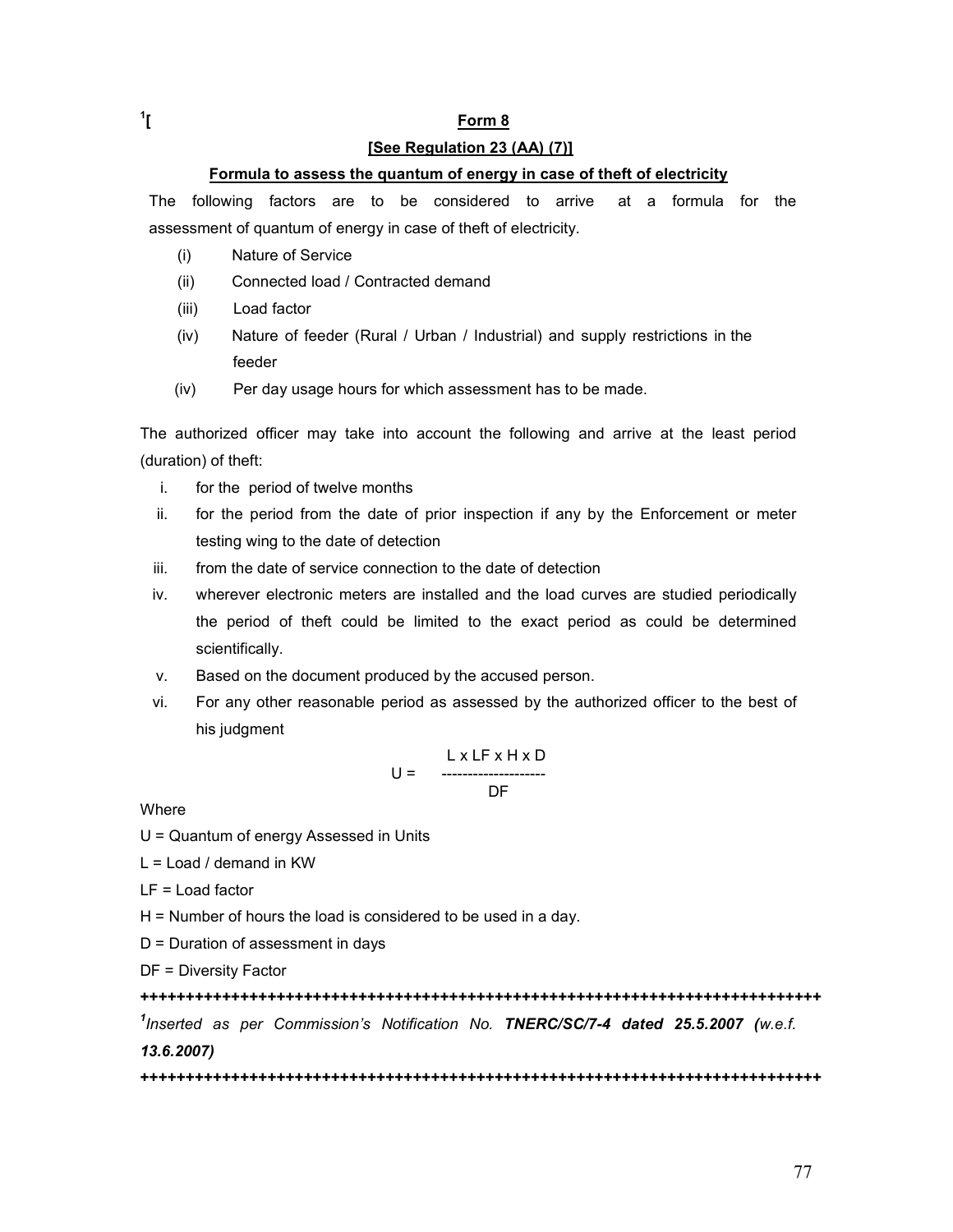The following tables give the Load Factor, and the Number of hours per day usage for different categories of usage of the pilfered Energy.

| TABLE |  |
|-------|--|
|       |  |

| <b>Usage Categories of pilfered</b>      | <b>Diversity</b> | <b>Load Factor</b> | Number of |
|------------------------------------------|------------------|--------------------|-----------|
| energy                                   | factor           |                    | hours per |
|                                          |                  |                    | day       |
| Domestic (without Air conditioning       | 1                | 30%                | 12        |
| load) and Huts                           |                  |                    |           |
| Domestic (with Air conditioning load)    | 1                | March to           | 12        |
|                                          |                  | September 70%      |           |
|                                          |                  | Other months       | 12        |
|                                          |                  | 30%                |           |
| Industrial including cottage industries, | 1                | 80%                | As per    |
| power looms etc                          |                  |                    | Table - B |
| Public lighting and water supply         | 1                | 100%               | 8         |
| Agricultural                             | 1                | 100%               | 10        |
| All other categories                     | 1.1              | 90%                | 12        |

### TABLE – B

|   | Category                                       | Number of hours per day |
|---|------------------------------------------------|-------------------------|
|   | Fed by High Tension rural feeders              |                         |
|   | having only 14 hours of supply per day :-      |                         |
|   | i. Day Shift only                              | 6                       |
|   | ii. Night Shift only                           | 8                       |
|   | iii. Both day and night shifts                 | 14                      |
| 2 | Fed by High Tension feeders having 24 hours of |                         |
|   | supply :-                                      |                         |
|   | i. Day shift only                              | 8                       |
|   | ii. 2 Shifts                                   | 16                      |
|   | iii. 3 Shifts                                  | 24                      |

i. The term "Usage Categories" given in Table - A refers to the purpose for which the suspected pilfered energy is used. For example if the pilfered energy in a hut service connection is used for domestic purpose, the assessment shall be made under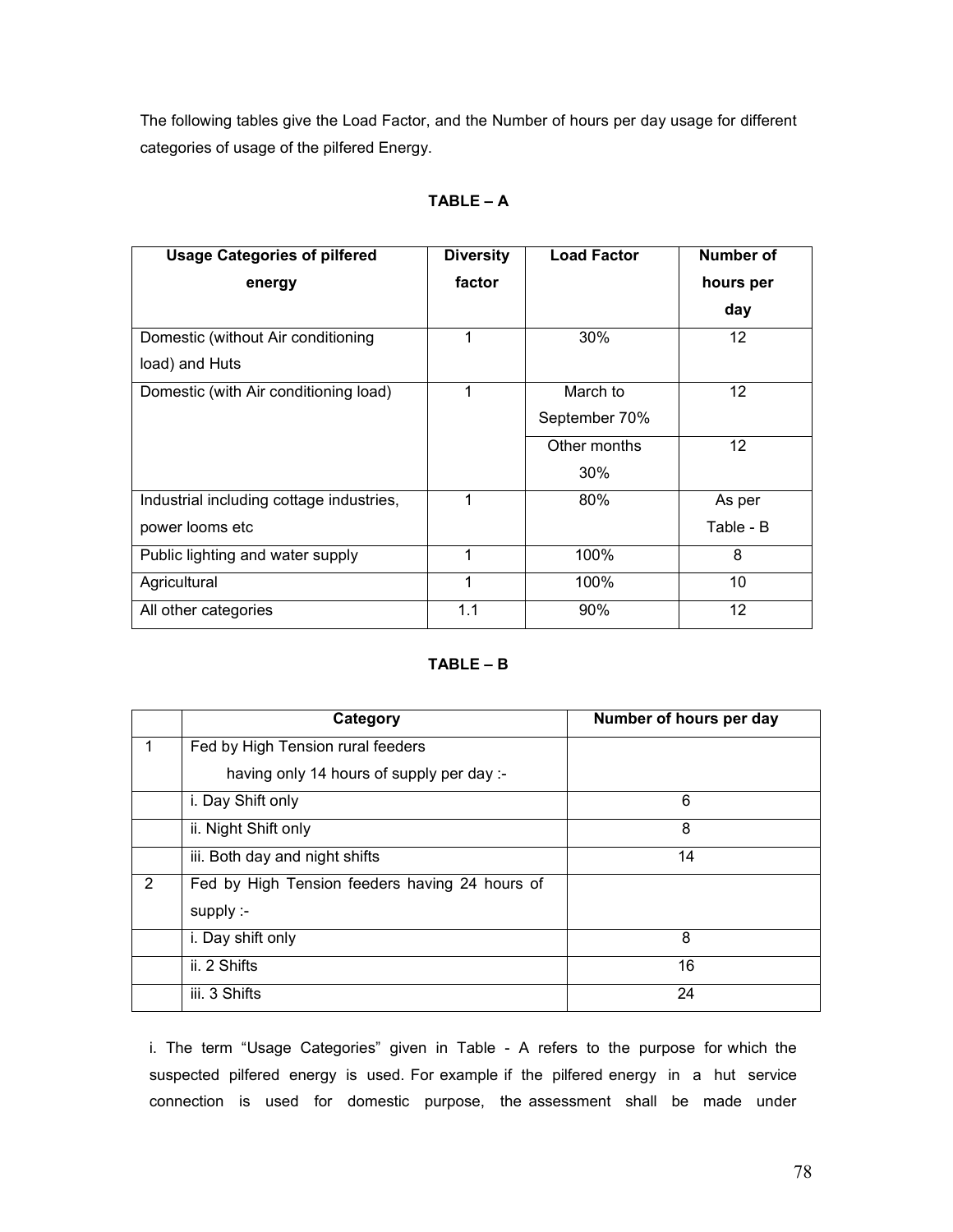"domestic category", if it is used for commercial purpose, it shall be assessed under "all other categories" as mentioned in the above Table - A.

- ii (a) For High Tension Service connections, the maximum demand shall be assessed as 75% of the total connected load at the time of inspection subject to a minimum of the contracted demand. A power factor of 0.90 lag may be used for conversion of KVA or KW.
	- (b) Assessment of demand charges:- Twice the appropriate H.T. tariff rate for maximum demand.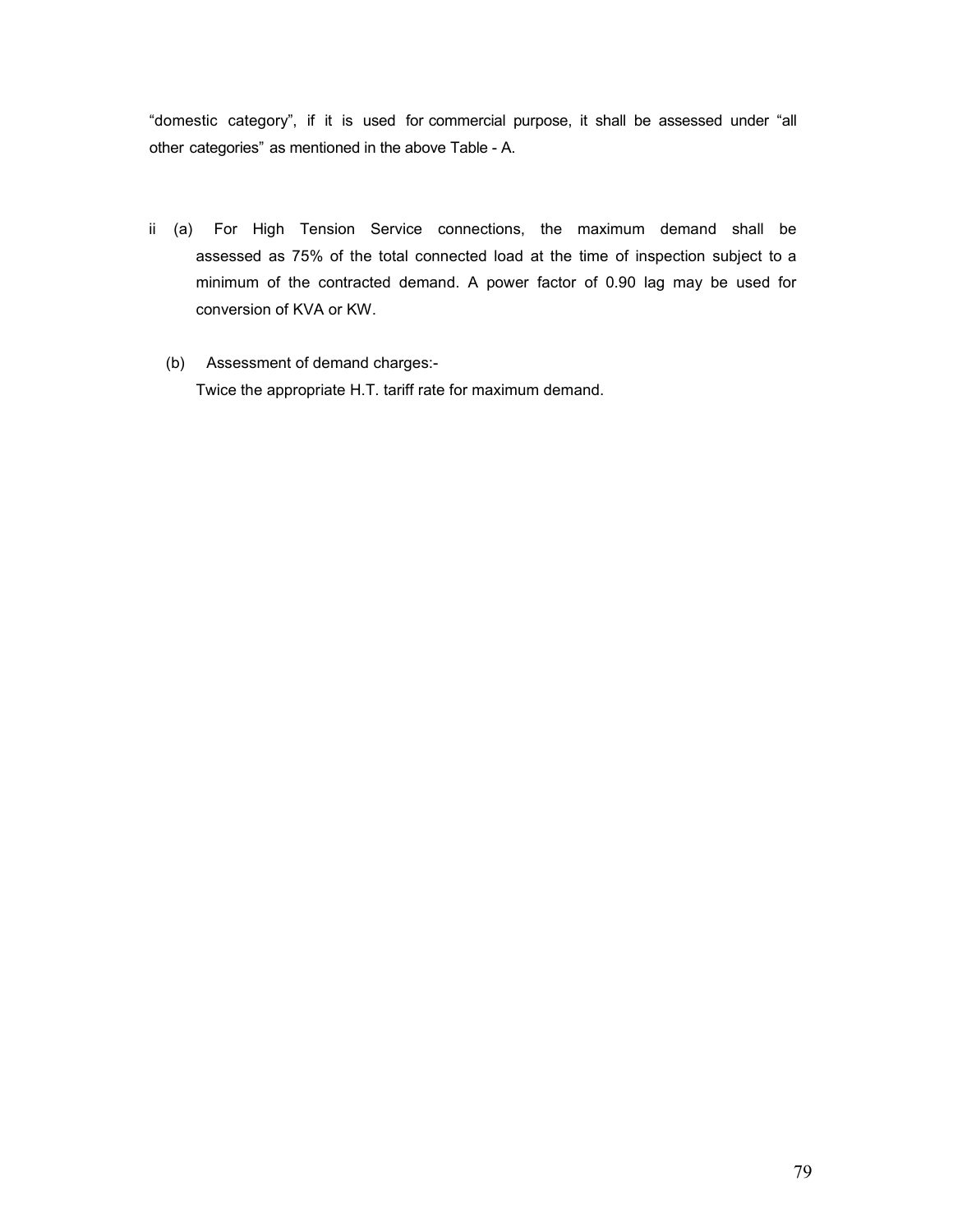### [ See Regulation 23 (AA) (8)]

# Provisional Assessment order for theft of energy under section 135/138 of the Electricity Act, 2003

From To (The Authorised Officer), (Full address of the person in whose name the service connection stands (or) occupier (or) enjoyer, etc.)

Letter No.……………………………………..,dated………………………..

Sir,

 $\overline{1}^2$ 

Sub: Theft of energy – Detected in SC No…………Provisional Assessment Order - Reg.

Ref: Inspection Report dated …

1.0 On…………………………..(the day, month, year of inspection) at……………….. (time) hours the service connection in SC No…………………….. located at Door No………………, in SF No…………………. (Full address of the service connection) which is/was in the name of Thiru/Thirumathy ………………………… was inspected by me in the presence of you/your representative Thiru/Thirumathy …………………………………………..

2.0 <sup>\*</sup> During the inspection it was found that an offence of theft of energy has been committed …………………………………………………………………………..

………………………………………………………………………………………………………………

…..(describe the actual mode of theft with details of artificial means found in the service/unauthorized reconnection of a disconnected service connection). By committing the said offence, you have dishonestly abstracted, consumed and used energy with the intention to defraud the licensee.

 The above said illegal abstraction, consumption and use of energy is punishable under section 135 of the Electricity Act 2003.

3.0 The approximate loss caused by you due to dishonest abstraction/illegal restoration of supply is assessed at Rs………………. (Rupees ……………………………………………) in accordance with the regulations of the Tamil Nadu Electricity Supply Code, and a working sheet is enclosed herewith.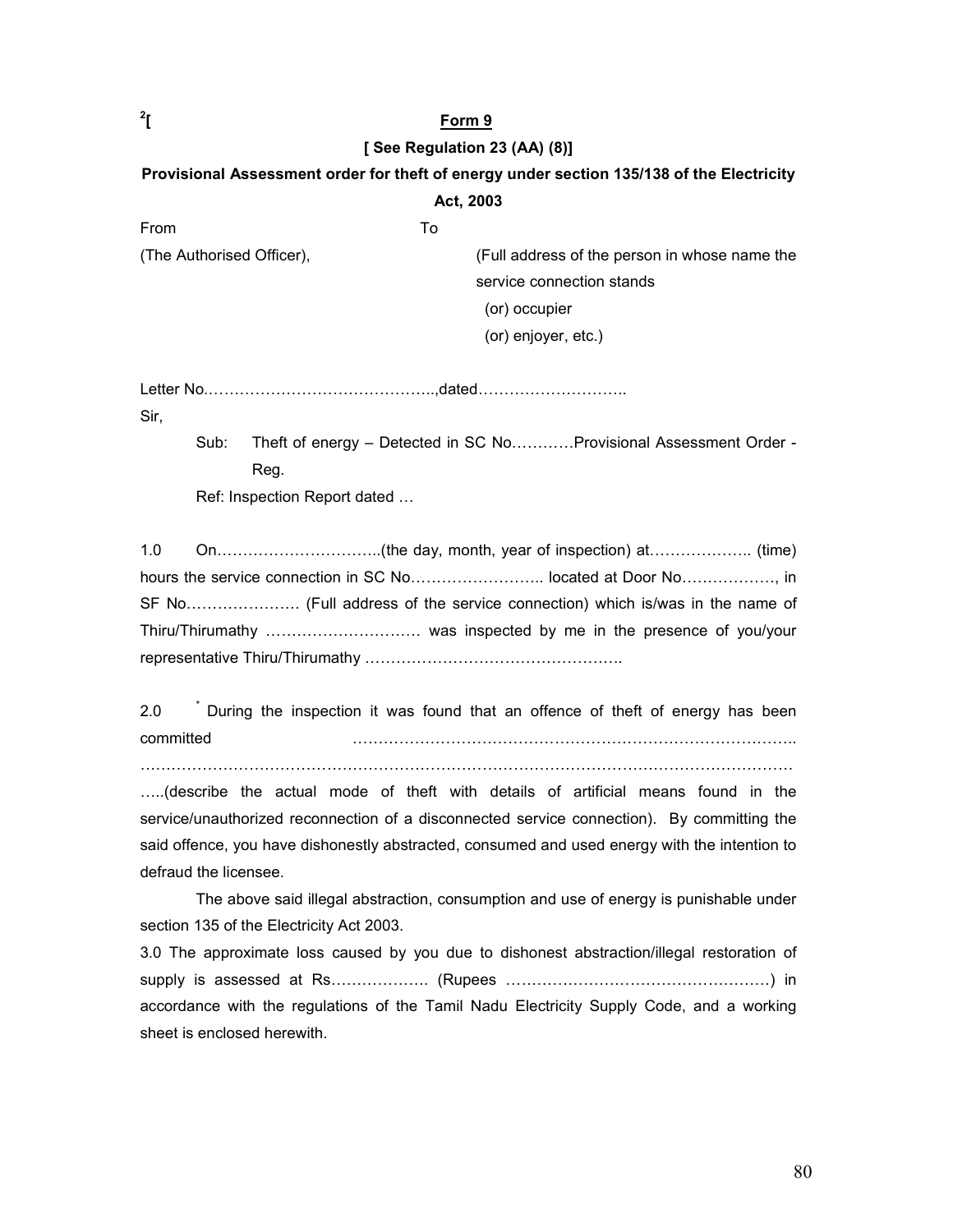4.0 The assessment amount as referred to above shall be paid within 7 working days from the date of receipt of this order.

5.0 If you are desirous of filing objections, if any, against the provisional assessment, you may send your explanation to the address of the undersigned with sufficient proof, within seven days from the date of receipt of this order. You may also choose to appear in person or through an authorised representative with relevant documents for an enquiry before the undersigned.

6.0 You are requested to acknowledge the receipt of this order immediately.

Yours faithfully,

Authorised Officer……………………….

Encl: Copies of

- 1. Report
- 2. Statement Recorded (if any)
- 3. Mahazar

Copy submitted to: ………………………….

Copy to

He is instructed to arrange to serve this order to the accused person with dated acknowledgement and send the acknowledgement to this office.

\* Strike out whichever is not applicable.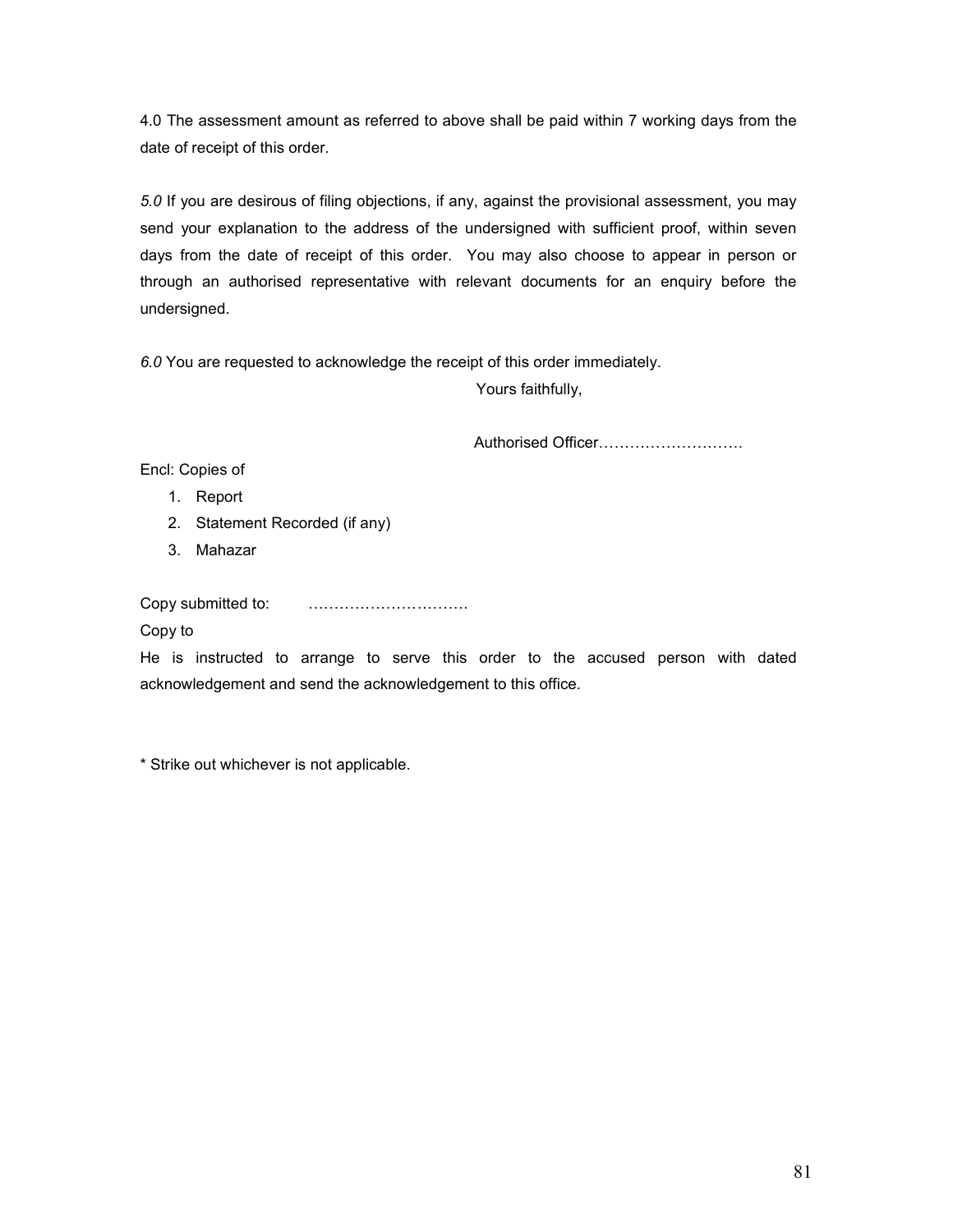### [ See Regulation 23 (AA) (15)]

### Final Assessment order for theft of energy under section 135 of the Electricity Act, 2003

| From                                 | To                                                                |
|--------------------------------------|-------------------------------------------------------------------|
| (The Authorised Officer),            | (Full address of the person in whose name the                     |
|                                      | service connection stands                                         |
|                                      | (or) occupier                                                     |
|                                      | (or) enjoyer etc.)                                                |
|                                      |                                                                   |
| Sir,                                 |                                                                   |
| Sub:                                 | Theft of energy – Detected in SC NoFinal Assessment Order -       |
| Reg.                                 |                                                                   |
| Ref: 1. Provisional Assessment Order |                                                                   |
| 2. Your reply                        |                                                                   |
|                                      | * * *                                                             |
| 1.0                                  |                                                                   |
|                                      | hours the service connection in SC No located at Door No, in      |
|                                      |                                                                   |
|                                      | Thiru/Thirumathy  was inspected by me in the presence of you/your |
|                                      |                                                                   |

2.0 During the inspection it was found that an offence of theft of energy has been committed …………………………………………………………………………

………………………………………………………………………………………………………………

………………………………………….. (describe the actual mode of theft with details of artificial means found in the service/unauthorized reconnection of a disconnected service connection). By committing the said offence, you have dishonestly abstracted, consumed and used energy with the intention to defraud the licensee. The above said illegal abstraction, consumption and use of energy is punishable under section 135 of the Electricity Act 2003.

3.0 A provisional assessment was issued to you in the reference cited and you were allowed to file your objections and to appear for a hearing as per the Tamil Nadu Electricity Supply Code.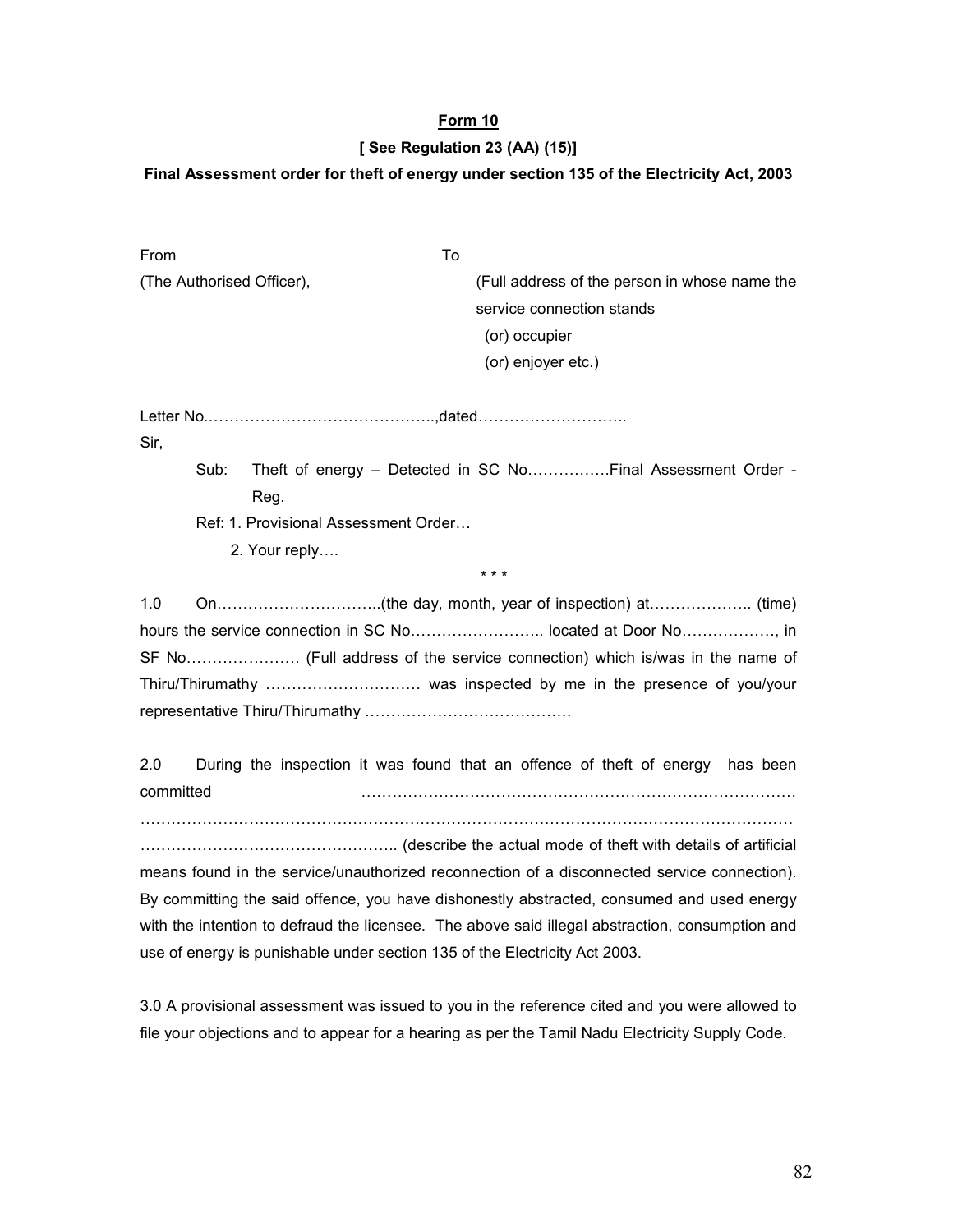4.0 On a detailed examination and on consideration of your explanation offered, facts and records furnished in your letter / during the personal hearing, it is found that the theft of electricity has been committed by you as described below:-

(A reasoned/detailed order to be passed by the Officer concerned taking into consideration the theft of electricity noticed, explanation and the findings. Reference to be made to the materials in support of the claim of the licensee about the existence of theft, the involvement or the role of the consumer with reference to the said theft of energy, submissions made by accused person in his written reply as well as during his personal hearing and reasons for acceptance or rejection of the same).

5.0 The loss caused by you due to dishonest\* abstraction/\*illegal restoration of supply is assessed at Rs………………(Rupees ……………………………) in accordance with the regulations of the Tamil Nadu Electricity Supply Code, and a working sheet is enclosed herewith. The assessment amount referred to above shall be paid within seven working days from the date of receipt of this order.

You are requested to acknowledge the receipt of this order immediately.

 Yours faithfully, Authorised Officer……………………….

Encl: Copies of

- 1. Report
- 2. Statement Recorded (if any)
- 3. Mahazar
- 4. Provisional Assessment Order.

Copy submitted to:

He is instructed to arrange to serve the order to the accused person with dated acknowledgement and send the same to this office.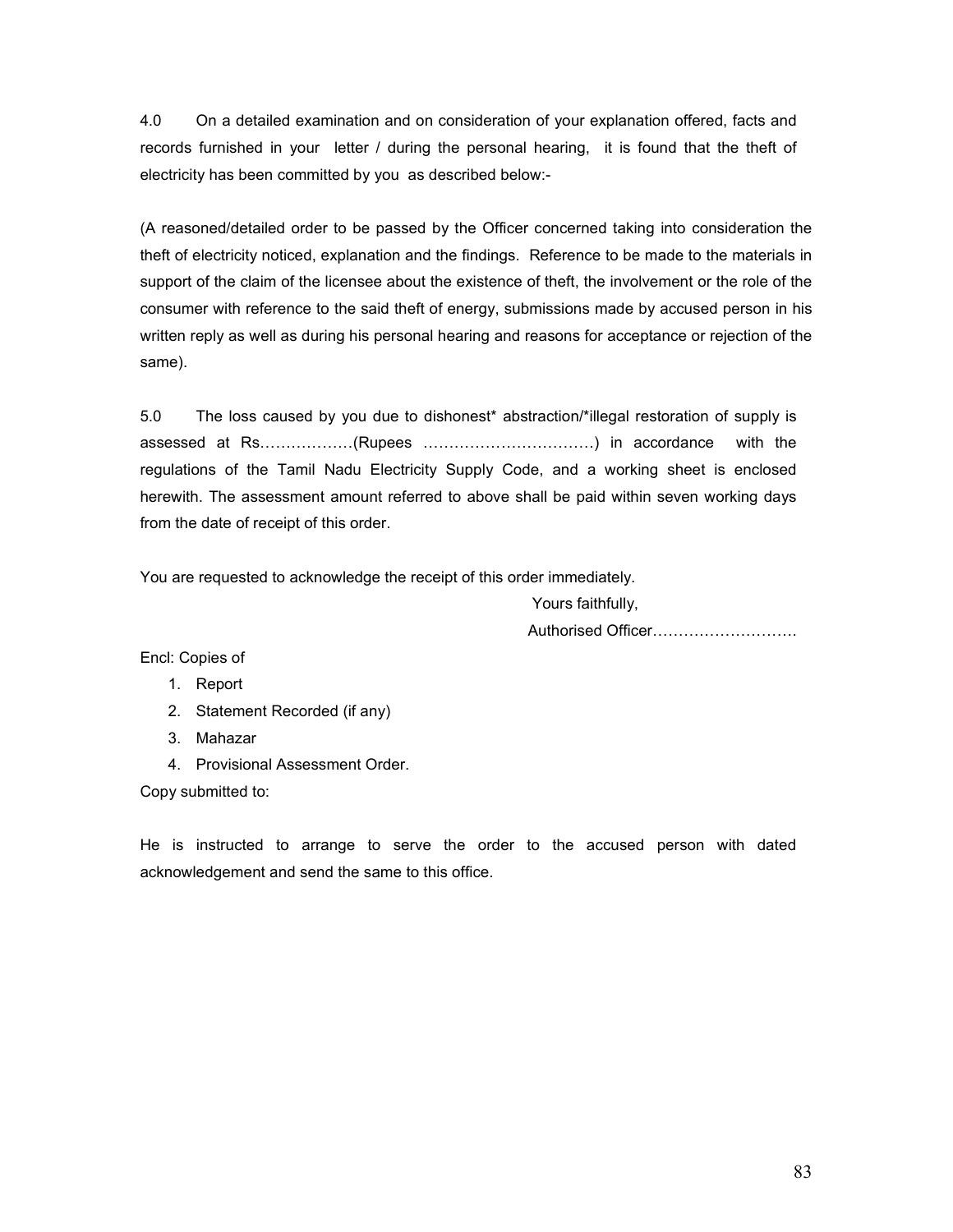# Form 11 [ See Regulation 23(AA) (22)]

|                                                                                                                                                                                                                                                                                                          | Compounding of offence under section 152 of the Electricity Act, 2003.                     |  |  |
|----------------------------------------------------------------------------------------------------------------------------------------------------------------------------------------------------------------------------------------------------------------------------------------------------------|--------------------------------------------------------------------------------------------|--|--|
| From                                                                                                                                                                                                                                                                                                     | To                                                                                         |  |  |
| (The Authorized Officer),                                                                                                                                                                                                                                                                                | (Full address of the person in whose name the                                              |  |  |
|                                                                                                                                                                                                                                                                                                          | service connection stands                                                                  |  |  |
|                                                                                                                                                                                                                                                                                                          | (or) occupier                                                                              |  |  |
|                                                                                                                                                                                                                                                                                                          | (or) enjoyer, etc.)                                                                        |  |  |
| Sir,                                                                                                                                                                                                                                                                                                     |                                                                                            |  |  |
| Sub:                                                                                                                                                                                                                                                                                                     | Theft of energy - Detected in SC No Order on Compounding<br>Amount - Reg.                  |  |  |
| 1.0<br>hours the service connection in SC No located at Door No<br>Thiru/Thirumathy  was inspected by me in the presence of you/your                                                                                                                                                                     |                                                                                            |  |  |
| During the inspection it was found that an offence of theft of energy has been<br>2.0                                                                                                                                                                                                                    |                                                                                            |  |  |
| (describe the actual mode of theft with details of artificial means found in the<br>service/unauthorized reconnection of a disconnected service connection). By committing the<br>said offence, you have dishonestly abstracted, consumed and used energy with the intention to<br>defraud the licensee. |                                                                                            |  |  |
| 3.0 The above said illegal abstraction, consumption and use of energy is punishable under<br>section 135 of the Electricity Act 2003.                                                                                                                                                                    |                                                                                            |  |  |
|                                                                                                                                                                                                                                                                                                          | 4.0 As you have opted for compounding of offence under section 152 of the Electricity Act, |  |  |
| 2003,<br>you                                                                                                                                                                                                                                                                                             | requested<br>to<br>Rs<br>pay<br>(Rupees<br>are                                             |  |  |
| mentioned above.                                                                                                                                                                                                                                                                                         |                                                                                            |  |  |

Yours faithfully,

Authorized officer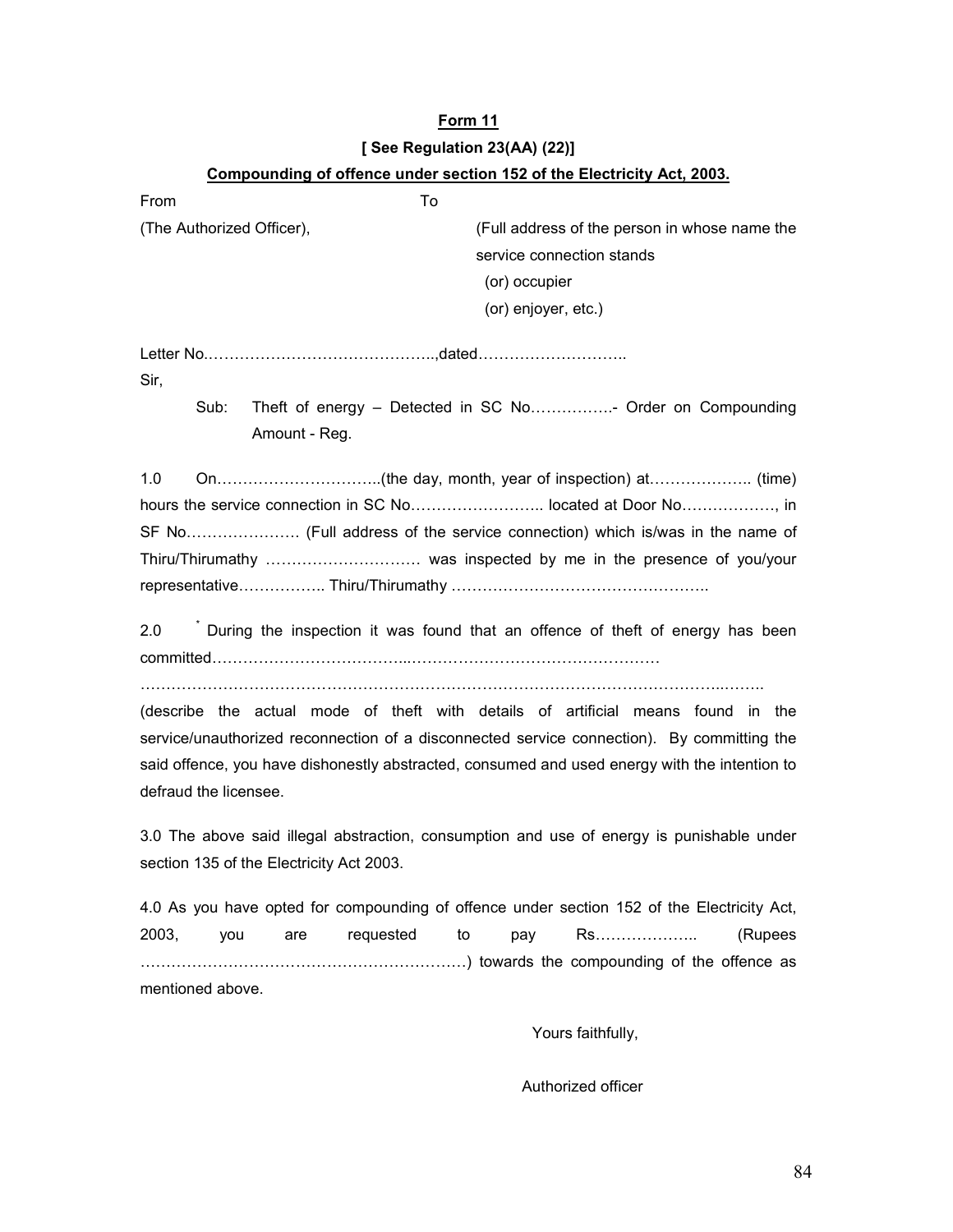Encl: Working sheet. Copy to

 $\mathbf{l}^2$   $\mathbf{l}^1$ 

#### +++++++++++++++++++++++++++++++++++++++++++++++++++++++++++++++++++++++++

 $^2$ Subtituted as per Commission's Notification No. TNERC/SC/7-5 dated 23.8.2007 (w.e.f. 15.06.2007) which before substitution stood as under:

### Form 9

### [ See Regulation 23 (AA) (8)]

Provisional Assessment order for theft of energy under section 135/138 of the Electricity Act, 2003.

From To

(The Authorised Officer), (Full address of the person in whose name the service connection stands (or) occupier (or) enjoyer, etc.)

Letter No.……………………………………..,dated………………………..

Sir,

Sub: Theft of energy – Detected in SC No…………Provisional Assessment Order - Reg.

Ref: Inspection Report dated …

1.0 On…………………………..(the day, month, year of inspection) at……………….. (time) hours the service connection in SC No…………………….. located at Door No………………, in SF No…………………. (Full address of the service connection) which is/was in the name of Thiru/Thirumathy ………………………… was inspected by me in the presence of you/your representative Thiru/Thirumathy …………………………………………..

2.0 \* During the inspection it was found that an offence of theft of energy has been committed …………………………………………………………………………..

……………………………………………………………………………………………………………… …..(describe the actual mode of theft with details of artificial means found in the

service/unauthorized reconnection of a disconnected service connection). By committing the said offence, you have dishonestly abstracted, consumed and used energy with the intention to defraud the licensee.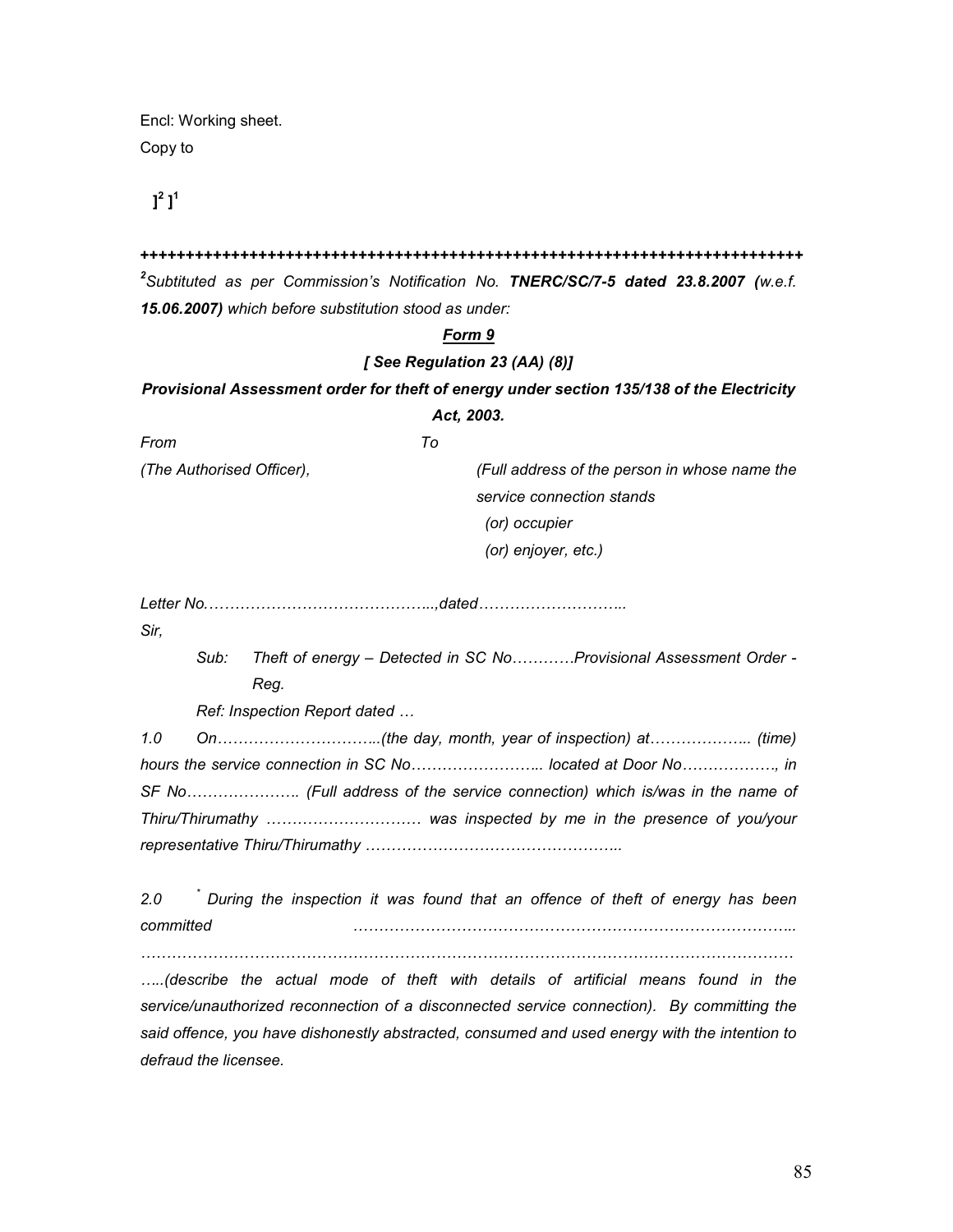The above said illegal abstraction, consumption and use of energy is punishable under section 135 of the Electricity Act 2003.

3.0 The approximate loss caused by you due to dishonest abstraction/illegal restoration of supply is assessed at Rs………………. (Rupees ……………………………………………) in accordance with the regulations of the Tamil Nadu Electricity Supply Code, and a working sheet is enclosed herewith.

4.0 The assessment amount as referred to above shall be paid within 15 days from the date of receipt of this order. Otherwise, the Service Connection is liable to be disconnected without further notice.

5.0 Extension of last date for payment or payment in instalments may be considered by the undersigned on a written request made by you subject to an undertaking to abide by the schedule of payment along with surcharge due, as per rules.

6.0 If you are desirous of filing objections, if any, against the provisional assessment, you may send your explanation to the address of the undersigned with sufficient proof, within seven days from the date of receipt of this order. You may also choose to appear in person or through an authorised representative with relevant documents for an enquiry before the undersigned.

7.0 You are requested to acknowledge the receipt of this order immediately.

Yours faithfully,

Authorised Officer……………………….

Encl: Copies of

- 1. Report
- 2. Statement Recorded (if any)
- 3. Mahazar

Copy submitted to: ………………………….

Copy to

He is instructed to arrange to serve this order to the accused person with dated acknowledgement and send the acknowledgement to this office.

\* Strike out whichever is not applicable.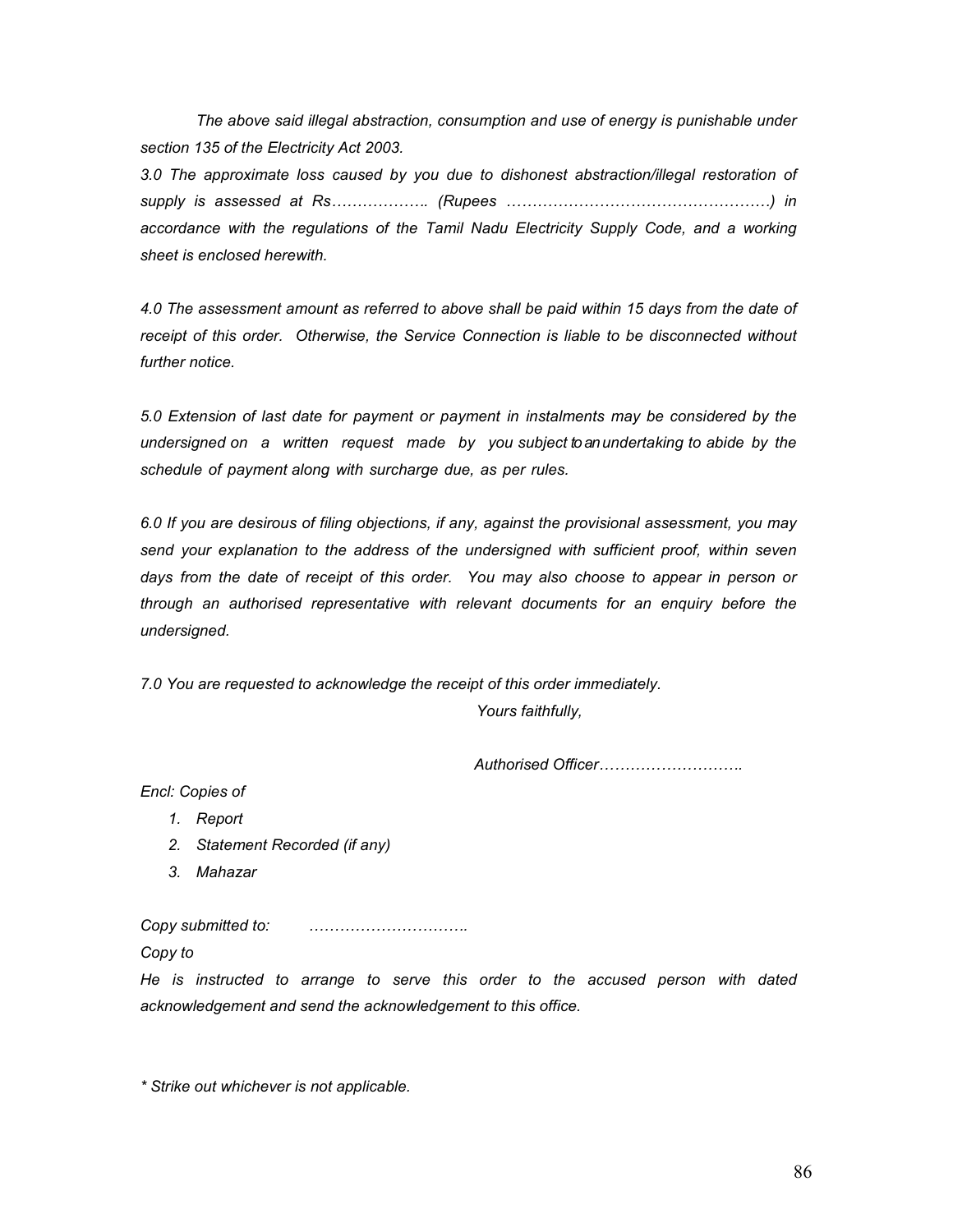#### [ See Regulation 23 (AA) (15)]

### Final Assessment order for theft of energy under section 135 of the Electricity Act, 2003.

| From                                                              | To                                                          |  |
|-------------------------------------------------------------------|-------------------------------------------------------------|--|
| (The Authorised Officer),                                         | (Full address of the person in whose name the               |  |
|                                                                   | service connection stands                                   |  |
|                                                                   | (or) occupier                                               |  |
|                                                                   | (or) enjoyer etc.)                                          |  |
|                                                                   |                                                             |  |
| Sir,                                                              |                                                             |  |
| Sub:                                                              | Theft of energy - Detected in SC NoFinal Assessment Order - |  |
| Reg.                                                              |                                                             |  |
| Ref: 1. Provisional Assessment Order                              |                                                             |  |
| 2. Your reply                                                     |                                                             |  |
|                                                                   | ***                                                         |  |
| 1.0                                                               |                                                             |  |
|                                                                   | hours the service connection in SC No located at Door No    |  |
|                                                                   |                                                             |  |
| Thiru/Thirumathy  was inspected by me in the presence of you/your |                                                             |  |

representative Thiru/Thirumathy ………………………………….

2.0 During the inspection it was found that an offence of theft of energy has been committed …………………………………………………………………………

………………………………………………………………………………………………………………

………………………………………….. (describe the actual mode of theft with details of artificial means found in the service/unauthorized reconnection of a disconnected service connection). By committing the said offence, you have dishonestly abstracted, consumed and used energy with the intention to defraud the licensee. The above said illegal abstraction, consumption and use of energy is punishable under section 135 of the Electricity Act 2003.

3.0 A provisional assessment was issued to you in the reference cited and you were allowed to file your objections and to appear for a hearing as per the Tamil Nadu Electricity Supply Code.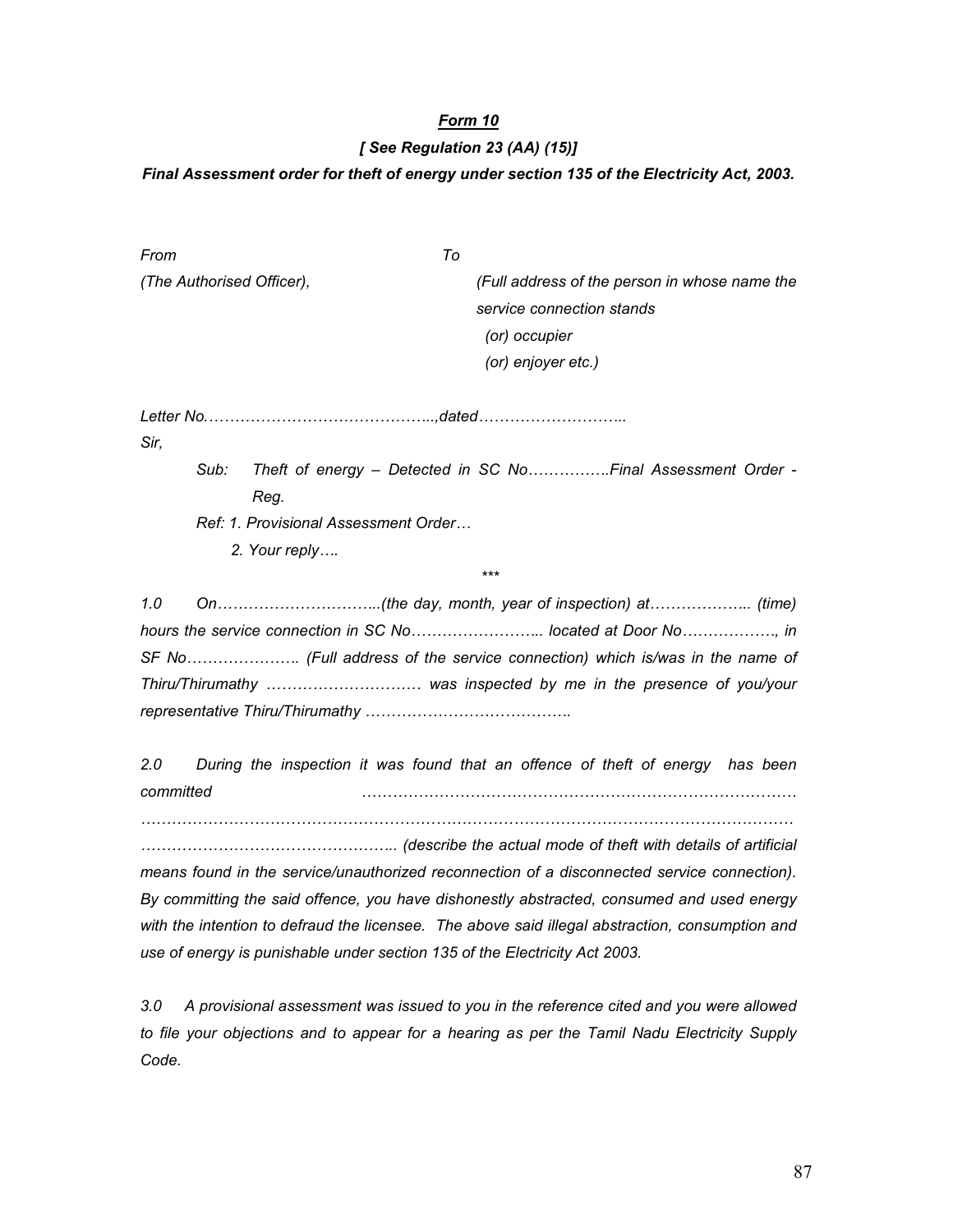4.0 On a detailed examination and on consideration of your explanation offered, facts and records furnished in your letter / during the personal hearing, it is found that the theft of electricity has been committed by you as described below:-

(A reasoned/detailed order to be passed by the Officer concerned taking into consideration the theft of electricity noticed, explanation and the findings. Reference to be made to the materials in support of the claim of the licensee about the existence of theft, the involvement or the role of the consumer with reference to the said theft of energy).

5..0 The loss caused by you due to dishonest\* abstraction/\*illegal restoration of supply is assessed at Rs………………(Rupees ……………………………) in accordance with the regulations of the Tamil Nadu Electricity Supply Code, and a working sheet is enclosed herewith. The assessment amount referred to above shall be paid within fifteen days from the date of receipt of this order. Otherwise, the Service Connection is liable to be disconnected without further notice

6.0 Extension of last date for payment or payment in instalments may be considered by the undersigned on a written request made by you subject to an undertaking to abide by the schedule of payments along with surcharges due.

You are requested to acknowledge the receipt of this order immediately.

Yours faithfully,

Authorised Officer……………………….

Encl: Copies of

- 1. Report
- 2. Statement Recorded (if any)
- 3. Mahazar
- 4. Provisional Assessment Order.

Copy submitted to:

He is instructed to arrange to serve the order to the accused person with dated acknowledgement and send the same to this office.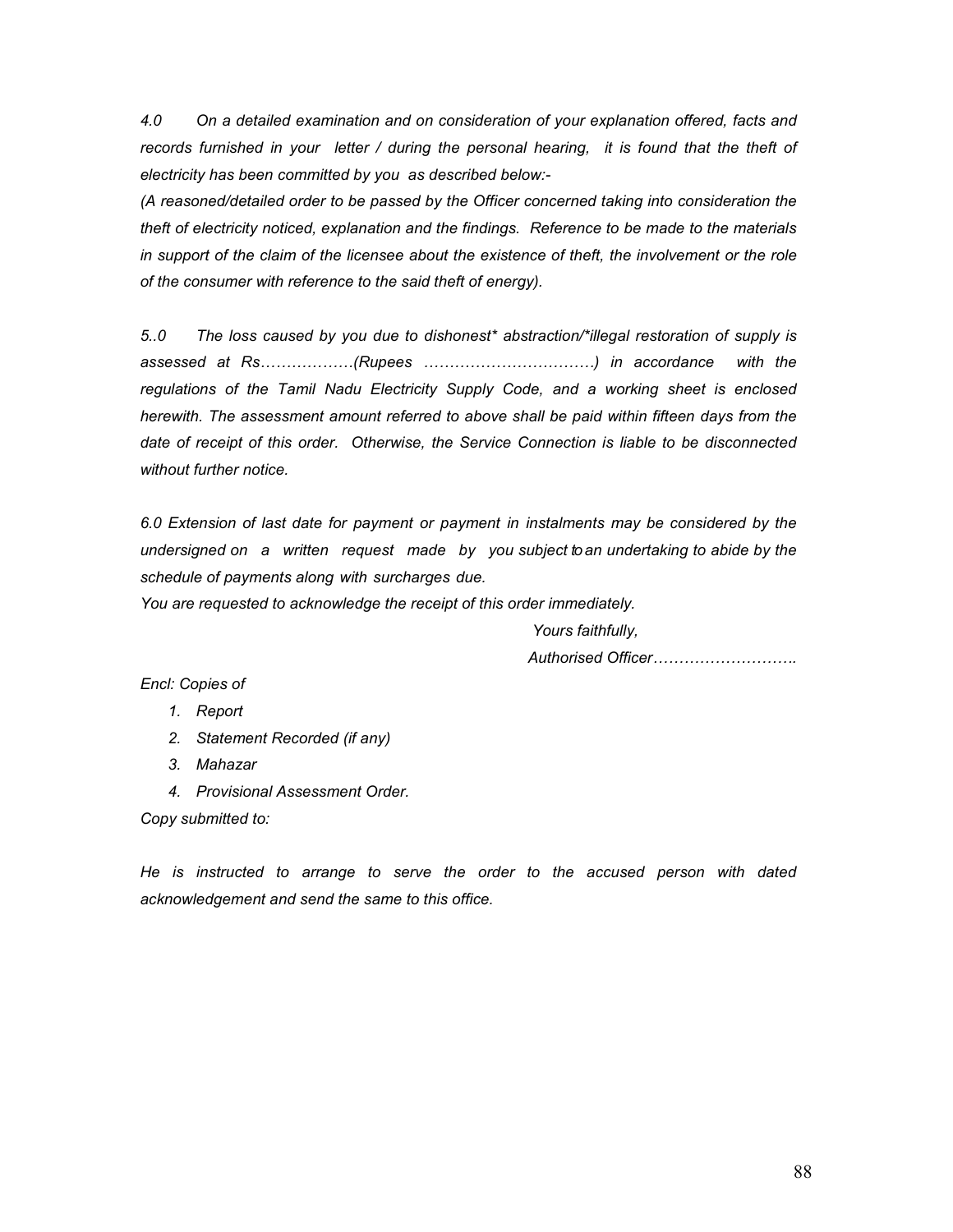# Form 11 [ See Regulation 23(AA) (22)] Compounding of offence under section 152 of the Electricity Act, 2003.

| From                      | To                                                                |
|---------------------------|-------------------------------------------------------------------|
| (The Authorized Officer), | (Full address of the person in whose name the                     |
|                           | service connection stands                                         |
|                           | (or) occupier                                                     |
|                           | (or) enjoyer, etc.)                                               |
|                           |                                                                   |
| Sir,                      |                                                                   |
| Sub:<br>Amount - Req.     | Theft of energy – Detected in SC No Order on Compounding          |
| 1.0                       |                                                                   |
|                           | hours the service connection in SC No located at Door No, in      |
|                           |                                                                   |
|                           | Thiru/Thirumathy  was inspected by me in the presence of you/your |

2.0 <sup>\*</sup> During the inspection it was found that an offence of theft of energy has been committed………………………………...…………………………………………

…………………………………………………………………………………………………..……..

(describe the actual mode of theft with details of artificial means found in the service/unauthorized reconnection of a disconnected service connection). By committing the said offence, you have dishonestly abstracted, consumed and used energy with the intention to defraud the licensee.

3.0 The above said illegal abstraction, consumption and use of energy is punishable under section 135 of the Electricity Act 2003.

4.0 As you have opted for compounding of offence under section 152 of the Electricity Act, 2003, you are requested to pay Rs……………….. (Rupees ………………………………………………………) towards the compounding of the offence as mentioned above.

Yours faithfully,